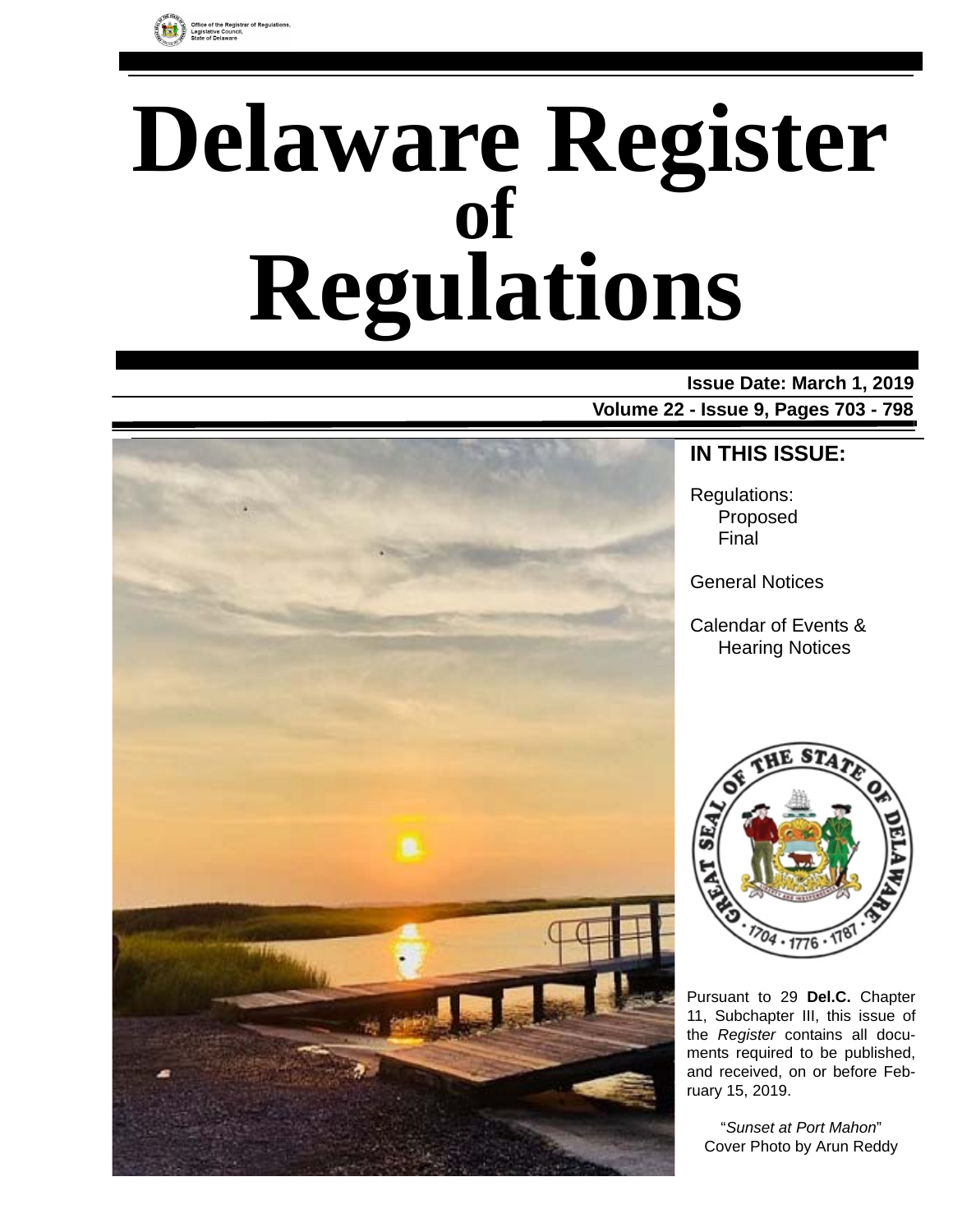**704**

# **INFORMATION ABOUT THE DELAWARE REGISTER OF REGULATIONS**

# **DELAWARE REGISTER OF REGULATIONS**

The *Delaware Register of Regulations* is an official State publication established by authority of 69 *Del. Laws*, c. 107 and is published on the first of each month throughout the year.

The *Delaware Register* will publish any regulations that are proposed to be adopted, amended or repealed and any emergency regulations promulgated.

The *Register* will also publish some or all of the following information:

- Governor's Executive Orders
- Governor's Appointments
- Agency Hearing and Meeting Notices
- Other documents considered to be in the public interest.

# **CITATION TO THE DELAWARE REGISTER**

The *Delaware Register of Regulations* is cited by volume, issue, page number and date. An example would be:

19 **DE Reg.** 1100 (06/01/16)

Refers to Volume 19, page 1100 of the *Delaware Register* issued on June 1, 2016.

# **SUBSCRIPTION INFORMATION**

The cost of a yearly subscription (12 issues) for the *Delaware Register of Regulations* is \$135.00. Single copies are available at a cost of \$12.00 per issue, including postage. For more information contact the Division of Research at 302-744-4114 or 1-800-282-8545 in Delaware.

# **CITIZEN PARTICIPATION IN THE REGULATORY PROCESS**

Delaware citizens and other interested parties may participate in the process by which administrative regulations are adopted, amended or repealed, and may initiate the process by which the validity and applicability of regulations is determined.

Under 29 **Del.C.** §10115 whenever an agency proposes to formulate, adopt, amend or repeal a regulation, it shall file notice and full text of such proposals, together with copies of the existing regulation being adopted, amended or repealed, with the Registrar for publication in the *Register of Regulations* pursuant to §1134 of this title. The notice shall describe the nature of the proceedings including a brief synopsis of the subject, substance, issues, possible terms of the agency action, a reference to the legal authority of the agency to act, and reference to any other regulations that may be impacted or affected by the proposal, and shall state the manner in which persons may present their views; if in writing, of the place to which and the final date by which such views may be submitted; or if at a public hearing, the date, time and place of the hearing. If a public hearing is to be held, such public hearing shall not be scheduled less than 20 days following publication of notice of the proposal in the *Register of Regulations*. If a public hearing will be held on the proposal, notice of the time, date, place and a summary of the nature of the proposal shall also be published in at least 2 Delaware newspapers of general circulation. The notice shall also be mailed to all persons who have made timely written requests of the agency for advance notice of its regulation-making proceedings.

**DELAWARE REGISTER OF REGULATIONS, VOL. 22, ISSUE 9, FRIDAY, MARCH 1, 2019**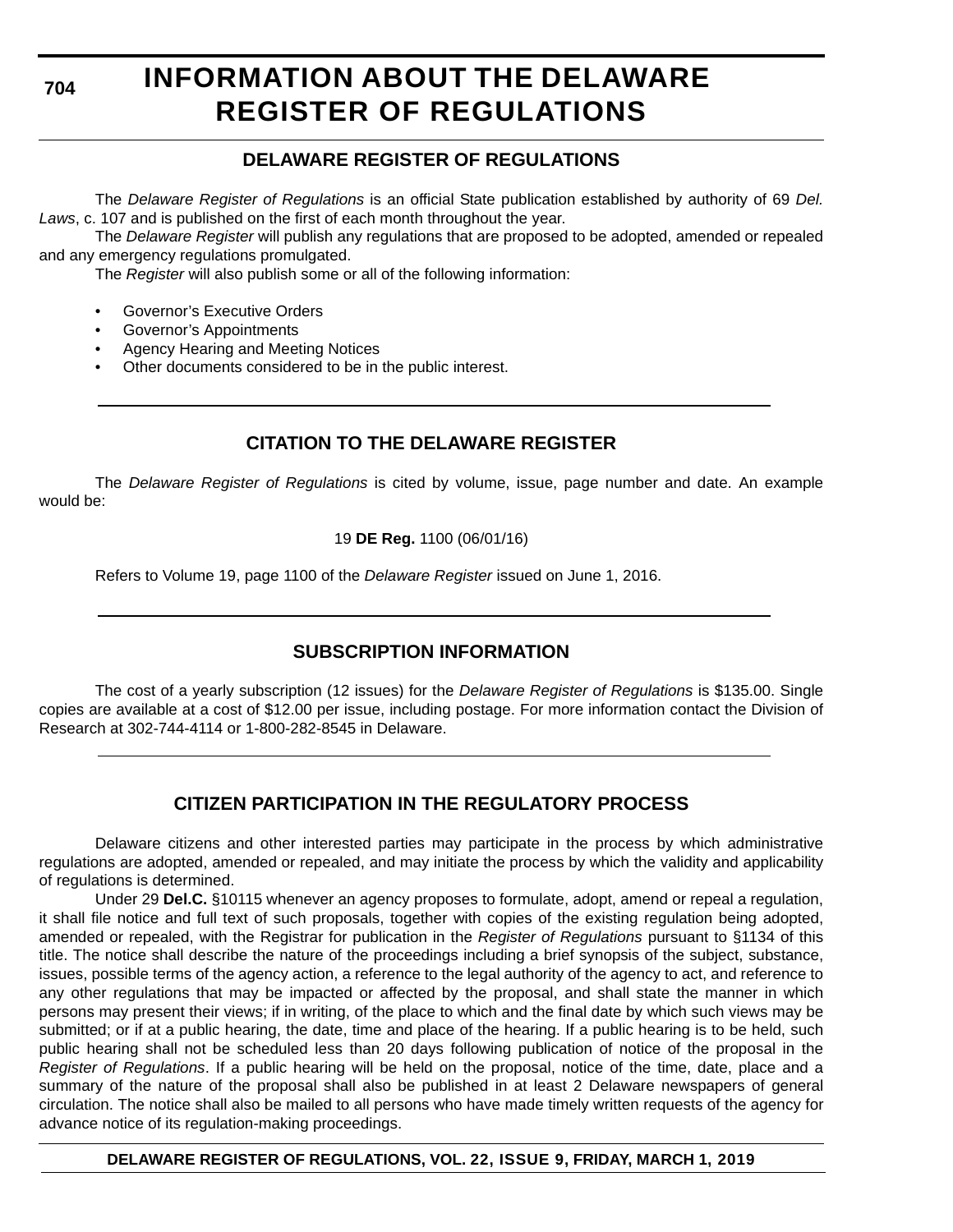# **INFORMATION ABOUT THE DELAWARE REGISTER OF REGULATIONS**

**705**

The opportunity for public comment shall be held open for a minimum of 30 days after the proposal is published in the *Register of Regulations*. At the conclusion of all hearings and after receipt, within the time allowed, of all written materials, upon all the testimonial and written evidence and information submitted, together with summaries of the evidence and information by subordinates, the agency shall determine whether a regulation should be adopted, amended or repealed and shall issue its conclusion in an order which shall include: (1) A brief summary of the evidence and information submitted; (2) A brief summary of its findings of fact with respect to the evidence and information, except where a rule of procedure is being adopted or amended; (3) A decision to adopt, amend or repeal a regulation or to take no action and the decision shall be supported by its findings on the evidence and information received; (4) The exact text and citation of such regulation adopted, amended or repealed; (5) The effective date of the order; (6) Any other findings or conclusions required by the law under which the agency has authority to act; and (7) The signature of at least a quorum of the agency members.

The effective date of an order which adopts, amends or repeals a regulation shall be not less than 10 days from the date the order adopting, amending or repealing a regulation has been published in its final form in the *Register of Regulations*, unless such adoption, amendment or repeal qualifies as an emergency under §10119.

Any person aggrieved by and claiming the unlawfulness of any regulation may bring an action in the Court for declaratory relief.

No action of an agency with respect to the making or consideration of a proposed adoption, amendment or repeal of a regulation shall be subject to review until final agency action on the proposal has been taken.

When any regulation is the subject of an enforcement action in the Court, the lawfulness of such regulation may be reviewed by the Court as a defense in the action.

Except as provided in the preceding section, no judicial review of a regulation is available unless a complaint therefor is filed in the Court within 30 days of the day the agency order with respect to the regulation was published in the *Register of Regulations*.

# **CLOSING DATES AND ISSUE DATES FOR THE DELAWARE REGISTER OF REGULATIONS**

| <b>ISSUE DATE</b> | <b>CLOSING DATE</b> | <b>CLOSING TIME</b> |
|-------------------|---------------------|---------------------|
| April 1           | March 15            | 4:30 p.m.           |
| May 1             | April 15            | 4:30 p.m.           |
| June 1            | May 15              | 4:30 p.m.           |
| July 1            | June 17             | 4:30 p.m.           |
| August 1          | July 15             | 4:30 p.m.           |

# **DIVISION OF RESEARCH STAFF**

**Lori Christiansen**, Director; **Mark J. Cutrona**, Deputy Director; **Deborah Gottschalk**, Legislative Attorney; **Robert Lupo**, Graphics and Printing Technician IV; **Colinda Marker**, Executive Assistant; **Kathleen Morris**, Office Manager; **Nathan Poore**, Graphics and Printing Technician I; **Victoria Schultes**, Administrative Specialist II; **Don Sellers,** Print Shop Supervisor; **Yvette W. Smallwood**, Registrar of Regulations; **Amy Tricarico**, Administrative Specialist II; **Holly Wagner**, Legislative Attorney; **Natalie White**, Administrative Specialist III; **Sara Zimmerman**, Legislative Librarian.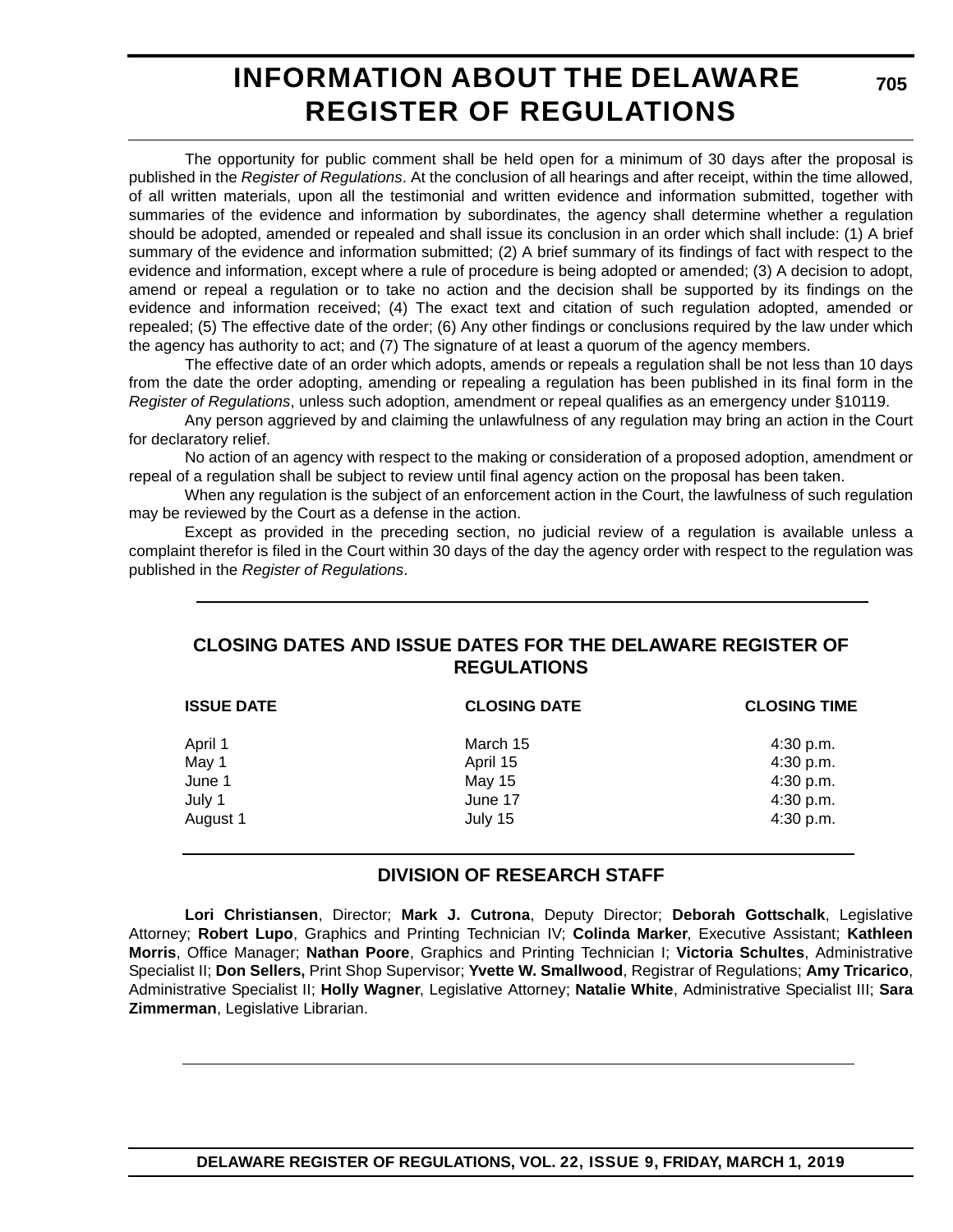#### <span id="page-3-0"></span>**706**

# **TABLE OF CONTENTS**

[Cumulative Tables............................................................................................................................. ............ 708](#page-5-0)

### **PROPOSED**

| <b>DEPARTMENT OF EDUCATION</b>                     |     |
|----------------------------------------------------|-----|
| <b>Office of the Secretary</b>                     |     |
|                                                    | 714 |
|                                                    | 716 |
|                                                    | 720 |
| <b>DEPARTMENT OF HEALTH AND SOCIAL SERVICES</b>    |     |
| <b>Division of Health Care Quality</b>             |     |
|                                                    | 723 |
| <b>Division of Medicaid and Medical Assistance</b> |     |
|                                                    | 728 |
| <b>Division of Public Health</b>                   |     |
|                                                    | 733 |
|                                                    | 734 |
| <b>Division of Social Services</b>                 |     |
|                                                    | 740 |
|                                                    | 741 |
|                                                    | 744 |
| <b>DEPARTMENT OF INSURANCE</b>                     |     |
| <b>Office of the Commissioner</b>                  |     |
|                                                    | 751 |
|                                                    | 754 |
|                                                    | 756 |
| <b>DEPARTMENT OF STATE</b>                         |     |
| <b>Division of Professional Regulation</b>         |     |
|                                                    | 759 |
|                                                    |     |
|                                                    |     |
|                                                    |     |

# **FINAL**

| <b>DEPARTMENT OF AGRICULTURE</b>                   |     |
|----------------------------------------------------|-----|
| <b>Delaware Forest Service</b>                     |     |
|                                                    | 760 |
| <b>DEPARTMENT OF EDUCATION</b>                     |     |
| <b>Office of the Secretary</b>                     |     |
|                                                    | 762 |
|                                                    | 763 |
|                                                    | 765 |
|                                                    | 767 |
| <b>DEPARTMENT OF HEALTH AND SOCIAL SERVICES</b>    |     |
| <b>Division of Medicaid and Medical Assistance</b> |     |
|                                                    | 768 |

**DELAWARE REGISTER OF REGULATIONS, VOL. 22, ISSUE 9, FRIDAY, MARCH 1, 2019**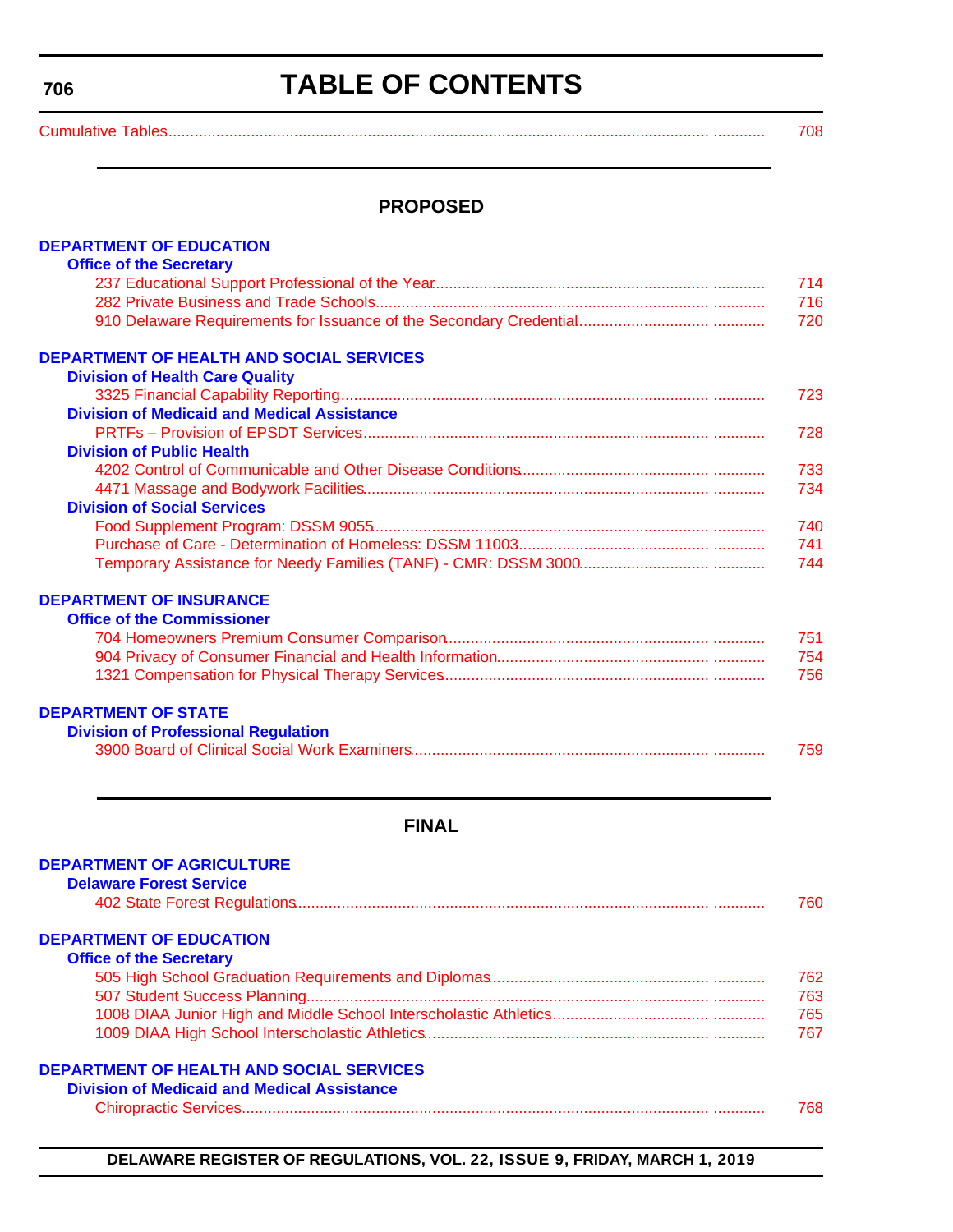# **TABLE OF CONTENTS**

| <b>Division of Public Health</b><br><b>Division of Social Services</b>                                   | 770<br>773 |
|----------------------------------------------------------------------------------------------------------|------------|
| <b>DEPARTMENT OF NATURAL RESOURCES AND ENVIRONMENTAL CONTROL</b><br><b>Division of Fish and Wildlife</b> |            |
|                                                                                                          | 776        |
|                                                                                                          | 776        |
|                                                                                                          | 778        |
| <b>Division of Parks and Recreation</b>                                                                  |            |
|                                                                                                          | 779        |
| <b>Division of Waste and Hazardous Substances</b>                                                        |            |
|                                                                                                          | 781        |
| <b>DEPARTMENT OF SAFETY AND HOMELAND SECURITY</b>                                                        |            |
| <b>Delaware Council on Police Training</b>                                                               |            |
|                                                                                                          | 783        |
|                                                                                                          |            |
| <b>DEPARTMENT OF STATE</b>                                                                               |            |
| <b>Division of Professional Regulation</b>                                                               |            |
|                                                                                                          | 785        |
|                                                                                                          |            |
| <b>DEPARTMENT OF TRANSPORTATION</b>                                                                      |            |
| <b>Division of Planning and Policy</b>                                                                   |            |
|                                                                                                          | 786        |
|                                                                                                          |            |
|                                                                                                          |            |

# **GENERAL NOTICES**

| DEPARTMENT OF HEALTH AND SOCIAL SERVICES |     |
|------------------------------------------|-----|
| <b>Division of Management Services</b>   |     |
|                                          | 791 |

# **CALENDAR OF EVENTS/HEARING NOTICES**

|                                                                                                            | 792       |
|------------------------------------------------------------------------------------------------------------|-----------|
| Dept. of Health and Social Services, Div. of Health Care Quality; Div. of Medicaid and Medical             |           |
| Assistance; Div. of Public Health; Div. of Social Services, Notices of Public Comment Periods              | 792 - 794 |
| Dept. of Insurance, Office of the Commissioner, Notices of Public Comment Periods                          | 795 - 797 |
| Dept. of State, Div. of Professional Regulation, Board of Clinical Social Work Examiners, Notice of Public |           |
|                                                                                                            | 798.      |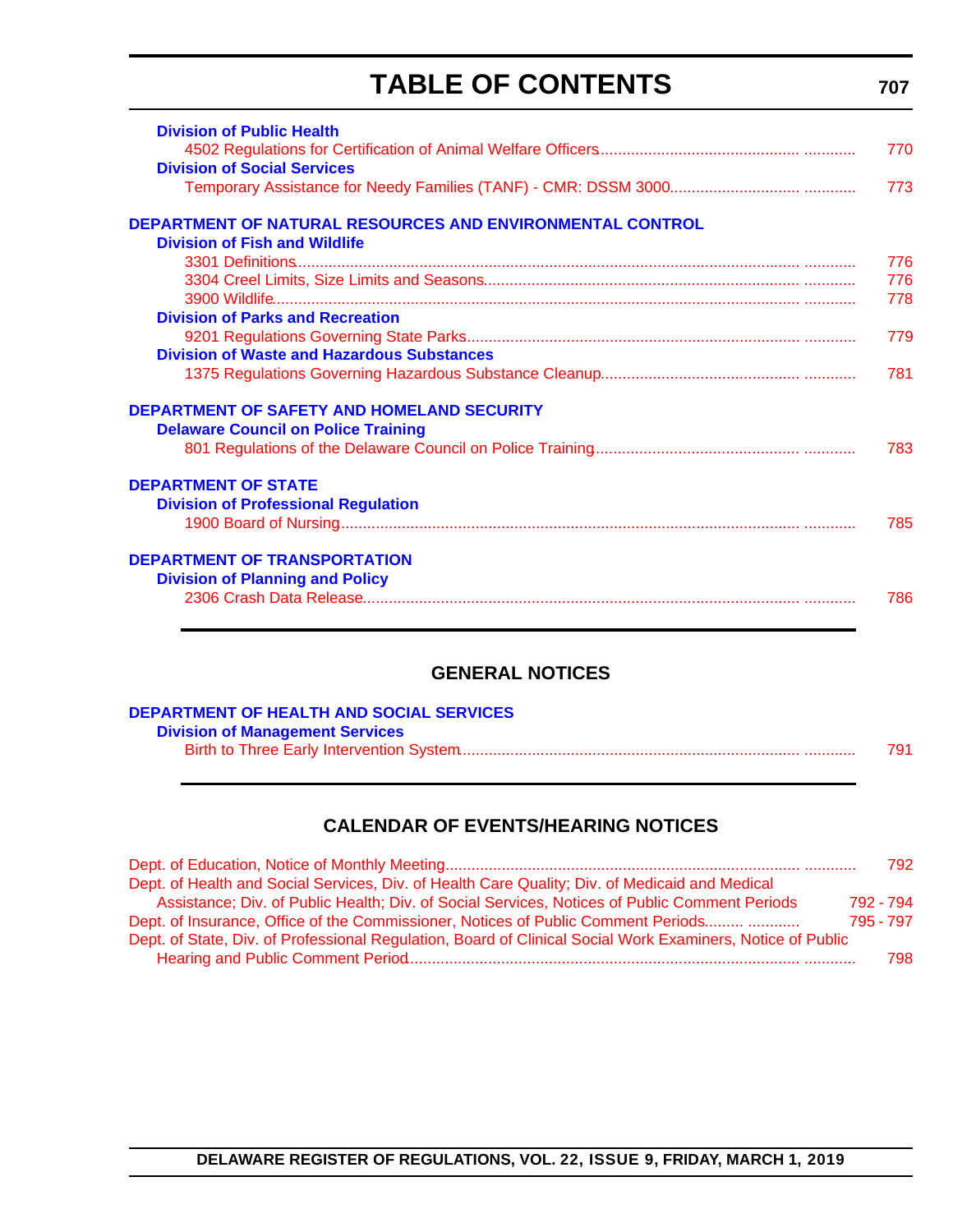#### <span id="page-5-0"></span>**708**

# **[CUMULATIVE TABLES](#page-3-0)**

The table printed below lists the regulations that have been proposed, adopted, amended or repealed in the preceding issues of the current volume of the *Delaware Register of Regulations*.

The regulations are listed alphabetically by the promulgating agency, followed by a citation to that issue of the *Register* in which the regulation was published. Proposed regulations are designated with (Prop.); Final regulations are designated with (Final); Emergency regulations are designated with (Emer.); and regulations that have been repealed are designated with (Rep.).

#### **DELAWARE HEALTH INFORMATION NETWORK** 103 Delaware Health Care Claims Database Data Collection Regulation............... 22 **DE Reg.** 251 (Prop.) 22 **DE Reg.** 465 (Final) **DEPARTMENT OF AGRICULTURE Food Products Inspection** 302 Produce Safety Regulations....................................................................... 22 **DE Reg.** 83 (Prop.) **Harness Racing Commission** 501 Harness Racing Rules and Regulations..................................................... 22 **DE Reg.** 47 (Final) 22 **DE Reg.** 48 (Final) 22 **DE Reg.** 253 (Prop.) 22 **DE Reg.** 467 (Final) **Office of the State Veterinarian** 901 Poultry Disease Prevention Regulations.................................................... 22 **DE Reg.** 434 (Prop.) 22 **DE Reg.** 667 (Final) **Plant Industries Section** 804 Rules and Regulations for Spotted Lanternfly............................................ 22 **DE Reg.** 650 (Prop.) **Thoroughbred Racing Commission** 1001 Thoroughbred Racing Rules and Regulations.......................................... 22 **DE Reg.** 255 (Prop.) 22 **DE Reg.** 295 (Final) 22 **DE Reg.** 468 (Final) **DEPARTMENT OF EDUCATION Office of the Secretary** 106A Teacher Appraisal Process Delaware Performance Appraisal System (DPAS II) Revised....................................................................................... 22 **DE Reg.** 49 (Final) 107A Specialist Appraisal Process Delaware Performance Appraisal System (DPAS II) Revised....................................................................................... 22 **DE Reg.** 51 (Final) 290 Approval of Educator Preparation Programs.............................................. 22 **DE Reg.** 11 (Prop.) 22 **DE Reg.** 219 (Final) 22 **DE Reg.** 333 (Prop.) 22 **DE Reg.** 582 (Final) 415 Voluntary School Assessment.................................................................... 22 **DE Reg** 109 (Prop.) 415 Voluntary School Assessments................................................................... 22 **DE Reg.** 296 (Final) 505 High School Graduation Requirements and Diplomas............................... 22 **DE Reg.** 335 (Prop.) 507 Student Success Planning.......................................................................... 22 **DE Reg.** 562 (Prop.) 601 Schools and Law Enforcement Agencies................................................... 22 **DE Reg.** 52 (Final) 22 **DE Reg.** 100(Emer.) 22 **DE Reg.** 161 (Final) 608 Unsafe School Choice Option Policy.......................................................... 22 **DE Reg.** 297 (Final) 610 Limitations on Use of Seclusion and Restraint........................................... 22 **DE Reg.** 55 (Final) 616 Uniform Due Process Procedures for Alternative Placement Meetings and Expulsion Hearings.............................................................................. 22 **DE Reg.** 337 (Prop.) 22 **DE Reg.** 583 (Final) 750 Support Personnel Salary Supplements for Additional Training................ 915 James H. Groves High School.................................................................... 22 **DE Reg.** 388 (Prop.) 22 **DE Reg.** 587 (Final) 1006 Delaware Interscholastic Athletic Association (DIAA)............................... 22 **DE Reg.** 56 (Final)

**DELAWARE REGISTER OF REGULATIONS, VOL. 22, ISSUE 9, FRIDAY, MARCH 1, 2019**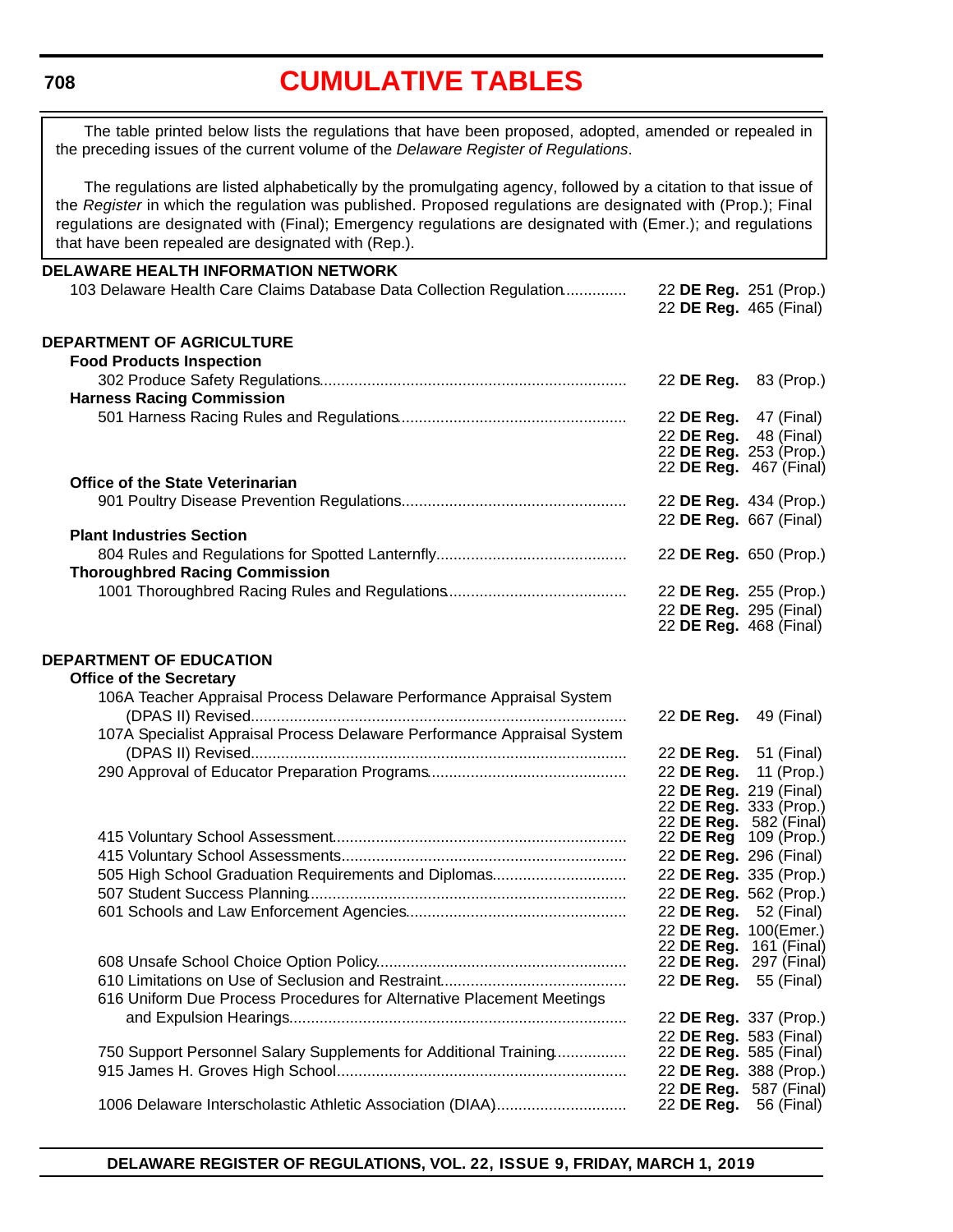| 1006 Delaware Interscholastic Athletic Association (DIAA)              | 22 DE Reg. 469 (Final)                                 |  |
|------------------------------------------------------------------------|--------------------------------------------------------|--|
|                                                                        | 22 DE Reg. 162 (Final)                                 |  |
| 1008 DIAA Junior High and Middle School Interscholastic Athletics      | 22 DE Reg. 60 (Final)                                  |  |
|                                                                        | 22 DE Reg. 186 (Prop.)                                 |  |
|                                                                        | 22 DE Reg. 395 (Final)                                 |  |
|                                                                        | 22 DE Reg. 440 (Prop.)<br>22 <b>DE Reg.</b> 61 (Final) |  |
|                                                                        | 22 DE Reg. 187 (Prop.)                                 |  |
|                                                                        | 22 DE Reg. 395 (Prop.)                                 |  |
|                                                                        | 22 DE Reg. 443 (Prop.)                                 |  |
| 1204 High Needs Educator Student Loan Payment Program                  | 22 DE Reg. 256 (Prop.)                                 |  |
|                                                                        | 22 DE Reg. 470 (Final)                                 |  |
| 1205 Ada Leigh Soles Memorial Professional Librarian and Archivist     |                                                        |  |
|                                                                        | 22 DE Reg. 344 (Prop.)                                 |  |
|                                                                        | 22 DE Reg. 589 (Final)                                 |  |
| <b>Professional Standards Board</b>                                    |                                                        |  |
| 1507 Alternative Routes to Teacher Licensure and Certification Program |                                                        |  |
|                                                                        | 22 DE Reg. 473 (Rep.)                                  |  |
|                                                                        | 22 DE Reg. 13 (Prop.)                                  |  |
|                                                                        | 22 DE Reg. 221 (Final)                                 |  |
|                                                                        | 22 <b>DE Reg.</b> 63 (Final)                           |  |
|                                                                        | 22 DE Reg. 478 (Final)                                 |  |
|                                                                        | 22 DE Reg. 481 (Final)                                 |  |
|                                                                        | 22 DE Reg. 489 (Final)                                 |  |
|                                                                        | 22 DE Reg. 13 (Prop.)                                  |  |
|                                                                        | 22 DE Reg. 259 (Prop.)                                 |  |
|                                                                        | 22 <b>DE Reg.</b> 64 (Final)                           |  |
| <b>DEPARTMENT OF FINANCE</b>                                           |                                                        |  |
| <b>Office of the State Lottery</b>                                     |                                                        |  |
|                                                                        |                                                        |  |
|                                                                        | 22 DE Reg. 261 (Prop.)                                 |  |
|                                                                        | 22 DE Reg. 494 (Final)<br>22 DE Reg. 261 (Prop.)       |  |
|                                                                        | 22 DE Reg. 500 (Final)                                 |  |
|                                                                        | 22 DE Reg. 592 (Final)                                 |  |
|                                                                        | 22 DE Reg. 163 (Final)                                 |  |
|                                                                        |                                                        |  |
| <b>DEPARTMENT OF HEALTH AND SOCIAL SERVICES</b>                        |                                                        |  |
| <b>Division of Health Care Quality</b>                                 |                                                        |  |
|                                                                        | 22 DE Reg. 565 (Prop.)                                 |  |
| <b>Division of Medicaid and Medical Assistance</b>                     |                                                        |  |
|                                                                        | 22 DE Reg. 127 (Prop.)                                 |  |
|                                                                        | 22 DE Reg. 301 (Final)                                 |  |
|                                                                        | 22 DE Reg. 122 (Prop.)                                 |  |
|                                                                        | 22 DE Reg. 299 (Final)                                 |  |
|                                                                        | 22 DE Reg. 566 (Prop.)                                 |  |
|                                                                        | 22 DE Reg. 570 (Prop.)                                 |  |
|                                                                        | 22 DE Reg. 262 (Prop.)                                 |  |
|                                                                        | 22 DE Reg. 502 (Final)                                 |  |
|                                                                        | 22 DE Reg. 194 (Prop.)                                 |  |
|                                                                        | 22 DE Reg. 400 (Final)                                 |  |
| Long Term Care Medicaid: DSSM 20101, 20103, 20103.1.2 and 14100.3      | 22 <b>DE Reg.</b> 66 (Final)                           |  |
|                                                                        | 22 DE Reg. 361 (Prop.)                                 |  |
|                                                                        | 22 DE Reg. 668 (Final)                                 |  |
|                                                                        | 22 DE Reg. 15 (Prop.)                                  |  |
|                                                                        | 22 DE Reg. 222 (Final)                                 |  |
|                                                                        | 22 DE Reg. 347 (Prop.)                                 |  |

**DELAWARE REGISTER OF REGULATIONS, VOL. 22, ISSUE 9, FRIDAY, MARCH 1, 2019**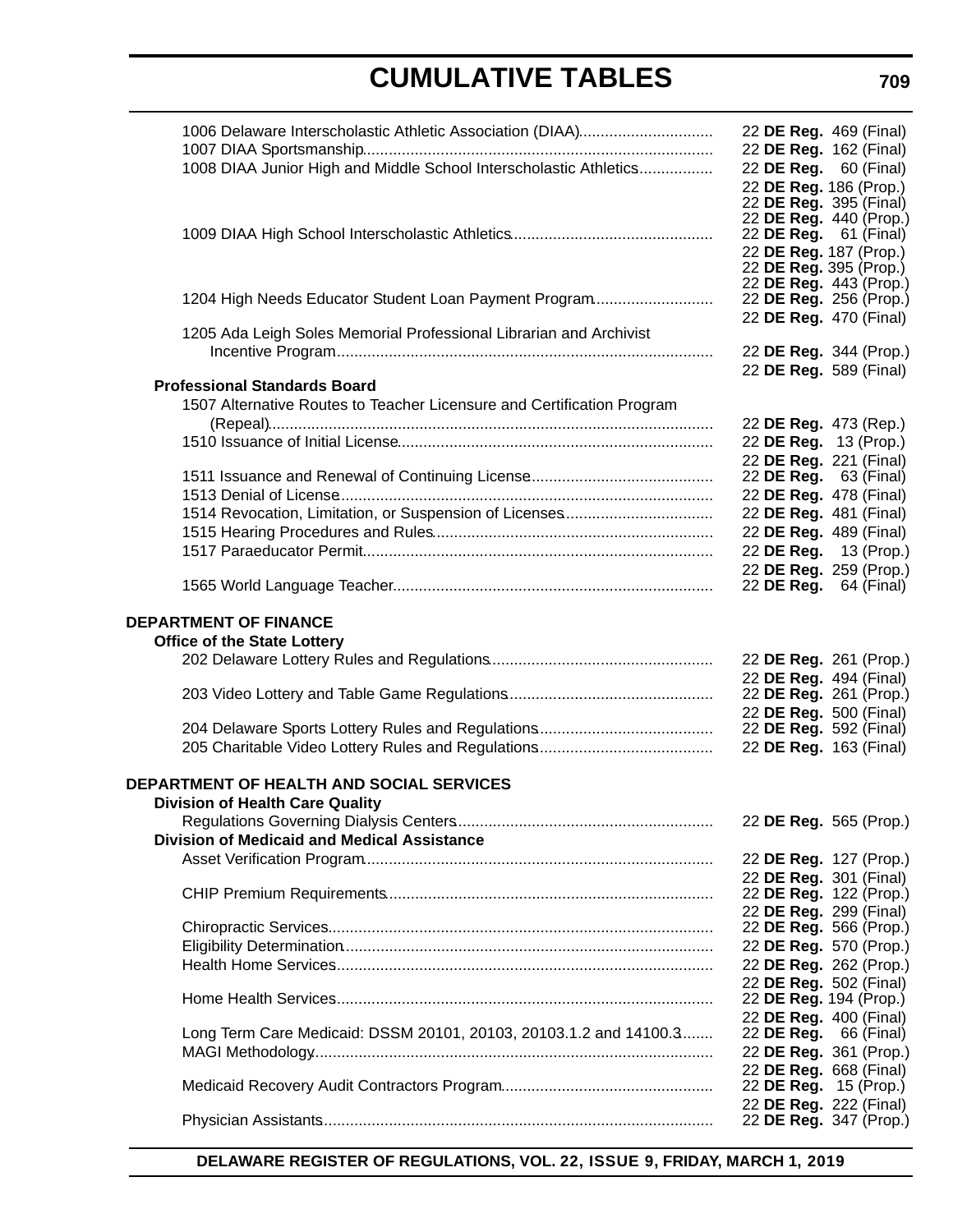|                                                                            | 22 DE Reg. 597 (Final)                           |            |
|----------------------------------------------------------------------------|--------------------------------------------------|------------|
|                                                                            | 22 DE Reg. 354 (Prop.)                           |            |
|                                                                            | 22 DE Reg. 595 (Final)                           |            |
|                                                                            | 22 DE Reg.                                       | 6 (Errata) |
| <b>Division of Public Health</b>                                           |                                                  |            |
| 4455 Delaware Regulations Governing a Detailed Plumbing Code               | 22 DE Reg. 651 (Prop.)                           |            |
|                                                                            | 22 DE Reg. 401 (Final)                           |            |
|                                                                            | 22 DE Reg. 652 (Prop.)<br>22 DE Reg. 132 (Prop.) |            |
| 4502 Regulations for Certification of Animal Welfare Officers              | 22 DE Reg. 197 (Prop.)                           |            |
| <b>Division of Social Services</b>                                         |                                                  |            |
|                                                                            | 22 DE Reg. 264 (Prop.)                           |            |
|                                                                            | 22 DE Reg. 505 (Final)                           |            |
|                                                                            | 22 DE Reg. 652 (Prop.)                           |            |
|                                                                            | 22 DE Reg. 658 (Prop.)                           |            |
|                                                                            | 22 DE Reg. 138 (Prop.)                           |            |
|                                                                            | 22 DE Reg. 20 (Prop.)                            |            |
|                                                                            |                                                  |            |
| <b>DEPARTMENT OF INSURANCE</b>                                             |                                                  |            |
| <b>Office of the Commissioner</b>                                          |                                                  |            |
|                                                                            | 22 DE Reg. 364 (Prop.)                           |            |
|                                                                            | 22 DE Reg. 603 (Final)                           |            |
|                                                                            | 22 DE Reg. 164 (Final)                           |            |
| 1319 Arbitration of Disputes Between Carriers and Primary Care and Chronic |                                                  |            |
|                                                                            | 22 DE Reg. 366 (Prop.)<br>22 DE Reg. 605 (Final) |            |
| 1320 Minimum Standards for Short-Term, Limited Duration Health Insurance   |                                                  |            |
|                                                                            | 22 DE Reg. 326(Emer.)                            |            |
|                                                                            | 22 DE Reg. 371 (Prop.)                           |            |
|                                                                            | 22 DE Reg. 607 (Final)                           |            |
| 1405 Filing Requirements for Multiple Employer Welfare Arrangements        | 22 DE Reg. 180(Emer.)                            |            |
|                                                                            | 22 DE Reg. 202 (Prop.)<br>22 DE Reg. 509 (Final) |            |
|                                                                            |                                                  |            |
| <b>DEPARTMENT OF JUSTICE</b>                                               |                                                  |            |
| <b>Fraud and Consumer Protection Division</b>                              |                                                  |            |
|                                                                            | 22 DE Reg. 377 (Prop.)                           |            |
|                                                                            | 22 DE Reg. 609 (Final)                           |            |
|                                                                            |                                                  |            |
| <b>DEPARTMENT OF LABOR</b>                                                 |                                                  |            |
| <b>Division of Industrial Affairs</b>                                      |                                                  |            |
|                                                                            | 22 DE Reg. 203 (Prop.)<br>22 DE Reg. 403 (Final) |            |
|                                                                            |                                                  |            |
| DEPARTMENT OF NATURAL RESOURCES AND ENVIRONMENTAL CONTROL                  |                                                  |            |
| <b>Division of Air Quality</b>                                             |                                                  |            |
|                                                                            | 22 DE Reg. 610 (Final)                           |            |
|                                                                            | 22 DE Reg. 613 (Final)                           |            |
|                                                                            | 22 DE Reg. 405 (Final)                           |            |
|                                                                            | 22 DE Reg. 646(Emer.)                            |            |
|                                                                            | 22 DE Reg. 660 (Prop.)                           |            |
|                                                                            | 22 DE Reg. 141 (Prop.)                           |            |
|                                                                            | 22 DE Reg. 511 (Final)<br>22 DE Reg. 645(Errata) |            |
|                                                                            | 22 DE Reg. 447 (Prop.)                           |            |
|                                                                            |                                                  |            |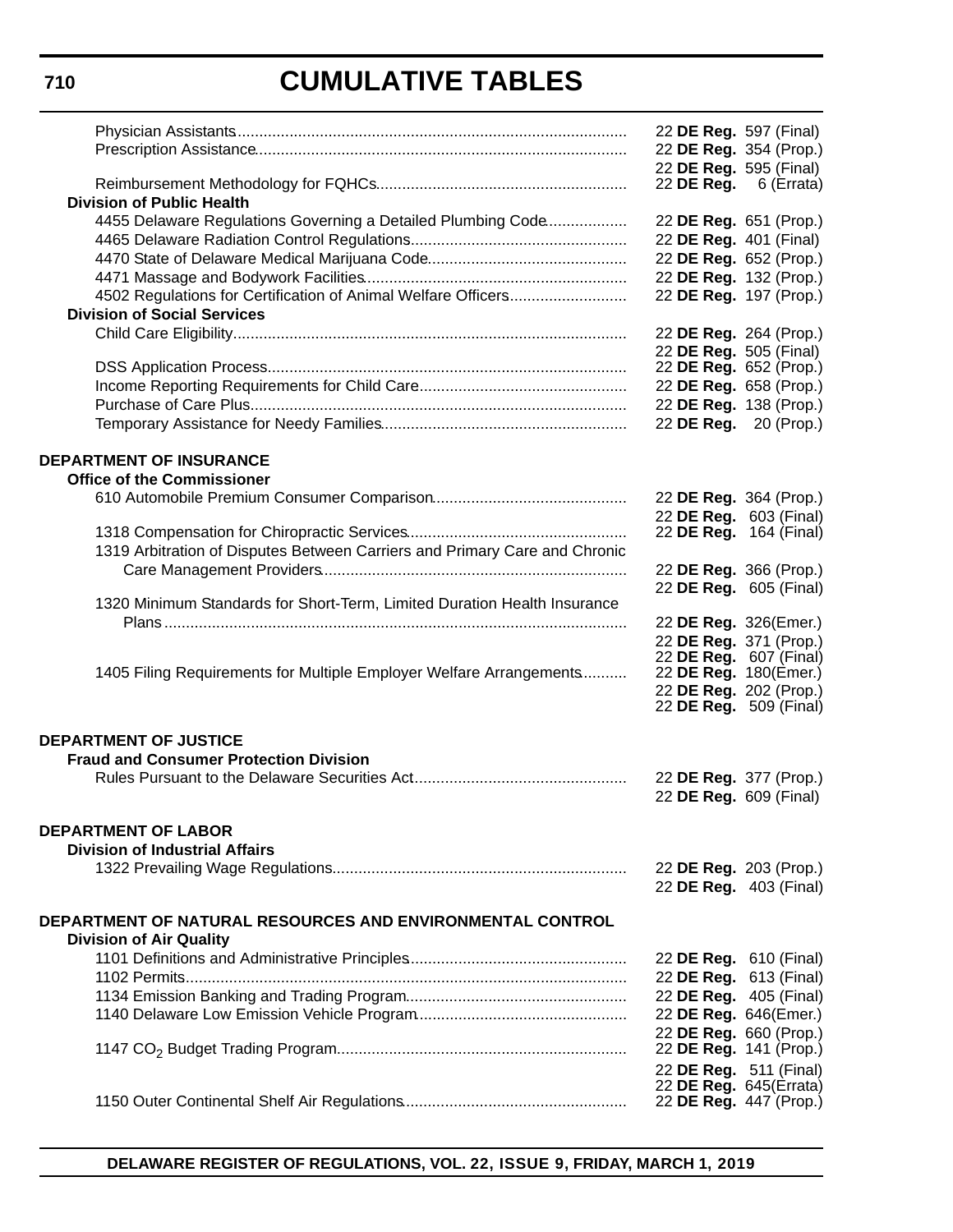| Division of Climate, Coastal & Energy                                              |                                                  |  |
|------------------------------------------------------------------------------------|--------------------------------------------------|--|
| 2105 Evaluation, Measurement and Verification Procedures and Standards             | 22 DE Reg. 210 (Prop.)<br>22 DE Reg. 514 (Final) |  |
| 2201 (Published as Final as 108) Delaware Coastal Management Program               |                                                  |  |
|                                                                                    | 22 DE Reg. 407 (Final)                           |  |
|                                                                                    | 22 DE Reg. 433(Errata)                           |  |
| <b>Division of Fish and Wildlife</b>                                               |                                                  |  |
|                                                                                    | 22 DE Reg. 572 (Prop.)                           |  |
| 3505 Striped Bass Commercial Fishing Seasons; Quotas; Tagging and                  | 22 DE Reg. 572 (Prop.)                           |  |
|                                                                                    | 22 DE Reg. 267 (Prop.)                           |  |
|                                                                                    | 22 DE Reg. 648(Emer.)                            |  |
|                                                                                    | 22 DE Reg. 674 (Final)                           |  |
| 3507 Black Sea Bass Size Limit; Trip Limits, Seasons; Quotas                       | 22 DE Reg. 21 (Prop.)                            |  |
|                                                                                    | 22 DE Reg. 227 (Final)                           |  |
| 3511 Summer Flounder Size Limits; Possession Limits; Season                        | 22 DE Reg. 24 (Prop.)                            |  |
|                                                                                    | 22 DE Reg. 101(Emer.)                            |  |
|                                                                                    | 22 <b>DE Reg.</b> 304 (Final)                    |  |
|                                                                                    | 22 DE Reg. 103(Emer.)                            |  |
|                                                                                    | 22 DE Reg. 142 (Prop.)<br>22 DE Reg. 517 (Final) |  |
| <b>Division of Waste and Hazardous Substances</b>                                  |                                                  |  |
|                                                                                    | 22 DE Reg. 270 (Prop.)                           |  |
|                                                                                    | 22 DE Reg. 678 (Final)                           |  |
| 1375 Regulations Governing Hazardous Substance Cleanup<br><b>Division of Water</b> | 22 DE Reg. 448 (Prop.)                           |  |
| 7102 Regulations Governing Underground Injection Control                           | 22 DE Reg. 10 (Errata)                           |  |
| <b>Division of Watershed Stewardship</b>                                           |                                                  |  |
|                                                                                    | 22 DE Reg. 211 (Prop.)                           |  |
|                                                                                    | 22 DE Reg. 680 (Final)                           |  |
| <b>Office of the Secretary</b>                                                     | 22 DE Reg. 450 (Prop.)                           |  |
| 109 Regulations Governing the Guidelines to Evaluate Land Being Considered         |                                                  |  |
|                                                                                    | 22 DE Reg. 99(Errata)                            |  |
|                                                                                    |                                                  |  |
| DEPARTMENT OF SAFETY AND HOMELAND SECURITY                                         |                                                  |  |
| <b>Delaware Council on Police Training</b>                                         |                                                  |  |
| 801 Regulations of the Delaware Council on Police Training                         | 22 DE Reg. 26 (Prop.)                            |  |
|                                                                                    | 22 DE Reg. 230 (Final)<br>22 DE Reg. 452 (Prop.) |  |
|                                                                                    | 22 <b>DE Reg.</b> 453 (Prop.)                    |  |
| <b>Division of State Police</b>                                                    |                                                  |  |
| 1300 Board of Examiners of Private Investigators & Private Security Agencies       | 22 <b>DE Reg.</b> 69 (Final)                     |  |
|                                                                                    | 22 DE Reg. 212 (Prop.)                           |  |
|                                                                                    | 22 <b>DE Reg.</b> 407 (Final)                    |  |
|                                                                                    | 22 DE Reg. 70 (Final)                            |  |
|                                                                                    | 22 DE Reg. 378 (Prop.)                           |  |
|                                                                                    | 22 DE Reg. 664 (Prop.)                           |  |
|                                                                                    | 22 DE Reg. 685 (Final)                           |  |
|                                                                                    | 22 DE Reg. 214 (Prop.)                           |  |
|                                                                                    | 22 DE Reg. 306 (Final)<br>22 DE Reg. 455 (Prop.) |  |
| <b>Office of the Secretary</b>                                                     |                                                  |  |
| 102 Regulations Governing the Destructive Weapon Compensation Program              |                                                  |  |
|                                                                                    | 22 DE Reg. 105(Emer.)                            |  |
|                                                                                    | 22 DE Reg. 145 (Prop.)                           |  |
|                                                                                    | 22 <b>DE Reg.</b> 307 (Final)                    |  |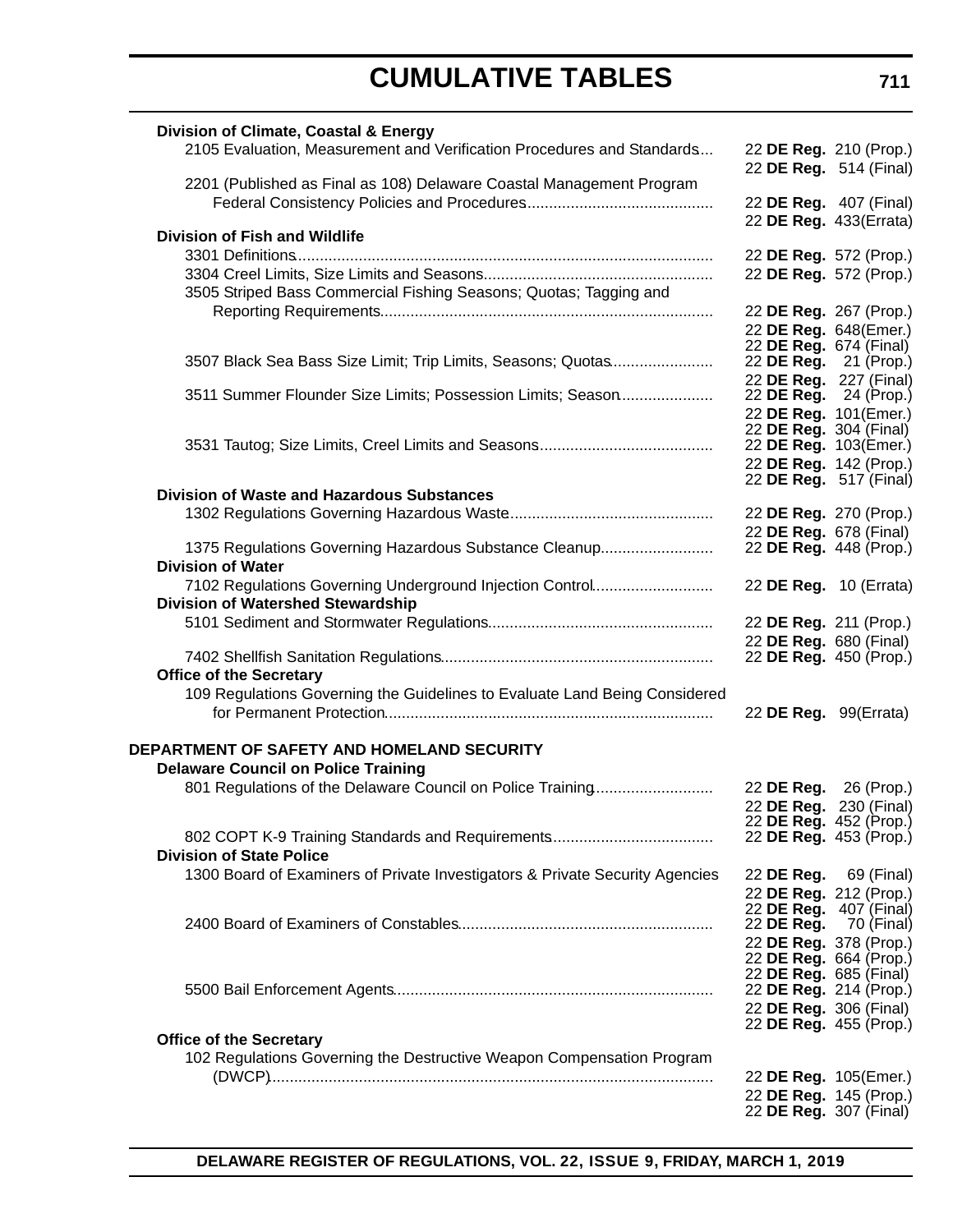**712**

# **CUMULATIVE TABLES**

| 22 DE Reg. 271 (Prop.)<br>22 DE Reg. 617 (Final)<br>DEPARTMENT OF SERVICES FOR CHILDREN, YOUTH AND THEIR FAMILIES<br><b>Division of Family Services</b><br>101 DELACARE: Regulations for Early Care and Education and School-Age<br>22 DE Reg. 379 (Prop.)<br>22 DE Reg. 574 (Prop.)<br>103 Regulations for Family and Large Family Child Care Homes<br>22 DE Reg. 380 (Prop.) |                           |
|--------------------------------------------------------------------------------------------------------------------------------------------------------------------------------------------------------------------------------------------------------------------------------------------------------------------------------------------------------------------------------|---------------------------|
|                                                                                                                                                                                                                                                                                                                                                                                |                           |
|                                                                                                                                                                                                                                                                                                                                                                                |                           |
|                                                                                                                                                                                                                                                                                                                                                                                |                           |
|                                                                                                                                                                                                                                                                                                                                                                                |                           |
|                                                                                                                                                                                                                                                                                                                                                                                |                           |
|                                                                                                                                                                                                                                                                                                                                                                                |                           |
|                                                                                                                                                                                                                                                                                                                                                                                |                           |
|                                                                                                                                                                                                                                                                                                                                                                                |                           |
|                                                                                                                                                                                                                                                                                                                                                                                |                           |
| 22 DE Reg. 576 (Prop.)                                                                                                                                                                                                                                                                                                                                                         |                           |
| <b>DEPARTMENT OF STATE</b>                                                                                                                                                                                                                                                                                                                                                     |                           |
| <b>Division of Corporations</b>                                                                                                                                                                                                                                                                                                                                                |                           |
| 22 DE Reg. 215 (Prop.)                                                                                                                                                                                                                                                                                                                                                         |                           |
| 22 DE Reg. 519 (Final)                                                                                                                                                                                                                                                                                                                                                         |                           |
| <b>Division of Historical and Cultural Affairs</b>                                                                                                                                                                                                                                                                                                                             |                           |
| 22 DE Reg. 147 (Prop.)                                                                                                                                                                                                                                                                                                                                                         |                           |
| 22 DE Reg. 409 (Final)                                                                                                                                                                                                                                                                                                                                                         |                           |
| 22 <b>DE Reg.</b> 72 (Final)                                                                                                                                                                                                                                                                                                                                                   |                           |
| <b>Division of Professional Regulation</b>                                                                                                                                                                                                                                                                                                                                     |                           |
| 22 DE Reg. 27 (Prop.)                                                                                                                                                                                                                                                                                                                                                          |                           |
| 22 DE Reg. 412 (Final)                                                                                                                                                                                                                                                                                                                                                         |                           |
| 22 <b>DE Reg.</b> 232 (Final)                                                                                                                                                                                                                                                                                                                                                  |                           |
| 22 DE Reg. 234 (Final)                                                                                                                                                                                                                                                                                                                                                         |                           |
| 22 DE Reg. 272 (Prop.)                                                                                                                                                                                                                                                                                                                                                         |                           |
| 22 DE Reg. 686 (Final)                                                                                                                                                                                                                                                                                                                                                         |                           |
| 22 DE Reg. 153 (Prop.)                                                                                                                                                                                                                                                                                                                                                         |                           |
| 22 DE Reg. 523 (Final)                                                                                                                                                                                                                                                                                                                                                         |                           |
| 2600 Examining Board of Physical Therapists and Athletic Trainers<br>22 DE Reg. 618 (Final)                                                                                                                                                                                                                                                                                    |                           |
| 22 DE Reg. 275 (Prop.)                                                                                                                                                                                                                                                                                                                                                         |                           |
| 22 DE Reg. 280 (Prop.)                                                                                                                                                                                                                                                                                                                                                         |                           |
| 3000 Board of Professional Counselors of Mental Health and Chemical                                                                                                                                                                                                                                                                                                            |                           |
| 22 DE Reg.                                                                                                                                                                                                                                                                                                                                                                     | 78 (Final)                |
| 3700 Board of Speech/Language Pathologists, Audiologists and Hearing Aid                                                                                                                                                                                                                                                                                                       |                           |
|                                                                                                                                                                                                                                                                                                                                                                                |                           |
| 22 DE Reg.                                                                                                                                                                                                                                                                                                                                                                     | 30 (Prop.)                |
| 22 DE Reg.<br>22 DE Reg.                                                                                                                                                                                                                                                                                                                                                       | 619 (Final)<br>79 (Final) |
| <b>Office of the State Bank Commissioner</b>                                                                                                                                                                                                                                                                                                                                   |                           |
| 102 Procedures Governing the Creation and Existence of an Interim Bank                                                                                                                                                                                                                                                                                                         |                           |
| 22 DE Reg. 456 (Prop.)                                                                                                                                                                                                                                                                                                                                                         |                           |
| 22 DE Reg. 688 (Final)<br><b>Public Service Commission</b>                                                                                                                                                                                                                                                                                                                     |                           |
| 1010 Regulations Governing the Administration of the Electric and Natural                                                                                                                                                                                                                                                                                                      |                           |
|                                                                                                                                                                                                                                                                                                                                                                                |                           |
| Gas Utility Distribution System Improvement Charge ("DSIC")<br>22 DE Reg. 381 (Prop.)                                                                                                                                                                                                                                                                                          |                           |
| 3008 Rules and Procedures to Implement the Renewable Energy Portfolio                                                                                                                                                                                                                                                                                                          |                           |
| 22 DE Reg.                                                                                                                                                                                                                                                                                                                                                                     | 37 (Prop.)                |
| 22 DE Reg. 525 (Final)                                                                                                                                                                                                                                                                                                                                                         |                           |
|                                                                                                                                                                                                                                                                                                                                                                                | 80 (Final)                |
| 3011 Rules for Certification of Electric Transmission Suppliers<br>22 DE Reg.                                                                                                                                                                                                                                                                                                  |                           |
|                                                                                                                                                                                                                                                                                                                                                                                |                           |
| DEPARTMENT OF TRANSPORTATION                                                                                                                                                                                                                                                                                                                                                   |                           |
| <b>Delaware Transit Corporation</b>                                                                                                                                                                                                                                                                                                                                            |                           |
| 22 DE Reg. 287 (Prop.)                                                                                                                                                                                                                                                                                                                                                         |                           |
| 22 DE Reg. 288 (Prop.)                                                                                                                                                                                                                                                                                                                                                         |                           |
| <b>Division of Planning and Policy</b><br>22 DE Reg. 577 (Prop.)                                                                                                                                                                                                                                                                                                               |                           |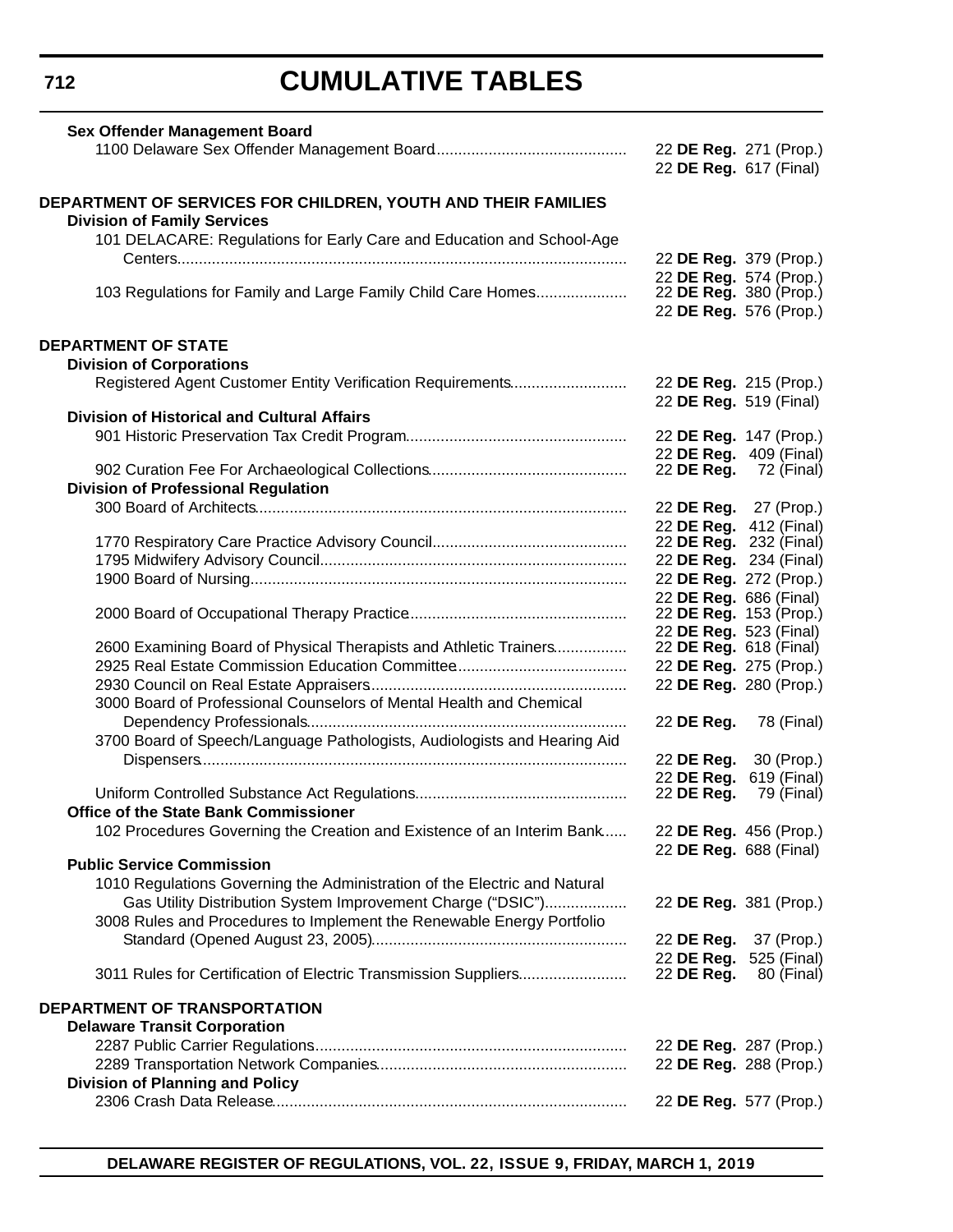| <b>Division of Transportation Solutions</b>                           |                               |
|-----------------------------------------------------------------------|-------------------------------|
| 2403 Special Events Policies and Procedures - Traffic Management      | 22 DE Reg. 387 (Prop.)        |
|                                                                       | 22 DE Reg. 621 (Final)        |
| 2406 Policies and Procedures for Acquisition of Certain Real Property | 22 DE Reg. 289 (Prop.)        |
|                                                                       | 22 DE Reg. 545 (Final)        |
| 2408 Performance-Based Contractor Evaluation Procedures               | 22 <b>DE Reg.</b> 460 (Prop.) |
|                                                                       | 22 <b>DE Reg.</b> 691 (Final) |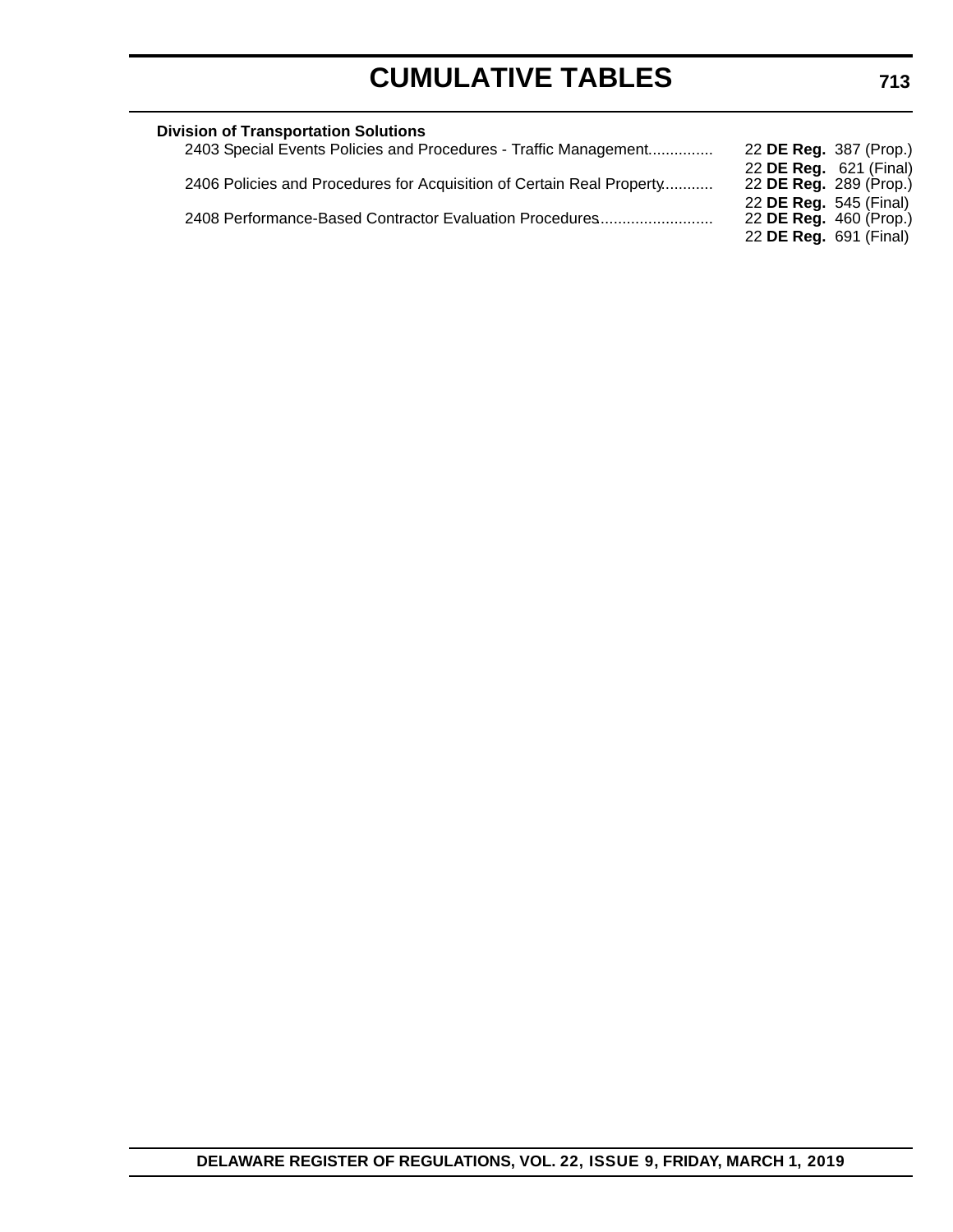# **Symbol Key**

<span id="page-11-0"></span>Arial type indicates the text existing prior to the regulation being promulgated. Underlined text indicates new text. Language which is stricken through indicates text being deleted.

# **Proposed Regulations**

Under 29 **Del.C.** §10115 whenever an agency proposes to formulate, adopt, amend or repeal a regulation, it shall file notice and full text of such proposals, together with copies of the existing regulation being adopted, amended or repealed, with the Registrar for publication in the *Register of Regulations* pursuant to §1134 of this title. The notice shall describe the nature of the proceedings including a brief synopsis of the subject, substance, issues, possible terms of the agency action, a reference to the legal authority of the agency to act, and reference to any other regulations that may be impacted or affected by the proposal, and shall state the manner in which persons may present their views; if in writing, of the place to which and the final date by which such views may be submitted; or if at a public hearing, the date, time and place of the hearing. If a public hearing is to be held, such public hearing shall not be scheduled less than 20 days following publication of notice of the proposal in the *Register of Regulations*. If a public hearing will be held on the proposal, notice of the time, date, place and a summary of the nature of the proposal shall also be published in at least 2 Delaware newspapers of general circulation. The notice shall also be mailed to all persons who have made timely written requests of the agency for advance notice of its regulation-making proceedings.

# **[DEPARTMENT OF EDUCATION](https://www.doe.k12.de.us/)**

**OFFICE OF [THE SECRETARY](https://www.doe.k12.de.us/Page/11)**

Statutory Authority: 14 Delaware Code, Section 8906D (14 **Del.C.** §8906D)

### **PUBLIC NOTICE**

**Education Impact Analysis Pursuant to 14 Del.C. Section 122(d)**

### **[237 Educational Support Professional of the Year](#page-3-0)**

# **A. Type of Regulatory Action Required**

New Regulation

# **B. Synopsis of Subject Matter of the Regulation**

Pursuant to §8906D of 14 **Del.C.**, the Secretary of Education intends to create 14 **DE Admin. Code** 237 Educational Support Professional of the Year. This new regulation is being created to comply with House Bill 134 as amended by House Amendment 1 of the 149<sup>th</sup> General Assembly which requires the Department of Education to establish guidance concerning how Education Support Professional of the Year Award funds may be used by the award recipient.

Persons wishing to present their views regarding this matter may do so in writing by the close of business on or before April 5, 2019 to Department of Education, Office of the Secretary, Attn: Regulation Review, 401 Federal Street, Suite 2, Dover, Delaware 19901 or email to **DOEregulations.comment@doe.k12.de.us**. A copy of this regulation may be viewed online at the Registrar of Regulation's website, [http://regulations.delaware.gov/services/](http://regulations.delaware.gov/services/current_issue.shtml) current issue.shtml, or obtained at the Department of Education, located at the address listed above.

### **C. Impact Criteria**

1. Will the regulation help improve student achievement as measured against state achievement standards? The regulation does not address student achievement.

2. Will the regulation help ensure that all students receive an equitable education? The regulation is intended to continue to help ensure all students receive an equitable education.

3. Will the regulation help to ensure that all students' health and safety are adequately protected? The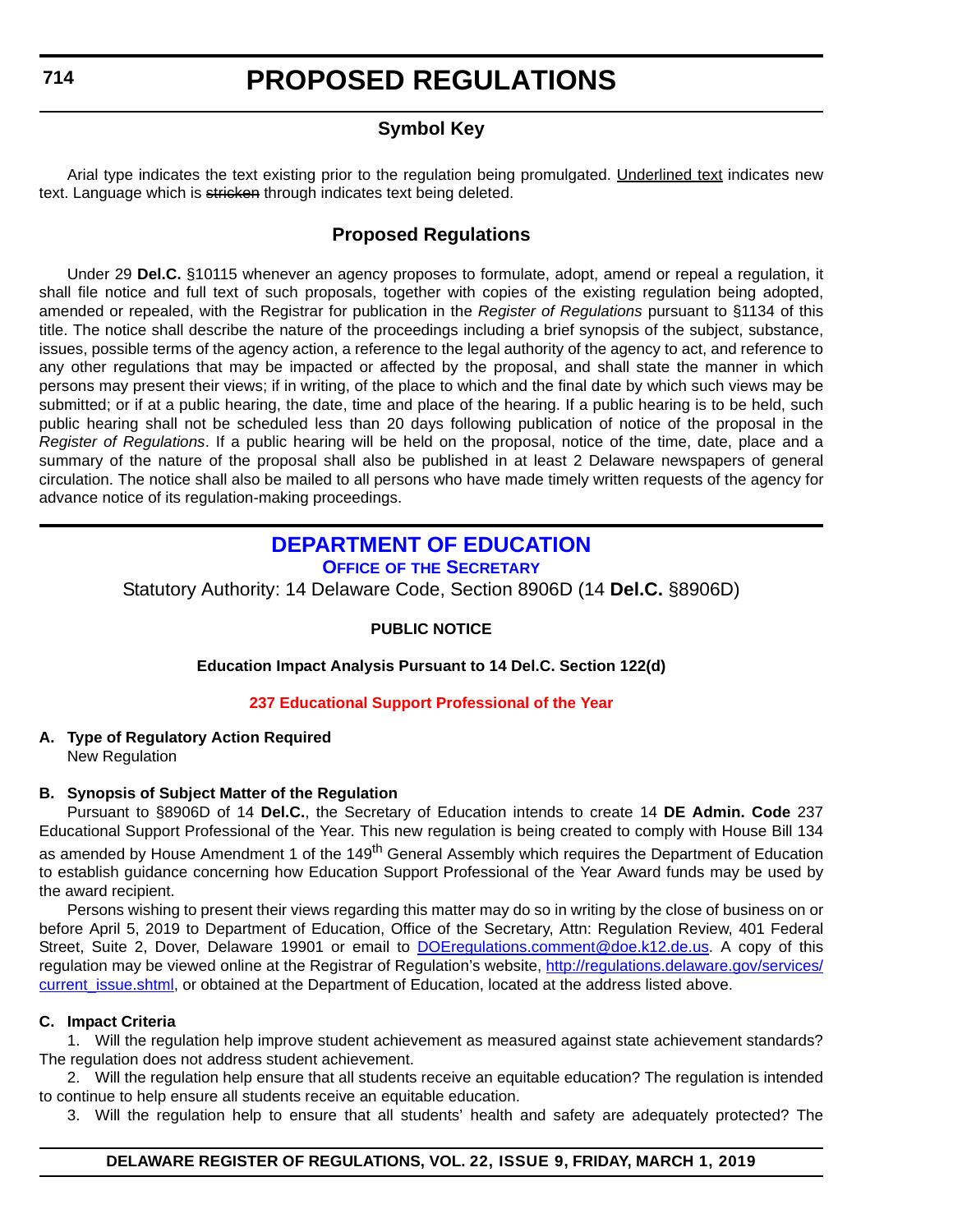regulation does not address students' health and safety.

4. Will the regulation help to ensure that all students' legal rights are respected? The regulation continues to help ensure that all student's legal rights are respected.

5. Will the regulation preserve the necessary authority and flexibility of decision making at the local board and school level? The regulation does not change the decision making at the local board and school level.

6. Will the regulation place unnecessary reporting or administrative requirements or mandates upon decision makers at the local board and school levels? The regulation does not place any unnecessary reporting or administrative requirements on decision makers.

7. Will the decision making authority and accountability for addressing the subject to be regulated be placed in the same entity? The decision making authority and accountability for addressing the subject to be regulated does not change because of the regulation.

8. Will the regulation be consistent with and not an impediment to the implementation of other state educational policies, in particular to state educational policies addressing achievement in the core academic subjects of mathematics, science, language arts and social studies? The regulation is consistent with and not an impediment to the implementation of other state educational policies.

9. Is there a less burdensome method for addressing the purpose of the regulation? There is not a less burdensome method for addressing the purpose of the regulation.

10. What is the cost to the State and to the local school boards of compliance with the regulation? There is an expected cost of approximately \$5,000 to the Department of Education, as well as a cost of \$2500 to each District and Charter School to implement this regulation.

**\*Please Note: The Regulatory Flexibility Analysis and Impact Statement for this regulation, as required by 29 Del.C. Ch. 104, is available at:**

**<http://regulations.delaware.gov/register/march2019/proposed/22 DE Reg 714RFA 03-01-19.pdf>**

### **237 Educational Support Professional of the Year**

### **1.0 Purpose**

The purpose of this regulation is to establish policies and procedures by which Educational Support Professional of the Year award funds may be used by the designated recipient pursuant to 14 **Del.C.** §8906D.

# **2.0 Definitions**

The words and terms, when used in this regulation, shall have the following meaning unless the context clearly indicates otherwise:

"**Department**" means the Delaware Department of Education.

- "**Educational Support Professional of the Year Award Fund**" means a \$2,500 set aside fund within the budget of the Department of Education for the award recipient to make withdrawals from as necessary to fund educational materials to serve educational purposes and objectives as described in 14 **Del.C.** §8906D.
- "**Educational Support Professional of the Year Award Recipient**" or "**Recipient**" means a school employee whose position is instructional in nature or who provides other direct or indirect services to students and their parents such as paraprofessionals, instructional aides, custodial staff, secretaries, nutritional staff and school bus drivers, who is recognized for their outstanding service as described in 14 **Del.C.** §8903D. This designation is given at both the local school district and at the statewide level.

# **3.0 Funding**

- 3.1 The Educational Support Professional of the Year Award Fund, in the amount of \$2,500, shall be set aside within the budget of the Department to be used for the statewide Educational Support Professional of the Year Award Recipient's exclusive assignment and disbursement.
- 3.2 The Educational Support Professional of the Year Award Recipient shall not directly receive the funds, but may make withdrawals solely for educational purposes and to benefit students. No amount of such award shall be used for the personal benefit of the award recipient; however, in the use of such funds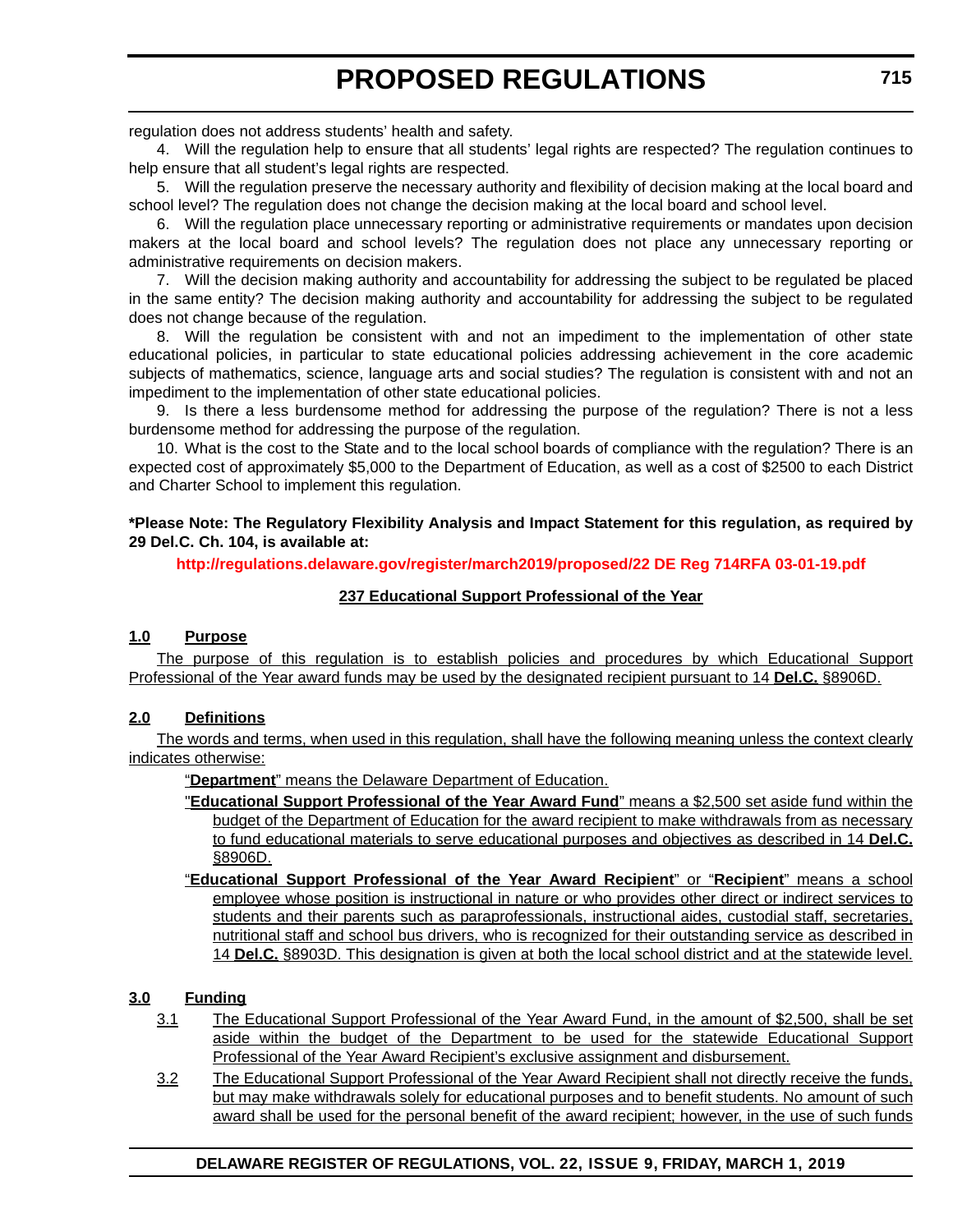<span id="page-13-0"></span>for educational purposes, the Recipient may be an indirect or incidental beneficiary as educational support professional of the benefited pupils.

- 3.3 In order to withdraw funds, the Recipient shall present to the superintendent of the local school district a plan for utilization of the award in order to avoid wasteful duplication of materials or violation of school district policy.
- 3.4 Possible use of funds includes, but is not limited to:
	- 3.4.1 Purchase of non-consumable materials and supplies (library books, audio/visual equipment, computer equipment, etc.);
	- 3.4.2 Purchase of otherwise consumable materials that are used by students (paper, notebooks, binders, pencils, etc.);
	- 3.4.3 Employment of performers or consultants (musical group, author, poet or other subject matter expert);
	- 3.4.4 Student-centered professional development for building level Educational Support Professionals; or
	- 3.4.5 Reimbursements to the recipient, not to exceed \$500, for personal expenses.
- 3.5 Materials, equipment or other items purchased with such funds shall be the property of the local school district in which the recipient is employed at the time of expenditure.
- 3.6 Invoices, purchase orders or personal reimbursement forms related to withdrawals from the Educational Support Professional of the Year Award Fund shall be retained by the local school district and shall be available for inspection as public records and subject to regular audit by the State Auditor of Accounts.

# **OFFICE OF [THE SECRETARY](https://www.doe.k12.de.us/Page/11)**

Statutory Authority: 14 Delaware Code, Section 8513 (14 **Del.C.** §8513) 14 **DE Admin. Code** 282

# **PUBLIC NOTICE**

# **Education Impact Analysis Pursuant to 14 Del.C. Section 122(d)**

### **[282 Private Business and Trade Schools](#page-3-0)**

# **A. Type of Regulatory Action Required**

Amendment to Existing Regulation

### **B. Synopsis of Subject Matter of the Regulation**

Pursuant to 14 **Del.C.** §8513, the Delaware Department of Education intends to amend 14 **DE Admin. Code** 282 Private Business and Trade Schools. This regulation is being amended to clarify content, especially definitions, and to comply with the Delaware Administrative Code Style Manual.

Persons wishing to present their views regarding this matter may do so in writing by the close of business on or before April 5, 2019 to the Department of Education, Office of the Secretary, Attn: Regulation Review, 401 Federal Street, Suite 2, Dover, Delaware 19901 or email to [DOEregulations.comment@doe.k12.de.us.](mailto:DOEregulations.comment@doe.k12.de.us) A copy of this regulation may be viewed online at the Registrar of Regulation's website, [http://regulations.delaware.gov/services/](http://regulations.delaware.gov/services/current_issue.shtml) [current\\_issue.shtml](http://regulations.delaware.gov/services/current_issue.shtml) or obtained at the Department of Education's Office of the Secretary, located at the address above.

### **C. Impact Criteria**

1. Will the amended regulation help improve student achievement as measured against state achievement standards? The amended regulation does not address student achievement.

2. Will the amended regulation help ensure that all students receive an equitable education? The amended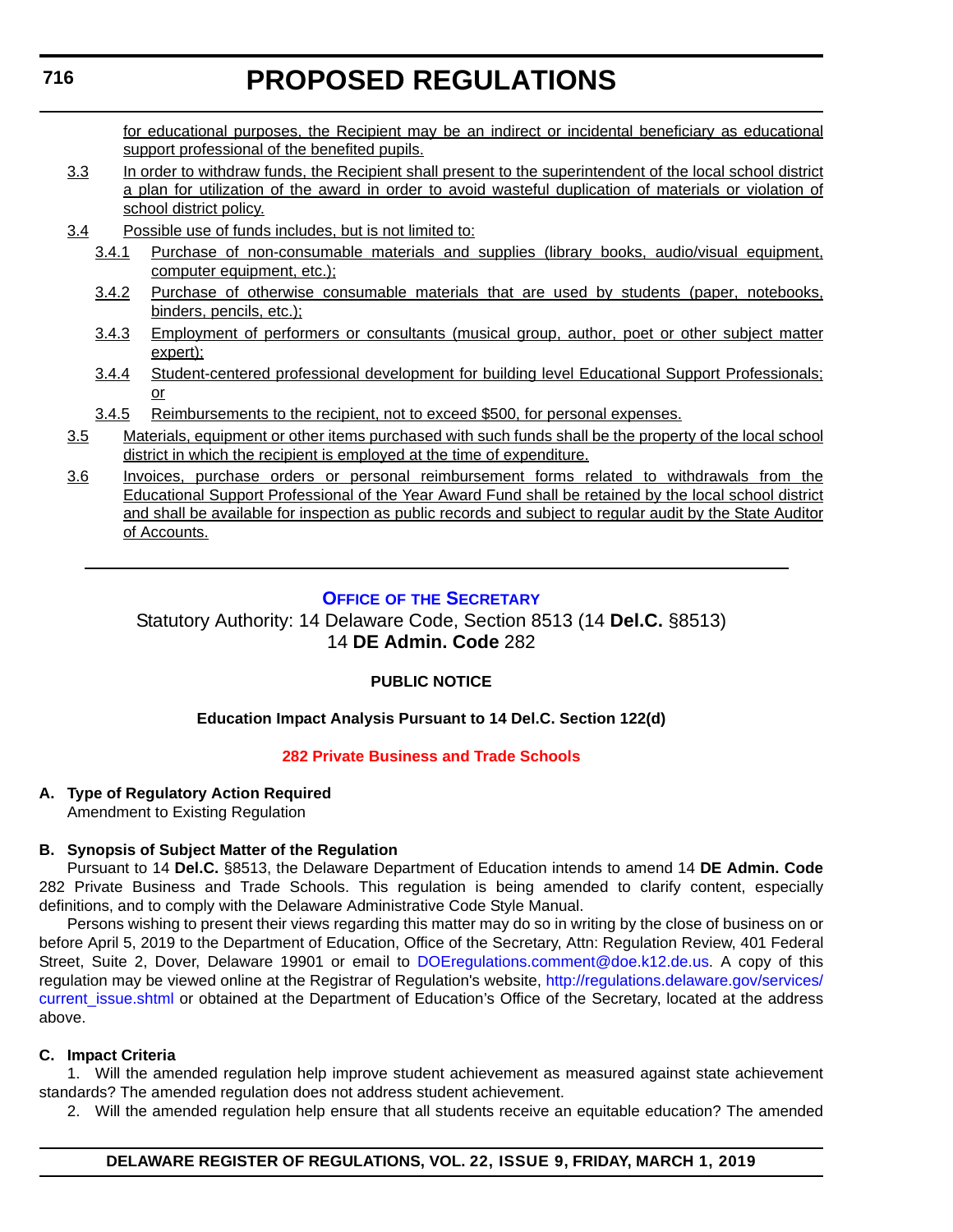regulation is intended to continue to help ensure all students receive an equitable education.

3. Will the amended regulation help to ensure that all students' health and safety are adequately protected? The amended regulation does not address students' health and safety.

4. Will the amended regulation help to ensure that all students' legal rights are respected? The amended regulation continues to help ensure that all student's legal rights are respected.

5. Will the amended regulation preserve the necessary authority and flexibility of decision making at the local board and school level? The amended regulation does not change the decision making at the local board and school level.

6. Will the amended regulation place unnecessary reporting or administrative requirements or mandates upon decision makers at the local board and school levels? The amended regulation does not place any unnecessary reporting or administrative requirements on decision makers.

7. Will the decision making authority and accountability for addressing the subject to be regulated be placed in the same entity? The decision making authority and accountability for addressing the subject to be regulated does not change because of the amended regulation.

8. Will the amended regulation be consistent with and not an impediment to the implementation of other state educational policies, in particular to state educational policies addressing achievement in the core academic subjects of mathematics, science, language arts and social studies? The amended regulation is consistent with and not an impediment to the implementation of other state educational policies.

9. Is there a less burdensome method for addressing the purpose of the regulation? There is not a less burdensome method for addressing the purpose of the regulation.

10. What is the cost to the State and to the local school boards of compliance with the regulation? There is no expected cost to implementing this amended regulation.

**\*Please Note: The Regulatory Flexibility Analysis and Impact Statement for this regulation, as required by 29 Del.C. Ch. 104, is available at:**

**<http://regulations.delaware.gov/register/march2019/proposed/22 DE Reg 716RFA 03-01-19.pdf>**

### **282 Private Business and Trade Schools**

### **1.0 Definitions. For purposes of this regulation**

The following words and terms, when used in this regulation, have the following meaning unless the context clearly indicates otherwise:

- "**Agent**" has the same meaning as in 14 **Del.C.** §8501(4) means a person employed by a Private Business or Trade School, located within or outside Delaware, to act as an agent, solicitor, broker, or independent contractor to directly procure students or enrollees for such school by solicitation.
- "**Agent Card**" shall mean means the pocket card provided for in 14 **Del.C.** §8510 which contains the name and address of the Agent of the employing Private Business or Trade School which signifies that this person is an authorized agent of the school.
- "**Certificate of Approval**" means the document issued by the Department that permits a private school to conduct courses in business or trades.

"**Department**" means the Delaware Department of Education.

"**Private Business and or Trade School**" has the same meaning as in 14 **Del.C.** §8501(1) means an educational institution privately owned and operated for profit or nonprofit by an owner, partnership, or corporation, offering business or trade and industrial courses for which tuition may or may not be charged, and which may include those courses usually associated with business training schools, trade schools, specialized skill training schools, or institutes.

### **2.0 General Provisions**

- 2.1 The distinguishing characteristic of a private business or trade school Private Business or Trade School shall be the potential for wage earning by its graduates.
- 2.2 Private business and trade schools Business or Trade Schools shall include: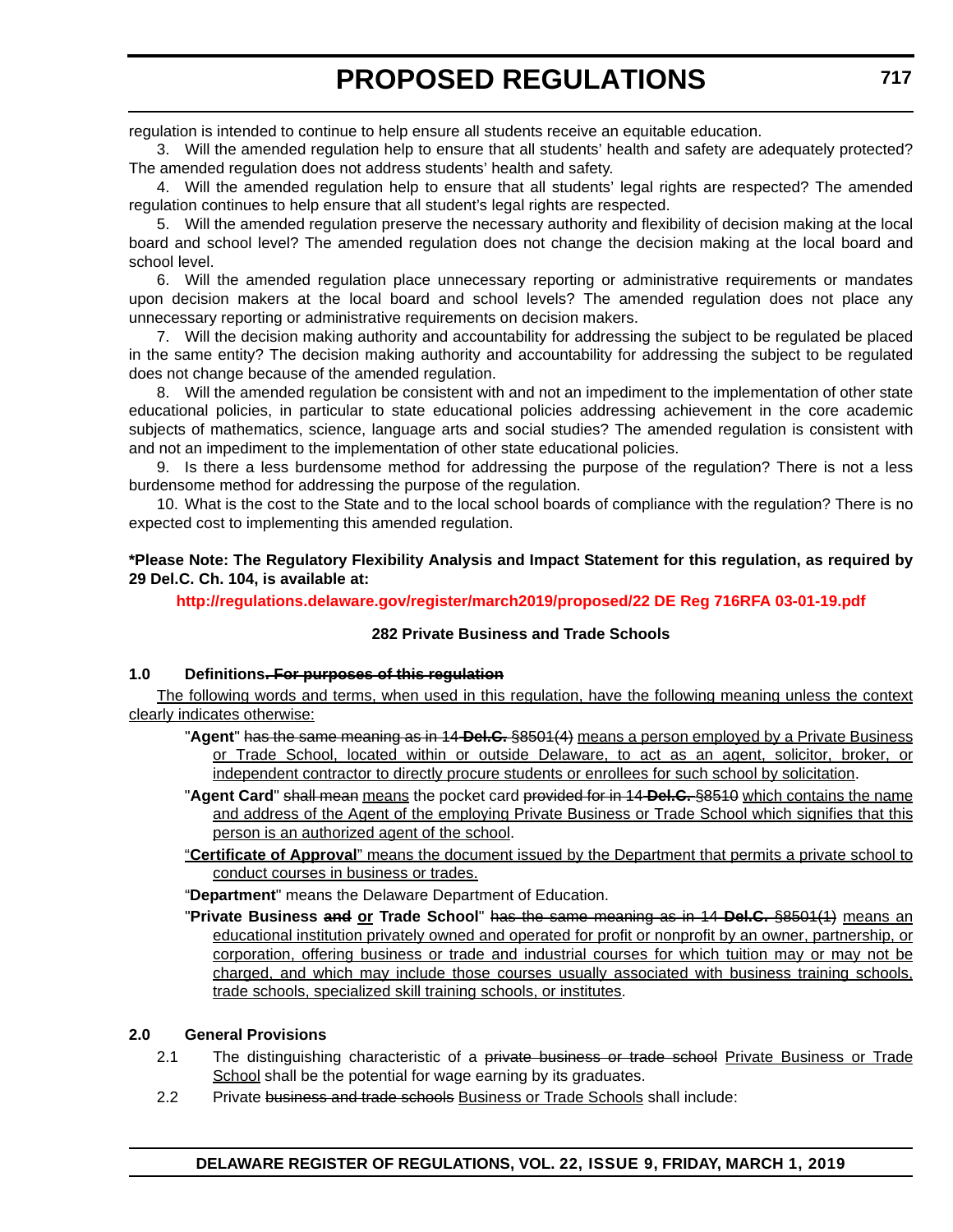- 2.2.1 Correspondence school courses offered as post high school courses in trade or business subjects; and
- 2.2.2 Programs that may also be available as high school introductory courses in trade or business subjects, without regard for the age or the prior educational attainment of the student.
- 2.3 A private business and trade school Private Business or Trade School which actively seeks enrollees from the State of Delaware, or which sends an agent or agents Agent into the State of Delaware to solicit enrollees, shall ensure that each of its agents Agent maintains a current agent Agent permit issued by the Department.
- 2.4 The term agent An Agent shall include individuals who solicit enrollees in Delaware even though the institution the agent Agent represents does not conduct classes within the State of Delaware.
- 2.5 All advertising by a private business and trade school Private Business or Trade School shall be in accordance with the statutes, rules and regulations for advertising administered and supervised by the Department of Justice Consumer Protection Division.
- 2.6 14 **DE Admin. Code** 225 Prohibition of Discrimination shall apply to all private business and trade schools and agents Private Business or Trade Schools and Agents approved by the Department.

## **3.0 Certificates of Approval**

- 3.1 Applications for an initial certificate of approval Certificate of Approval to conduct a private business and trade school Private Business or Trade School, and for annual renewal of such certificates Certificates of Approval, shall be made on forms approved by the Department and include such information and fees as required by the Department. Applications are not considered complete until all required information and fees are received by the Department.
- 3.2 A private business and trade school Private Business or Trade School offering more than one program of instruction must have each program approved by the Department.
- 3.3 The Department may conduct an on site evaluation of any applicant for a certificate of approval Certificate of Approval or for renewal of a certificate of approval Certificate of Approval. The Secretary of Education may waive an on site evaluation if the applicant is accredited by a regional or national accrediting association recognized by the Department, or is certified to conduct a similar program or school by the state education agency of another state with comparable standards for such schools.
- 3.4 If a private business and trade school Private Business or Trade School makes any material change in its operation, such as, but not limited to, corporate structure or financial structure, the school shall notify the Department of the change within thirty days. The school shall also identify the change in its next renewal application.
- 3.5 The fees charged as filing and renewal fees are not refundable.
- 3.6 For purposes for this section, the following definitions shall apply: first calendar quarter, January 1st through March 31st; second calendar quarter, April 1st through June 30; third calendar quarter, July 1st through September 30th; and fourth calendar quarter, October 1st through December 31st.
	- 3.6.1 Any current and valid Certificate of Approval with an expiration date of December 31, 2005, shall automatically be extended to the end of the calendar quarter in which the private business and trade school Private Business or Trade School was originally granted its Certificate of Approval, conditioned on the school providing the Department with evidence of continuation of surety bond at least through the extension period.
	- 3.6.2 Beginning with the fourth quarter of 2005, a private business and trade school Private Business or Trade School will be required to renew its certification by the end of the calendar quarter in which the Department originally granted its the Certificate of Approval.
	- 3.6.3 Private business and trade schools Business or Trade Schools with multiple campuses may request the Department to renew all campuses on a single renewal date based on initial approval of any one of the campuses.

### **4.0 Agent Permits**

**718**

**DELAWARE REGISTER OF REGULATIONS, VOL. 22, ISSUE 9, FRIDAY, MARCH 1, 2019**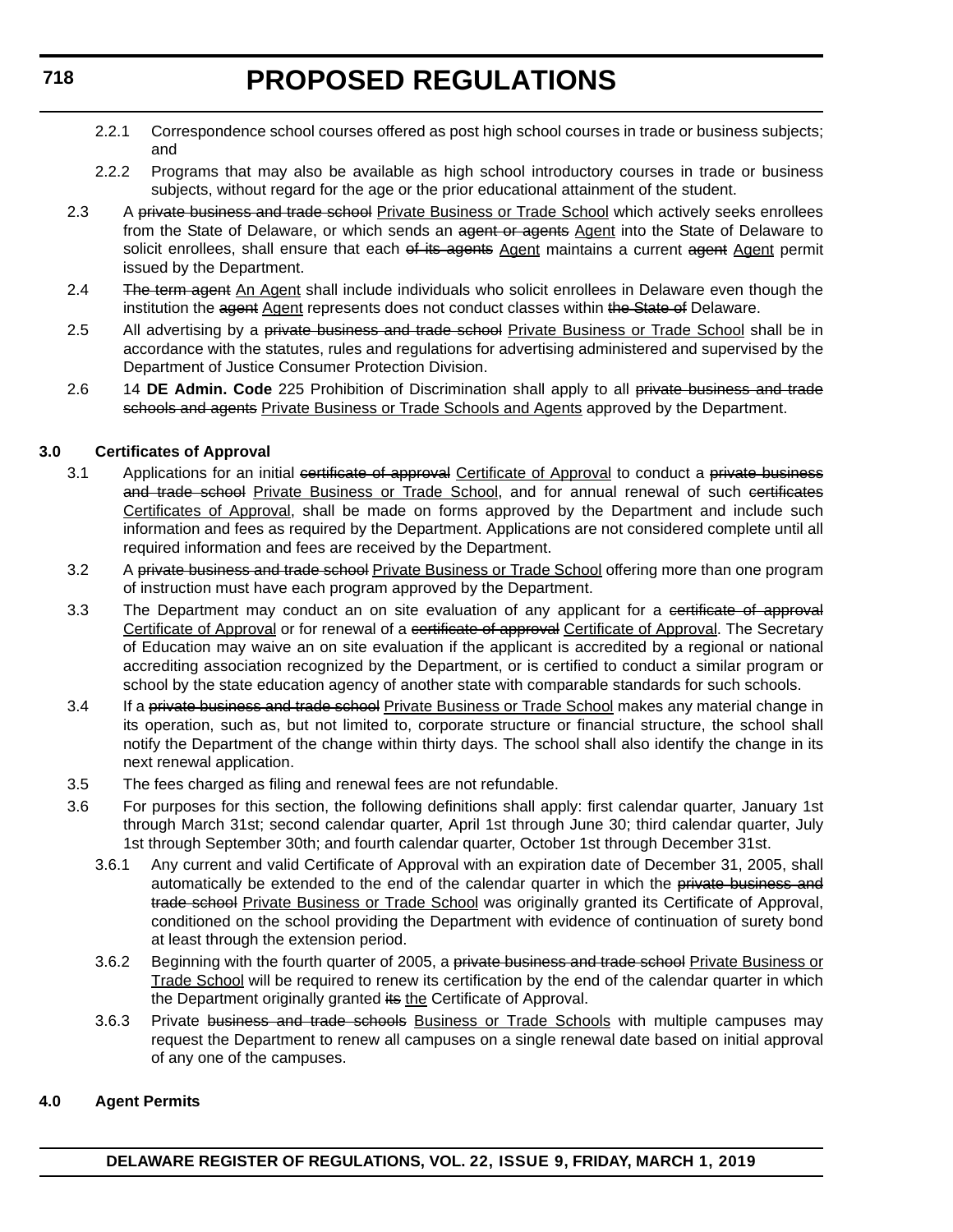- 4.1 Applications for an initial agent Agent permit, and for renewal of such permits, shall be made on forms approved by the Department and include such information and fees as required by the Department. Applications are not considered complete until all required information and fees are received by the Department.
- 4.2 An agent Agent representing more than one private business and trade school Private Business or Trade School must apply for separate permits for each such school.
- 4.3 Agents shall apply to renew their permit(s) permit each year at the same time that the school or schools school the agent Agent represents make makes application to renew their respective certificates of approval Certificates of Approval. In the case of a school not conducting classes in Delaware, but sending agents Agents into Delaware, the application for an agent Agent permit must be accompanied by a notarized verification of employment from the school represented and must be received by the Department on or before the expiration of the current permit. No permit shall be issued for a period of more than twelve calendar months.
- 4.4 No agent Agent shall solicit Delaware enrollees on behalf of the private business and trade school Private Business or Trade School represented until the Department issues the appropriate agent card Agent Card.
- 4.5 The lapse, suspension, revocation, or non renewal of a private business and trade school certificate of approval Private Business or Trade School Certificate of Approval for any cause shall terminate all agent Agent permits for that institution.
- 4.6 A school shall report the discharge or resignation of any agent Agent to the Department within thirty days.
- 4.7 The fee for the agent Agent permit will be waived for the owner or chief executive officer of a private business and trade school Private Business or Trade School who also serves as its agent Agent. Each such individual must still apply for and obtain the agent Agent permit. Any additional agents Agents must obtain permits as otherwise described.
- 4.8 The fees charged as filing and renewal fees are not refundable.

### **5.0 Complaints**

- 5.1 Each private business and trade school Private Business or Trade School shall adopt a policy and procedures to address complaints by its students. The school catalogue shall contain its complaint policy and procedures or a reference to where the policy and procedures can be obtained.
- 5.2 In addition to the complaint procedures adopted by a private business and trade school Private Business or Trade School for its students, the Department will investigate complaints by any person alleging facts that, if true, would constitute grounds for refusing or revoking a certificate of approval Certificate of Approval or an agent Agent permit. In either event, the Department will notify the complainant of its conclusions and provide the complainant with a copy of the school or agent's Agent's initial response, if any.
	- 5.2.1 Such complaints must be in writing and verified by the signature of the person making the complaint. Oral, anonymous or unsigned complaints will not be investigated.
	- 5.2.2 A copy of the written complaint will be provided to the affected private business and trade school Private Business or Trade School or agent Agent for their written response. The Department may require that the complainant provide written permission for the Department to forward the complaint to the school or agent Agent.
		- 5.2.2.1 If, after reviewing the school or agent's Agent's response, the Department concludes that there is insufficient evidence to believe that the school or agent Agent has violated applicable law or a standard, rule or regulation of the Department, the Department may close the complaint without further investigation. In such case, the Department will notify the complainant and the school or agent Agent of this conclusion and provide the complainant with a copy of the school or agent's Agent's response.
		- 5.2.2.2 If, after reviewing the school or agent Agent response, the Department concludes that there is sufficient evidence to believe that the school or agent Agent has violated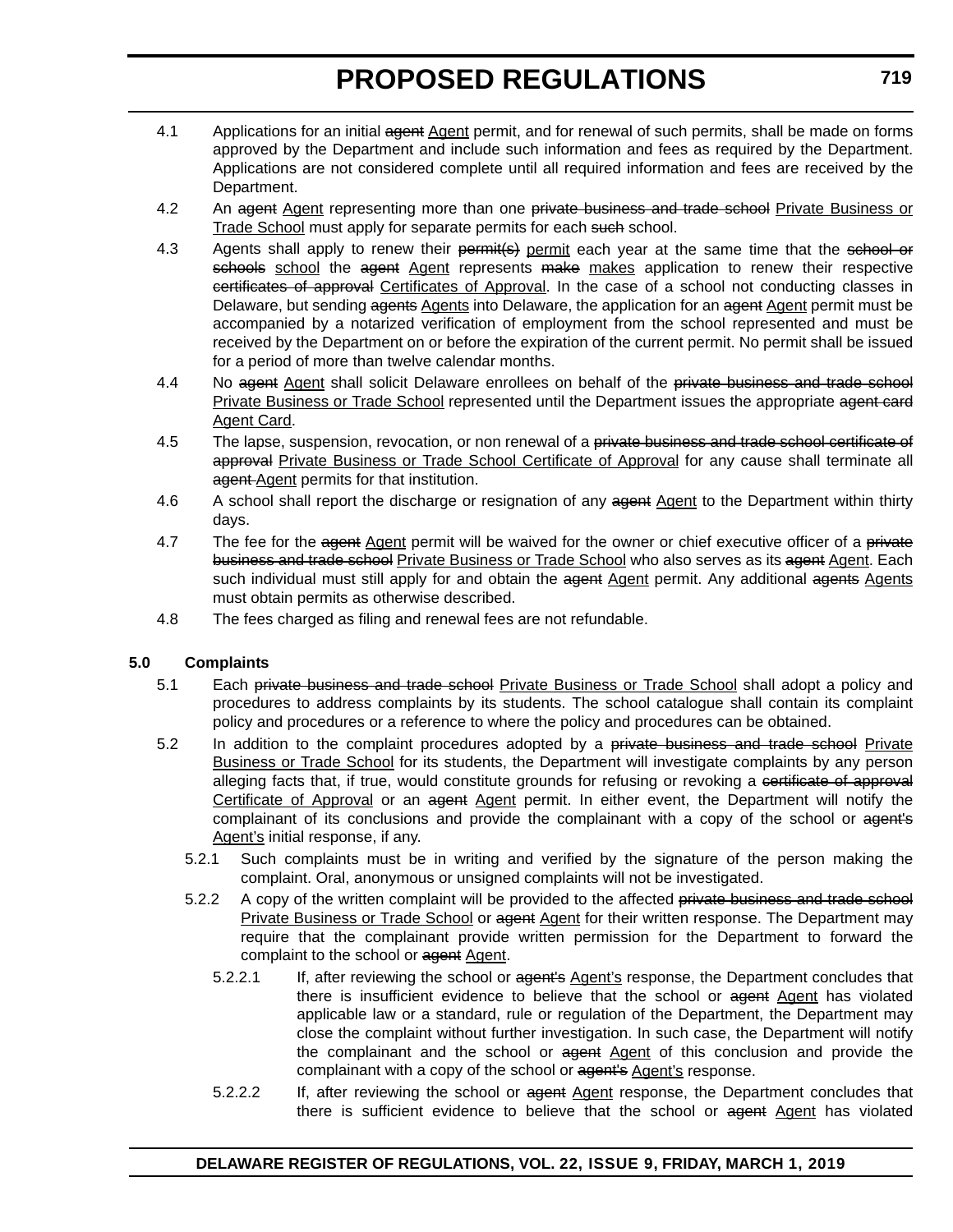applicable law or a standard, rule or regulation of the Department, the Department may continue its investigation or begin revocation or other action against the school or agent as the Department determines appropriate. The Department may also continue its investigation or begin revocation or other action if the school or agent Agent fails to respond to a complaint within the time established by the Department.

<span id="page-17-0"></span>5.3 The Department may also investigate circumstances that would constitute grounds for refusing or revoking a certificate of approval Certificate of Approval or an agent Agent permit on its own initiative.

## **6.0 Denials and Revocations of Certificates and Permits**

6.1 In view of an apparent conflict between the statutory statement in 14 **Del.C.** §8516 (for any combination of the following) and 14 **Del.C.** §8517 (for any cause enumerated in §8516), the Department interprets and shall administer §8516 to mean that a certificate of approval Certificate of Approval or an agent Agent permit may be denied or revoked for any one or combination of the causes identified in that Section section.

## **7.0 Bonds**

- 7.1 Applications for an initial certificate of approval Certificate of Approval or renewal of certificates shall include evidence that the required surety bond is valid from the date of the complete application through the new certificate of approval Certificate of Approval expiration date.
- 7.2 The amount of the surety bond required of a school shall be determined as provided in 14 **Del.C.** §8505(b). In no event shall a bond be for less than \$25,000 per calendar year.
- 7.3 The Department interprets and shall administer the phrase fail "fail to provide the services called for in a contract or agreement with a student, student," as used in 14 **Del.C.** §8523 to mean failure to substantially provide the essential services." services.
- 7.4 Forfeiture
	- 7.4.1 In the event a surety bond is forfeited, the Department shall notify the students identified on the last available school roster of their right to submit a claim for reimbursement. Such students shall have thirty days from the date they are notified by the Department to submit a claim for reimbursement. Claims received more than thirty days after the Departments Department's notification shall not be considered.
	- 7.4.2 Other students wishing to submit a claim for reimbursement must contact the Department within thirty days of the schools closing to submit their claim for reimbursement. Claims received more than thirty days after the schools closing shall not be considered.
	- 7.4.3 Claims for reimbursement shall be submitted and documented as directed by the Department. The Department shall consider only appropriately documented claims in distributing the proceeds of any surety bond.

# **OFFICE OF [THE SECRETARY](https://www.doe.k12.de.us/Page/11)**

Statutory Authority: 14 Delaware Code, Section 122(b)(18) (14 **Del.C.** §122(b)(18)) 14 **DE Admin. Code** 910

### **PUBLIC NOTICE**

### **Education Impact Analysis Pursuant to 14 Del.C. Section 122(d)**

### **[910 Delaware Requirements for Issuance of the Secondary Credential](#page-3-0)**

**A. Type of Regulatory Action Required** Amendment to Existing Regulation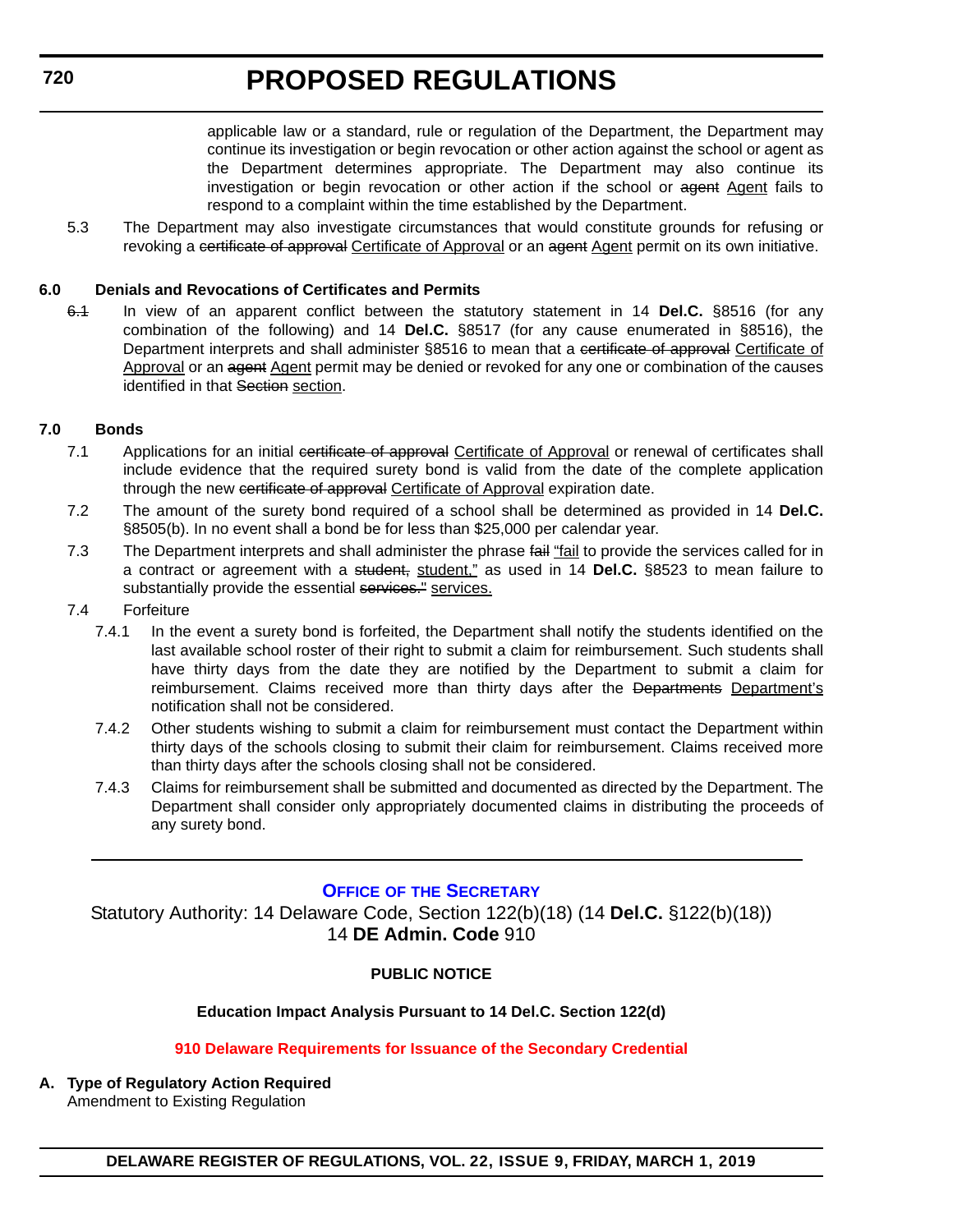#### **B. Synopsis of Subject Matter of the Regulation**

Pursuant to 14 **Del.C.** §122(b)(18), the Secretary of Education seeks the consent of the State Board of Education to amend 14 **DE Admin. Code** 910 Delaware Requirements for Issuance of the Secondary Credential. This regulation is being amended to add definitions for clarification purposes and to comply with the Delaware Administrative Code Style Manual.

Persons wishing to present their views regarding this matter may do so in writing by the close of business on or before April 5, 2019 to the Department of Education, Office of the Secretary, Attn: Regulation Review, 401 Federal Street, Suite 2, Dover, Delaware 19901 or email to [DOEregulations.comment@doe.k12.de.us](mailto:DOEregulations.comment@doe.k12.de.us). A copy of this regulation may be viewed online at the Registrar of Regulation's website, [http://regulations.delaware.gov/services/](http://regulations.delaware.gov/services/current_issue.shtml) current issue.shtml or obtained at the Department of Education's Office of the Secretary, located at the address above.

#### **C. Impact Criteria**

1. Will the amended regulation help improve student achievement as measured against state achievement standards? The amended regulation is intended to help improve student achievement as measured against state achievement standards by providing the requirements for the issuance of a secondary credential.

2. Will the amended regulation help ensure that all students receive an equitable education? The amended regulation is intended to continue to help ensure all students receive an equitable education.

3. Will the amended regulation help to ensure that all students' health and safety are adequately protected? The amended regulation does not address students' health and safety.

4. Will the amended regulation help to ensure that all students' legal rights are respected? The amended regulation continues to help ensure that all student's legal rights are respected.

5. Will the amended regulation preserve the necessary authority and flexibility of decision making at the local board and school level? The amended regulation does not change the decision making at the local board and school level.

6. Will the amended regulation place unnecessary reporting or administrative requirements or mandates upon decision makers at the local board and school levels? The amended regulation does not place any unnecessary reporting or administrative requirements on decision makers.

7. Will the decision making authority and accountability for addressing the subject to be regulated be placed in the same entity? The decision making authority and accountability for addressing the subject to be regulated does not change because of the amended regulation.

8. Will the amended regulation be consistent with and not an impediment to the implementation of other state educational policies, in particular to state educational policies addressing achievement in the core academic subjects of mathematics, science, language arts and social studies? The amended regulation is consistent with and not an impediment to the implementation of other state educational policies.

9. Is there a less burdensome method for addressing the purpose of the regulation? There is not a less burdensome method for addressing the purpose of the regulation.

10. What is the cost to the State and to the local school boards of compliance with the regulation? There is no expected cost to implementing this amended regulation.

#### **\*Please Note: The Regulatory Flexibility Analysis and Impact Statement for this regulation, as required by 29 Del.C. Ch. 104, is available at:**

### **<http://regulations.delaware.gov/register/march2019/proposed/22 DE Reg 720RFA 03-01-19.pdf>**

#### **910 Delaware Requirements for Issuance of the Secondary Credential**

#### **1.0 Purpose**

A Pursuant to 14 **Del.C.** §122(b)(18), a Delaware secondary credential is given to persons who satisfactorily pass a recognized secondary credential assessment approved and recognized by the Delaware Department of Education.

#### **2.0 Definitions**

The following words and terms, when used in this regulation, have the following meaning unless the context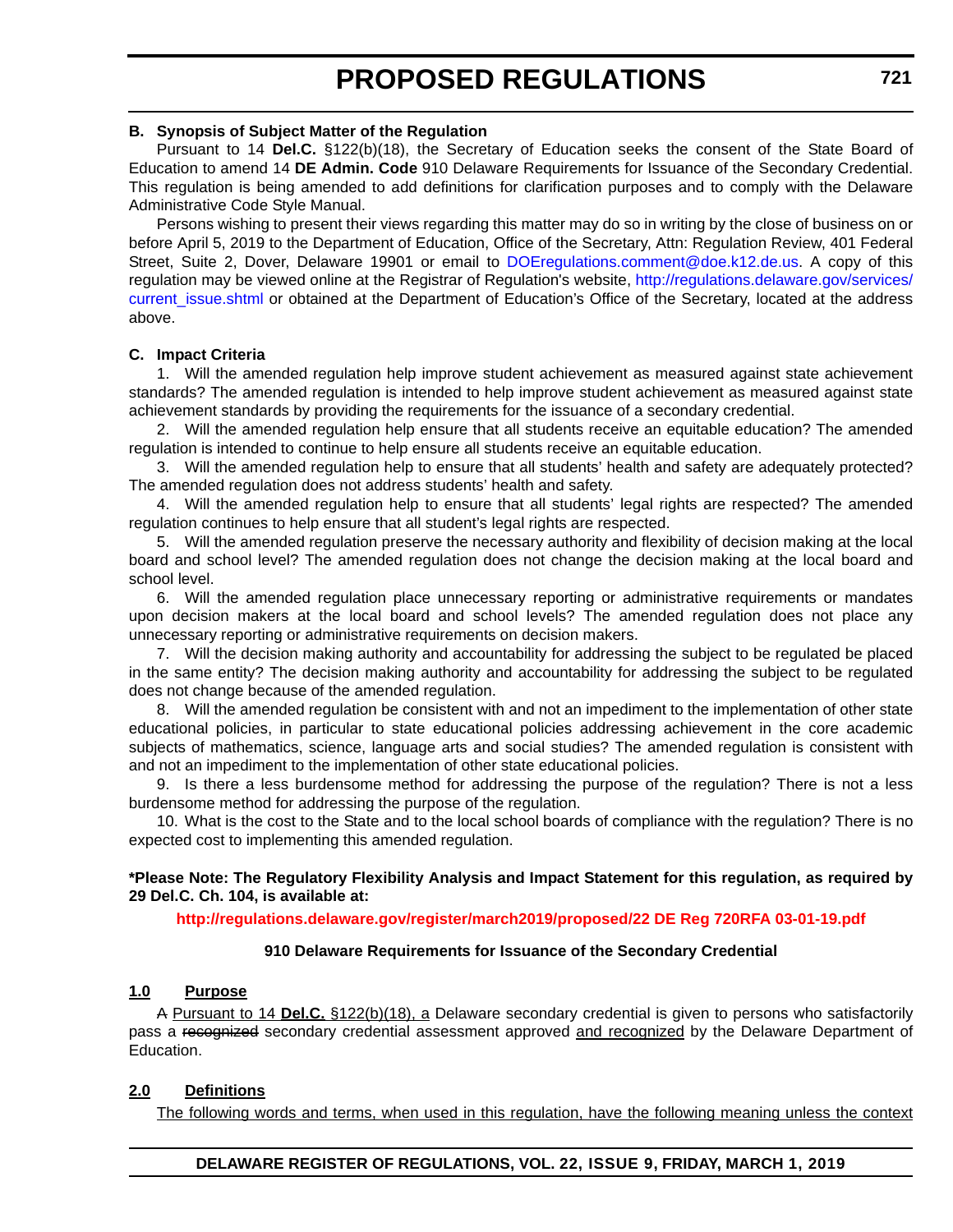clearly indicates otherwise:

- "**Assessment**" means a set of tests that evaluates high school skill levels in the content areas of English Language Arts, Math, Science and Social Studies.
- "**Department**" means the Delaware Department of Education
- "**Secondary Credential**" means a document that verifies the successful completion of the assessment that evaluates high school level skills in the areas of English Language Arts, Math, Science and Social Studies.

#### **1.03.0 Eligibility to take a secondary credential assessment for a Secondary Credential Assessment**

- 1.13.1 For persons 18 years of age or older, an applicant shall:
	- 1.1.23.1.1 Be a resident of Delaware or, if a resident of another state, be currently employed in Delaware and have been so employed for a minimum of six months prior to taking the test; and
	- 1.1.23.1.2 Certify under his or her by signature on the secondary credential assessment application form that he or she is they are not enrolled in a public or non public school program.
- 1.23.2 For a person 16 or 17 years of age an applicant shall:
	- 1.2.13.2.1 Seek a waiver of the 18 years of age requirement by completing a written application to the Delaware Department of Education that includes showing good cause for taking the test early and designating where the test will be taken; and
	- 1.2.23.2.2 Be a resident of the State of Delaware; and
	- 1.2.33.2.3 Verify that they are at least 16 years of age at the time of the application for the waiver of the age requirement using a birth certificate, driver's license, a State of Delaware Identification Card or other comparable and reliable documentation of age; and
	- 4.2.43.2.4 Provide verification of withdrawal from the applicant's public or non public school program; and
	- **1.2.53.2.5** Provide a transcript from the applicant's public or non public school program.

### **2.04.0 Scores Required for a Delaware secondary Secondary Credential**

An individual shall attain the minimum passing standard as approved by the Delaware Department of Education.

### **3.05.0 Assessment Approval Process**

- 3.45.1 The assessment provider must complete a DOE Department-approved application. The application must include include, at minimum a minimum, the following:
	- 3.1.15.1.1 provider's Provider's qualification and experience;
	- 3.1.25.1.2 assessment Assessment content and form;
	- 3.1.35.1.3 validation Validation and norming processes;
	- 3.1.45.1.4 assessment Assessment delivery;
	- 3.1.55.1.5 technology Technology processes;
	- 3.1.65.1.6 security Security provisions;
	- 3.1.75.1.7 accommodations Accommodations processes;
	- 3.1.85.1.8 assessment Assessment scoring and reporting processes;
	- 3.1.95.1.9 assessment Assessment data access requirements;
	- 3.1.105.1.10 practice Practice test and supplementary instructional materials;
	- **3.1.115.1.11** staff Staff training;
	- 3.1.125.1.12 alignment Alignment with college and career readiness standards and Delaware accountability system; and
	- 3.1.135.1.13 eest Cost and timeframe for implementation.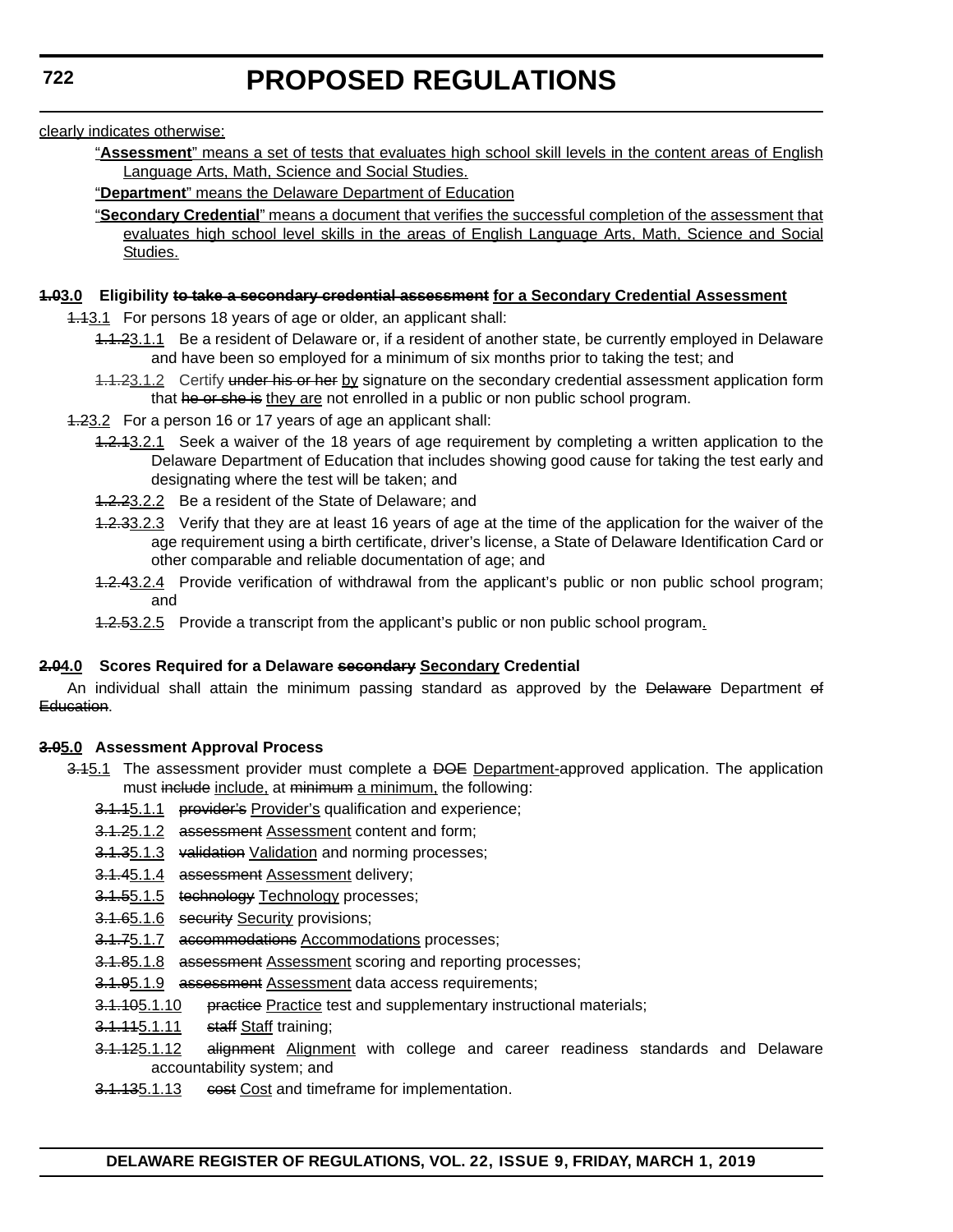#### <span id="page-20-0"></span>**4.06.0 Currently Recognized Assessments and Publication**

- 4.16.1 The GED® Test has been previously approved and is a Department of Education Departmentrecognized secondary credential assessment.
- 4.26.2 DOE The Department will publish annually a list of approved assessments.

# **[DEPARTMENT OF HEALTH AND SOCIAL SERVICES](https://www.dhss.delaware.gov/dhss/index.html ) DIVISION [OF HEALTH CARE QUALITY](https://www.dhss.delaware.gov/dhss/dltcrp/ )**

Statutory Authority: 16 Delaware Code, Section 7903(9) (16 **Del.C.** §7903(9)) 16 **DE Admin. Code** 3325

### **PUBLIC NOTICE**

#### **[3325 Financial Capability Reporting](#page-3-0)**

In compliance with the State's Administrative Procedures Act (APA - Title 29, Chapter 101 of the Delaware Code) and under the authority of Title 29 of the Delaware Code, Section 7903(9), Delaware Health and Social Services (DHSS) / Division of Health Care Quality is proposing to amend Regulation 3325, Financial Capability Reporting, the Division's assessment of the financial capability of licensed providers revise the process for establishing capital availability for newly established facilities or facilities with a parent organization as well as to make some minor technical changes to other regulations.

Any person who wishes to make written suggestions, compilations of data, testimony, briefs or other written materials concerning the proposed new regulations must submit same to Gabriela Kejner, Chief of Staff, Office of the Secretary, Main Admin Building, 1901 North DuPont Highway, P.O. Box 906, New Castle, Delaware 19720- 0906 or by fax to (302) 255-4429 by Monday, April 1, 2019. Tom Murray of the Division of Health Care Quality, 3 Mill Road, Wilmington, DE 19806, (302) 421-7442 is the Division contact person.

The action concerning the determination of whether to adopt the proposed regulation will be based upon the results of Department and Division staff analysis and the consideration of the comments and written materials filed by other interested persons.

#### **SUMMARY OF PROPOSED CHANGES**

The proposal amends Regulation 3325 at the following sections:

- 2.2 Applicability of regulations on licensed facilities.
- 3.1 Definitions
- 4.1.4 Surety Bond
- 4.1.5 Memorandum of Understanding
- 5.2.6 Inclusion of certain items
- 5.3.6.1 Capital availability
- 5.3.7.4 Certified financial statements
- 13.0 Facilities with three or fewer residents

#### **Statutory Authority**

29 **Del.C.** §7903(9), Powers, duties and functions of the Secretary

#### **\*Please Note: The Regulatory Flexibility Analysis and Impact Statement for this regulation, as required by 29 Del.C. Ch. 104, is available at:**

**<http://regulations.delaware.gov/register/march2019/proposed/22 DE Reg 723RFA 03-01-19.pdf>**

**3325 Financial Capability Reporting** *(Break in Continuity of Sections)*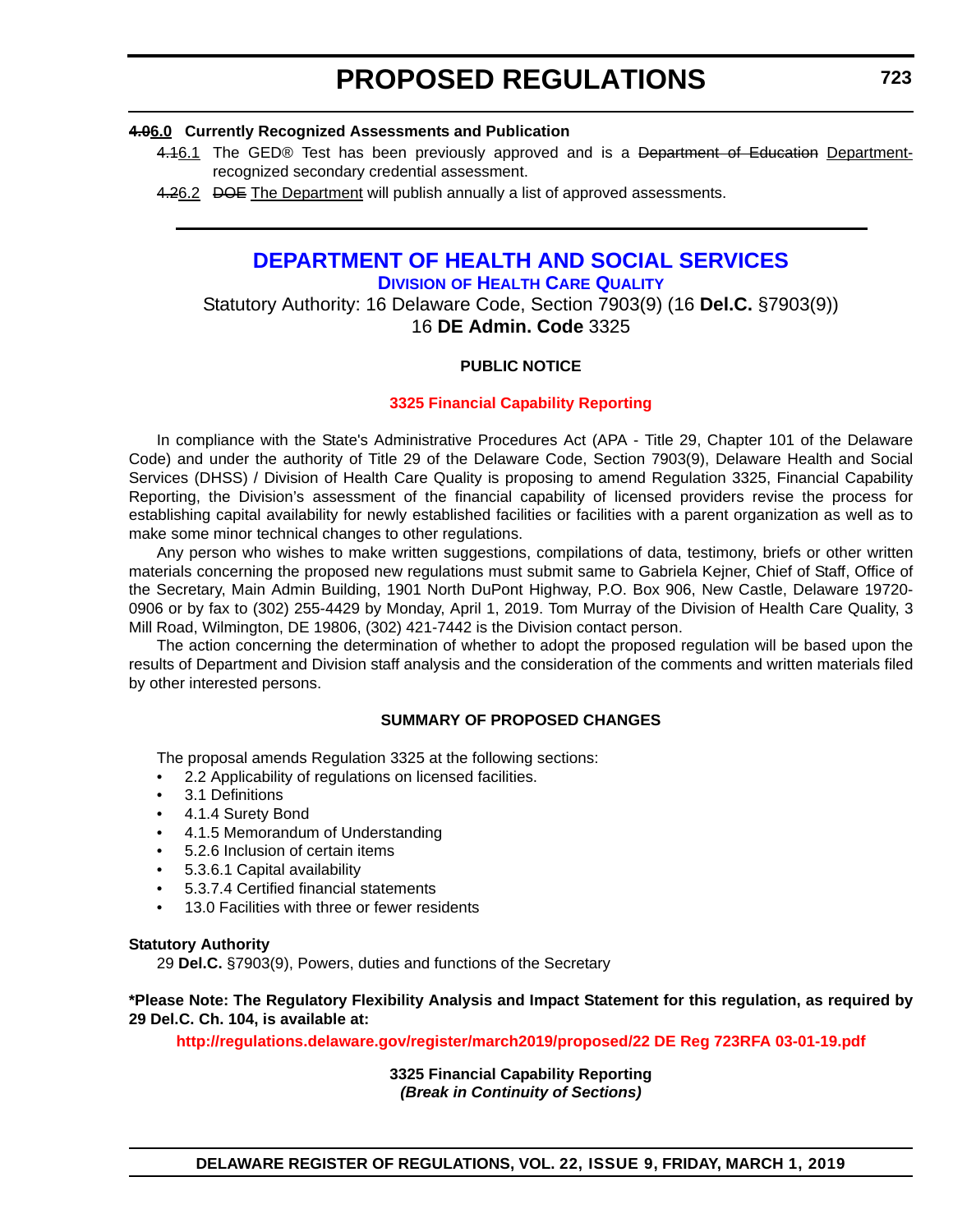# **2.0 Purpose and Scope**

- 2.1 The purpose of this regulation is to detail the Department of Health and Social Services' (DHSS) authority to monitor the financial capability of licensed long term care (LTC) providers. It details the level of information that must be provided by the licensee, or potential licensee, under various circumstances. It also defines when and in what form the Department will require the submission of audited financial statements reporting the financial position and the results of operations of facilities by accountants.
- 2.2 Every facility (as defined in 16 **Del.C.** §1102(4)) licensed to provide care for more than three (3) residents shall be subject to this regulation, with the exception of state owned/operated facilities. Facilities licensed to provide care for 3 or fewer residents licensed as Family Care Homes shall only be required to submit documentation demonstrating financial capability as required by the Department DHSS in Section 13.0 of these regulations.
- 2.3 This regulation shall not prohibit, preclude or in any way limit DHSS from ordering, conducting or performing examinations of facilities under the rules and regulations of the Delaware Department of Health and Social Services and the practices and procedures of its regulations.

# **3.0 Definitions**

# *(Break in Continuity Within Section)*

"**Department DHSS**" means the Delaware Department of Health and Social Services (DHSS).

"**Division**" means the DHSS Division of Long Term Care Residents Protection (DLTCRP) Health Care Quality (DHCQ).

# *(Break in Continuity Within Section)*

"**Family Care Home**" means a home as defined in 16 **Del.C.** §1102(4).

# *(Break in Continuity Within Section)*

"**Reasonable Profit**" means a net profit of 1-1.5 percent of Gross Receipts/Sales/Revenue.

## **4.0 Requirements for the Submission of Financial Documents Upon Application for Renewal of a License.**

4.1 With the exception of Family Care Homes, which are addressed in Section 13.0 of these regulations, All all annual applications for renewal of a license shall be submitted at least thirty (30) calendar days prior to the expiration date of the license. The application must include a transmittal letter containing:

# *(Break in Continuity Within Section)*

- 4.1.4 Evidence of a surety bond in an amount equal to or greater than the sum of the previous four (4) months of all expenses as indicated on the most recent year-end profit and loss statement.
- 4.1.5 A copy of the Memorandum of Understanding executed by and between the principal and chief financial officer of the facility and the DHSS Cabinet Secretary, or their designee, agreeing and acknowledging any and all expenditures from this account will be at the call of and with the express written consent of DHSS for the emergency maintenance of the health, housing and welfare of the residents.
- 4.1.44.1.6 A list of officers with addresses;
- 4.1.54.1.7 Organization charts with names and titles (personnel facility and controlling organization);
- 4.1.64.1.8 Organization chart (corporate structure), delineating senior, subordinate and affiliated organizations, lines of authority/ownership, and domicile;
- 4.1.74.1.9 Facility address (domicile), all aliases and E.I.N. (employer identification number);
- 4.1.84.1.10 Information on the ownership of the real estate on which the facility is located including: name of the organization, address (domicile), E.I.N and principals with 5% or greater ownership;
- 4.1.94.1.11 Name, address (domicile, and E.I.N. of the management entity involved in the operation of the facility, if any;
- 4.1.104.1.12 All items submitted separately must bear the signed certification statement: "I certify, under penalty of perjury, the attached statement is true, complete and correct";

# **DELAWARE REGISTER OF REGULATIONS, VOL. 22, ISSUE 9, FRIDAY, MARCH 1, 2019**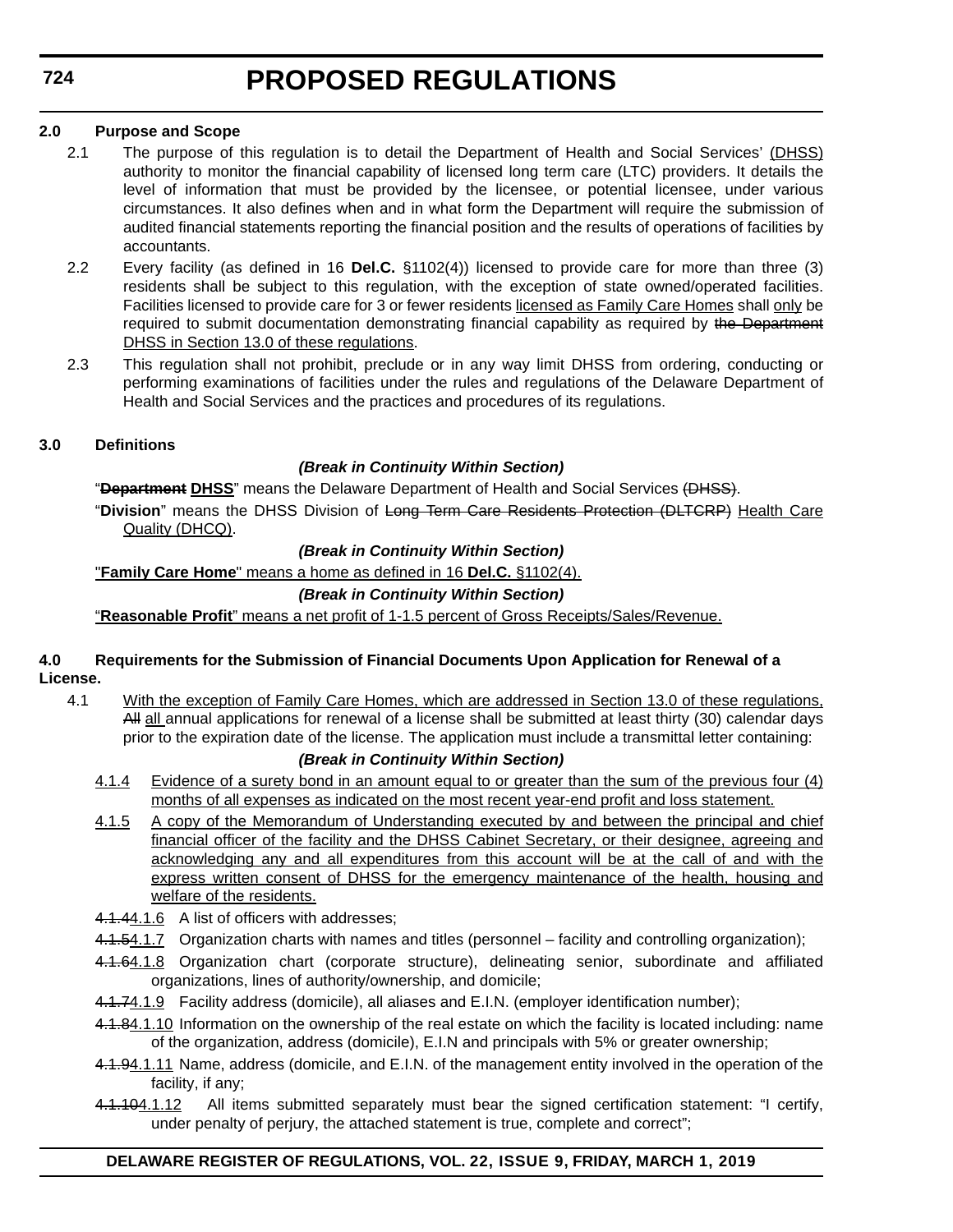4.1.114.1.13 Information on the controlling organization to include:

4.1.11.14.1.13.1 The most recent year-end financial statements for the controlling organization;

- 4.1.11.24.1.13.2 The most recent year-end personal financial statements of the proprietors or partners if the Controlling Organization is a proprietorship or partnership; and
- 4.1.11.34.1.13.3 The most recent year-end personal financial statement for quarantors of a corporate transaction if the Controlling Organization is a proprietorship or partnership.
- 4.2 Any material adverse change to the facility's financial position must be reported to the Department by the facility in writing within five (5) business days of its occurrence or discovery.

### **5.0 Requirements for the Submission of Financial Documents Upon Application for New Facility/ Change of Ownership**

- 5.1 All applications for a license for a new facility or for a change of ownership for an existing facility shall include with the application a transmittal letter to include all the items listed in subsection  $4.1 \underline{4.1}$ , except 4.1.3 and:
- 5.2 Transaction Documents to include:

## *(Break in Continuity Within Section)*

- 5.2.6 The above listed items must include all attachments, addendums, revisions and reference items.
- 5.3 Financial Documents to include:

### *(Break in Continuity Within Section)*

- 5.3.3 Beginning Pro Forma Balance Sheet for the first three years of operation; (end of first, second and third years);
- 5.3.4 Ending Pro Forma Balance Sheets for the first three years of operation; (end of first year, second and third years);
- 5.3.5 The documents shall be prepared in a month–by-month format for 36 months.
- 5.3.55.3.6 Any newly established Facility without a parent, or any new or newly owned facility with a newly established parent without a financial history of at least thirty-six (36) months will must provide evidence of capital availability in the name of the facility equal to four (4) months of anticipated facility expenses as evidenced on the pro forma profit and loss statement.
	- 5.3.6.1 The capital availability shall be in the form of Cash or Surety Bond.
		- 5.3.6.1.1 All cash and surety bonds shall be in the name of the facility and the DHCQ.
		- 5.3.6.1.2 Further, a Memorandum of Understanding will be executed by and between the principal and Chief Financial Officer of the facility and the Director of DHCQ agreeing and acknowledging any and all expenditures from this account will be at the call of and with the express written consent, direction and supervision of the DHCQ for the emergency health, housing and welfare of the residents.
		- 5.3.6.1.3 Said capital availability shall be maintained at a local financial institution for the first twenty-four (24) months of operation of the facility. facility, and the facility will provide a copy of a letter from it to the local financial institution instructing it to notify the Department DHSS immediately if the agreed upon balance is not maintained; maintained.
- 5.3.65.3.7 Information on the controlling organization to include:
	- 5.3.6.15.3.7.1 The most recent three (3) years of audited year-end financial statements for the controlling organization;
	- 5.3.6.25.3.7.2 The most recent three (3) years of audited personal financial statements for the proprietors or partners if the Controlling Organization is a proprietorship or partnership;
	- 5.3.6.35.3.7.3 The most recent three (3) years of audited personal financial statements for guarantors of a corporate transaction if the Controlling Organization is a proprietorship or partnership;
	- 5.3.7.4 If the controlling organization is an affiliation of individuals each individual shall provide certified financial statements for the most recent three (3) years, or recent financial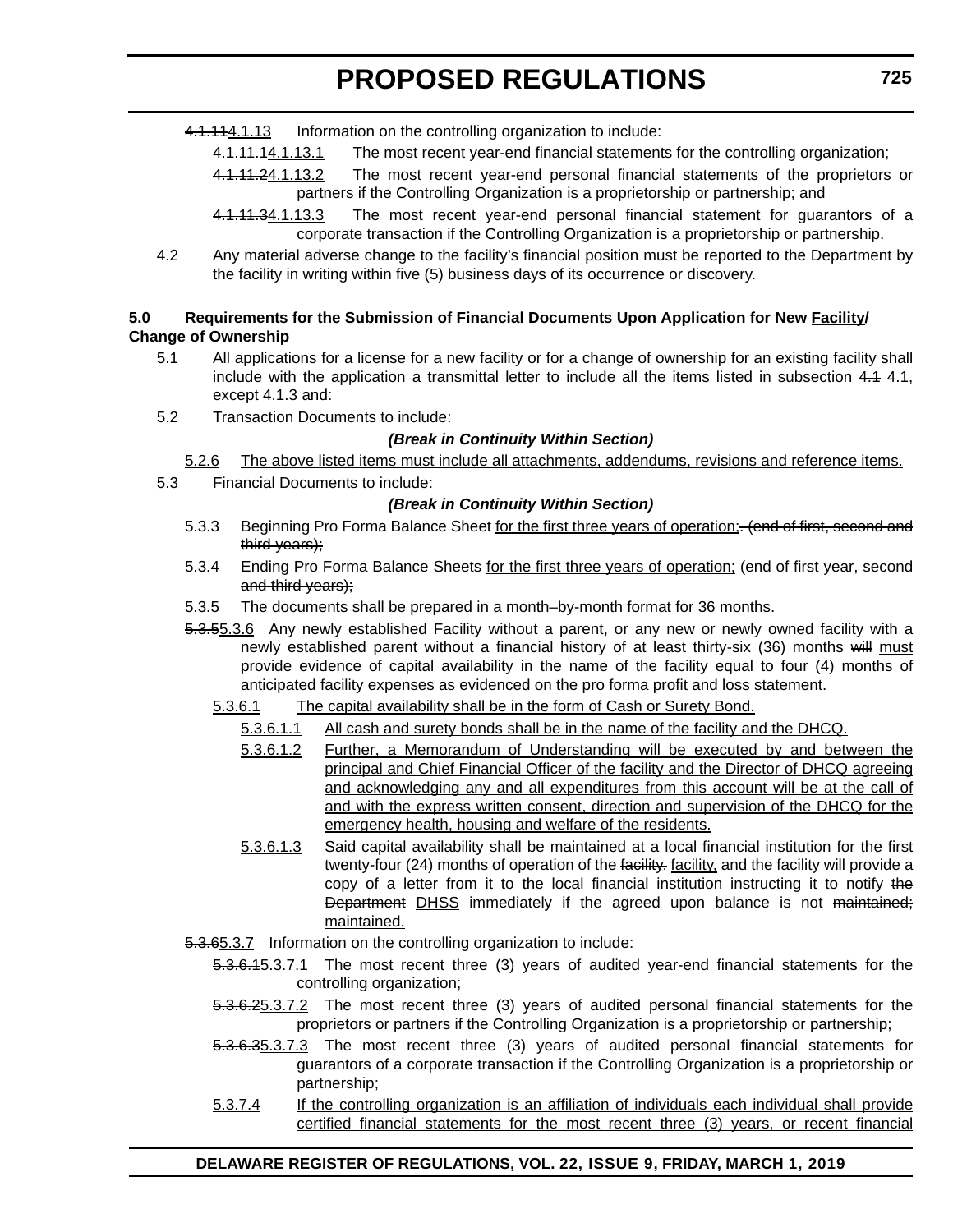information acceptable to DHSS on which an analysis and judgement of financial strength and capability can be determined.

- 5.3.75.3.8 The Department DHSS may accept draft transaction documents and unaudited financial statements pending the receipt of executed transaction documents and audited financial statements and reserves the right to require the submission of additional information upon initial review; and
- 5.3.85.3.9 Additional materials which will facilitate analysis are encouraged.
- 5.4 Effective upon the date of purchase or change of ownership the facility will provide monthly financial information to DHSS as required 30 days past the month reported. All in-house prepared financial information is to include the following certification signed by the Chief Financial Officer: "All financial information provided herewith is certified to be true and correct to the best of my knowledge and belief, under penalty of perjury." The information will include:

### *(Break in Continuity Within Section)*

5.5 Any material adverse change to the facility's cash flow or financial position must be reported to the Department DHSS by the facility in writing within five (5) business days of its occurrence or discovery.

### *(Break in Continuity of Sections)*

#### **7.0 Audited Financial Disclosure Requirement**

- 7.1 When the Department DHSS determines that financial conditions exist which threaten the health or safety of a resident(s) in a facility, the Department DHSS may require the facility to submit certified inhouse financial statements within 15 days of request and an audited financial report prepared by an accountant within 60 days. The foregoing time frames may be extended by the Department DHSS upon written request.
- 7.2 Conditions which may prompt the Department DHSS to require audited financial disclosure include but are not limited to:
	- 7.2.1 Substandard Quality of Care due to an adverse financial condition.
	- 7.2.2 A material adverse change to the facility's financial position.
	- 7.2.3 Facility/Equipment maintenance inadequacies due to an adverse financial condition.

#### *(Break in Continuity Within Section)*

7.2.6 Personnel shortages (understaffing and /or under-qualification of staff) due to an adverse financial condition.

#### *(Break in Continuity Within Section)*

7.3 Audits may initially be transmitted to the Department DHSS by electronic means. The electronic submission must be followed by an original, bound, signed audit, prepared by an accountant.

### *(Break in Continuity Within Section)*

# **8.0 Qualifications of Accountants**

In order for the Department DHSS to recognize a person or firm as a qualified accountant, the person or firm must be in good standing with the Delaware Board of Accountancy.

### *(Break in Continuity of Sections)*

### **11.0 Notification of Adverse Financial Condition**

11.1 A facility that is required to furnish an annual audited financial report shall require the accountant to report, in writing, within five (5) business days to the board of directors or its audit committee any determination by the accountant that the facility has materially misstated its financial condition to the Department DHSS. A facility that receives a report pursuant to this paragraph shall forward a copy of the report to the Department DHSS within five (5) business days of receipt of the report accompanied by any amended or corrected audit generated as a result of the misstatement.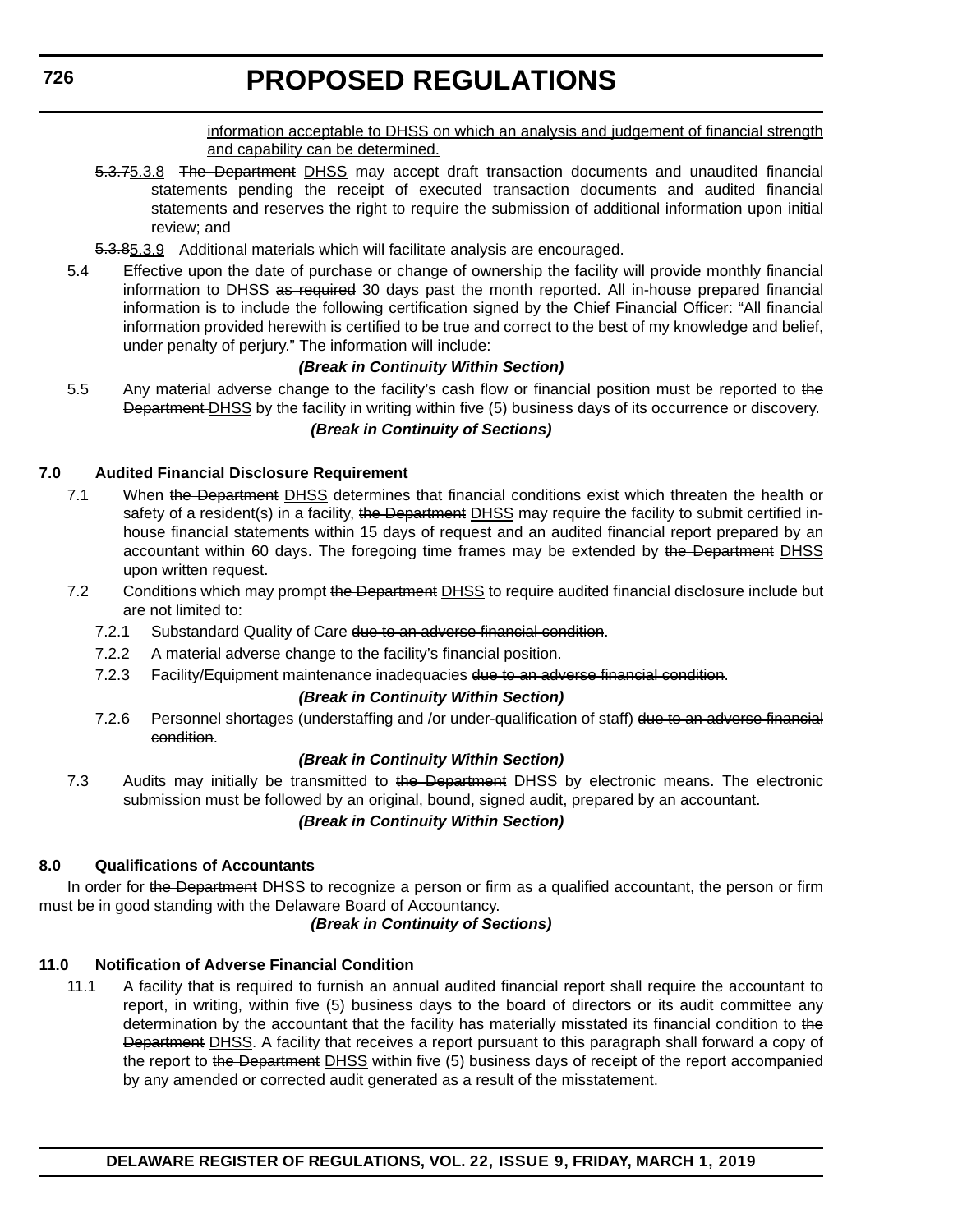- 11.2 No accountant shall be liable in any manner to any person for any statement made in connection with the above paragraph if the statement is made in good faith in compliance with subsection 10.1 Section 10.0.
- 11.3 If the accountant, subsequent to the date of the audited financial report filed pursuant to this regulation, becomes aware of facts that might have affected his or her report, the Department DHSS notes the obligation of the accountant to take such action as prescribed by the Delaware Board of Accountancy. *(Break in Continuity of Sections)*

### **13.0 Facilities With Three or Fewer Residents/Family Care Homes**

- 13.1 Facilities licensed to house 3 or fewer residents are private family residences. As such, they have no corporate structure or accounting procedures by which the Division is able to assess their financial capability.
- 13.2 An annual application for renewal of a license shall be submitted at least thirty (30) calendar days prior to the expiration date of the current license.
- 13.3 The financial capability of Family Care Homes will be measured by an analysis of the license-holder's credit worthiness through credit checks at the discretion of DHSS. These will be conducted by a nationally recognized credit check agency at the time of license renewal, inception or at the discretion of DHSS.
	- 13.3.1 To facilitate this process it will be necessary for every license-holder to submit identification information including full name, address, date of birth and Social Security Identification number annually on their application for a license or license renewal.

## **13.014.0 Enforcement and Oversight Authority**

- 13.114.1 The Department DHSS is authorized to impose the below listed actions to monitor the financial capability of a facility it has determined to be in financial distress. Noncompliance with any imposed action may result in the imposition of civil penalties or other remedies for compliance as authorized by 16 **Del.C.**, Chapter 11, Subchapter I.
	- 13.1.114.1.1 Monthly submission within thirty (30) calendar days of the end of the month of monthly financial information from the facility to include:
		- 13.1.1.114.1.1.1 Balance Sheet, Profit and Loss Statement, Statement of Cash Flows, Census Information; and
		- 13.1.1.214.1.1.2 Certification by the Chief Financial or Corporate Officer with the following statement: "All financial information provided herein is certified to be true and correct to the best of my knowledge and belief, under penalty of perjury."
	- 13.1.214.1.2 Submission of monthly certifications from the facility that all required licenses, taxes and insurances are paid-to-date, are current and in effect.
	- 13.1.314.1.3 Attendance of facility and corporate staff at periodic meetings with the Department DHSS to discuss past performance and expectations for future performance, to include:

### *(Break in Continuity Within Section)*

- 13.1.414.1.4 Requirement of a written plan from the facility indicating how it will return to profitability.
- 13.1.514.1.5 Reclassification of the facility license from annual to provisional status.
- 13.1.614.1.6 Requirement that the Controlling Organization (if any) of the facility provide a written assurance to the Department DHSS that the Controlling Organization will step in to provide financial support to ensure that the residents continue to receive quality care. The written assurance is to include text as provided by the Department DHSS.
- 13.1.714.1.7 Query courts of local jurisdiction for pending or past legal actions or judgments against the facility by suppliers and/or government agencies
- 13.1.814.1.8 Notification to The Centers for Medicare and Medicaid Services of the facility's financial difficulty (federally certified facilities).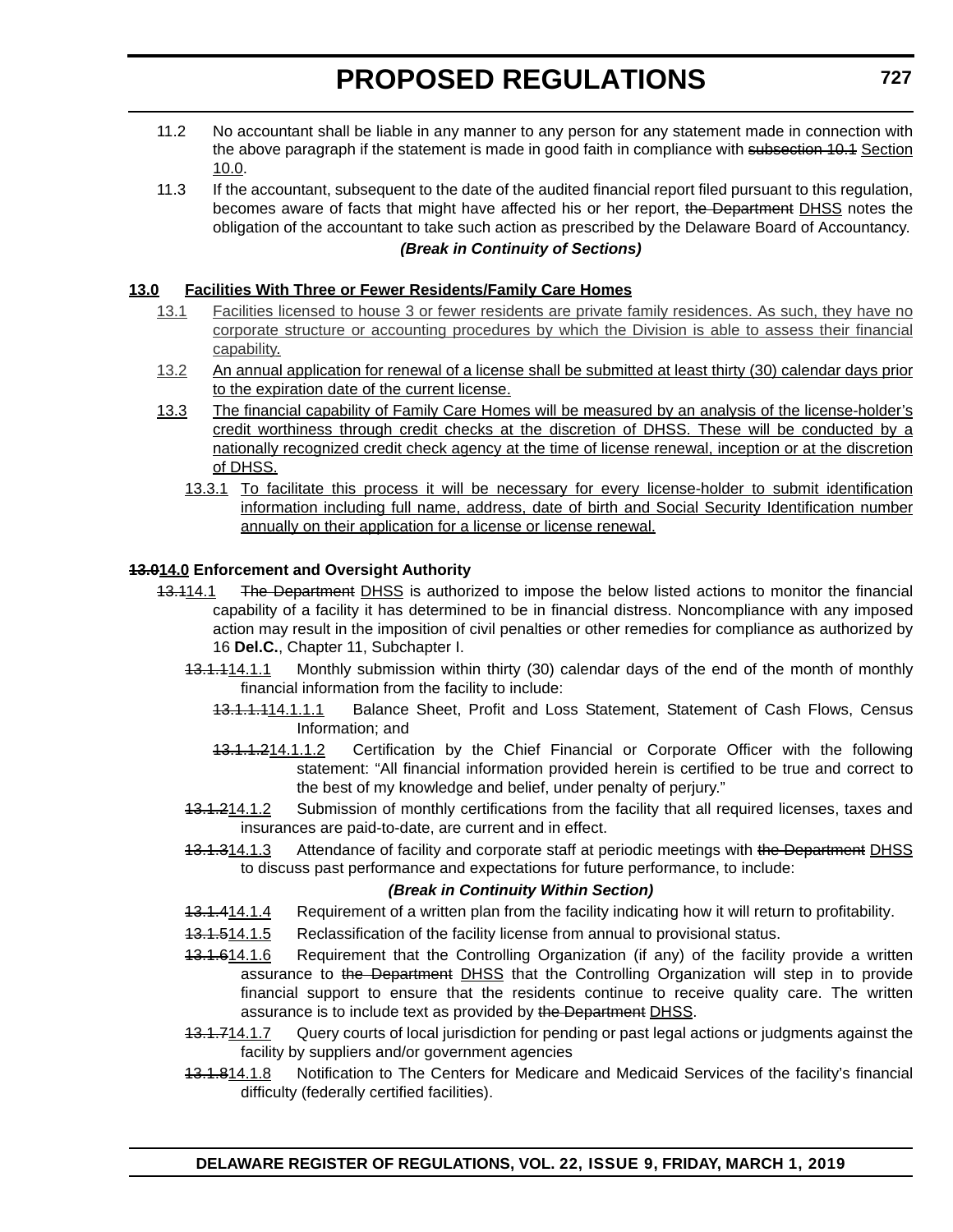- <span id="page-25-0"></span>13.1.914.1.9 The issuance of an emergency order temporarily transferring the management of the facility to another qualified entity in cases where the physical health or safety of a resident(s) is in imminent risk.
	- 13.1.9.114.1.9.1 The terms and conditions of the emergency order including costs of implementation are to be determined by the Department DHSS*.* The terms and conditions of the emergency order are effective until the Department DHSS conducts an administrative hearing to determine the facility management's ongoing licensure status, which hearing must be conducted within 60 days from the date of the issuance of the order unless the facility requests a continuance of the hearing date. At the conclusion of the hearing the Department DHSS will make a final determination regarding the costs of implementation of such management and the facility's ongoing licensure status.
	- 14.1.9.2 Any costs associated with the actions taken in subsection 14.1.9.1 will be paid via the reserve fund established under subsection 5.3.5.
- 13.1.1014.1.10 Require written notification from the facility, to each individual resident and, if known, a family member or legal representative that the financial capability of the facility is under review by the Department-DHSS. The notification must be written in a language and manner that is easily understood by the individual resident and/or individual resident's representative.
	- 13.1.10.114.1.10.1 Provide a copy of the notice to the DHSS; the State Long Term Care Ombudsman; managed care organization (MCO), as appropriate; any Departmental DHSS DDHSS agency involved in the resident placement in the facility, including Adult Protective Services; and the protection and advocacy agency as defined in 16 **Del.C.** §1102 if the resident is an individual with a developmental disability or mental illness.

### **14.015.0 Confidentiality of Facility Financial Records**

- 14.115.1 The Department DHSS shall maintain the financial documents submitted by facilities in a secure and confidential manner.
- 14.215.2 The Department DHSS will consider financial documents submitted pursuant to these regulations as exempt from public disclosure consistent with 29 **Del.C.** §10002(l)(2) and 16 **Del.C.** §1104(e).

#### **15.016.0 Severability Provision**

If any section or portion of a section of this regulation or its applicability to any person or circumstance is held invalid by a court, the remainder of the regulation or the applicability of the provision to other persons or circumstances shall not be affected.

**\*Please Note: As the rest of the sections were not amended, they are not being published. A copy of the regulation is available at:**

**[3325 Financial Capability Reporting](http://regulations.delaware.gov/register/march2019/proposed/22 DE Reg 723 03-01-19.htm)**

# **DIVISION OF MEDICAID [AND MEDICAL ASSISTANCE](https://www.dhss.delaware.gov/dhss/dmma/)** Statutory Authority: 31 Delaware Code, Section 512 (31 **Del.C.** §512)

### **PUBLIC NOTICE**

#### **[PRTFs – Provision of EPSDT Services](#page-3-0)**

In compliance with the State's Administrative Procedures Act (APA - Title 29, Chapter 101 of the Delaware Code), 42 CFR §447.205, and under the authority of Title 31 of the Delaware Code, Chapter 5, Section 512, Delaware Health and Social Services (DHSS) / Division of Medicaid and Medical Assistance (DMMA) is proposing to amend Title XIX Medicaid State Plan regarding Psychiatric Residential Treatment Facilities (PRTFs), specifically, *to ensure individuals under 21 in qualified inpatient psychiatric hospitals and facilities are guaranteed access to*

**DELAWARE REGISTER OF REGULATIONS, VOL. 22, ISSUE 9, FRIDAY, MARCH 1, 2019**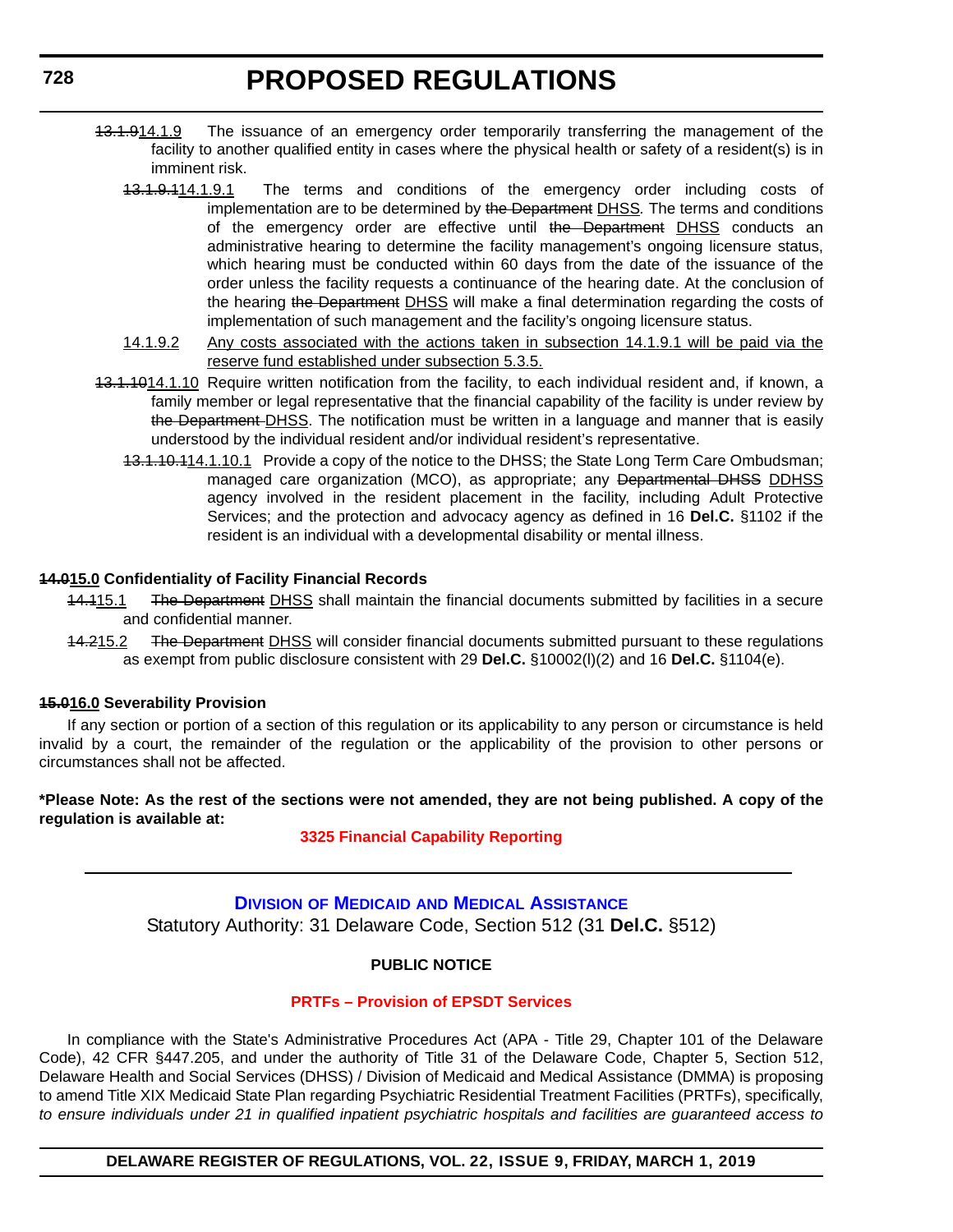#### *necessary services.*

Any person who wishes to make written suggestions, compilations of data, testimony, briefs or other written materials concerning the proposed new regulations must submit same to, Planning, Policy and Quality Unit, Division of Medicaid and Medical Assistance, 1901 North DuPont Highway, P.O. Box 906, New Castle, Delaware 19720-0906, by email to [Nicole.M.Cunningham@delaware.gov,](mailto:Nicole.M.Cunningham@delaware.gov) or by fax to 302-255-4413 by 4:30 p.m. on April 1, 2019. Please identify in the subject line: PRTFs – Provision of EPSDT Services.

The action concerning the determination of whether to adopt the proposed regulation will be based upon the results of Department and Division staff analysis and the consideration of the comments and written materials filed by other interested persons.

#### **SUMMARY OF PROPOSAL**

The purpose of this notice is to advise the public that Delaware Health and Social Services (DHSS)/Division of Medicaid and Medical Assistance (DMMA) is proposing to amend Title XIX Medicaid State Plan regarding Psychiatric Residential Treatment Facilities (PRTFs), specifically, *to ensure individuals under 21 in qualified inpatient psychiatric hospitals and facilities are guaranteed access to necessary services.*

#### **Background**

The Medicaid program's benefit for enrolled children and adolescents is known as the Early and Periodic Screening, Diagnostic, and Treatment (EPSDT) benefit. EPSDT provides a comprehensive array of prevention, diagnostic, and treatment services for low-income individuals under age 21 as specified in section 1905(r) of the Act.

Previously, covered services not provided by or in the psych under 21 hospital or facility could be reimbursed when they were 1) provided to a child residing in an inpatient psychiatric hospital or facility, 2) authorized under the child's plan of care, and 3) provided by individual practitioners or suppliers under an arrangement with the hospital or facility. The Section 12005 of the Cures Act requires that individuals under 21 in qualified inpatient psychiatric hospitals and facilities are guaranteed access to the full range of EPSDT services. A plan of care is not necessary to authorize any other medically necessary services and Medicaid services may be provided by community practitioners not affiliated with the facility.

#### **Summary of Proposal**

#### *Purpose*

The purpose of this proposed regulation is to ensure individuals under 21 residing in a Psychiatric Residential Treatment Facilities are guaranteed access to necessary services.

#### *Summary of Proposed Changes*

Effective for services provided on and after January 1, 2019, Delaware Health and Social Services/Division of Medicaid and Medical Assistance (DHSS/DMMA) proposes to amend Attachment 4.19-A3 through A.3.2 of Title XIX Medicaid State Plan regarding Psychiatric Residential Treatment Facilities (PRTFs), specifically, *to ensure individuals under 21 in qualified inpatient psychiatric hospitals and facilities are guaranteed access to necessary services.*

#### *Public Notice*

In accordance with the *federal* public notice requirements established at Section 1902(a)(13)(A) of the Social Security Act and 42 CFR 447.205 and the state public notice requirements of Title 29, Chapter 101 of the Delaware Code, Delaware Health and Social Services (DHSS)/Division of Medicaid and Medical Assistance (DMMA) gives public notice and provides an open comment period for thirty (30) days to allow all stakeholders an opportunity to provide input on the proposed regulation. Comments must be received by 4:30 p.m. on April 1, 2019.

#### *Centers for Medicare and Medicaid Services Review and Approval*

The provisions of this state plan amendment (SPA) are subject to approval by the Centers for Medicare and Medicaid Services (CMS). The draft SPA page(s) may undergo further revisions before and after submittal to CMS based upon public comment and/or CMS feedback. The final version may be subject to significant change.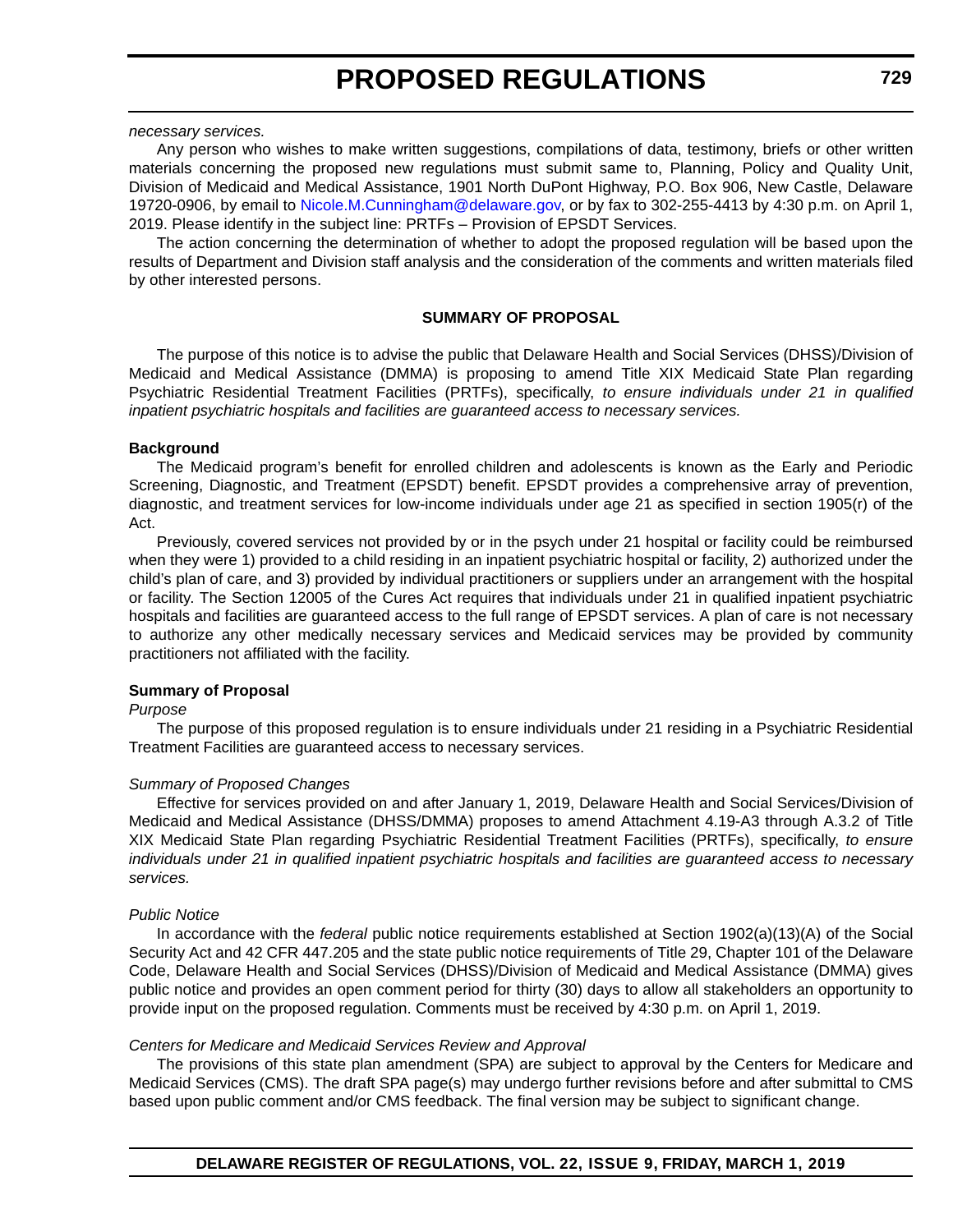**730**

# **PROPOSED REGULATIONS**

# *Provider Manuals and Communications Update*

Also, there may be additional provider manuals that may require updates as a result of these changes. The applicable Delaware Medical Assistance Program (DMAP) Provider Policy Specific Manuals and/or Delaware Medical Assistance Portal will be updated. Manual updates, revised pages or additions to the provider manual are issued, as required, for new policy, policy clarification, and/or revisions to the DMAP program. Provider billing guidelines or instructions to incorporate any new requirement may also be issued. A newsletter system is utilized to distribute new or revised manual material and to provide any other pertinent information regarding DMAP updates. DMAP updates are available on the Delaware Medical Assistance Portal website: [https://](https://medicaid.dhss.delaware.gov/provider) [medicaid.dhss.delaware.gov/provider](https://medicaid.dhss.delaware.gov/provider)

## **Fiscal Impact**

There is no fiscal impact associated with this policy.

### **\*Please Note: The Regulatory Flexibility Analysis and Impact Statement for this regulation, as required by 29 Del.C. Ch. 104, is available at:**

**<http://regulations.delaware.gov/register/march2019/proposed/22 DE Reg 728RFA 03-01-19.pdf>**

## AMENDED

ATTACHMENT 4.19-A.3

# STATE PLAN UNDER TITLE XIX OF THE SOCIAL SECURITY ACT State: **DELAWARE**

METHODS AND STANDARDS FOR ESTABLISHING PAYMENT RATES INPATIENT PSYCHIATRIC HOSPITAL SERVICES FOR UNDER AGE 21

# 1. Psychiatric Residential Treatment Facility (PRTF) Reimbursement

Reimbursement for services are based upon a Medicaid fee schedule established by the State of Delaware. Psychiatric residential treatment facilities will be reimbursed the lesser of:

- The Delaware Medicaid per diem reimbursement rate for activities in the per diem plus additional fee-for-service reimbursement using the Delaware Medicaid fee schedule for activities on the plan of eare any other medical services under 1905(a) of the Social Security Act that children under age 21 who are residing in a PRTF are determined to need in order to correct or ameliorate health conditions, regardless of whether such services are identified in the child's plan of care, but not in the per diem PRTF reimbursement rate;
- The facility's usual and customary charge to privately insured or private-pay beneficiaries; or
- If an out of state facility, the lesser of a negotiated per diem reimbursement rate, the facility's usual and customary charge, or the Delaware Medicaid per diem rate. For plan of care activities not included in the per diem any other medical services under 1905(a) of the Social Security Act that children under age 21 who are residing in a PRTF are determined to need in order to correct or ameliorate health conditions, regardless of whether such services are identified in the child's plan of care, that are not included in the per diem PRTF reimbursement rate, additional fee-for-service reimbursement using the Delaware Medicaid fee schedule is available.

Except as otherwise noted in the State Plan, the State-developed fee schedule is the same for both governmental and private individual providers and the fee schedule and any annual/periodic adjustments to the fee schedule are published in the Delaware *Register of Regulations*. The Agency's fee schedule rate was set as of July 1, 2016 and is effective for services provided on or after that date. All rates are published on the Delaware Medical Assistance Program (DMAP) website at

<http://www.dmap.state.de.us/downloads/feeschedules.html>

<https://medicaidpublications.dhss.delaware.gov/dotnetnuke/search?EntryId=17>

A. Community-Based Delaware Medicaid per diem PRTF reimbursement rate includes the following covered inpatient psychiatric residential treatment facility (PRTF) activities for individuals under twenty-one years of age when included on the patient's inpatient psychiatric active treatment plan of care: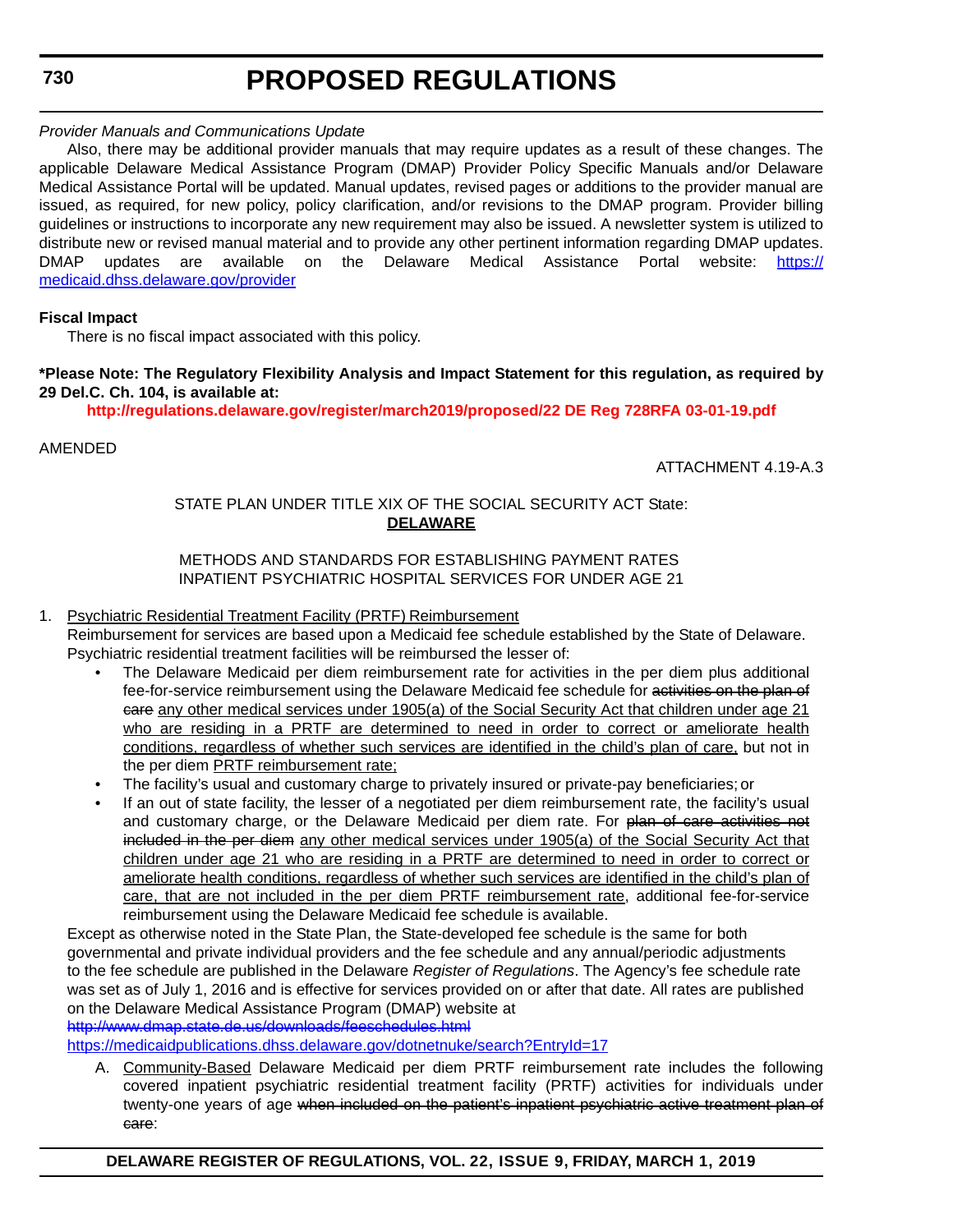- a. Behavioral Health care by staff who are not physicians
- b. Occupational Therapy / Physical Therapy / Speech Therapy
- c. Laboratory
- d. Transportation
- e. Dental
- f. Vision
- g. Diagnostics/radiology (x-ray)

Starting on 1/1/2019, dental, vision, laboratory, and diagnostics/radiology are excluded from this rate and paid through EPSDT under authority of the 21st Century Cures Act.

| Ⅱ No. SPA#                  | Approval Date         |
|-----------------------------|-----------------------|
| <b>TN Supersedes</b>        |                       |
| <b>I</b> TN No. SPA# 17-012 | <b>Effective Date</b> |

# AMENDED

ATTACHMENT 4.19-A.3.1

# STATE PLAN UNDER TITLE XIX OF THE SOCIAL SECURITY ACT

## STATE: DELAWARE

### METHODS AND STANDARDS FOR ESTABLISHING PAYMENT RATES – INPATIENT PSYCHIATRIC CARE FOR UNDER AGE 21 CONTINUED

- 1. Psychiatric Residential Treatment Facility (PRTF) Reimbursement (continued)
	- B. Hospital-Based Delaware Medicaid per diem PRTF reimbursement rate includes the following covered inpatient psychiatric residential treatment facility (PRTF) activities for individuals under twenty-one years of age when included on the patient's inpatient psychiatric active treatment plan of care:
		- a. Behavioral Health care by staff who are not physicians
		- b. Occupational Therapy / Physical Therapy / Speech Therapy
		- c. Laboratory
		- d. Transportation
		- e. Dental
		- f. Vision
		- g. Diagnostics/radiology (x-ray)
	- C. Pharmaceuticals and physician activities provided to the youth in a PRTF, when on the active treatment plan of care, are components of the Medicaid covered PRTF service. These activities will be paid directly to the treating pharmacy or physician, using Medicaid pharmacy and physician fee schedule rates excluded from the psychiatric residential treatment facility (PRTF) State of Delaware Medicaid per diem reimbursement rates.
	- D. Medical services under 1905(a) of the Social Security Act that are listed on the inpatient psychiatric active treatment plan and Any other medical services under 1905(a) of the Social Security Act that children under age 21 who are residing in a PRTF are determined to need in order to correct or ameliorate health conditions, regardless of whether such services are identified in the child's plan of care, that are excluded in A, B, or C above, shall be paid directly to the treating provider, using Medicaid fee schedule rates. Such services are excluded from the psychiatric residential treatment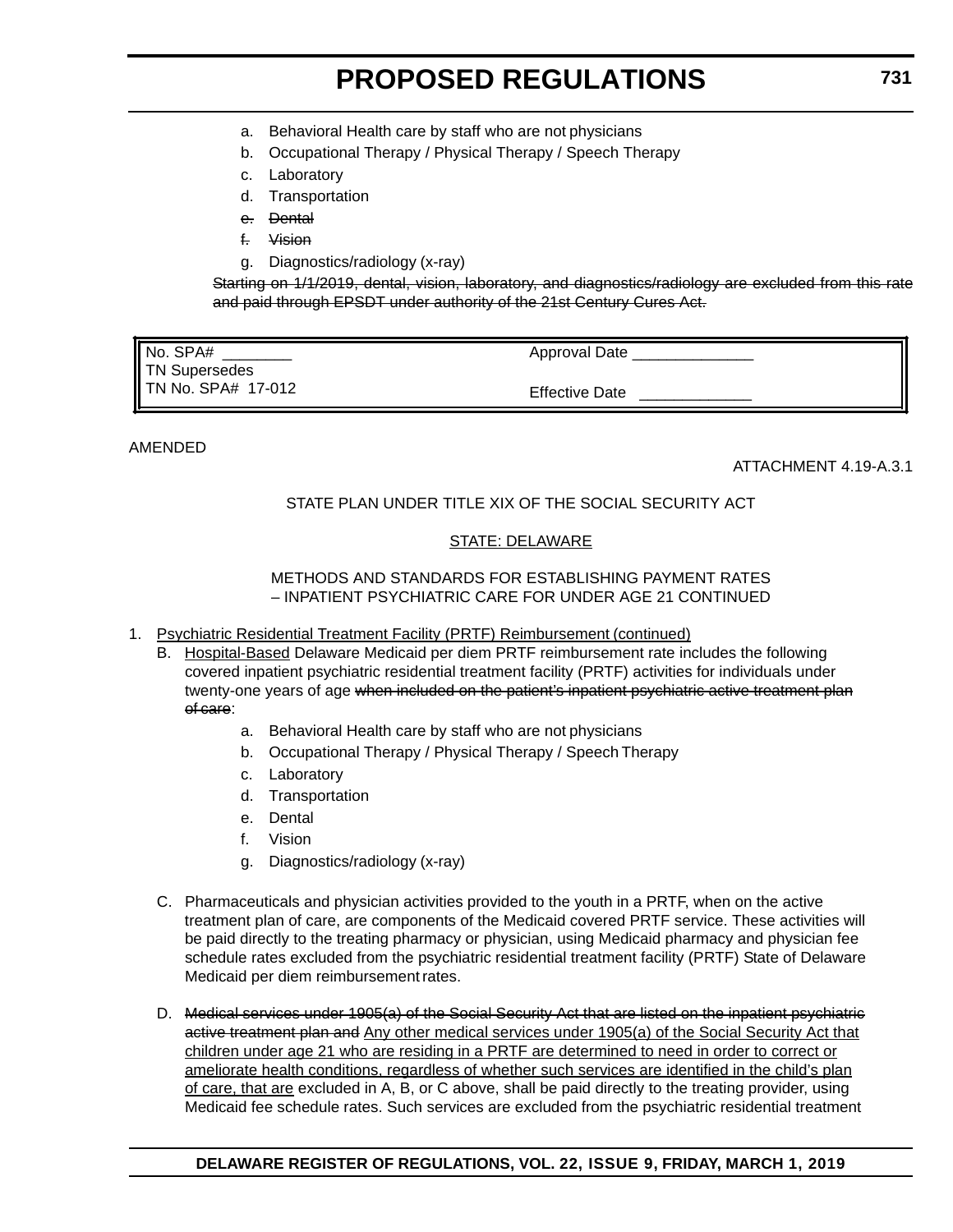facility (PRTF) State of Delaware Medicaid per diem reimbursement rates.

- E. The Medicaid PRTF per diem reimbursement rates shall also exclude such costs, other than pharmaceutical, physician, and other medical services that could be covered under 1905(a) of the Social Security Act on the inpatient psychiatric active treatment plan any additional costs that are unrelated to providing inpatient psychiatric care for individual less than twenty-one (21) years of age including, but not limited to the following:
	- 1) Group education, including elementary and secondary education.
	- 2) Medical services that are not listed in Items A, B, and C A or B above.
	- 3) Activities not on the inpatient psychiatric active treatment plan.
- 2. Psychiatric Residential Treatment Facility (PRTF) Reimbursement Rate Methodology
	- A. Medicaid certified providers will be reimbursed for covered PRTF services using a Medicaid per diem reimbursement rate consistent with the principles in section 1 above. The Medicaid per diem reimbursement rate paid to the provider will be determined by the following service criteria:
		- 1) PRTF specializing in sexually-based treatment programs.
		- 2) PRTF specializing in substance use disorder treatment programs.
		- 3) PRTF treating children with mental health diagnoses.

| No. SPA#           | Approval Date         |
|--------------------|-----------------------|
| TN Supersedes      |                       |
| TN No. SPA# 17-012 | <b>Effective Date</b> |

### AMENDED

ATTACHMENT 4.19-A.3.2

# STATE PLAN UNDER TITLE XIX OF THE SOCIAL SECURITY ACT

# STATE: DELAWARE

METHODS AND STANDARDS FOR ESTABLISHING PAYMENT RATES – INPATIENT PSYCHIATRIC CARE FOR UNDER AGE 21 CONTINUED

- 2. Psychiatric Residential Treatment Facility (PRTF) Reimbursement Rate Methodology (continued)
	- A. Medicaid certified providers will be reimbursed for covered PRTF services using a Medicaid per diem reimbursement rate consistent with the principles in section 1 above. The Medicaid per diem reimbursement rate paid to the provider will be determined by the following service criteria:
		- 1) PRTF specializing in sexually-based treatment programs.
		- 2) PRTF specializing in substance use disorder treatment programs.
		- 3) PRTF treating children with mental health diagnoses.

The Delaware Medicaid PRTF fee development methodology will build fees considering each component of provider costs as outlined below. These reimbursement methodologies will produce rates sufficient to enlist enough providers so that services under the State Plan are available to beneficiaries at least to the extent that these services are available to the general population, as required by 42 CFR 447.204. These rates comply with the requirements of Section 1902(a)(3) of the Social Security Act and 42 CFR 447.200, regarding payments and are consistent with economy, efficiency, and quality of care. Provider enrollment and retention will be reviewed periodically to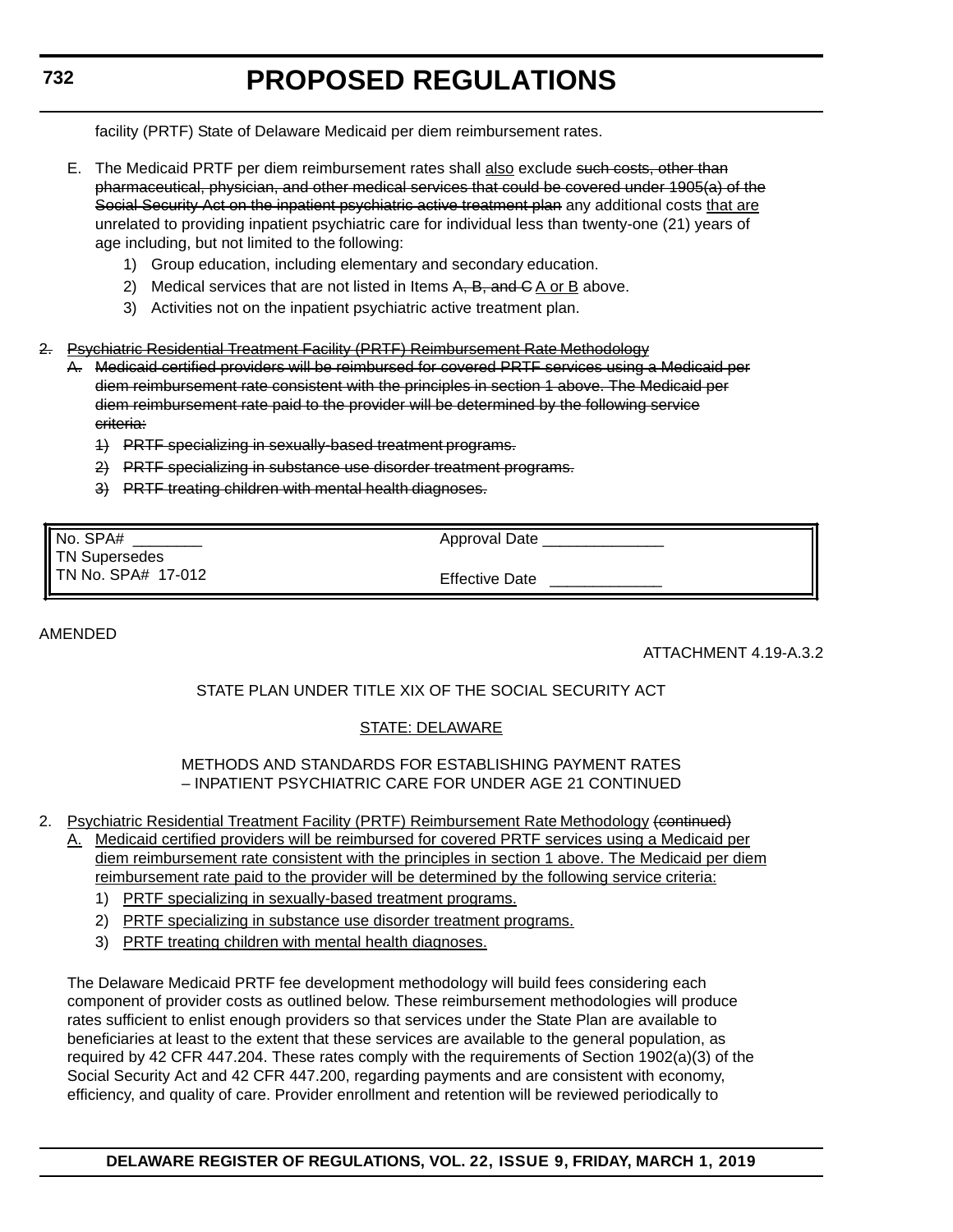<span id="page-30-0"></span>ensure that access to care and adequacy of payments are maintained.

| No. SPA#             |  |
|----------------------|--|
| <b>TN Supersedes</b> |  |
| TN No. SPA# 17-012   |  |

Approval Date

Effective Date

# **DIVISION [OF PUBLIC HEALTH](https://www.dhss.delaware.gov/dhss/dph/index.html) HEALTH PROMOTION [AND DISEASE PREVENTION](https://dhss.delaware.gov/dph/dpc/dpcsection.html)**

Statutory Authority: 16 Delaware Code, Sections 122(3)a. and 707 (16 **Del.C.** §§122(3)a. & 707)

# 16 **DE Admin. Code** 4202

# **PUBLIC NOTICE**

### **[4202 Control of Communicable and Other Disease Conditions](#page-3-0)**

Pursuant to 16 **Del.C.** §122(3)a. and §707, Health Promotion and Disease Prevention (HPDP), Division of Public Health, Department of Health and Social Services, is proposing revisions to the regulations governing Control of Communicable and Other Disease Conditions. On March 1, 2019, the Division of Public Health plans to publish as "proposed" revisions to the Control of Communicable and Other Disease Conditions regulations. The revisions include the addition of HIV nucleotide sequence test results reporting.

Copies of the proposed regulations are available for review in the March 1, 2019 edition of the Delaware *Register of Regulations*, accessible online at: <http://regulations.delaware.gov>or by calling the Division of Public Health at (302) 744-4951.

Any person who wishes to make written suggestions, testimony, briefs or other written materials concerning the proposed regulations must submit them to Alanna Mozeik by Friday, April 5, 2019, at:

Alanna Mozeik Division of Public Health 417 Federal Street Dover, DE 19901 Email: [Alanna.Mozeik@state.de.us](mailto:Alanna.Mozeik@state.de.us) Phone: (302) 744-4951

#### **\*Please Note:**

**(1) The Regulatory Flexibility Analysis and Impact Statement for this regulation, as required by 29 Del.C. Ch. 104, is available at:**

**<http://regulations.delaware.gov/register/march2019/proposed/22 DE Reg 733RFA 03-01-19.pdf>**

**(2) Due to the size of the proposed regulation, it is not being published here. A copy of the regulation is available at:**

**[4202 Control of Communicable and Other Disease Conditions](http://regulations.delaware.gov/register/march2019/proposed/22 DE Reg 733 03-01-19.htm)**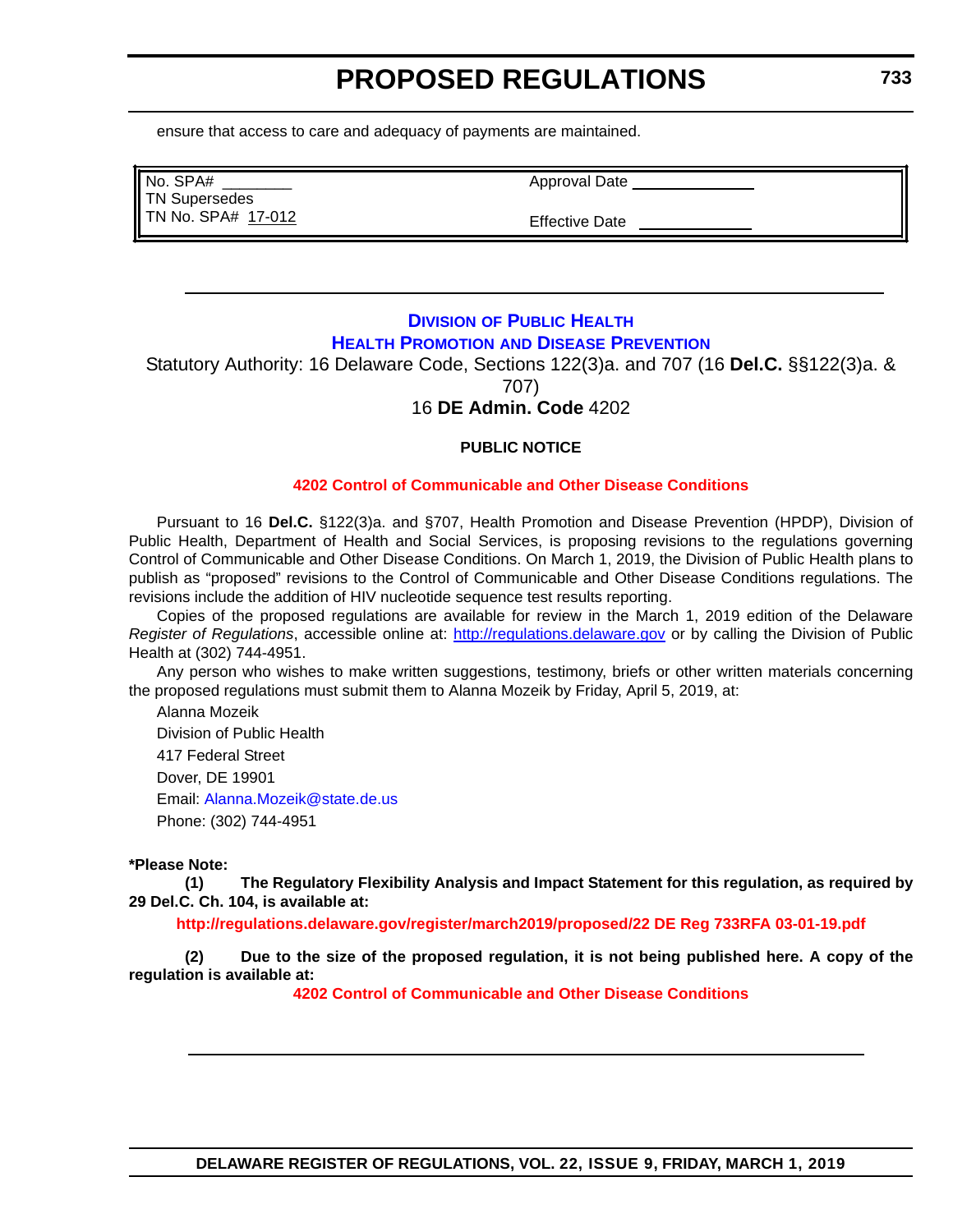# **DIVISION [OF PUBLIC HEALTH](https://www.dhss.delaware.gov/dhss/dph/index.html)**

<span id="page-31-0"></span>Statutory Authority: 24 Delaware Code, Sections 5306(b) and 5314(b) (24 **Del.C.** §§5306(b) and 5314(b))

# **PUBLIC NOTICE**

#### **[4471 Massage and Bodywork Facilities](#page-3-0)**

Pursuant to 24 **Del.C.** §§5306(b) and 5314(b), the Health Systems Protection Section (HSP), Division of Public Health, Department of Health and Social Services, is proposing new regulations for facilities that offer massage and body work services. The regulations are in response to the revisions to 24 **Del.C.** §§5306(b) and 5314(b) which provide the Division of Public Health the authority to promulgate these regulations. On March 1, 2019, DPH plans to publish as proposed the new regulations, and hold them out for public comment per Delaware law.

Copies of the proposed regulations are available for review in the March 1, 2019 edition of the Delaware *Register of Regulations*, accessible online at: <http://regulations.delaware.gov> or by calling the DPH at (302) 744- 4951.

Any person who wishes to make written suggestions, testimony, briefs or other written materials concerning the proposed regulations must submit them to Alanna Mozeik by Monday, April 1, 2019, at:

Alanna Mozeik Division of Public Health 417 Federal Street Dover, DE 19901 Email: [Alanna.Mozeik@state.de.us](mailto:Alanna.Mozeik@state.de.us) Phone: (302) 744-4951

**\*Please Note: The Regulatory Flexibility Analysis and Impact Statement for this regulation, as required by 29 Del.C. Ch. 104, is available at:**

**<http://regulations.delaware.gov/register/march2019/proposed/22 DE Reg 734RFA 03-01-19.pdf>**

#### **4471 Massage and Bodywork Facilities**

#### **1.0 General Provisions**

- 1.1 Preamble. The Secretary, Delaware Health and Social Services (DHSS), adopts these regulations pursuant to the authority vested by 24 **Del.C.** §5306. These regulations establish requirements for the practice of massage and bodywork in massage establishments and provide for the investigation of complaints involving unsanitary or unsafe practices or conditions in such facilities.
- 1.2 Purpose. These regulations shall establish minimum requirements for public health assurance in the practice of massage and body work in massage establishments licensed by the Board of Massage and Bodywork (Board). License holders are encouraged to employ more stringent requirements. License holders must also comply with the Board's rules and regulations applicable to massage establishments.
- 1.3 Facilities Existing and New. Facilities that are lawfully in existence and operating at the time of adoption of the regulations shall be permitted to have their use and maintenance continued if the use, maintenance or repair of the physical establishment and structure is in accordance, with the original design and no hazard to life or health is created by the existing establishment.

#### 1.4 Variance

- 1.4.1 A licensee may request a variance from these regulations from DHSS. DHSS may grant a variance by modifying or waiving the requirements of these regulations if in the opinion of DHSS a health hazard or nuisance will not result from the variance.
- 1.4.2 A variance shall not be transferred from person to person, nor from location to location.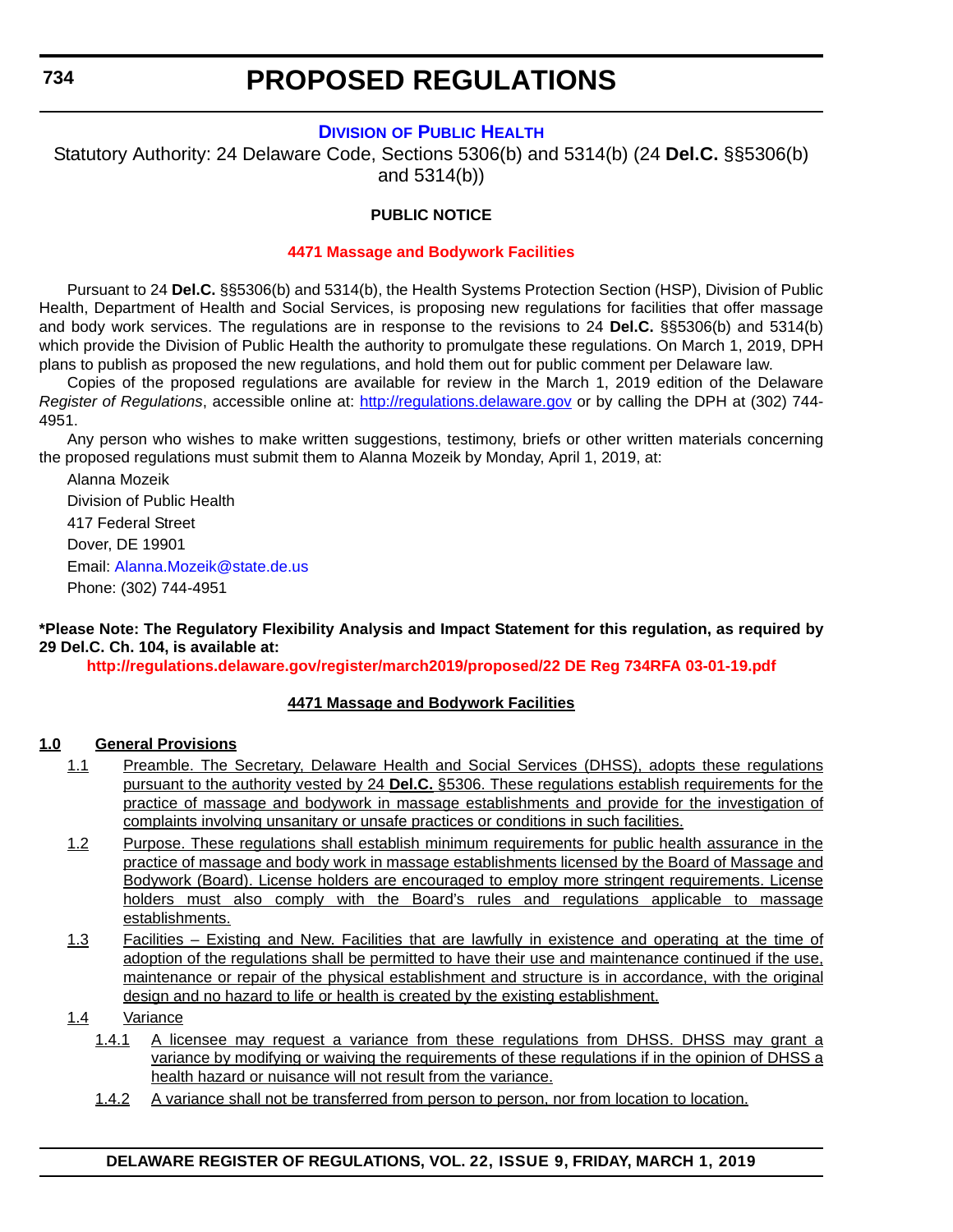- 1.4.3 If a variance is granted, DHSS shall retain the information specified below in its records for the establishment:
	- 1.4.3.1 Statement of the proposed variance of the regulations, citing the relevant Section of these regulations;
	- 1.4.3.2 An analysis of the rationale for how the potential public health hazards or nuisance will be alternatively addressed by the proposal; and
	- 1.4.3.3 Any other information requested by DHSS that may be deemed necessary to render judament.
- 1.4.4 A variance, if granted, is rendered void upon occurrence of one or more of the following:
	- 1.4.4.1 The physical establishment is demolished or sold;
	- 1.4.4.2 A remodeling project in the establishment includes area(s) addressed in the variance; or
	- 1.4.4.3 The license or certificate holder granted the variance ceases to operate the establishment for a period exceeding thirty (30) consecutive days.
- 1.5 Severability. If any provision or application of any provision of these regulations is held invalid, that invalidity shall not affect other provisions or applications, which can be given effect without the invalid provision.
- 1.6 Effective Date. These regulations are effective May 11, 2019.

# **2.0 Definitions**

For purposes of these regulations the following definitions shall apply:

"**Board**" means and refers to the Delaware Board of Massage and Bodywork.

"**Department**" or "**DHSS**" means the Delaware Department of Health and Social Services.

"**DNREC**" means the Delaware Department of Natural Resources and Environmental Control.

"**EPA**" means the United States Environmental Protection Agency.

"**Equipment**" means all machinery, including fixtures, containers, vessels, tools, devices, implements, furniture, display and storage areas, sinks and all other apparatus used in connection with the operation of the establishment.

"**FDA**" means the United States Food and Drug Administration.

"**Handwashing sink**" means a permanent lavatory equipped with hot and cold running water, under pressure and used solely for washing hands, arms or other portions of the body.

"**Hot water**" means water which attains and maintains a temperature of at least 110<sup>o</sup>F.

"**Invasive**" means any entry into the body either by incisions or insertion of an instrument or through the skin or mucosa, or by any other means intended to puncture, break or compromise the skin or mucosa.

"**Licensee**" means any person licensed by Board.

"**Massage establishment**" has the same meaning as 24 **Del.C.** §5302(4).

- "**Person**" means an individual, any form of business or social organization or any other non-governmental legal entity including but not limited to a corporation, partnership, limited liability company, association, trust or incorporated organization.
- "**Professional in charge**" means a licensee who is responsible for the operation of a massage establishment, including ensuring that all employees are licensed where required by law.
- "**Sanitize / Sanitization Procedure**" means a process of reducing the numbers of microorganisms on cleaned surfaces and equipment to a safe level as judged by DHSS.

"**Secretary**" means the Secretary of DHSS or designee.

"**Single use**" means products or items that are intended for one-time, one-person use and are disposed of after use on a single client, including but not limited to disposable face cradle covers, tissues or paper products and paper or plastic protective gloves.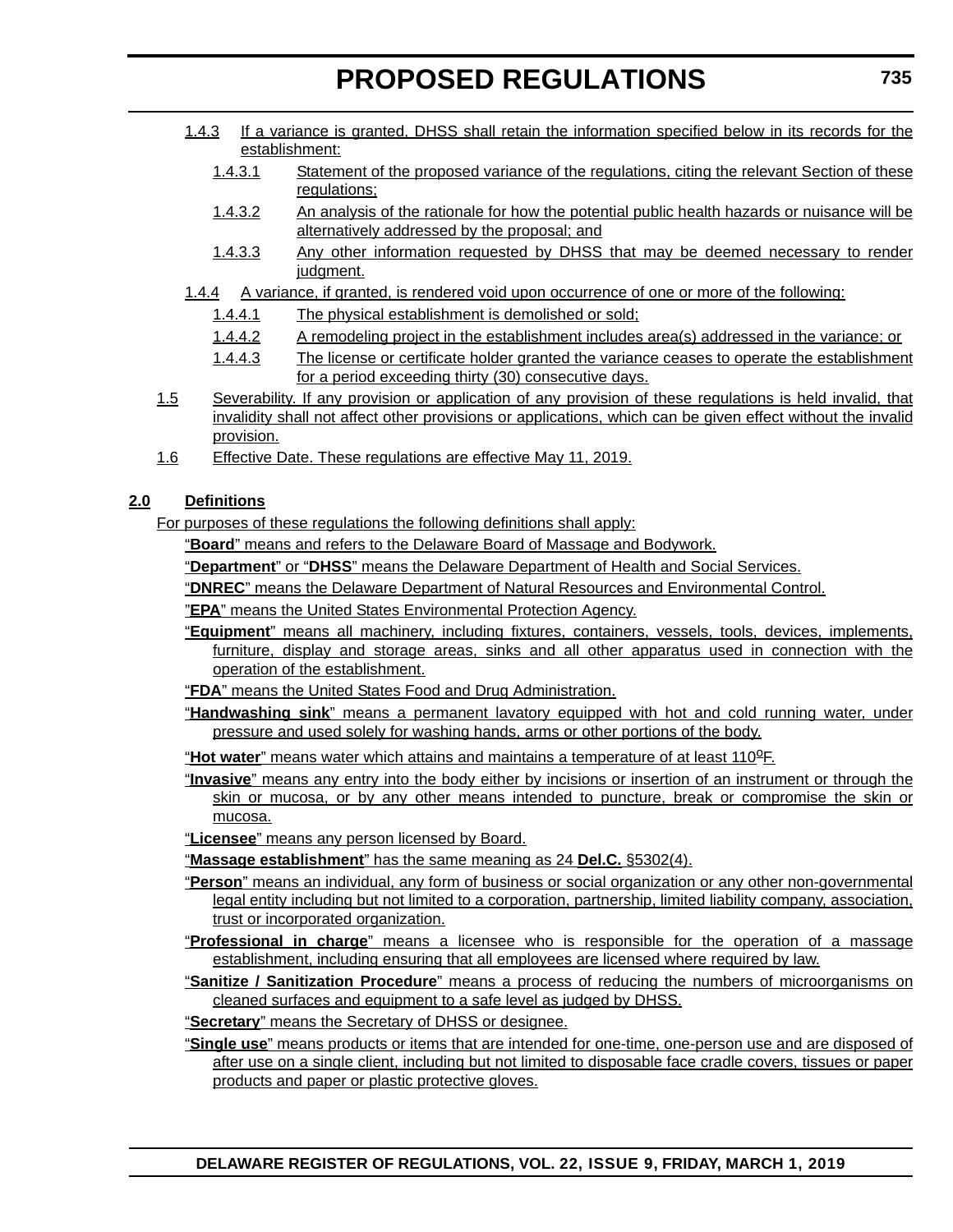# **3.0 Inspections**

The Secretary shall have right of entry without fee or hindrance, for the purpose of determining if the establishment is in compliance with these regulations. The establishment shall allow for inspection and shall provide information and records needed to determine compliance with these regulations, whether or not the evidence exists that the establishment is in violation of these regulations.

# **4.0 Operational Requirements**

- 4.1 General Requirements
	- 4.1.1 All areas shall be maintained in a safe and sanitary condition.
	- 4.1.2 Licensed facilities including or connected to residential spaces shall be separate from living quarters.
	- 4.1.3 All doors to dressing rooms, toilet rooms, and massage therapy rooms or cubicles shall open inward. Draw drapes, curtain enclosures or accordion-pleated closures in lieu of doors are acceptable on all inner dressing rooms and massage therapy rooms or cubicles.
	- 4.1.4 A massage table / chair shall be used for all massage therapy, with the exception of Thai, shiatsu and similar forms of massage therapy, which may be provided on a padded mat on the floor.
	- 4.1.5 All locker facilities that are provided for the use of patrons shall be fully secured for the protection of the patron's valuables, and the patron shall be given control of the key or other means of access.
- 4.2 Equipment Construction and Design. All interior surfaces and fixtures of a licensed establishment shall be designed so as to be easily maintained and kept clean. Procedure surfaces shall be easy to clean and sanitize.
- 4.3 Floors, Walls and Ceilings. All floors, walls and ceilings shall be free of open holes or cracks, washable, maintained clean and in good repair.
- 4.4 Ventilation. Licensed establishments shall be provided with adequate ventilation which draws air from employees and clients and vents to the outside. Ventilation must be in compliance with all applicable local codes.
- 4.5 Laundry. Soiled reusable cloth items may be mechanically washed with detergent and then dried on premises provided that washers and dryers are installed per local codes and are not included in the area used by clients.
- 4.6 Water Supply
	- 4.6.1 Water shall be obtained from an approved source that is constructed, maintained and operated according to the requirements of DNREC and DHSS and other applicable codes and requirements.
	- 4.6.2 The water source and system shall be of sufficient capacity and pressure to meet the demands of the establishment. Hot and cold water shall be provided at all sinks.
- 4.7 Plumbing. All plumbing systems shall be designed, constructed and installed according to all applicable laws, codes and regulations.
- 4.8 Handwashing sinks. A permanent handwashing sink which is convenient and accessible to all work stations shall be provided. This sink shall be supplied with liquid soap, disposable paper towels and a waste receptacle. One handwashing sink per 40 people is required. The number of people will be determined by the occupant load.
- 4.9 Restrooms
	- 4.9.1 Establishments shall provide the number of toilets and handwashing sinks required by the applicable plumbing code. Restrooms are required to be accessible during business hours and maintained in good working order, have adequate ventilation, and may not be used for storage of linen or supplies beyond normal restroom supplies.
	- 4.9.2 Restrooms shall be kept in a sanitary condition, maintained in a safe and orderly manner and be equipped with an operational handwashing sink, liquid soap dispenser, disposable towels, toilet paper and a waste receptacle.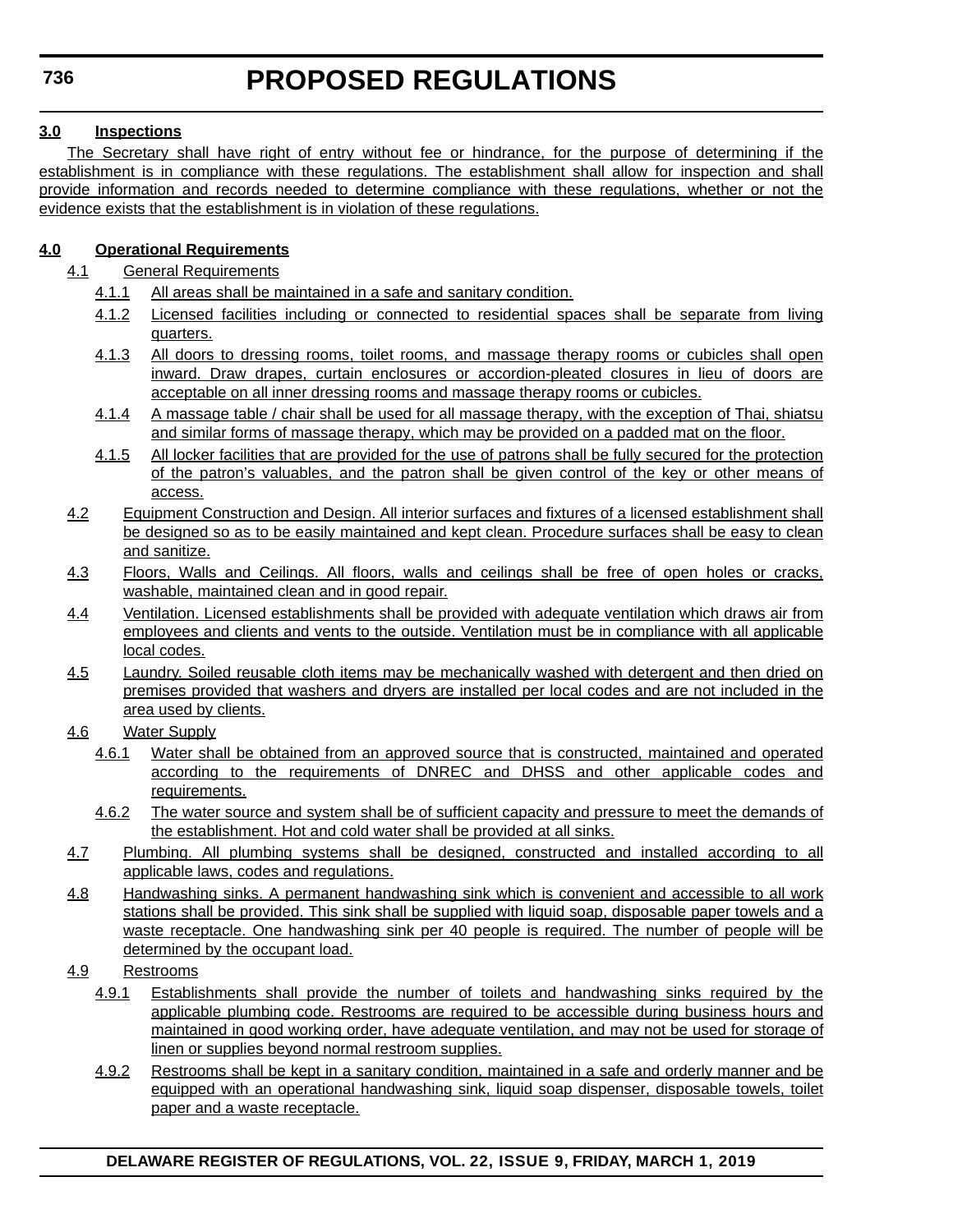- 4.10 Sewage. Sewage shall be disposed of through an approved public treatment sewage plant or private disposal system that is sized, constructed, maintained and operated according to the requirements of DNREC and DHSS.
- 4.11 Garbage and Refuse. A waste receptacle shall be provided in each client room and shall be emptied daily. Exterior refuse containers shall be cleanable with a tight fitting lid and collected weekly, at a minimum.
- 4.12 Animals. No animals shall be allowed in any licensed establishment except for those that assist persons with disabilities. Notwithstanding the foregoing, fish aquariums are allowed in the waiting area.
- 4.13 Insect and Rodent Control. Establishments shall be designed so as to prevent the entry and occurrence of insects and rodents. Pest control measures shall be provided and, if a problem occurs, professional pest control services shall be provided.

# **5.0 Safety and Sanitation Requirements**

- 5.1 General Requirements
	- 5.1.1 Instruments shall be clean and, when necessary, sanitized in accordance with Section 7.0 of these regulations.
	- 5.1.2 An instrument that caused a skin abrasion or a cut to the skin shall be cleaned and sanitized immediately. If bleeding occurs, a tissue or cotton shall be used to collect the blood. Blood contaminated materials shall be disposed of immediately in a sealed, double-plastic bag.
	- 5.1.3 Objects dropped on the floor may not be used until they are cleaned and, if necessary, sanitized in accordance with Section 7.0 of these regulations.
	- 5.1.4 All instruments that have been used on a client or soiled in any manner shall be placed in a properly labeled receptacle while awaiting cleaning.
	- 5.1.5 All supplies or instruments which come in direct contact with a client and cannot be disinfected, including single use items, shall be disposed of in a waste receptacle immediately after use.
	- 5.1.6 Shower facilities shall be cleaned and sanitized after each client use in accordance with Section 7.0 of these regulations.
	- 5.1.7 All bathrobes, bathing suits and/or other garments that are provided for the use of clients shall be either disposable and shall not be used by more than one person or shall be laundered after each use.

# **6.0 Single Use Service**

- 6.1 Only clean cloth towels or disposable paper towels shall be used on clients. A cloth towel that has been used on a client shall be immediately placed in a container for soiled linen. A disposable paper towel that has been used on a client shall be immediately discarded in a waste receptacle.
- 6.2 The cushion, mat, table or other procedure surface shall be covered with a clean cloth towel, sheet, disposable paper sheet or the similar before the start of each procedure.

# **7.0 Instruments, Equipment and Supplies**

- 7.1 Non-electric Instruments and Equipment
	- 7.1.1 Before use upon a client, all non-electrical instruments may be sanitized in the following manner:
		- 7.1.1.1 Cleaned with soap or detergent and water; and
		- 7.1.1.2 Then totally immersed in one of the following:
			- 7.1.1.2.1 Commercially marketed EPA approved and registered sanitizer agent sold for the purpose of sanitizing implements and tools used in the practice of beauty culture, provided that all manufacturer's instructions are carefully followed;
			- 7.1.1.2.2 A solution of one part commercial bleach to ten parts water for ten (10) minutes; or
			- 7.1.1.2.3 Seventy (70) percent alcohol for a minimum of 20 minutes.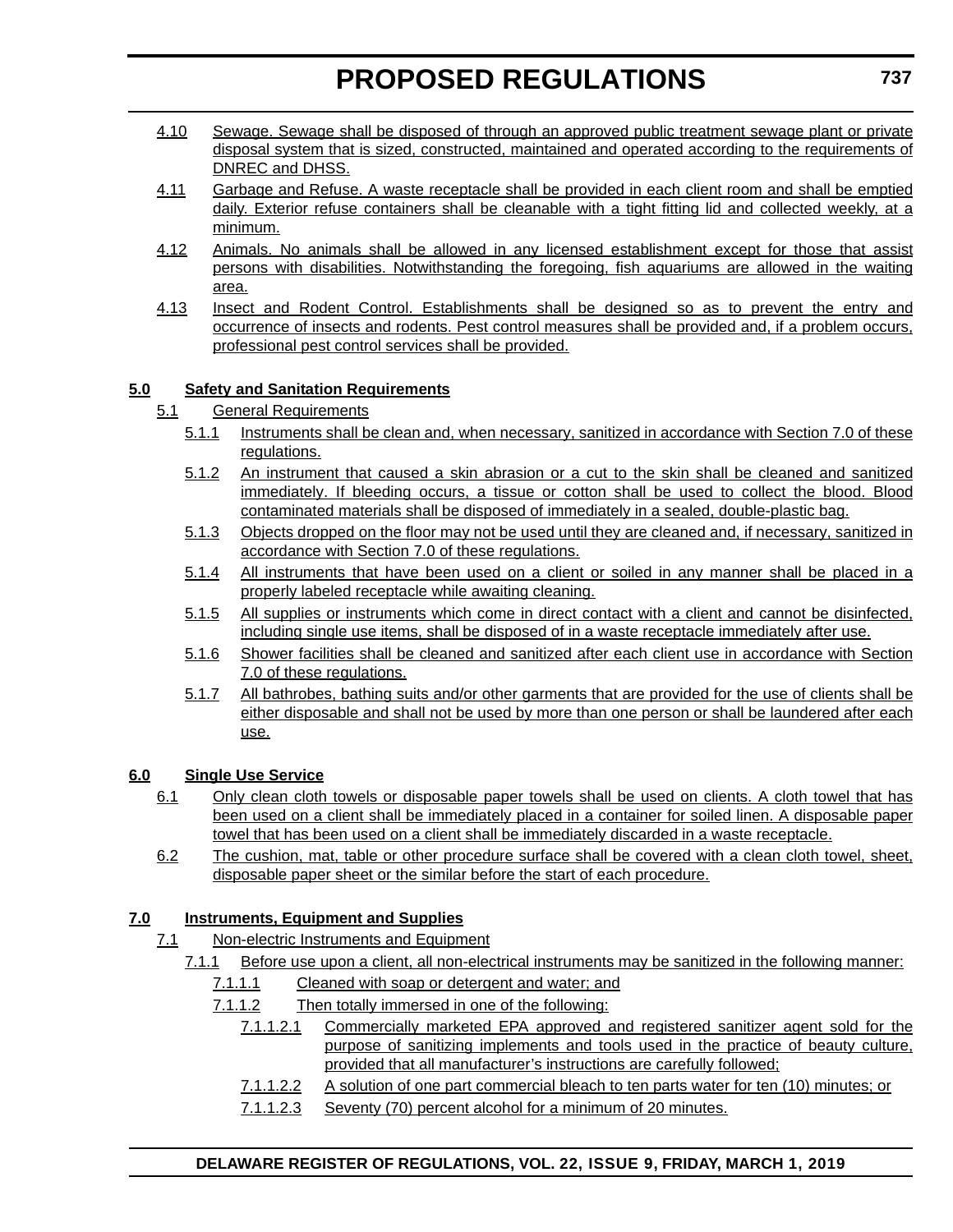- 7.1.2 The sanitizing solutions required in subsection 7.1.1 shall:
	- 7.1.2.1 Remain covered at all times;
	- 7.1.2.2 Be changed per the manufacturer's instructions but at least once per week or whenever visibly cloudy or dirty; or
	- 7.1.2.3 Be changed daily if bleach based.
- 7.2 Electrical Instruments and Equipment
	- 7.2.1 Electrical instruments, including but not limited to electric heating pads, hot towel warmers, and aromatherapy dispensers, may be sanitized prior to each use by:
		- 7.2.1.1 Removing all foreign matter; and
		- 7.2.1.2 Using a commercially marketed EPA-approved and registered sanitation agent(s) sold for the purpose of sanitizing implements and tools used in the practice of beauty culture, provided that all manufacturer's instructions are carefully followed.
- 7.3 Equipment Storage
	- 7.3.1 Cleaned and sanitized implements and equipment shall be stored in a clean and dry cabinet or drawer.
	- 7.3.2 Unused clean cloth towels and disposable towels shall be stored in a clean cabinet or towel dispenser.
	- 7.3.3 A cabinet or separate bin or hamper for the disposal of soiled towels is required as appropriate.
- 7.4 Supplies
	- 7.4.1 Lotions, oils and any other type of liquid shall be dispensed into a container or cleaned hand. Any excess remaining after application shall be discarded immediately and not returned to the original container or applied to another client.
	- 7.4.2 All liquids, creams and other preparations shall be kept in clean, closed and distinctly labeled containers. Poisonous substances shall be in marked containers. Powders may be kept in clean shakers.

# **8.0 Massage Therapists and Other Personnel**

- 8.1 Sanitary and Hygienic Practices
	- 8.1.1 Massage therapists and personnel performing services shall thoroughly wash their hands with soap and water or any equally effective cleansing agent immediately before serving each client.
	- 8.1.2 Disposable gloves shall be worn if the massage therapist or personnel has an open wound.
	- 8.1.3 A massage therapist or personnel whose hands come in contact with blood or other bodily fluids shall wash them immediately.

# 8.2 Health

- 8.2.1 No massage therapist or personnel shall knowingly permit a person afflicted with an infection or parasitic infestation capable of being transmitted to a client to serve clients, or instructor train in the licensed establishment.
- 8.3 Clothing
	- 8.3.1 Massage therapists, personnel, and their uniform or attire shall be clean at all times.

# **9.0 Infectious, Contagious or Communicable Diseases**

- 9.1 No professional in charge shall knowingly require or permit an employee to work upon a person believed to have an infection or parasitic infestations capable of being transmitted to the emplovee unless the client can produce a physician's certification that the client does not have an infectious, contagious or communicable disease.
- 9.2 A massage therapist or personnel shall wear gloves when required to serve a client with skin that is inflamed, broken, abraded, cut or where a skin infection or eruption is present.
- 9.3 Infections or parasitic infestations capable of being transmitted to a client include but are not limited to:

# **DELAWARE REGISTER OF REGULATIONS, VOL. 22, ISSUE 9, FRIDAY, MARCH 1, 2019**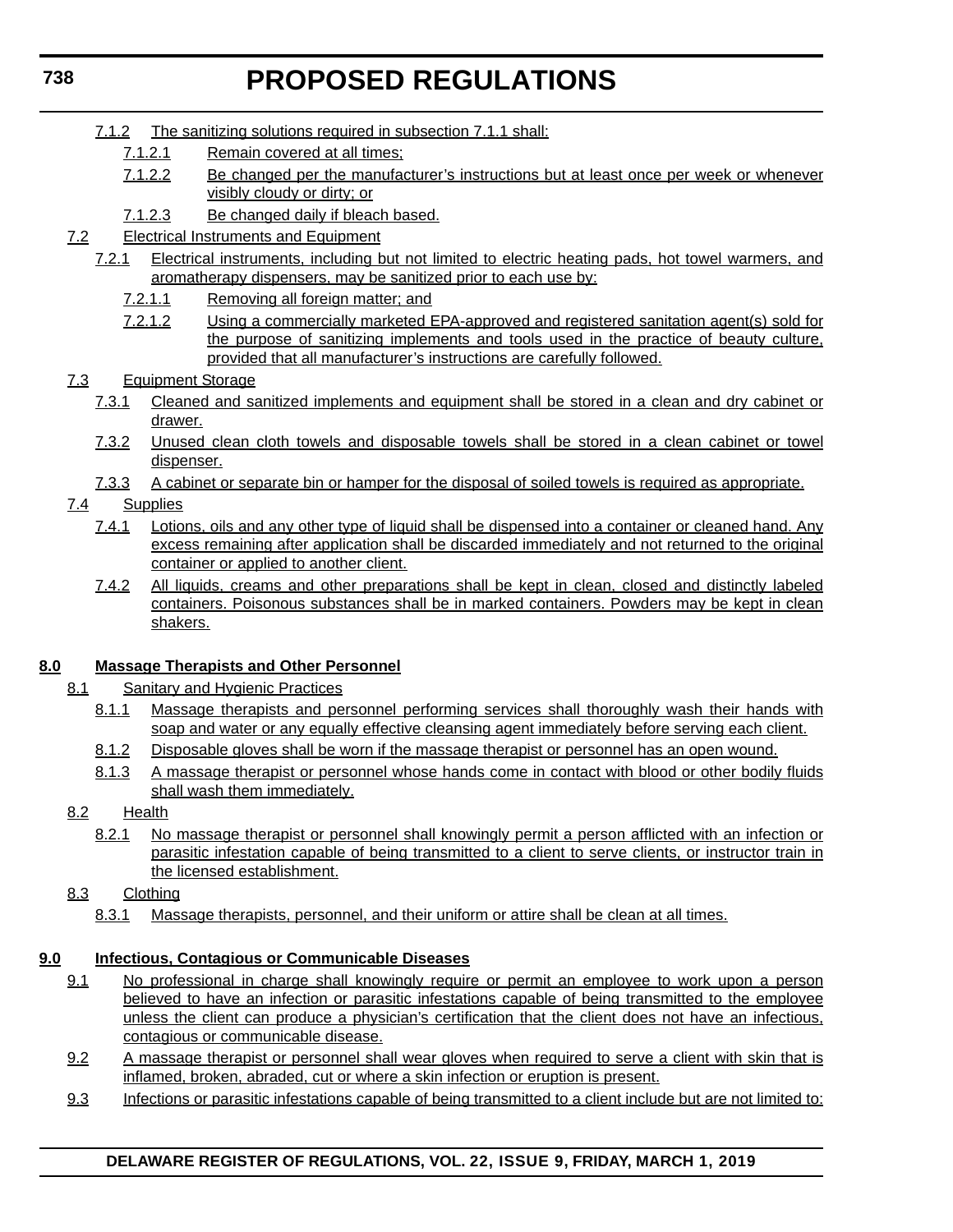- 9.3.1 Cold, influenza or other respiratory illness accompanied by a fever, until twenty-four hours after resolution of the fever;
- 9.3.2 Streptococcal pharyngitis ("strep throat") until twenty four (24) hours after treatment has been initiated and twenty-four (24) hours after resolution of fever;
- 9.3.3 Purulent conjunctivitis ("pink eye") until examined by a physician and approved for return to work;
- 9.3.4 Pertussis ("whooping cough") until five days of antibiotic therapy has been completed;
- 9.3.5 Varicella ("chicken pox") until the sixth day after onset of rash or sooner if all lesions have dried and crusted;
- 9.3.6 Mumps, until nine days after onset of parotid gland swelling;
- 9.3.7 Tuberculosis, until a physician or local health department authority states that the person is noninfectious;
- 9.3.8 Impetigo (bacterial skin infection) until twenty-four (24) hours after treatment has begun;
- 9.3.9 Pediculosis (head lice) until the morning after first treatment; and
- 9.3.10 Scabies ("crabs") until after treatment has been completed.
- 9.4 Blood-borne diseases such as HIV/AIDS and Hepatitis B (HBV) shall not be considered infectious or communicable diseases for the purpose of this regulation.

## **10.0 Prohibited Hazardous Substances / Use of Products**

- 10.1 No establishment shall have on the premises products containing hazardous substances, which have been banned by federal, state or local law for use in products. Establishments permitted under these regulations may only use and store pesticides and cleaning products approved for use in compliance with subsection 10.2.
- 10.2 No product shall be used in a manner that is disapproved by the Board, DHSS or the FDA or is in violation of any applicable Federal or State statute or regulation.

## **11.0 Invasive Procedures**

- 11.1 No invasive procedures shall be performed on any patron. Invasive procedures include, but are not limited to:
	- 11.1.1 Application of electricity which contracts the muscle;
	- 11.1.2 Application of substances which affect living tissue, such as chemical peel preparations or bleaches;
	- 11.1.3 Penetration of the skin with any needle-like instrument for any purpose;
	- 11.1.4 Abrasion of the skin below the nonliving, epidermal layers; and
	- 11.1.5 Removal of skin by means of any razor-edged instrument or other device or tool.

## **12.0 Compliance and Enforcement**

- 12.1 The professional in charge of a massage establishment shall be responsible for maintaining the Standards for Public Health Assurances established by these regulations.
- 12.2 Refusal to permit, or interference with, an inspection by DHSS, or the Board, constitutes violation of the regulations.
- 12.3 DHSS shall investigate all complaints for violations of these regulations as herein regulated and shall refer any failure to comply with these regulations to the Board for disciplinary sanctions as allowed by law.
- 12.4 When a professional in charge of a massage establishment is not in compliance with the provisions of these regulations, the Department shall refer the matter to the Board for enforcement action. However, in the event there is an immediate risk to the public health, the Secretary, in accordance with 16 **Del.C.** §122(1) may take immediate action.
- 12.5 Penalties. Any person violating any of the requirements established by these regulations is subject to be referred to the Board for disciplinary sanctions pursuant to 24 **Del.C.** Ch. 53.

## **DELAWARE REGISTER OF REGULATIONS, VOL. 22, ISSUE 9, FRIDAY, MARCH 1, 2019**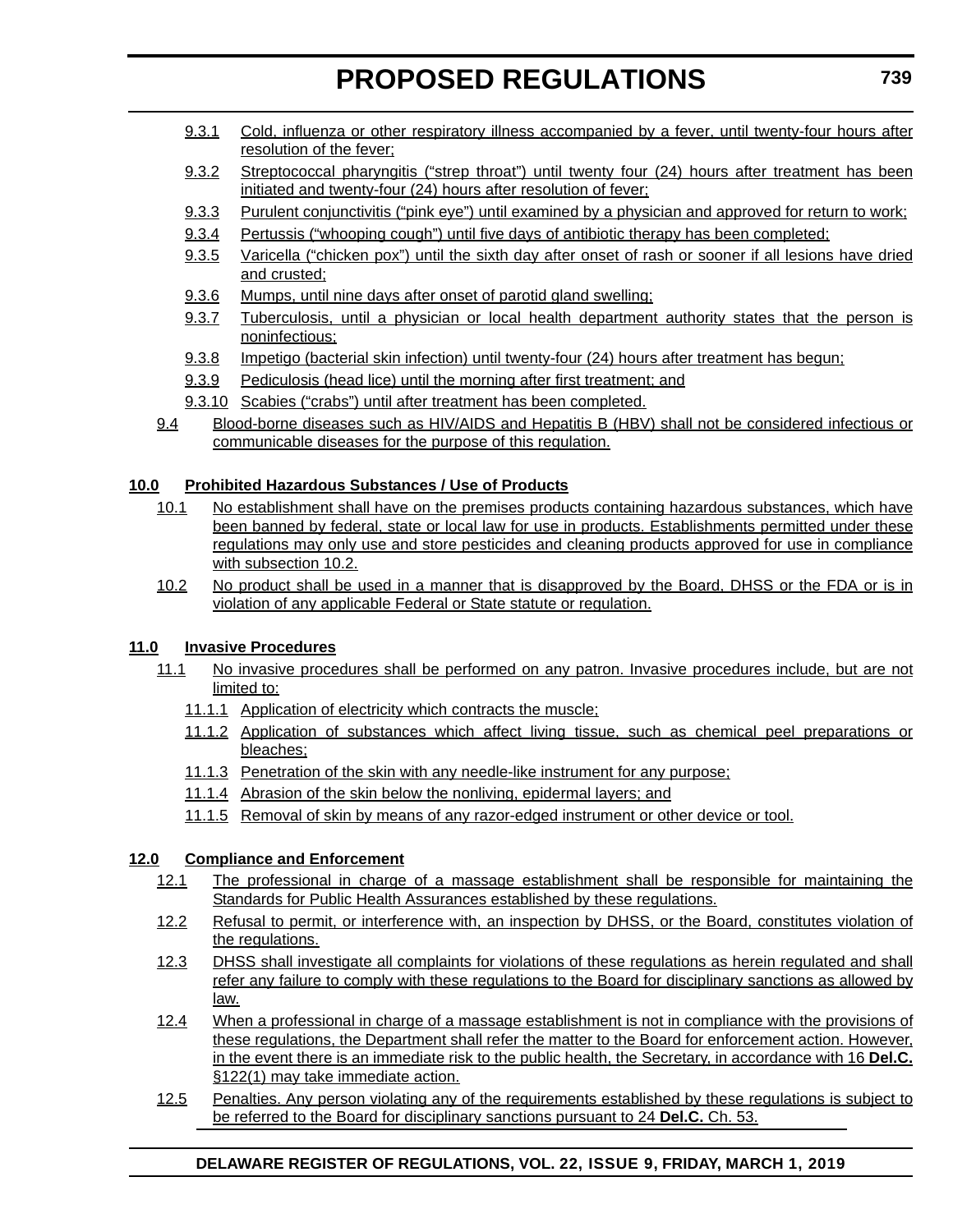#### **DIVISION [OF SOCIAL SERVICES](https://www.dhss.delaware.gov/dhss/dss/)**

Statutory Authority: 31 Delaware Code, Section 512 (31 **Del.C.** §512) 16 **DE Admin. Code** 9055

#### **PUBLIC NOTICE**

#### **[Food Supplement Program](#page-3-0)**

In compliance with the State's Administrative Procedures Act (APA - Title 29, Chapter 101 of the Delaware Code), 42 CFR §447.205, and under the authority of Title 31 of the Delaware Code, Chapter 5, Section 512, Delaware Health and Social Services (DHSS) is proposing to amend the Division of Social Services Manual regarding the Food Supplement Program, specifically*, to define household income.*

Any person who wishes to make written suggestions, compilations of data, testimony, briefs or other written materials concerning the proposed new regulations must submit same to, Planning, Policy and Quality Unit, Division of Medicaid and Medical Assistance, 1901 North DuPont Highway, P.O. Box 906, New Castle, Delaware 19720-0906, by email to [Nicole.M.Cunningham@delaware.gov,](mailto:Nicole.M.Cunningham@delaware.gov) or by fax to 302-255-4413 by 4:30 p.m. on April 1, 2019. Please identify in the subject line: Food Supplement Program.

The action concerning the determination of whether to adopt the proposed regulation will be based upon the results of Department and Division staff analysis and the consideration of the comments and written materials filed by other interested persons.

#### **SUMMARY OF PROPOSAL**

The purpose of this notice is to advise the public that Delaware Health and Social Services (DHSS)/Division of Social Services (DSS) is proposing to amend Division of Social Services Manual regarding the Food Supplement Program, specifically*, to define household income.*

#### **Statutory Authority**

7 CFR 273.9 (b)

#### **Background**

The policy has been amended to more clearly define household income and income reporting requirements for the Food Supplement Program.

#### **Summary of Proposal**

*Purpose*

This policy defines household income for the Food Supplement Program.

#### *Summary of Proposed Changes*

Effective for services provided on and after May 11, 2019 Delaware Health and Social Services/Division of Social Services proposes to amend section 9055 of the Division of Social Service Manual.

#### *Public Notice*

In accordance with the *federal* public notice requirements established at Section 1902(a)(13)(A) of the Social Security Act and 42 CFR 447.205 and the state public notice requirements of Title 29, Chapter 101 of the Delaware Code, Delaware Health and Social Services (DHSS) gives public notice and provides an open comment period for thirty (30) days to allow all stakeholders an opportunity to provide input on the proposed regulation. Comments must be received by 4:30 p.m. on April 1, 2019.

#### **Fiscal Impact**

This is an existing policy that defines a program component. There is no fiscal impact associated with this policy.

**DELAWARE REGISTER OF REGULATIONS, VOL. 22, ISSUE 9, FRIDAY, MARCH 1, 2019**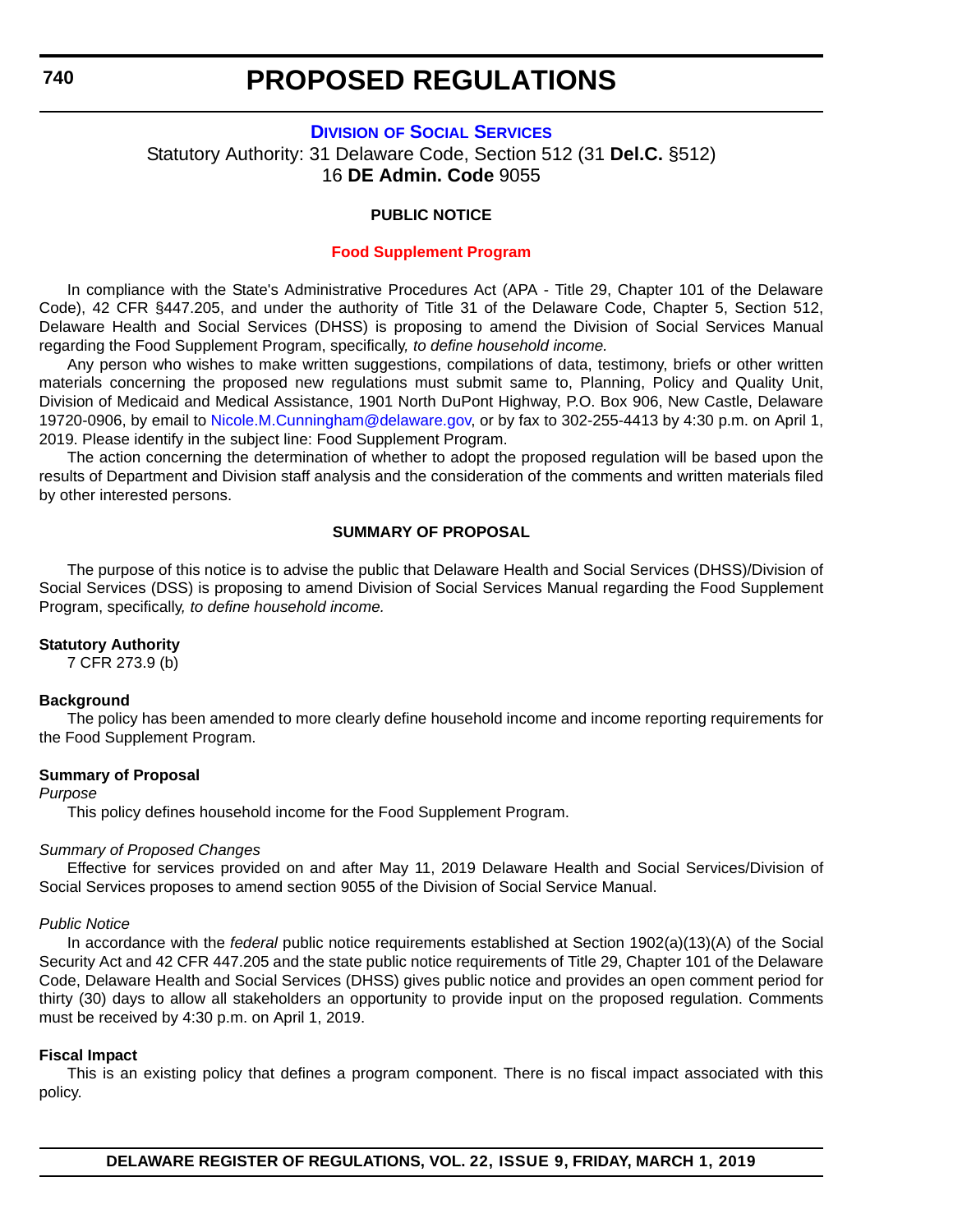**\*Please Note: The Regulatory Flexibility Analysis and Impact Statement for this regulation, as required by 29 Del.C. Ch. 104, is available at:**

**<http://regulations.delaware.gov/register/march2019/proposed/22 DE Reg 740RFA 03-01-19.pdf>**

#### AMENDED

## **POLICY – AMENDMENT**

Delaware Department of Health and Social Services Division of Social Services Policy and Program Development Unit

#### **9055 Definition of Defining Household Income**

 $[273.9(b)]$ 

Household income means all income from whatever source, excluding only the exceptions listed at DSSM 9058 and DSSM 9059.

7 CFR 273.9 (b)

DSS must consider household income when determining food benefit eligibility.

- **1. Household income means the combined income of all members of a food benefit household from all sources, excluding only the exceptions listed in DSSM 9058 and DSSM 9059.**
- **2. DSS requires applicants and participants of the Food Supplement Program to report household income from all sources, including both earned and unearned income.**

#### **DIVISION [OF SOCIAL SERVICES](https://www.dhss.delaware.gov/dhss/dss/)**

Statutory Authority: 31 Delaware Code, Section 512 (31 **Del.C.** §512) 16 **DE Admin. Code** 11003

#### **PUBLIC NOTICE**

### **[Purchase of Care - Determination of Homeless](#page-3-0)**

In compliance with the State's Administrative Procedures Act (APA - Title 29, Chapter 101 of the Delaware Code), 42 CFR §447.205, and under the authority of Title 31 of the Delaware Code, Chapter 5, Section 512, Delaware Health and Social Services (DHSS) is proposing to amend the Division of Social Services Manual regarding Purchase of Care, specifically, to define homeless.

Any person who wishes to make written suggestions, compilations of data, testimony, briefs or other written materials concerning the proposed new regulations must submit same to, Planning, Policy and Quality Unit, Division of Medicaid and Medical Assistance, 1901 North DuPont Highway, P.O. Box 906, New Castle, Delaware 19720-0906, by email to [Nicole.M.Cunningham@delaware.gov,](mailto:Nicole.M.Cunningham@delaware.gov) or by fax to 302-255-4413 by 4:30 p.m. on April 4, 2019. Please identify in the subject line: Purchase of Care – Determination of Homeless.

The action concerning the determination of whether to adopt the proposed regulation will be based upon the results of Department and Division staff analysis and the consideration of the comments and written materials filed by other interested persons.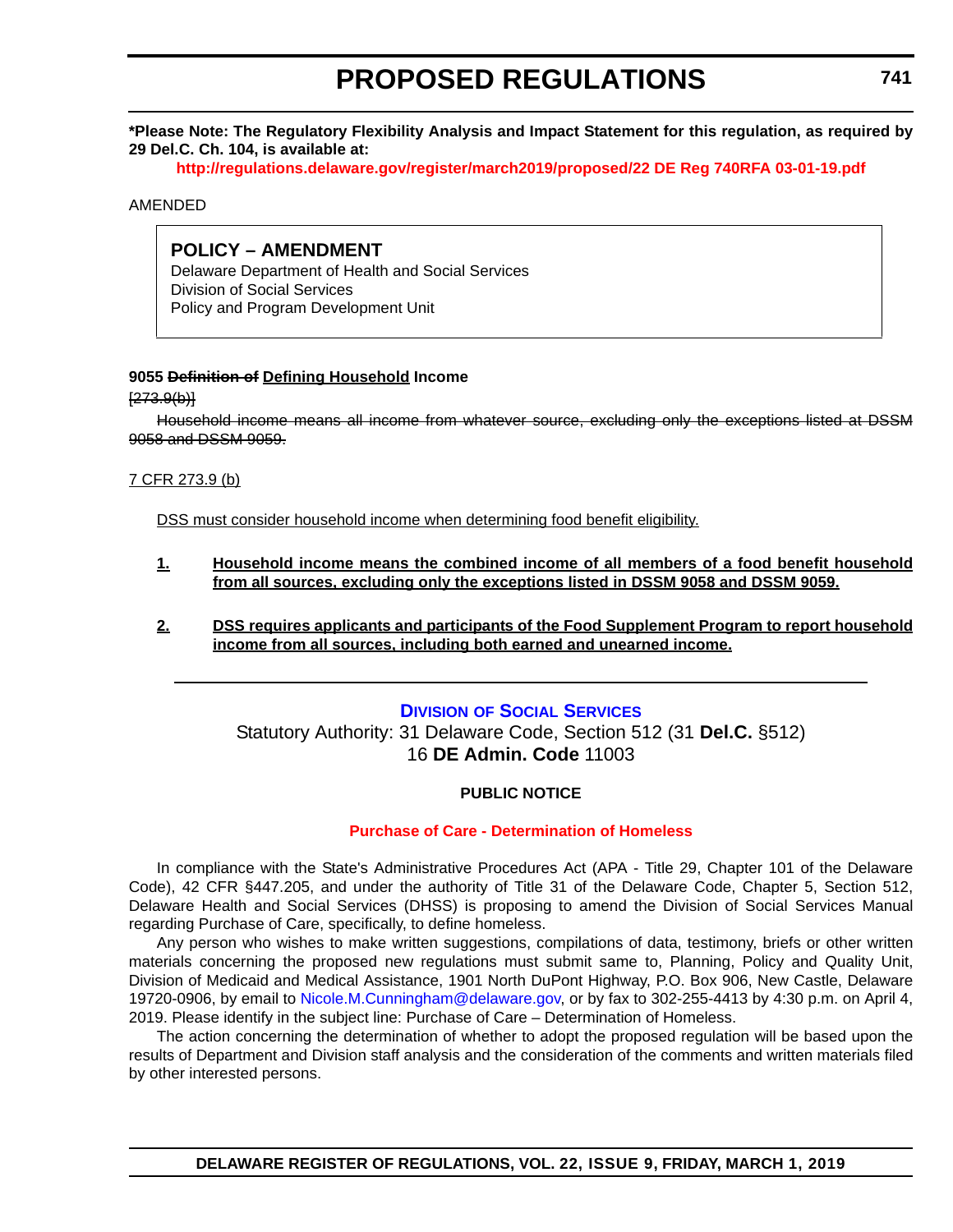#### **SUMMARY OF PROPOSAL**

The purpose of this notice is to advise the public that Delaware Health and Social Services (DHSS)/Division of Social Services (DSS) is proposing to amend Division of Social Services Manual regarding Purchase of Care, specifically, to define homeless.

#### **Statutory Authority**

45 CFR 98.41, 42 USC 11434a (2), 42 USC 11302 (a)

#### **Background**

The reauthorized Child Care and Development Block Grant Act requires lead agencies to adopt the homeless definition established by the McKinney-Vento Act to ensure consistency in identifying children that meet the criteria. The adoption of this policy will also be in alignment with Head Start and other education programs that are bound by the McKinney-Vento Act. The revised policy specifically details the homeless definition and the eligibility criteria for families who are determined homeless.

Delaware Health and Social Services/Division of Social Services will revise current policy regarding homeless families as required by the reauthorized Child Care and Development Block Grant Act.

#### **Summary of Proposal**

#### *Purpose*

To establish a homeless policy that adopts the definition from section 725 of Subtitle VII-B of the McKinney-Vento Act.

#### *Summary of Proposed Changes*

Effective for services provided on and after May 11, 2019 Delaware Health and Social Services/Division of Social Services proposes to amend section 11003.7.2 of the Division of Social Service Manual regarding Purchase of Care, specifically, to define homeless.

#### *Public Notice*

In accordance with the *federal* public notice requirements established at Section 1902(a)(13)(A) of the Social Security Act and 42 CFR 447.205 and the state public notice requirements of Title 29, Chapter 101 of the Delaware Code, Delaware Health and Social Services (DHSS) gives public notice and provides an open comment period for thirty (30) days to allow all stakeholders an opportunity to provide input on the proposed regulation. Comments must be received by 4:30 p.m. on April 4, 2019.

#### **Fiscal Impact**

The policy amendment will have no fiscal impact since the purpose is to revise the requirements of the program. The policy amendment does not require any additional staff, system changes, agency costs, etc.

#### **\*Please Note: The Regulatory Flexibility Analysis and Impact Statement for this regulation, as required by 29 Del.C. Ch. 104, is available at:**

**<http://regulations.delaware.gov/register/march2019/proposed/22 DE Reg 741RFA 03-01-19.pdf>**

#### AMENDED

### **POLICY – AMENDMENT**

Delaware Department of Health and Social Services Division of Social Services Policy and Program Development Unit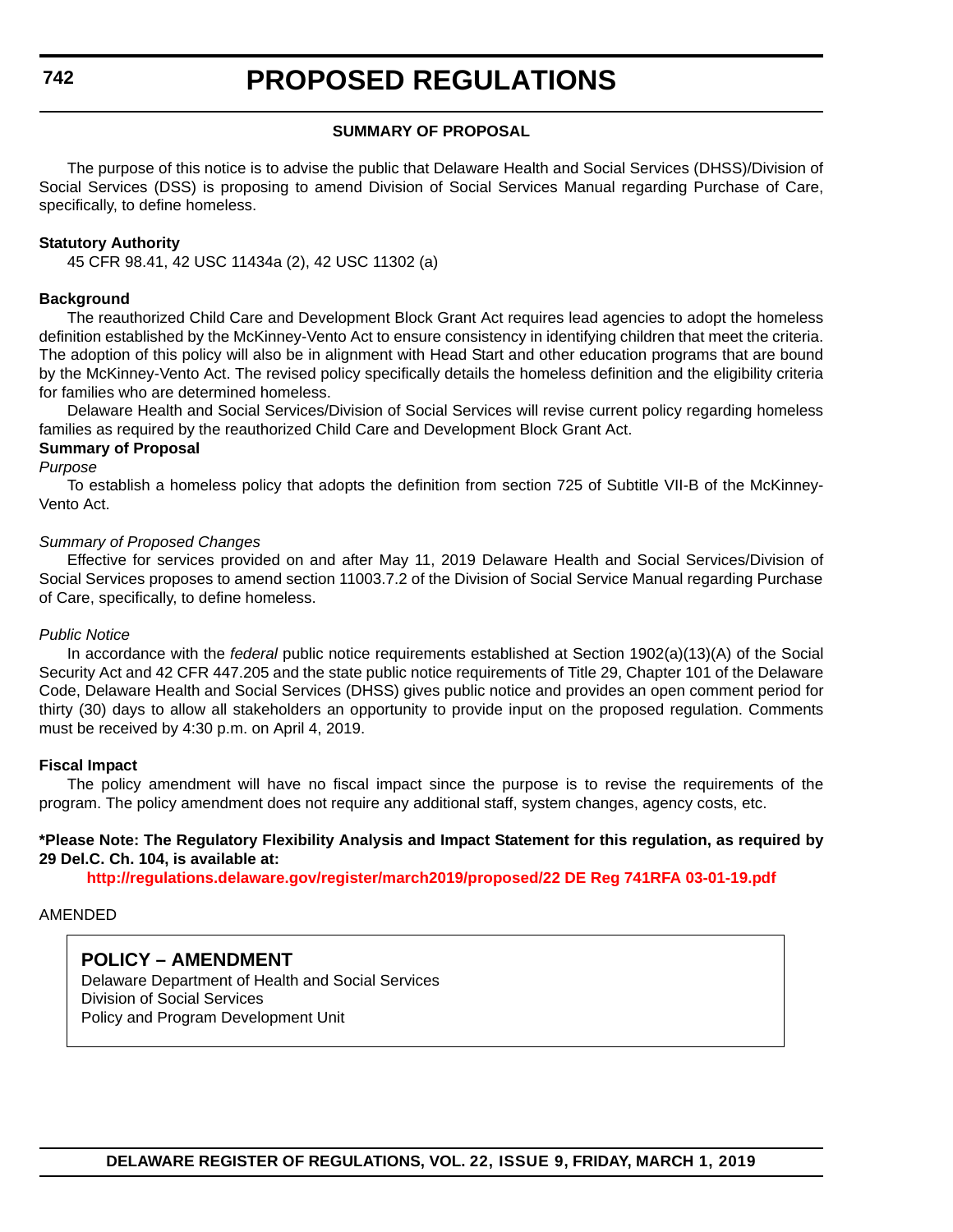#### **11003.7.2 Income Eligible/Homeless Determining Child Care for Homeless Families**

Parent/caretakers who are homeless and whose incomes are at or below 200 percent of the federal poverty level can receive income eligible services exclusive of meeting any other need requirement. DSS defines homeless as:

A. families living in a shelter or receiving emergency assistance to live in a temporary arrangement (an example of a temporary arrangement are those families receiving assistance to live in a local motel); or

B. families without a fixed address or not living in a permanent dwelling (examples of families without a fixed address are families living in cars or tents, excluding families who live with other families).

DSS will provide child care services to homeless families for up to three months or until the family is able to obtain suitable living arrangements. Once families have obtained suitable living arrangements, child care services can only continue if families have another need for service, such as the family needs child care in order to work.

### 45 CFR 98.41, 42 USC 11434a (2), 42 USC 11302 (a)

Families who apply for Purchase of Care and meet the definition of "homeless" will receive presumptive child care services for 90 days, regardless of whether documentation is provided at the time of application.

- **1. This policy references The McKinney-Vento Homeless Assistance Act definition of "homeless" which means individuals who lack a fixed, regular, and adequate nighttime residence, and includes individuals who are:**
	- Living in the housing of others due to loss of housing, economic hardship, or a similar reason;
	- Living in a motel, hotel, trailer park, or camping ground due to lack of alternative adequate accommodations;
	- Living in an emergency or transitional shelter;
	- Living primarily at a public or private place not designed or ordinarily used as a regular sleeping accommodation for human beings;
	- Living in a car, park, public space, abandoned building, substandard housing, bus or train station, or similar setting;
	- Abandoned in a hospital; and
	- Migrant children who have joined a parent or the spouse of a parent within the past 36 months and who are living in any of the above situations.

#### **2. Families who make a personal choice to reside in the housing of others are not considered homeless.**

### **3. Families who are homeless will qualify for child care services when:**

- The family is determined homeless based on the definition in this policy;
- The family's income is at or below 185% of the Federal Poverty Level; and
- The parent or caretaker is seeking employment or housing.
- **4. Child care providers are required to allow children who are determined homeless and children in foster care to begin receiving child care services once they are determined eligible for child care subsidy, regardless of whether documentation has been provided, including immunization records.**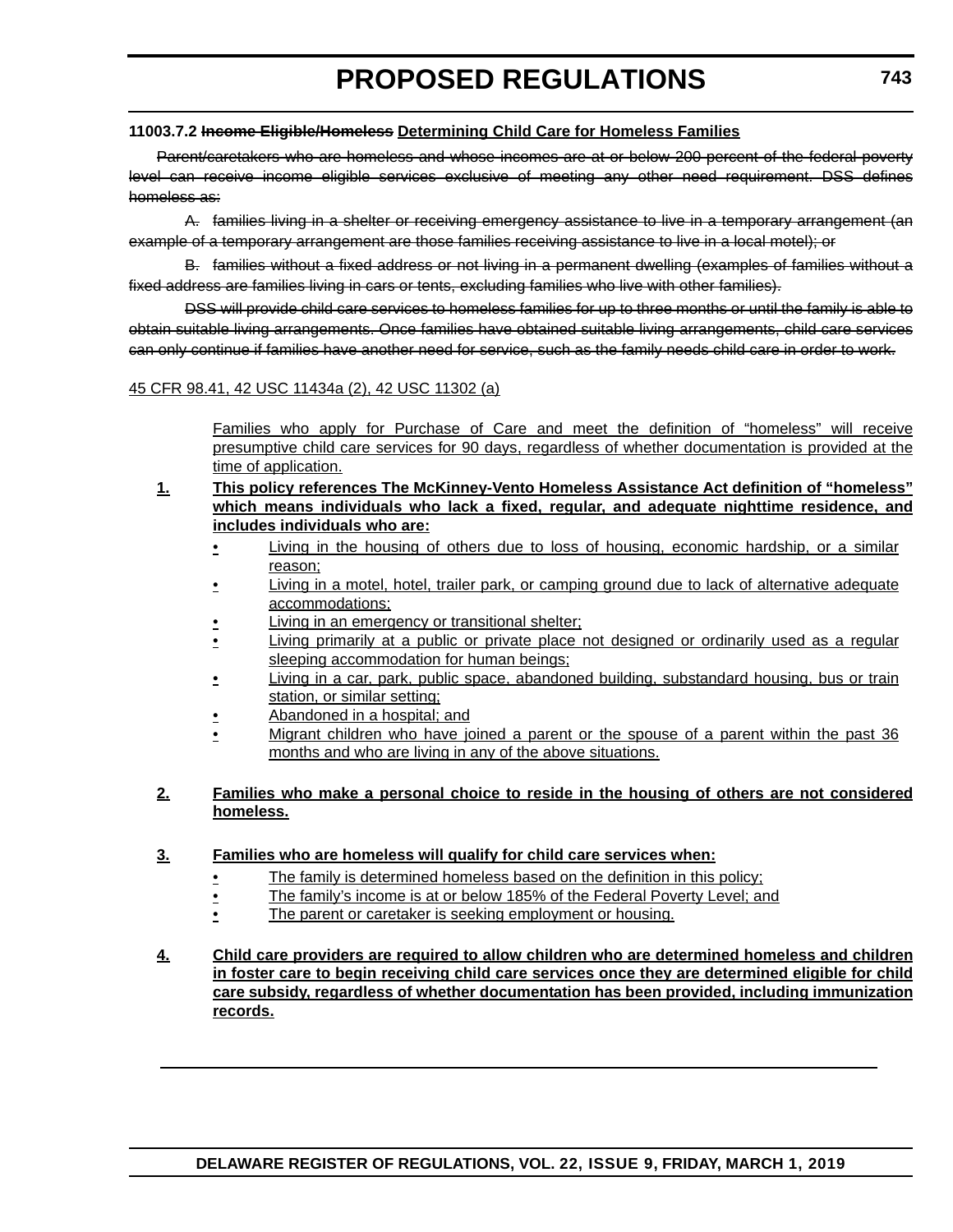#### **DIVISION [OF SOCIAL SERVICES](https://www.dhss.delaware.gov/dhss/dss/)**

Statutory Authority: 31 Delaware Code, Section 512 (31 **Del.C.** §512) 16 **DE Admin. Code** 3000

#### **PUBLIC NOTICE**

#### **[Temporary Assistance for Needy Families \(TANF\) - CMR](#page-3-0)**

In compliance with the State's Administrative Procedures Act (APA - Title 29, Chapter 101 of the Delaware Code), 42 CFR §447.205, and under the authority of Title 31 of the Delaware Code, Chapter 5, Section 512, Delaware Health and Social Services (DHSS) is proposing to amend the Division of Social Services Manual regarding Temporary Assistance for Needy Families (TANF), specifically*, to update the Contract of Mutual Responsibility (CMR).*

Any person who wishes to make written suggestions, compilations of data, testimony, briefs or other written materials concerning the proposed new regulations must submit same to, Planning, Policy and Quality Unit, Division of Medicaid and Medical Assistance, 1901 North DuPont Highway, P.O. Box 906, New Castle, Delaware 19720-0906, by email to [Nicole.M.Cunningham@delaware.gov,](mailto:Nicole.M.Cunningham@delaware.gov) or by fax to 302-255-4413 by 4:30 p.m. on April 4, 2019. Please identify in the subject line: Temporary Assistance for Needy Families (TANF) - CMR.

The action concerning the determination of whether to adopt the proposed regulation will be based upon the results of Department and Division staff analysis and the consideration of the comments and written materials filed by other interested persons.

#### **SUMMARY OF PROPOSAL**

The purpose of this notice is to advise the public that Delaware Health and Social Services (DHSS)/Division of Social Services (DSS) is proposing to amend Division of Social Services Manual regarding Temporary Assistance for Needy Families (TANF), specifically*, to update the Contract of Mutual Responsibility (CMR).*

#### **Statutory Authority**

- 13 DE Reg. 847
- 10 DE Reg. 706
- 14 DE Reg. 304

#### **Background**

The caretaker of children in the TANF program enters into a Contract of Mutual Responsibility (CMR) with the Division of Social Services (DSS) of the Department of Health and Social Services (DHSS). Applicants and recipients have a face-to-face interview. During this interview, the DSS worker explains to the recipient the CMR and those elements specific to the client. The CMR is an agreement between the TANF client and the Division of Social Services which sets obligations and expectations for helping the client achieve self-sufficiency.

DSS is amending policies to more concisely define the TANF CMR and to update the required elements of the contract. The formatting of the policies has been revised for better readability.

#### **Summary of Proposal**

#### *Summary of Proposed Changes*

Effective for services provided on and after May 11, 2019 Delaware Health and Social Services/Division of Social Services proposes to amend sections 3009.1, 3009.3, 3010, 3010.1, 3017.1, 3017.1.1, and 3017.1.2 of the Division of Social Service Manual regarding Temporary Assistance for Needy Families (TANF), specifically*, to update the Contract of Mutual Responsibility (CMR).*

#### *Public Notice*

In accordance with the *federal* public notice requirements established at Section 1902(a)(13)(A) of the Social Security Act and 42 CFR 447.205 and the state public notice requirements of Title 29, Chapter 101 of the Delaware Code, Delaware Health and Social Services (DHSS) gives public notice and provides an open comment period for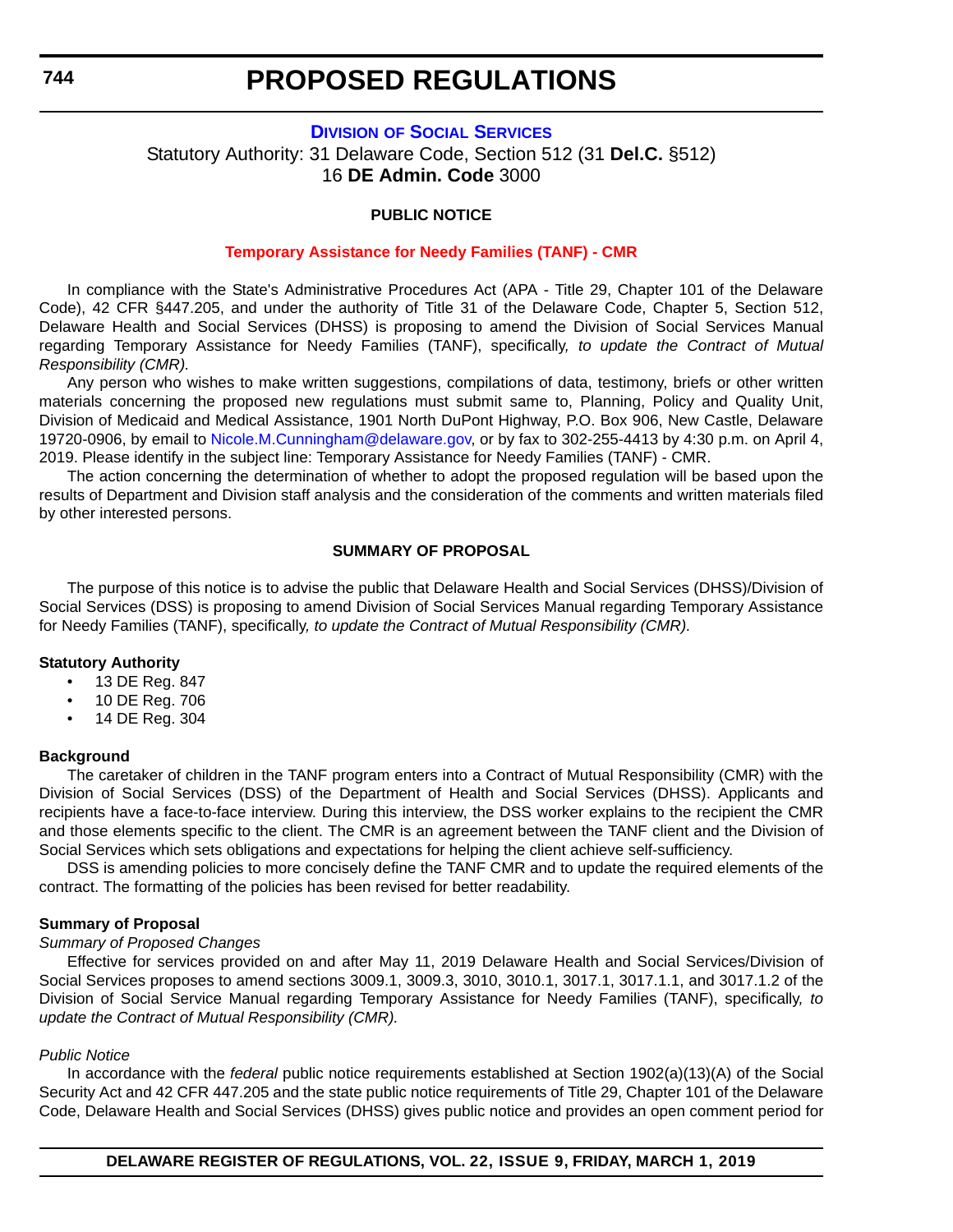thirty (30) days to allow all stakeholders an opportunity to provide input on the proposed regulation. Comments must be received by 4:30 p.m. on April 4, 2019.

#### **Fiscal Impact**

DSS is amending the policies to outline the requirements of the CMR and clarify the text and formatting of the existing TANF CMR policies. The policies are currently in place and there are no new financial responsibilities.

#### **\*Please Note: The Regulatory Flexibility Analysis and Impact Statement for this regulation, as required by 29 Del.C. Ch. 104, is available at:**

**<http://regulations.delaware.gov/register/march2019/proposed/22 DE Reg 744RFA 03-01-19.pdf>**

#### AMENDED

## **POLICY – AMENDMENT**

Delaware Department of Health and Social Services Division of Social Services Policy and Program Development Unit

#### **3009.1 Failure to Comply With CMR and Imposition of Sanctions Imposing Sanctions for Non-Compliance with CMR Requirements**

The Contract of Mutual Responsibility encompasses three broad categories of requirements: 1) enhanced family functioning, 2) self-sufficiency and 3) teen responsibility requirements.

1) Enhanced family functioning requirements of the Contract of Mutual Responsibility include, but are not limited to, attending family planning and parenting education sessions, ensuring that children are immunized, and participating in substance abuse assessment and treatment. Sanctions for non-compliance with these requirements start at \$50.

2) Self-sufficiency requirements of the Contract of Mutual Responsibility are employment and training responsibilities. Sanctions for non-compliance with these requirements result in the closure of the TANF case.

3) Teen responsibility requirements include maintaining satisfactory school attendance. Teens under the age of 16 must maintain satisfactory school attendance. The parent must work with the child and school to ensure satisfactory attendance. If the teen does not maintain satisfactory attendance at school and the parent fails to work with the school or appropriate agency to ensure school attendance, the case will be sanctioned. This sanction is an initial reduction of \$50. This reduction will increase by \$50 every month until there is compliance with the requirement. If the parent complies and works with the school the TANF benefit will be restored, even if the child does not return to school.

4) Teen responsibility requirements include maintaining satisfactory school attendance, or ensuring satisfactory attendance, for dependent children 16 years of age and older or participating in employment and training activities. The sanction for non-compliance with these requirements is the removal of the teen from the assistance grant. The teen can not be added back into the case until verification of school attendance is received or verification of four consecutive weeks of participation and one month of being removed from the grant.

5) The severity of the sanctions differs depending upon the type of violations. Individual penalties and the cure for each are noted in the policy sections which follow. However, when imposing sanctions, these are the rules in which sanctions are applied:

1. The penalty for failure to comply with self-sufficiency requirements of the Contract of Mutual Responsibility (employment and training responsibilities) is the closure of the TANF case.

2. The penalty for failure to comply with teen responsibility requirements for a child under 16 years of age is a \$50 reduction in the grant, if the teen does not comply. If the caretaker does not work with the appropriate agencies to remedy the situation, an additional \$50 penalty continues each month until the caretaker works with the appropriate agency, the child returns to school or the grant reduces to zero. The only way to cure the sanction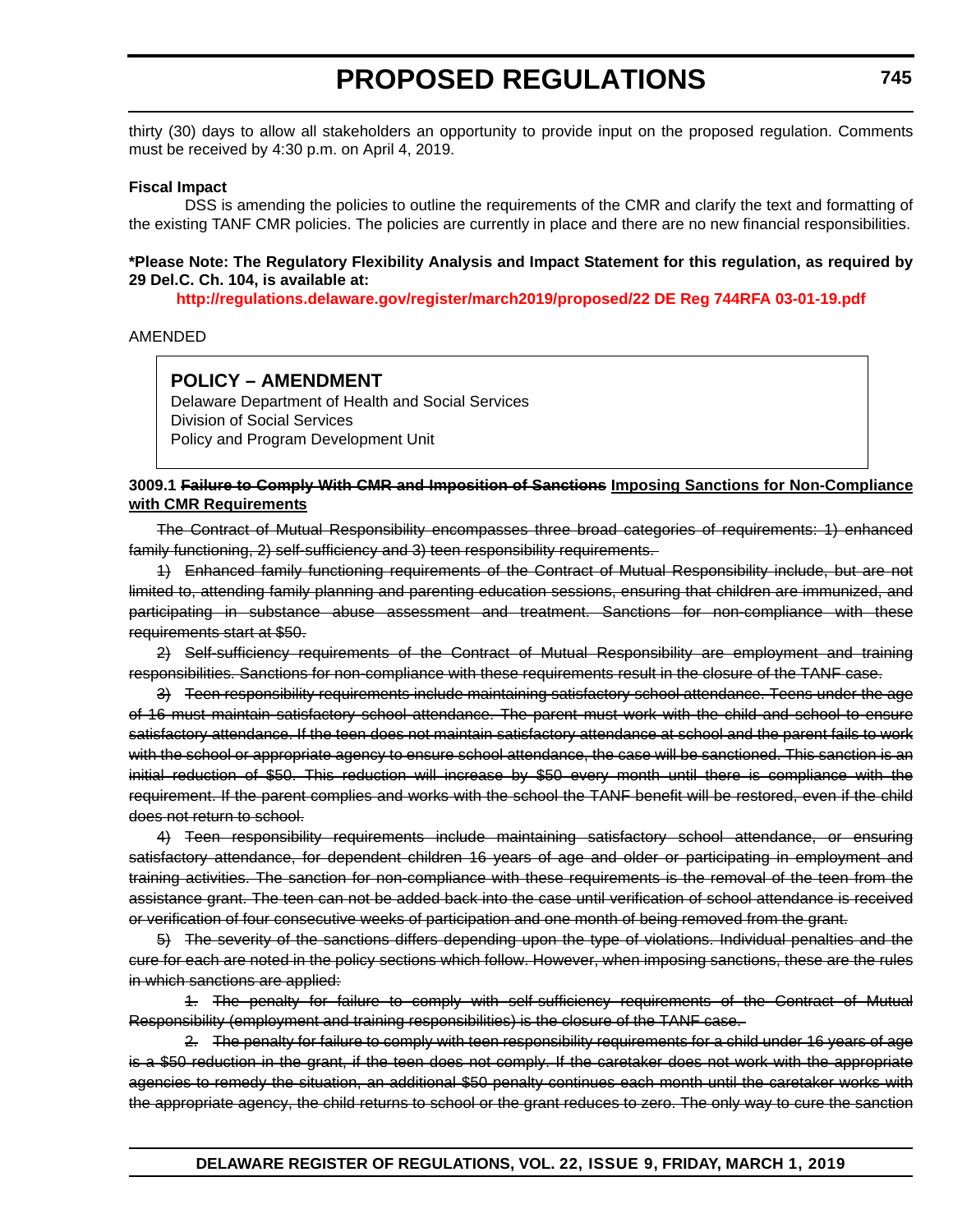is for the caretaker to work with the appropriate agency and/or the child returns to school. If the child does not return to school but the caretaker has been working with he appropriate agency then the sanction can be lifted.

3. The sanction for teens 16 years or older who do not attend school and/or employment and training activity for the required hours is the removal of that teen from the TANF grant and a reduction in the house hold size. The sanction can only be cured when the teen is removed from the grant for one month and participation in employment and training for four consecutive weeks is verified or satisfactory school attendance is verified.

4. The penalty for failure to comply with enhanced family functioning requirements of the Contract of Mutual Responsibility is an initial \$50 reduction of the TANF benefit. This reduction will increase by \$50 every month until there is compliance with the requirement. The initial \$50 reduction will be imposed whether the family fails to comply with one, or more than one, family functioning requirement. Clients will have to comply with all requirements before the sanction can end.

5. Failing to comply with both enhanced family functioning and self-sufficiency requirements of the Contract of Mutual Responsibility will result in combined penalties for each. For example, impose the \$50 reduction and then close the case.

6) When there are multiple sanctions always impose the monetary sanctions first; enhanced family functioning and teen under 16. The removal of a teen from the case is second, and the self-sufficiency which results in a case closure is last. All sanctions need to be imposed.

DSS imposes sanctions on TANF cases when clients fail to comply with their CMR requirements. If DSS determines a client has good cause for non-compliance with the CMR, DSS will not sanction the TANF case.

**1. DSS applies sanctions to a TANF case based on a penalty hierarchy for the three broad categories of CMR requirements: self-sufficiency, enhanced family functioning, and teen responsibility.**

### **2. DSS case workers must follow the CMR sanctions penalty hierarchy as outlined in this policy. Case workers must apply sanctions that reduce benefits before applying sanctions that close the TANF case. Case workers must impose all CMR sanctions.**

- A. DSS applies teen responsibility sanctions first. The teen responsibility sanction removes a teen, age 16 and older, from the TANF case when the teen does not maintain satisfactory school or employment and training attendance.
- B. DSS applies family functioning sanctions second. The family functioning sanction reduces the TANF benefit amount by \$50 initially, with an additional reduction of \$50 in the benefit amount each month the client is non-compliant with the CMR requirements for:
	- CMR development,
	- Satisfactory school attendance for children under 16 years old.
	- Immunizations,
	- Family planning information,
	- Parenting education,
	- Bridge Program participation,
	- Transitional Work Program (TWP) participation,
	- Financial coaching orientation, and
	- Other requirements specified in the CMR.
- C. DSS applies self-sufficiency sanctions last. The self-sufficiency sanction closes the TANF case when the client is non-compliant with the CMR requirements for:
	- **Employment and training (E&T) participation, and**
	- Cooperation with the Division of Child Support Services (DCSS).

## **3. DSS removes sanctions from TANF cases when clients comply with their CMR requirements.**

**746**

## **DELAWARE REGISTER OF REGULATIONS, VOL. 22, ISSUE 9, FRIDAY, MARCH 1, 2019**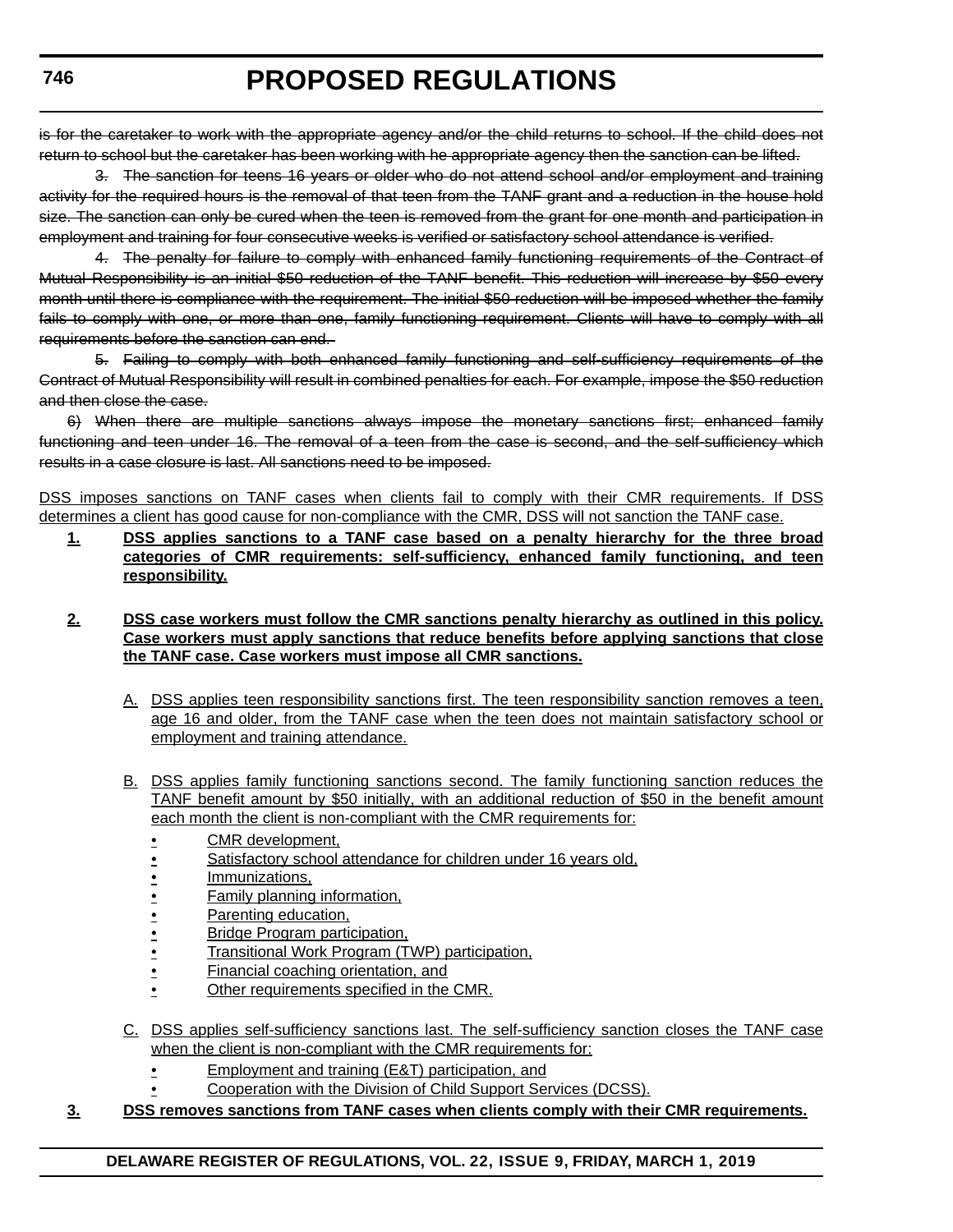- A. DSS case workers must verify that clients are compliant with their CMR requirements before the sanctions can end.
- B. A sanction is removed from the TANF case on the date proof of compliance is provided to DSS.

#### AMENDED

## **POLICY – AMENDMENT**

Delaware Department of Health and Social Services Division of Social Services Policy and Program Development Unit

#### **3009.3 Benefit Reduction for Multiple Sanction Types**

The sanctions for failure to meet Contract requirements allow for the possibility of multiple penalties to be imposed at the same time. The hierarchy is as follows:

1. The sanction for teens 16 and over who fail to meet school attendance requirements is the removal of the teen from the grant first, if applicable.

2. The \$50 sanction for failure to meet enhanced family functioning requirements (CMR) and the teen under 16 years of age sanction is imposed next.

3. The self sufficiency sanction, failure to meet participation requirements is a full TANF sanction resulting in a case closure. This is imposed last.

The order in which sanctions are imposed is important because we can not sanction a closed case. If a client has both an enhanced family function and a self-sufficiency sanction for the same period it is important to make sure the enhanced family sanction that reduces the TANF grant is imposed prior to the self sufficiency sanction that closes the case.

#### AMENDED

## **POLICY – AMENDMENT**

Delaware Department of Health and Social Services Division of Social Services Policy and Program Development Unit

#### **3010 Requiring Participation and Cooperation in Developing the CMR**

It is mandatory that the caretaker enter into a Contract of Mutual Responsibility. The Contract applies to those families in the Time Limited Program and Children's Program, as well as to teen parents. Other family members within the assistance unit may be subject to compliance with provisions of the Contract, even if the caretaker is a non-needy caretaker payee.

If the caretaker is a non-needy caretaker, the individual would not be required to participate in employmentrelated activities, but may be required to participate in other Contract activities.

The caretaker may object to certain aspects of the Contract. The caretaker needs to present any objections up front, at the time of the initial Contract or upon Contract revision. DSS retains the ultimate decision making authority as to what elements are put into the Contract of Mutual Responsibility.

DSS expects clients to cooperate in the development of the Contract of Mutual Responsibility. Certain aspects of the Contract, such as, but not limited, to participation in employment-related activities, meeting school attendance requirements and immunization, cannot be amended. However, even though certain aspects cannot be amended, this does not imply that caretakers cannot discuss and/or negotiate Contract requirements. Further, this is not to imply that such discussion and/or negotiation is non-cooperation. To the extent possible, each caretaker should be able to mutually develop her/his Contract. DSS is to give caretakers the opportunity to understand the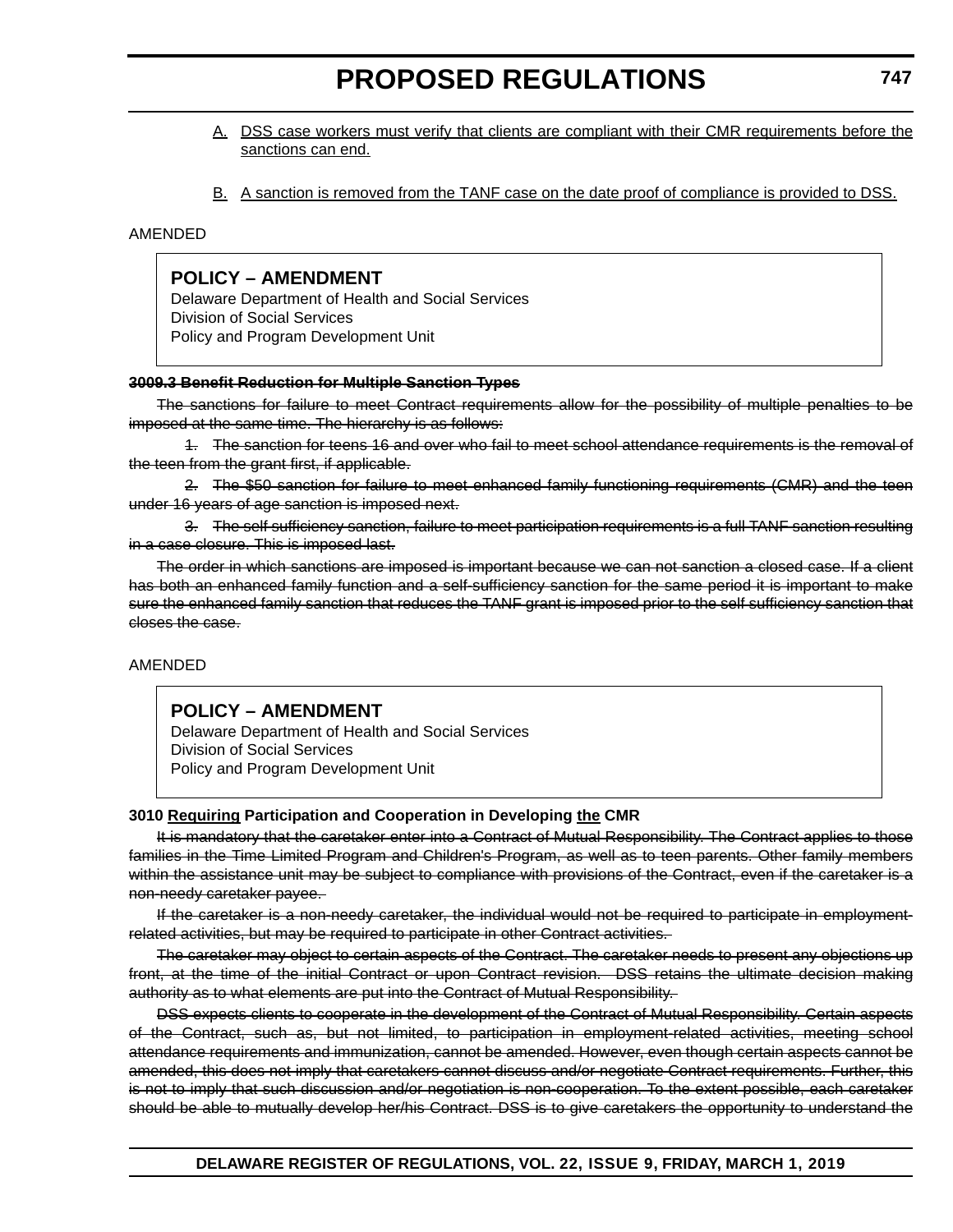Contract and its requirements, as well as to discuss the Contract with persons outside the DSS office. Reasons for requesting such an outside review of the Contract include, but are not limited to, language barriers, developmental disabilities, or to seek legal or other counsel. Caretakers therefore, should be granted their requests to remove proposed Contracts from the DSS office in order to review it with another person. This should not be considered non-cooperation.

Negotiating elements of the CMR can mean that aspects of the CMR are waived. On a case by case basis, elements of the CMR can be waived if good cause exists. If the particular circumstances of a family warrant waiving elements of the CMR it is to be justified and properly documented in the case record.

See Administrative Notice A-10-99 DFS/DSS Procedures.

For example: a parent's only child is terminally ill. It is reasonable to determine that a parent would want to spend as much time with the child as possible. Therefore, waiving school attendance requirements and parenting education requirements are reasonable. Document the child's illness and the reason for the waiving of the CMR requirements in the case record.

Participating and cooperating with DSS in developing the CMR is a required CMR element for all TANF clients.

**1. TANF clients are required to develop a CMR in collaboration with their DSS case workers. Compliance with developing the CMR applies to all TANF cases.**

#### **2. DSS case workers will discuss the CMR elements with clients and assist clients in developing and customizing the CMR.**

- A. DSS will give clients the opportunity to mutually develop their CMRs.
- B. CMRs will include requirements for self-sufficiency, enhanced family planning, and teen responsibility.
- C. Prior to signing the CMR, DSS will give clients the opportunity to understand the CMR and its requirements. Upon request, DSS will give clients a copy of the proposed CMR to review outside of the DSS office; this should not be considered non-cooperation.
- D. Clients may object to certain elements of the CMR. Clients are to present any objections at the time of the initial CMR development or CMR revision.
- E. On a case by case basis, DSS may waive elements of the CMR if good cause exists. If the particular circumstances of a family warrant waiving an element of the CMR, the case worker must justify and properly document the waiver in the client's case record.
- F. DSS has the final determination of what elements are required in each client's CMR.

### **3. Failure to comply (without good cause) in developing the CMR will result in a sanction to the TANF case.**

- A. The sanction will be an initial \$50.00 reduction in the household's TANF benefit amount.
	- i. If the client is actively negotiating the terms of the CMR or reviewing the CMR outside of the DSS office, DSS will not impose the \$50.00 penalty. DSS must allow clients up to 10 days to reach a resolution or to complete contract review.
	- ii. DSS will consider clients who have not returned their CMRs within 10 days as noncompliant and subject to the \$50.00 penalty.

## **DELAWARE REGISTER OF REGULATIONS, VOL. 22, ISSUE 9, FRIDAY, MARCH 1, 2019**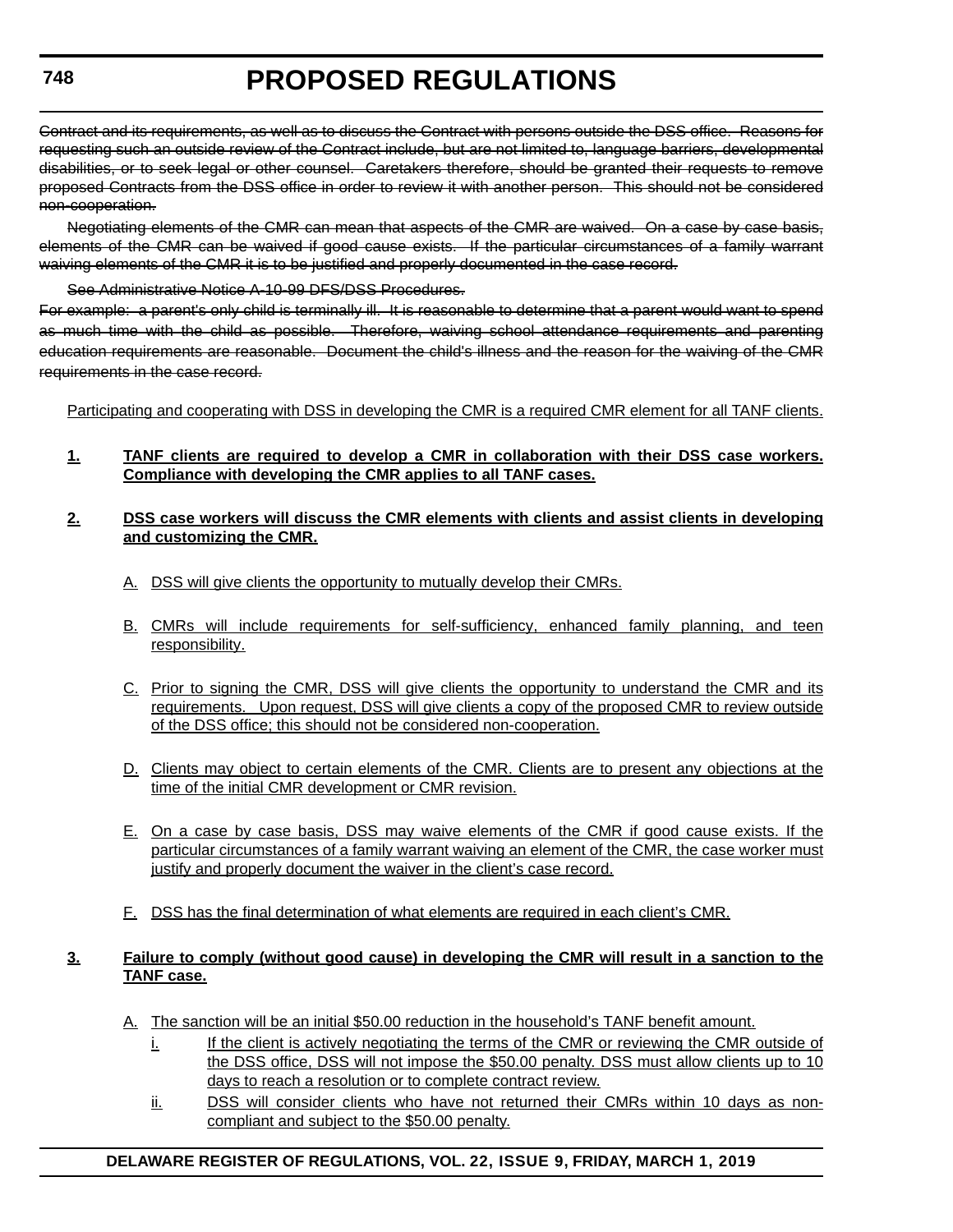- B. This reduction increases each month by \$50.00 until there is compliance or the TANF case is closed.
- C. The client will receive written notification of compliance requirements.
- D. The sanction will end when DSS receives proof that the client completed the development of the CMR.

#### AMENDED

## **POLICY – AMENDMENT**

Delaware Department of Health and Social Services Division of Social Services Policy and Program Development Unit

#### **3010.1 Penalties for Not Cooperating in Development of CMR**

The fiscal sanction for not cooperating, without good cause, in the development of the Contract will be an initial \$50.00 reduction in TANF benefits. This reduction will increase each month by \$50.00, either until there is compliance or the case is closed.

If caretakers are actively negotiating the terms of their Contracts, DSS will not impose the \$50.00 penalty. DSS will provide caretakers up to 10 days to reach a resolution. After this time, DSS will consider caretakers as not cooperating if they refuse to participate in the further development of their Contracts.

DSS will also give those caretakers, who choose to do so, the opportunity to discuss their Contracts with persons outside of the DSS office. DSS will allow caretakers up to 10 days to take Contracts outside of the office, during which DSS will not impose the \$50.00 penalty. DSS will consider caretakers who have not returned Contracts after that time as not cooperating and subject to the \$50.00 penalty.

#### AMENDED

## **POLICY – AMENDMENT**

Delaware Department of Health and Social Services Division of Social Services Policy and Program Development Unit

#### **3017.1 Transitional Work Program (TWP) Requirements Participating in the Transitional Work Program**

The Transitional Work Program (TWP) is designed to help TANF parents and caretakers who as a result of physical and/or mental disability have been determined to be unable to work in an unsubsidized employment setting. The program will assist clients through assessment, case planning, and case management. Services will be provided in a manner that accommodates the individual needs of clients including in-home services when necessary. Clients will not be expected to participate beyond the maximum limits established by health care professionals. All parents and caretakers receiving a TANF grant in the Non-Time Limited program are eligible for referral to the TWP.

The goal of the TWP program is to support clients in achieving the highest level of self-sufficiency possible given their individual circumstances. This goal will be reached by:

- Promoting wellness activities and health maintenance planning for clients with disabilities that areexpected to be of limited duration.
- Identifying and accessing accommodations, educational programs, and appropriate work settings for clients with disabilities amenable to those interventions.
- Identifying and assisting clients who are likely eligible for federal disability programs gain entry into those programs.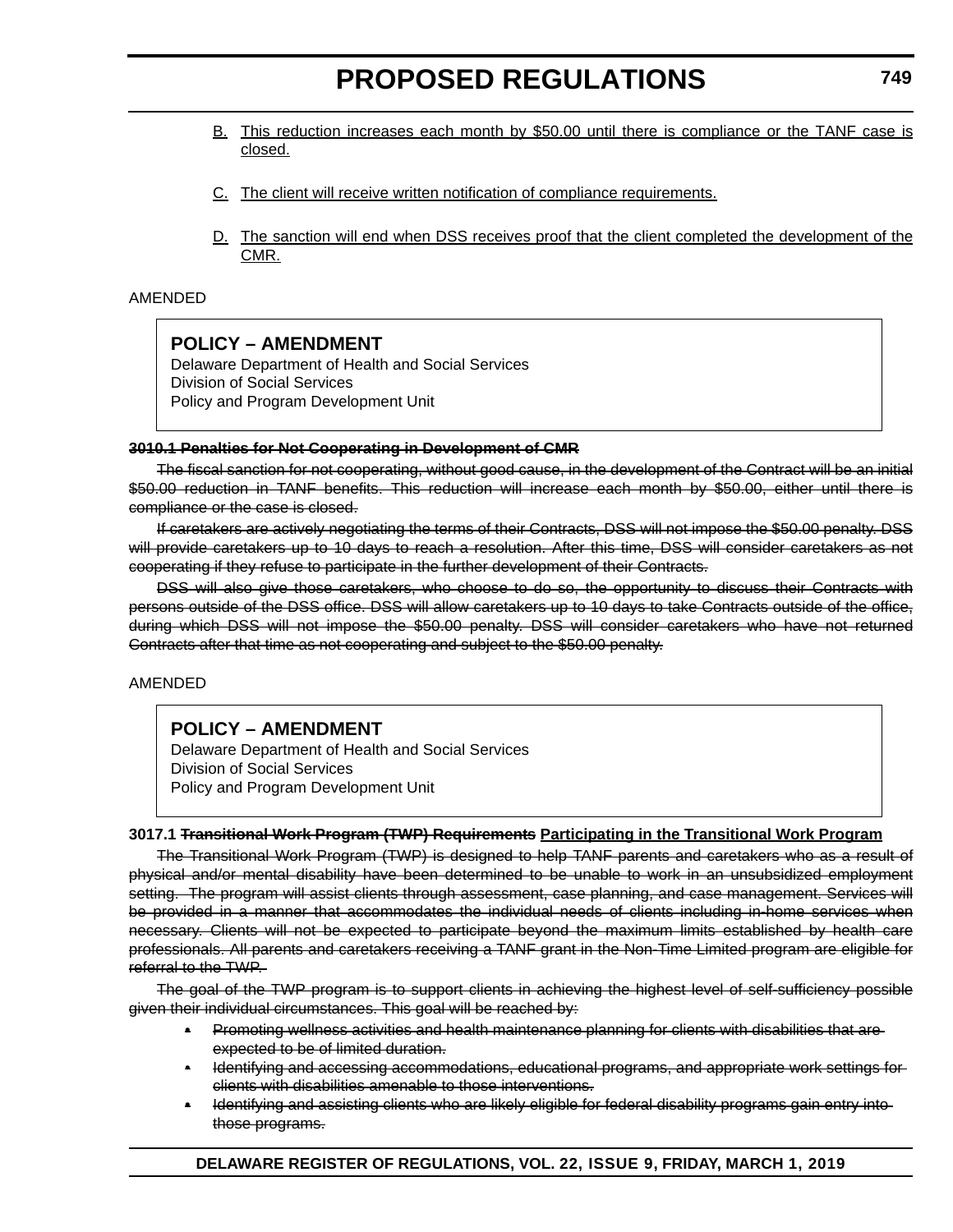# **PROPOSED REGULATIONS**

The TWP Employability Plan is a tool used to assist clients in reaching TWP program and client identified goals. The Employability Plan will detail the activities clients will need to engage in to reach the goals. The TWP program will collaborate with each client to develop their TWP Employability Plan. Goals and activities will include but are not limited to; completion of assessments and healthcare appointments, enrollment/completion of training activities, completion of activities aimed at improving or maintaining wellbeing and the completion of activities necessary for application for federally funded disability programs.

The CMR and the TWP Employability Plan will establish time limits for the completion of TWP activities or goals.

All TANF E&T exempt clients are eligible for referral to the Transitional Work Program (TWP). Participating in TWP

is a required CMR element for all clients who are referred to the program.

- **1. TWP provides assessment and case management services to TANF E&T exempt clients who have been determined unable to work in an unsubsidized employment setting by a health professional.**
- **2. TWP offers services to:**
	- Develop an Employability Plan with identified activities and goals that promote selfsufficiency. The Employability Plan is developed in collaboration with the client and is tailored to the client's individual circumstances.
	- Promote wellness activities and health maintenance planning for clients with short-term disabilities.
	- Identify and access accommodations, educational programs, and appropriate work settings for clients with disabilities amenable to those interventions.
	- Identify and assess clients who are potentially eligible for federal disability programs and assist clients in applying for those programs.
	- **Provide in-home services, when necessary.**
- **3. All clients who are referred to TWP are required to participate in the program. Clients are not expected to participate beyond the maximum limits established by a health professional.**
- **4. The CMR and the TWP Employability Plan establish time limits for the completion of TWP activities and goals.**

#### **5. Failure to comply (without good cause) with the TWP element in the CMR will result in a sanction to the TANF case.**

- A. The sanction will be an initial \$50.00 reduction in the household's TANF benefit amount.
- B. This reduction increases each month by \$50.00 until there is compliance or the TANF case is closed.
- C. The client will receive written notification of compliance requirements.
- D. The sanction will end when DSS receives proof that the TANF client is actively participating with TWP.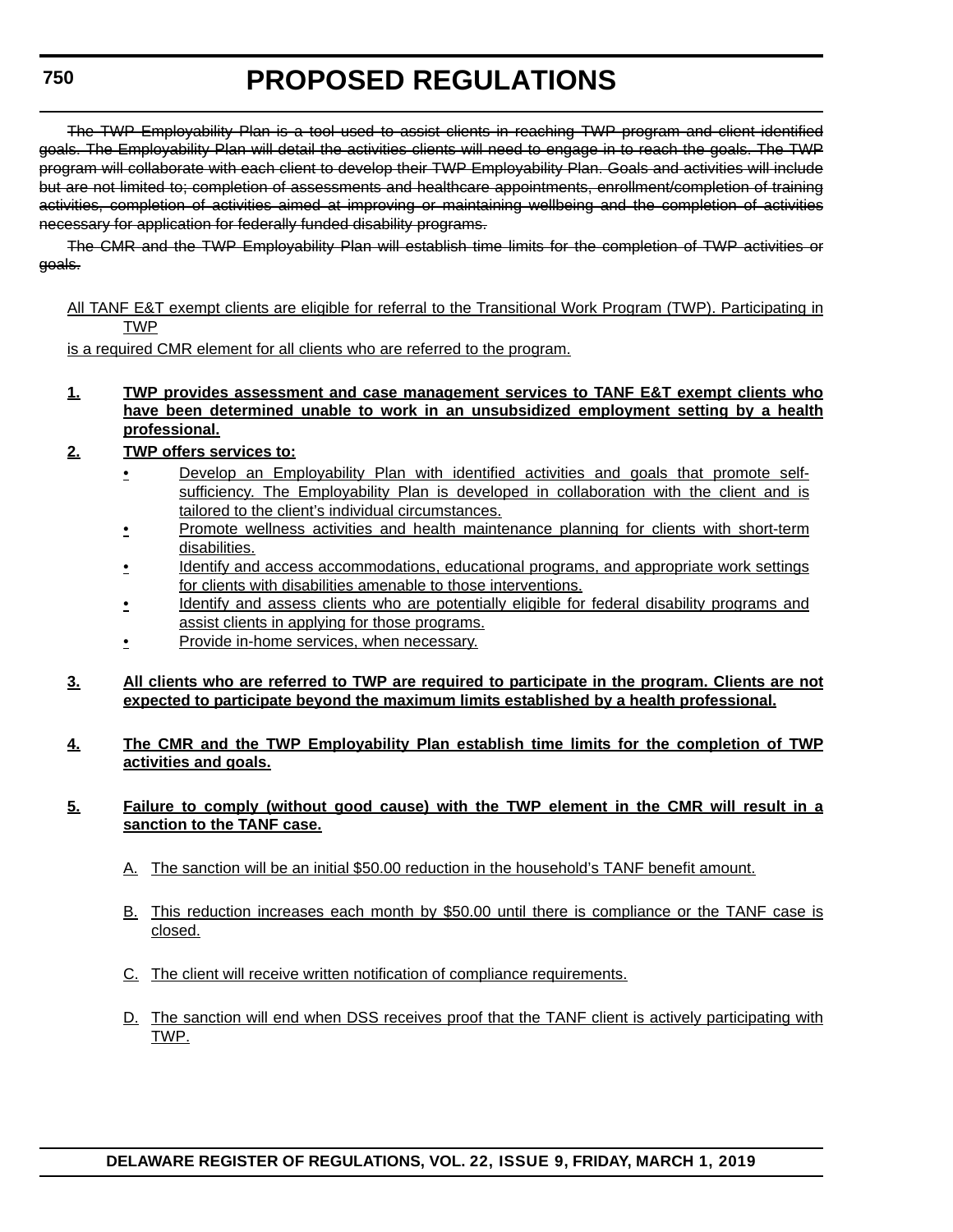### AMENDED

## **POLICY – AMENDMENT**

Delaware Department of Health and Social Services Division of Social Services Policy and Program Development Unit

#### **3017.1.1 Sanctions for Not Meeting the TWP Requirements**

The sanction for failure, without good cause, to meet the time limits established in the CMR and the TWP Employability Plan will be an initial \$50.00 reduction in TANF benefits. This reduction will increase each month by \$50.00, either until all activities which exceed the time limits established in the CMR and TWP employability plan are completed or the case is closed.

AMENDED

## **POLICY – AMENDMENT**

Delaware Department of Health and Social Services Division of Social Services Policy and Program Development Unit

#### **3017.1.2 Curing TWP Sanctions**

The sanction will end when all activities which exceed the time limits established in the CMR and TWP Employability Plan are completed.

## **[DEPARTMENT OF INSURANCE](https://insurance.delaware.gov/)**

**OFFICE OF [THE COMMISSIONER](https://insurance.delaware.gov/bio/)**

Statutory Authority: 18 Delaware Code, Sections 311 and 2501 (18 **Del.C.** §§311 & 2501) 18 **DE Admin. Code** 704

## **PUBLIC NOTICE**

#### **[704 Homeowners Premium Consumer Comparison](#page-3-0)**

#### **A. Type of Regulatory Action Required**

Repeal of Existing Regulation

## **B. Synopsis of Subject Matter of the Regulation**

Chapter 18 of the Delaware Administrative Code at Regulation 704 requires insurers who have a prescribed market share to, annually, by April 15, submit certain data to the Department of Insurance (Department) concerning homeowners insurance rates so that the Department may use those data as the basis of its on-line rate comparison tool. The purpose of the on-line rate comparison tool was to allow consumers to easily compare homeowners insurance rates based on set factors such as homeowner profiles, home construction type and zip codes.

However, since the inception of the rate calculator in 2010, insurers have built their own calculators which can be precisely tailored to fit an exact consumer profile. Thus, the Department's calculator is obsolete and the regulation requiring the data call should be repealed.

The Department does not plan to hold a public hearing on the proposed repeal of Regulation 704. The regulation proposed for repeal appears below and can also be viewed at the Department of Insurance website at <http://insurance.delaware.gov/information/proposedregs/>.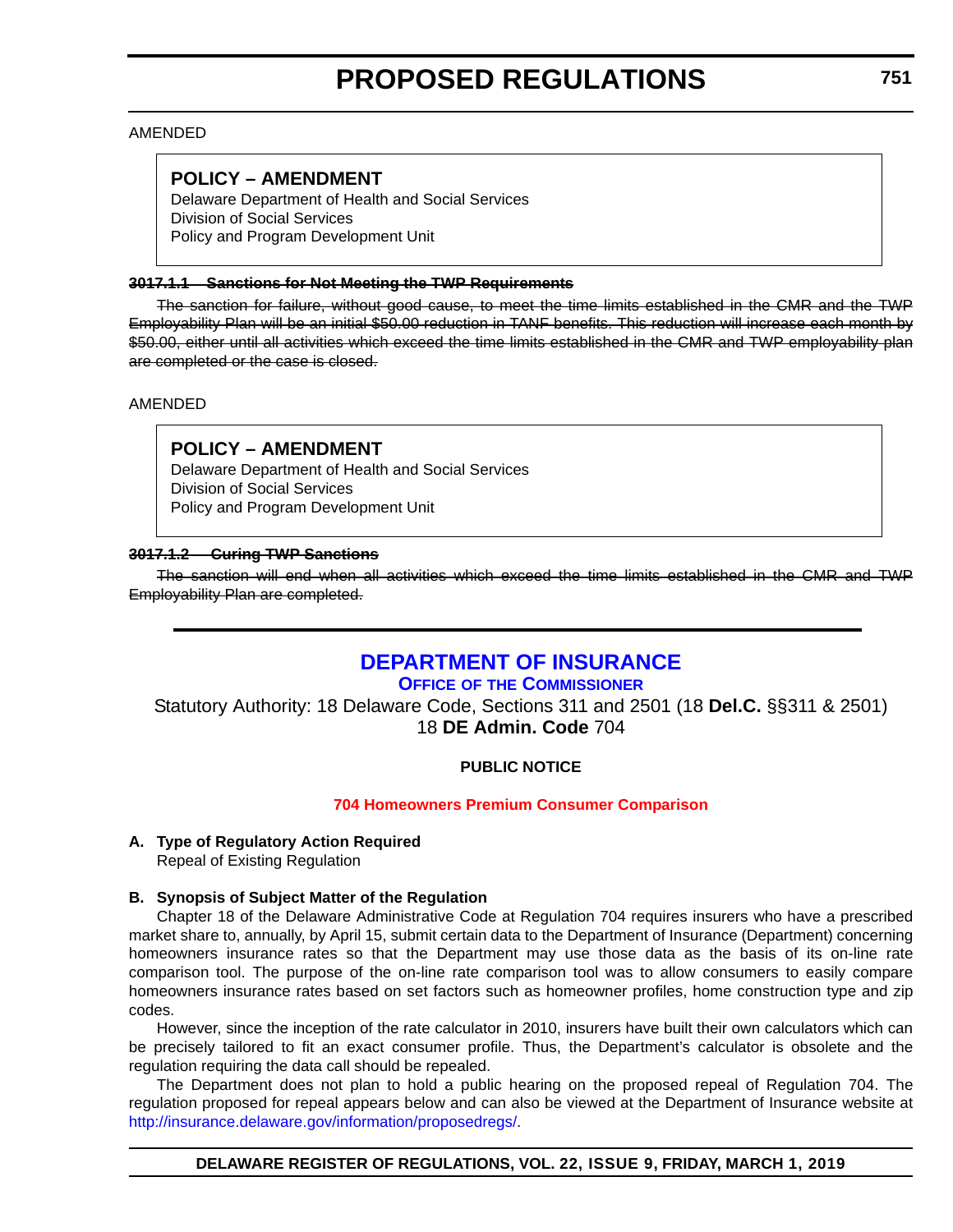## **PROPOSED REGULATIONS**

Any person may file written comments, suggestions, briefs, and compilations of data or other materials concerning the proposed repeal of the regulation. Any written submission in response to this notice and relevant to the proposed repeal must be received by the Department of Insurance no later than 4:30 p.m. EST, the 1<sup>st</sup> day, April, 2019. Any such requests should be directed to:

Leslie W. Ledogar, Regulatory Specialist Delaware Department of Insurance ATTN: Regulation 704 Repeal 841 Silver Lake Blvd. Dover, 19904 (302) 674-7379 Email: [Leslie.Ledogar@state.de.us](mailto:Leslie.Ledogar@state.de.us)

#### **\*Please Note: The Regulatory Flexibility Analysis and Impact Statement for this regulation, as required by 29 Del.C. Ch. 104, is available at:**

**<http://regulations.delaware.gov/register/march2019/proposed/22 DE Reg 751RFA 03-01-19.pdf>**

#### **704 Homeowners Premium Consumer Comparison**

#### **1.0 Authority**

1.1 This regulation is adopted by the Commissioner pursuant to the authority granted by 18 **Del.C.** §§311 and 2501 and promulgated in accordance with the Delaware Administrative Procedures Act, 29 **Del.C.** Chapter 101.

#### **2.0 Definitions**

"**Homeowners market share**" shall be determined by data from the National Association of Insurance Commissioners for the prior calendar year for line number 04 ("Homeowners Multiple Peril) for the State of Delaware.

"**Insurer**" shall mean every insurer licensed to offer and sell non-commercial residential homeowners insurance coverage in the State of Delaware.

"**Rate estimates**" shall mean the estimated annual insurance premiums produced for the Department's rate survey.

"**Rate survey**" shall mean a request by the Department that insurers calculate estimated annual insurance premiums based on hypothetical consumer profiles. The rate survey shall include estimated premiums for zip codes or other geographic area identified by the Department.

#### **3.0 Scope**

- 3.1 Insurers with .01 percent or more of the Delaware homeowners insurance market share shall be required to complete the full rate survey required by this regulation.
- 3.2 Insurers with less than .01 percent of homeowners insurance market share shall not be required to complete a rate survey pursuant to this regulation.
- 3.3 The provisions of this regulation shall only apply to policies of insurance covering those properties described in 18 **Del.C.** §4120.

#### **4.0 Insurer Information**

4.1 Each insurer will be provided with an account on the Department's website to provide basic company information and to administer the submission of rate survey data.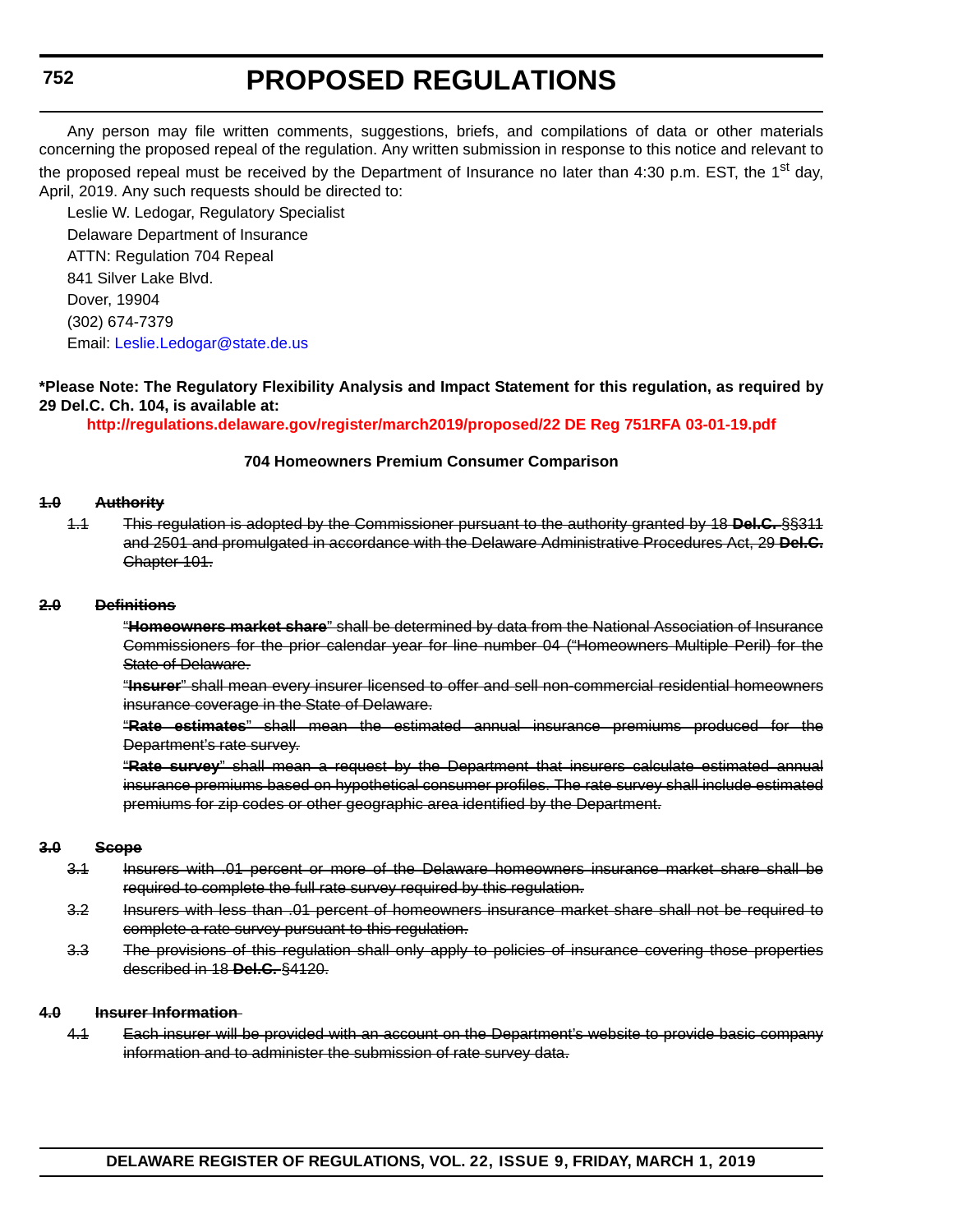#### **5.0 Survey Completion Deadline**

- 5.1 The Department of Insurance shall make available the rate survey request format with hypothetical consumer profiles, coverage levels, and other information necessary for calculating rate estimates on the Department's website no later than April 1st of each year.
- 5.2 In 2007, all required rate survey data from insurers must be submitted to the Department on or before April 15, 2007. In all subsequent years, all required rate survey data from insurers must be submitted to the Department on or before May 1st of each year.
- 5.3 Rate survey data that is incomplete or not reported according to the Department's instructions will be returned to the insurer for correction and must be resubmitted within 10 business days.

#### **6.0 Survey Format**

- 6.1 Insurers shall provide rate estimates based on rates in effect as of March 1 of the year when the rate survey is being completed.
- 6.2 All rate estimates shall be rounded to the nearest dollar.
- 6.3 Insurers shall submit rate data utilizing an electronic spreadsheet provided by the Department or by other means specified by the Department. Insurers shall be required to upload the data to the Department via the internet.

#### **7.0 Responsibility for Information and Data**

7.1 Insurers shall be responsible for the accuracy of company information and rate data submitted to the Department for publication. As part of the submission process, insurers will be subject to examination to verify the accuracy of the data being submitted.

#### **8.0 Consumer Quote Requests**

- 8.1 Insurers shall provide a single electronic mail address to the Department for the purpose of allowing consumers to request a personalized homeowners insurance premium quote as part of the rate comparison process.
- 8.2 The insurer shall be required to provide a direct email response to the consumer, confirming receipt of the quote request.
- 8.3 The insurer shall be required to maintain an electronic log of all email responses to consumer requests for rate quotes for a period of one year after the request. The electronic log shall be capable of being transferred to the Department upon request.

#### **9.0 Penalties**

9.1 Insurers that do not comply with this regulation are subject to the provisions of 18 **Del.C.** §329.

#### **10.0 Severability**

10.1 If any provision of this Regulation or the application of any such provision to any person or circumstance shall be held invalid the remainder of such provisions, and the application of such provision to any person or circumstance other than those as to which it is held invalid, shall not be affected.

#### **11.0 Effective Date**

- 11.1 This Regulation was originally effective February 15, 2007.
- 11.2 The amended Regulation shall become effective ten days after execution of an Order by the Commissioner and publication.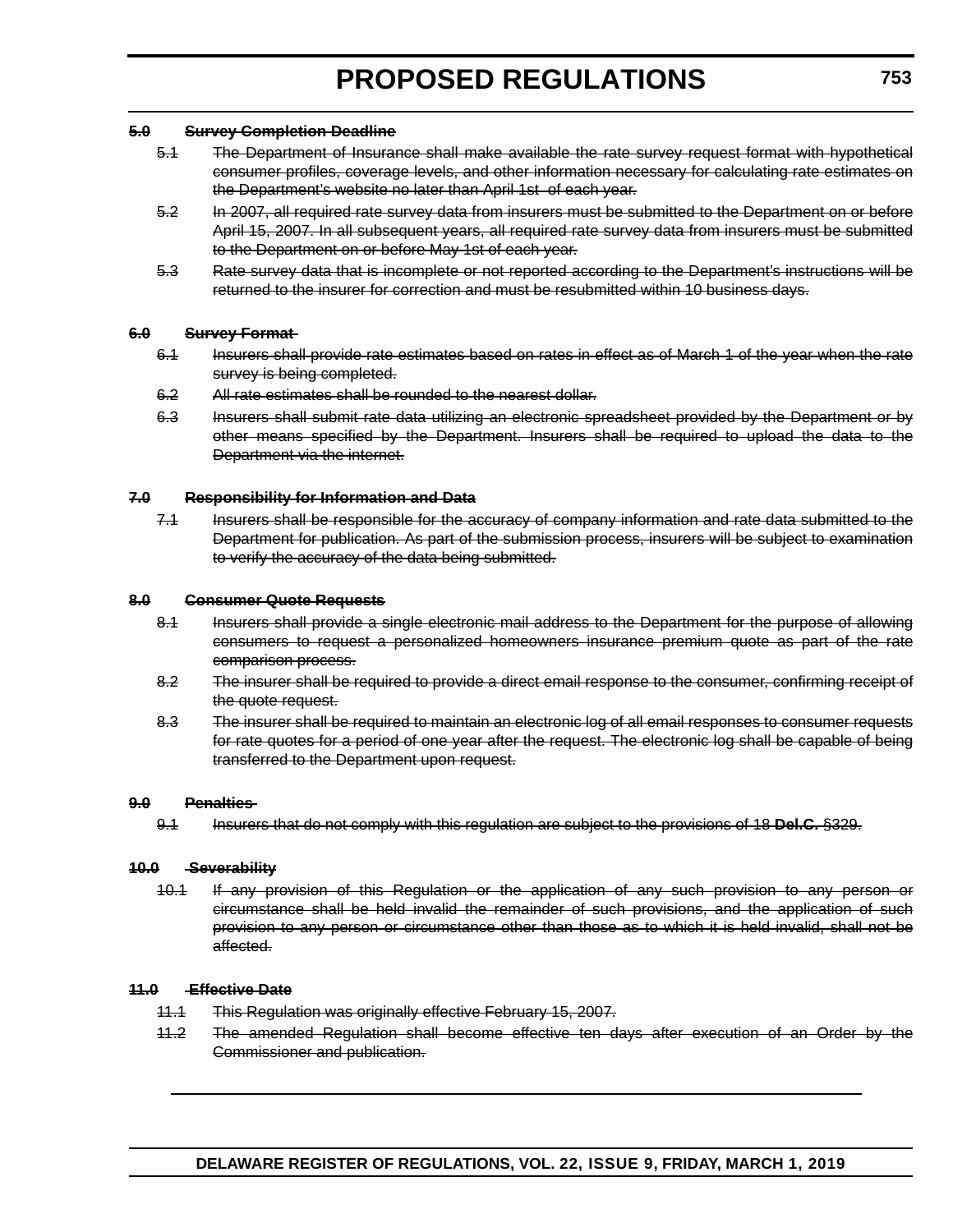### **OFFICE OF [THE COMMISSIONER](https://insurance.delaware.gov/bio/)**

Statutory Authority: 18 Delaware Code, Sections 311 and 535 (18 **Del.C.** §§311 & 535) 18 **DE Admin. Code** 904

## **PUBLIC NOTICE**

### **[904 Privacy of Consumer Financial and Health Information](#page-3-0)**

#### **A. Type of Regulatory Action Required**

Proposed amendments to an existing Regulation.

#### **B. Synopsis of Subject Matter of the Regulation**

1. Background on the Federal Gramm-Leach Bliley Act and subsequent FAST Act Amendments

The Federal Gramm-Leach Bliley Act (GLBA) governs the treatment of nonpublic personal financial information. The GLBA was enacted in 1999 and governs the privacy practices of a broad range of financial institutions. State insurance departments are the functional regulators of all financial firms engaged in the business of insurance. *See* Proceedings of the NAIC, **1999 Proc. 4th Quarter I 33-34**.

Title V, Subtitle A of the GLBA requires financial institutions to provide to each of their customers an annual notice regarding those institutions' privacy policies. If financial institutions share certain consumer information with particular types of third parties, the annual notices must also provide customers with an opportunity to opt out of having their information shared.

Federal Regulation P, which implements the GLBA, sets forth requirements for how financial institutions must deliver these annual privacy notices. In certain circumstances, Regulation P permits financial institutions to use an alternative delivery method to provide annual notices. This method requires, among other things, that the annual notice be posted on a financial institution's website. For more information on Regulation P *see* 81 FR 44801 (July 11, 2016) and 83 FR 40945 *et seq.* (August 17, 2018).

On December 4, 2015, Congress amended the GLBA as part of the Fixing America's Surface Transportation Act (FAST Act). This amendment, entitled "Eliminate Privacy Notice Confusion" (see P.L. 114-94, section 75001), added new GLBA section 503(f). This new section provides an exception under which financial institutions that meet certain conditions are not required to provide annual privacy notices to customers. To qualify for this exception, a financial institution: 1) must not share nonpublic personal information about customers except as described in certain statutory exceptions; and 2) must not have changed its policies and practices with regard to disclosing nonpublic personal information from those that the institution disclosed in the most recently distributed privacy notice. *Id.* The amendment was effective upon enactment. Regulation P was subsequently amended to implement the FAST Act amendments, effective on September 17, 2018.

2. NAIC Model Regulation 672 and subsequent amendments

In response to the GLBA, the National Association of Insurance Commissioners (NAIC) convened a Privacy Issues Working Group in 2000 to discuss how the NAIC and the State Departments of Insurance should proceed with respect to drafting a model privacy regulation. Proceedings of the NAIC, **2000 Proc. 1st Quarter 978**. Note that NAIC Model Regulations are for the use of State Departments of Insurance in their state regulatory initiatives.

The resulting Model Regulation 672, Privacy of Consumer Financial and Health Information Regulation, was adopted by the NAIC at its third quarterly meeting in 2000. *See* Proceedings of the NAIC, **2000 Proc. 3rd Quarter 7, 10**. The Model Regulation includes an Appendix A, which contains a series of sample clauses for use by licensees in their privacy notices.

After the Federal FAST Act Amendments were enacted in 2015, the NAIC once again responded by convening the Privacy Disclosures (D) Working Group. The group was charged with 1) determining if Model Regulation 672 should be amended to make it more consistent with Federal Regulation P's alternative electronic delivery option; and 2) reviewing the sample privacy notices set forth in Model 672 Appendix A for consistency with the Federal privacy model notice forms, and whether the Federal Model Privacy Notice should be added as an Appendix B and be used as a safe harbor of compliance with the privacy modification requirements of the GLBA. Proceedings of the NAIC, **2017 Proc. 1st Quarter 41**.

At its Fall 2016 Meeting, the NAIC determined to adopt the following revisions to Model Regulation 672 (*see id.* at 42):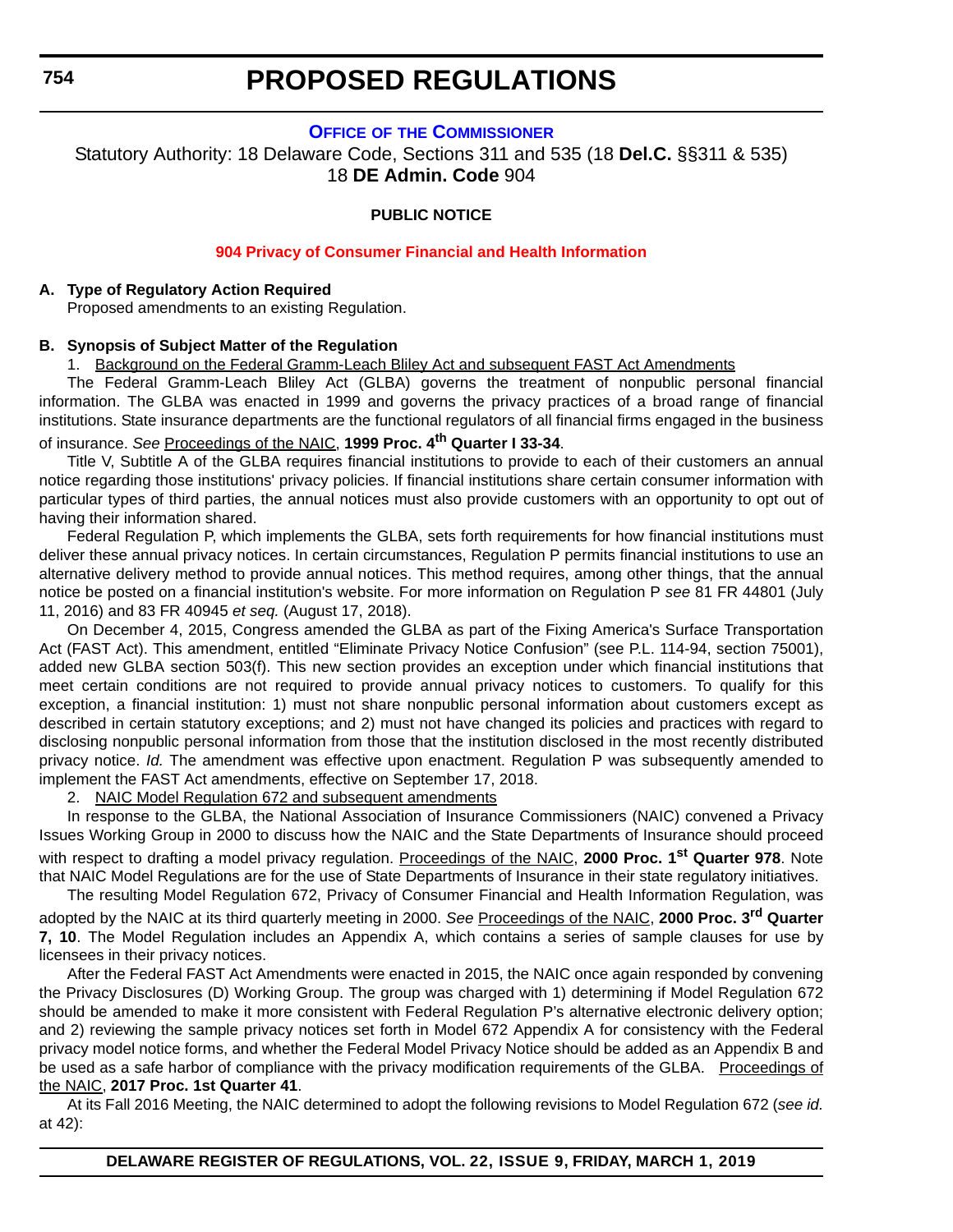- Eliminate the requirement for financial institutions to provide annual privacy notices if certain conditions are met;
- Sunset the safe harbor of compliance with the privacy notice content requirements for the existing sample privacy notice clauses in Appendix A by July 1, 2019; and
- Create a new safe harbor of compliance with the privacy notice content requirement by replacing the existing sample privacy notice clauses with the federal model privacy form, to be codified in Appendix B.
- 3. The purpose of this proposal

The primary purpose of this proposal is to incorporate the NAIC revisions adopted at the NAIC 2016 fall meeting. Specifically:

- At proposed new subsections 1.5.2 and 1.5.3, the Department proposes to replace the sample privacy notices currently codified in Regulation 904 Appendix A, which provide a safe harbor of compliance with the privacy notice content requirements, with the Federal Model Privacy Form codified at 16 C.F.R. Pt. 313, App. A. The Federal Model Privacy Form was issued by Federal regulatory agencies for use by financial institutions, such as banks and security investment companies, as a safe harbor of compliance with the privacy notification requirements of the GLBA. As part of this proposed amendment, the Department proposes to add Appendix B, which incorporates the Federal sample forms and instructions, as codified at 16 C.F.R. Pt. 313, App. A. (adopted at 74 FR 63966 (Dec. 1, 2009)), by reference, as may, from time to time, be amended.
- At proposed new subsection 2.2.1.2, the Department proposes to eliminate the requirement for financial institutions to provide annual privacy notices if certain conditions are met. The Department has already publicized this exception in Domestic and Foreign Insurers Bulletin No. 97. A related amendment appears at subsection 2.6.

An additional purpose of this proposal is to correct codification style errors and erroneous cross references in Regulation 904. Regulation 904 was originally codified as Regulation 84 when it was first adopted in 2001 (*see* 4 **DE Reg.** 1752 (May 1, 2001) for the proposal and 5 **DE Reg.** 1752 (July 1, 2001) for the adoption). When the State of Delaware switched to a new regulatory codification system, Regulation 84 was recodified as Regulation 904 (18 **DE Admin. Code** 904), with new tabulation enumeration that purported to comply with the new codification system requirements. Even so, the regulation in its current form contains codification style errors and erroneous internal cross references that the Department is updating as a part of this proposal. Two items are of particular note. First, the Department is recodifying examples of defined terms from the definition of a particular term to separate, crossreferenced subsections within Section 1. Second, the Department is recodifying subsections 1.4.1.14.1 through 4 to applicability subsections 1.3.2 through 6, respectively.

The bulk of the codification style errors are in Section 1 of the regulation.

The Department does not plan to hold a public hearing on the proposed amendments to Regulation 904. The regulation with proposed amendments appears below and can also be viewed at the Department of Insurance website at [http://insurance.delaware.gov/information/proposedregs/.](http://insurance.delaware.gov/information/proposedregs/)

Any person may file written comments, suggestions, briefs, and compilations of data or other materials concerning the proposed amendments. Any written submission in response to this notice and relevant to the proposed amendments must be received by the Department of Insurance no later than 4:30 p.m. EST, the 1<sup>st</sup> day, April, 2019. Any such requests should be directed to:

Leslie W. Ledogar, Regulatory Specialist Delaware Department of Insurance 841 Silver Lake Blvd. Dover, DE 19904 (302) 674-7379 Email: [Leslie.Ledogar@state.de.us](mailto:Leslie.Ledogar@state.de.us)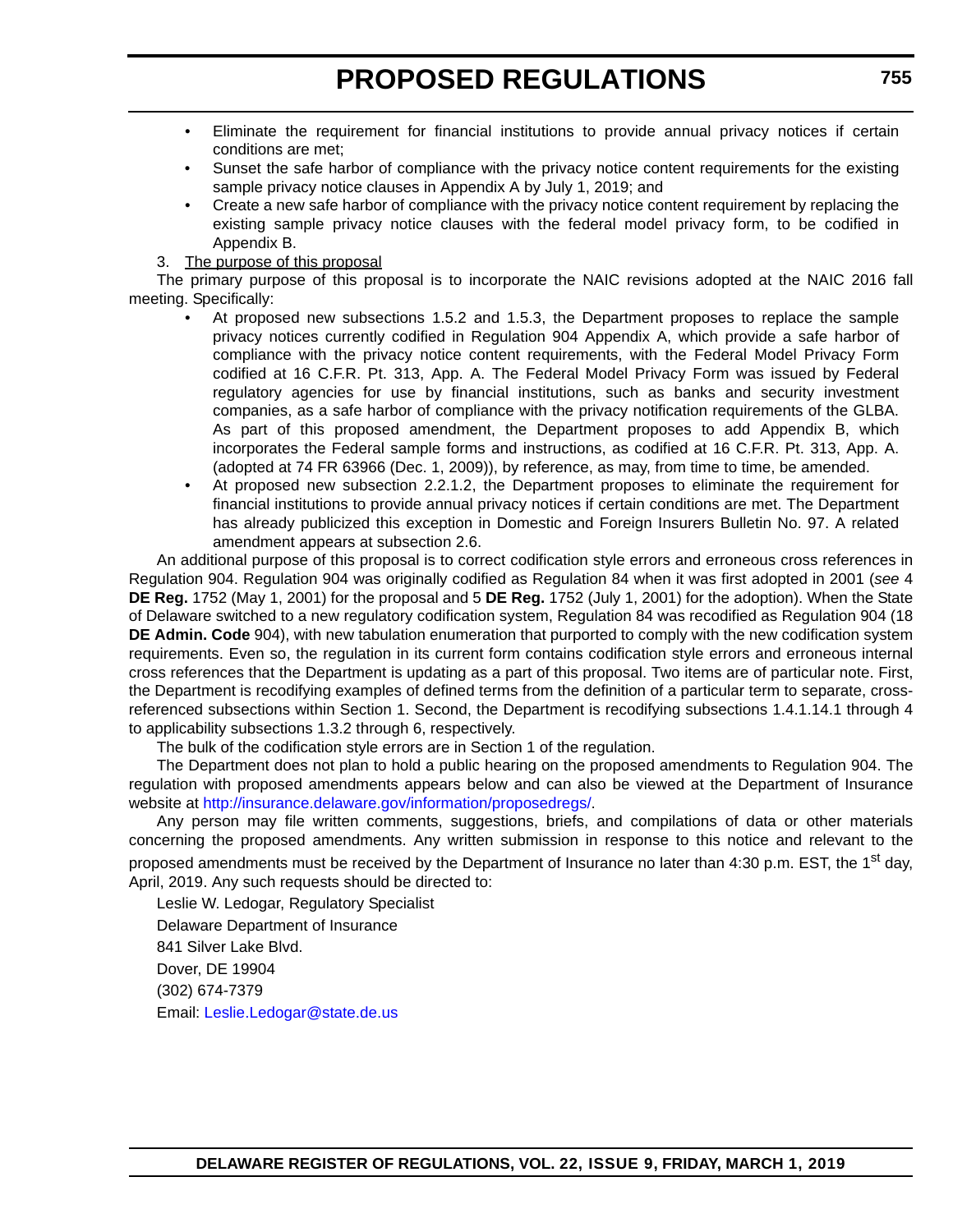## **PROPOSED REGULATIONS**

**\*Please Note:** 

**(1) The Regulatory Flexibility Analysis and Impact Statement for this regulation, as required by 29 Del.C. Ch. 104, is available at:**

**<http://regulations.delaware.gov/register/march2019/proposed/22 DE Reg 754RFA 03-01-19.pdf>**

**(2) Due to the size of the proposed regulation, it is not being published here. A copy of the regulation is available at:**

**[904 Privacy of Consumer Financial and Health Information](http://regulations.delaware.gov/register/march2019/proposed/22 DE Reg 754 03-01-19.htm)**

#### **OFFICE OF [THE COMMISSIONER](https://insurance.delaware.gov/bio/)**

Statutory Authority: 18 Delaware Code, Section 311 and 24 Delaware Code, Section 2621 (18 **Del.C.** §311 & 24 **Del.C.** §2621)

### **PUBLIC NOTICE**

#### **[1321 Compensation for Physical Therapy Services](#page-3-0)**

**A. Type of Regulatory Action Required** Proposal of new regulation

#### **B. Synopsis of Subject Matter of the Regulation**

The Department of Insurance hereby gives notice of proposed new Regulation 1321 relating to Compensation for Physical Therapy Services. The proposed new regulation would prohibit insurance carriers from including in any insurance policy terms and conditions that unreasonably discriminate against the payment for physical therapy care or services, prohibits numerical limits on physical therapy visits for the treatment of back pain, and puts in place a mechanism by which the Department of Insurance may enforce these prohibitions.

The Delaware Code authority for the new regulation is 18 **Del.C.** §311 and the amendments to 24 **Del.C.** Ch. 26, which added new section 2621 entitled "Physical therapists eligible for compensation from insurance." *See* Del.

S.B. 225/S.A. 1/S.A.2, 149<sup>th</sup> Gen. Assem. §2621 (2018), with an effective date of March 9, 2019.

The Department does not plan to hold a public hearing on the proposed new regulation. The proposed new regulation appears below and may also be viewed at the Department's website a[t http://insurance.delaware.gov/](http://insurance.delaware.gov/information/proposedregs/.) [information/proposedregs/](http://insurance.delaware.gov/information/proposedregs/.).

Any person may file written comments, suggestions, briefs, and compilations of data or other materials concerning the proposed new regulation. Any written submission in response to this notice and relevant to the proposed new regulation must be received by the Department of Insurance no later than 4:30 p.m. EST, the 1<sup>st</sup> day of April, 2019. Any such requests should be directed to:

Leslie W. Ledogar, Esq., Regulatory Specialist Delaware Department of Insurance 841 Silver Lake Blvd. Dover, DE 19904 (302) 674-7379 Email: [Leslie.Ledogar@state.de.us](mailto:Leslie.Ledogar@state.de.us)

**\*Please Note: The Regulatory Flexibility Analysis and Impact Statement for this regulation, as required by 29 Del.C. Ch. 104, is available at:**

**<http://regulations.delaware.gov/register/march2019/proposed/22 DE Reg 756RFA 03-01-19.pdf>**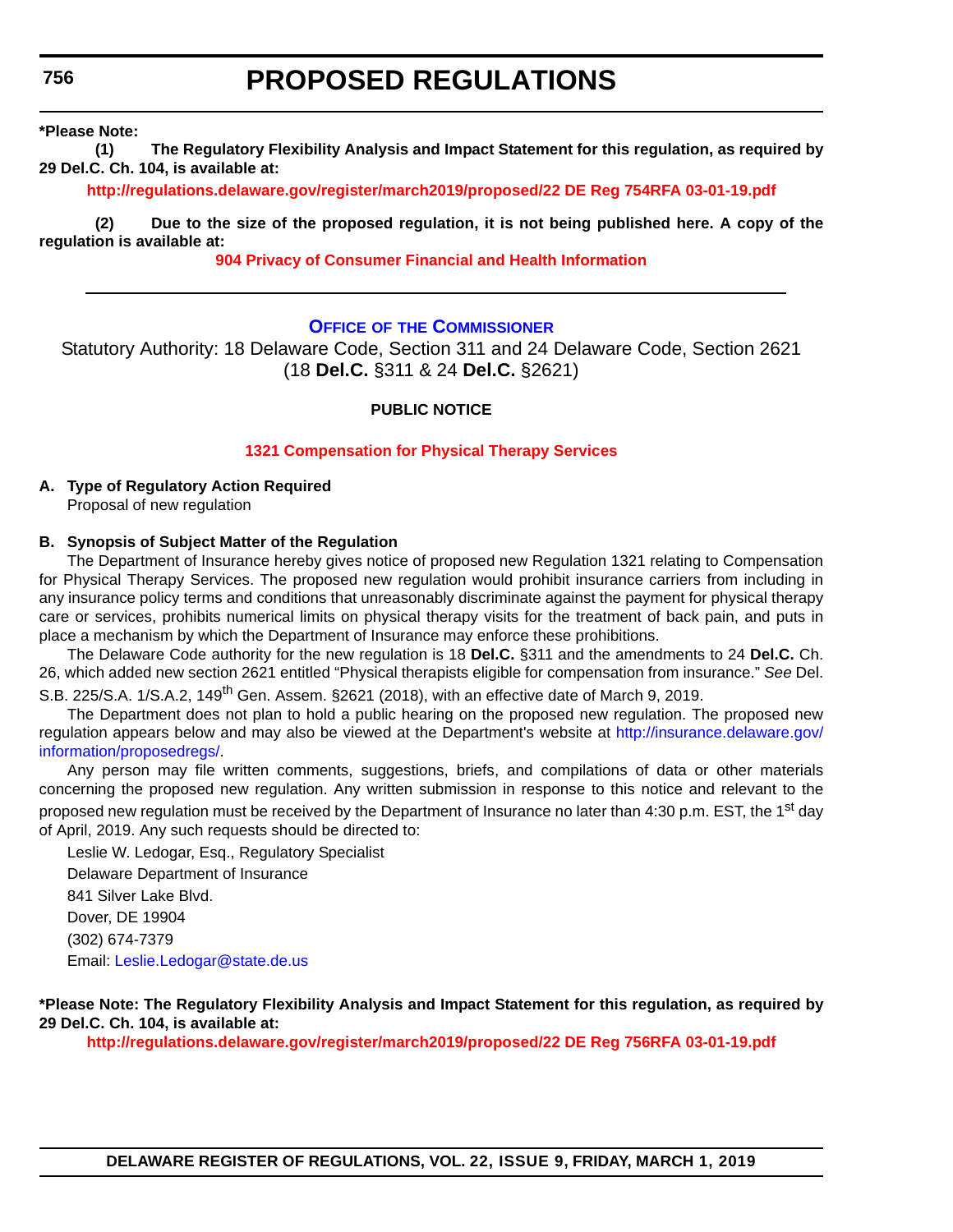### **1321 Compensation for Physical Therapy Services**

### **1.0 Authority**

This regulation is adopted pursuant to 18 **Del.C.** §311 and 24 **Del.C.** §2621 and promulgated in accordance with the Delaware Administrative Procedures Act, 29 **Del.C.** Ch. 101.

### **2.0 Purpose**

The purpose of this regulation is to implement 24 **Del.C.** §2621.

### **3.0 Scope**

- 3.1 This regulation shall apply to all carriers and to all third party administrators as defined herein.
- 3.2 This regulation shall not apply to personal injury protection automobile insurance that is required under 21 **Del.C.** Ch. 21.

## **4.0 Definitions**

The following words and terms, when used in this regulation, should have the following meaning unless the context clearly indicates otherwise:

- "**Administrator**" or "**third party administrator**" or "**TPA**" means "**Administrator**" or "**third party administrator**" or "**TPA**" as those terms are defined at 18 **DE Admin. Code** 1406-2.1.
- "**Carrier**" means any entity that provides health insurance in this State. For the purposes of this regulation, carrier includes a health insurance company, health service corporation, health maintenance organization and any other entity providing a plan of health insurance or health benefits subject to state insurance regulation. "Carrier" also includes any third-party administrator or other entity that adjusts, administers or settles claims in connection with health benefit plans.

"**Commissioner**" means the Commissioner of the Delaware Department of Insurance.

- "**Medically necessary**" means the providing of health care services or products that a prudent physician would provide to a patient for the purpose of diagnosing or treating an illness, injury, disease or its symptoms in a manner that is:
	- A. In accordance with generally accepted standards of medical practice;
	- B. Consistent with the symptoms or treatment of the condition; and
	- C. Not solely for anyone's convenience.
- "**Physical Therapist**" means a person who is licensed to administer physical therapy care or services pursuant to 24 **Del.C.** Ch. 26 and 24 **DE Admin. Code** 2600.

"**Physical therapy**" means "**physical therapy**" as defined in 24 **DE Admin. Code** 2600.

"**Physical therapy care or services**" means those practices that a licensed Physical Therapist is licensed to provide pursuant to 24 **Del.C.** Ch. 26 and 24 **DE Admin. Code** 2600.

#### **5.0 Unreasonable and Discriminatory Access to Physical Therapy Care or Services Prohibited**

- 5.1 No carrier shall include in any insurance policy, contract or certificate any provision that unreasonably discriminates against access to physical therapy care or services, including but not limited to:
	- 5.1.1 A cost containment or managed care provision that denies or restricts access to physical therapy care or services in a manner that is more restrictive than a cost containment or managed care provision placed on a provider who is not licensed as a physical therapist but who is otherwise licensed to perform the same or substantially similar service, for the treatment of a patient with a condition that is within the scope of physical therapy practice;
	- 5.1.2 A provision that classifies physical therapy care or services as "maintenance care" or "not medically necessary," solely for the purpose of denying access to physical therapy care or services;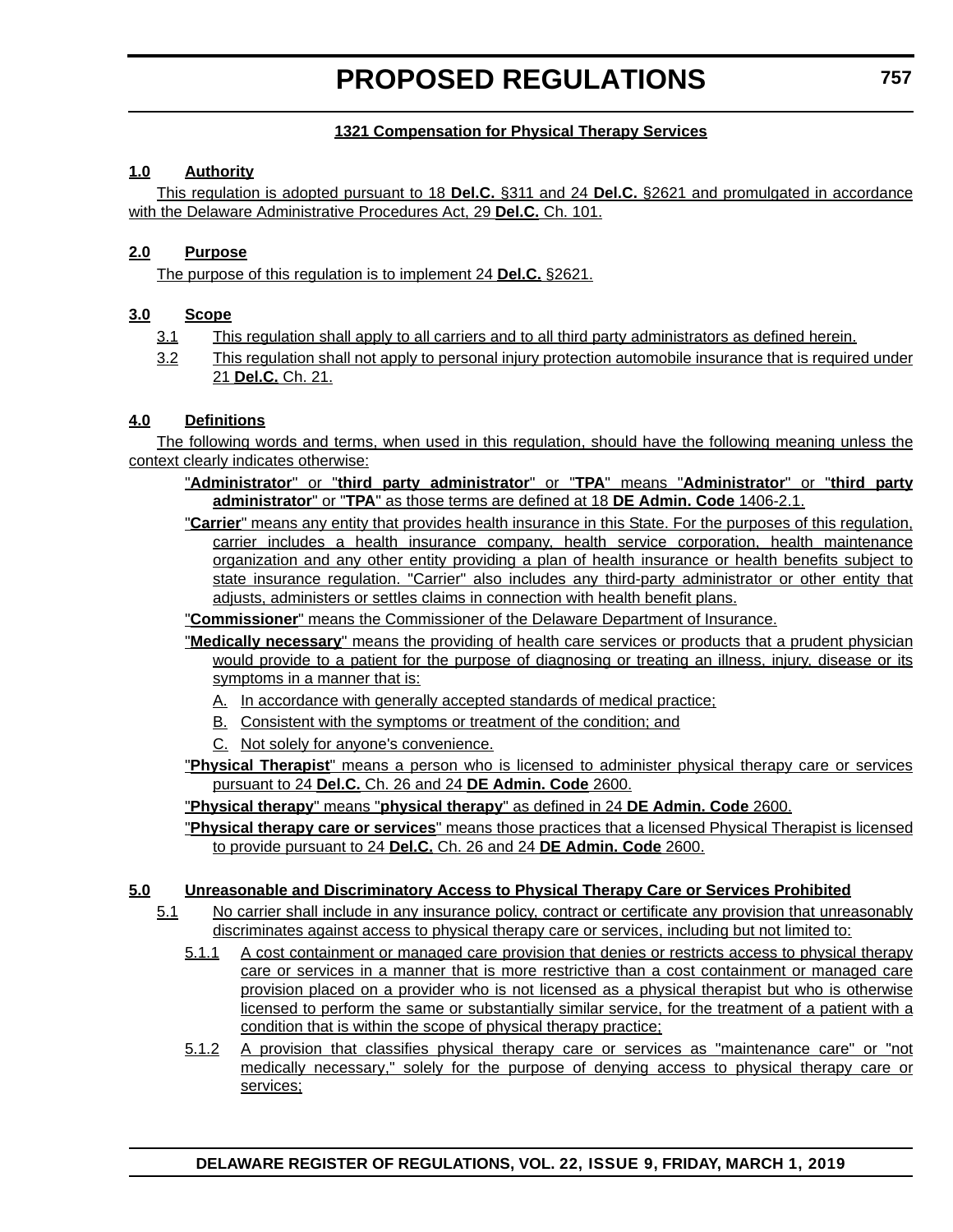- 5.1.3 A provision that requires a patient to pay a higher copay or deductible when being treated by a physical therapist than that patient would otherwise be require to pay for the same or substantially similar care or services had that care or services been rendered by a provider who is not licensed as a physical therapist but who is otherwise licensed to render that or a substantially similar care or service;
- 5.1.4 A provision that requires a patient to pay a copayment or coinsurance that is more than 25 percent of the fee due or to be paid to a physical therapist for physical therapy care or services;
- 5.1.5 A provision that contains a utilization or compensation restriction or practice for a physical therapist that is more restrictive than a utilization or compensation restriction or practice placed on a provider who is not licensed as a physical therapist but who is otherwise licensed to perform the same or substantially similar care or service for the treatment of patients with conditions within the scope of physical therapy care or services, including but not limited to:
	- 5.1.5.1 Unreasonable or discriminatory restrictions on the number of compensated visits per condition, or per episode, year, or other period; or
	- 5.1.5.2 Unreasonable or discriminatory precertification requirements and allowances for initial or subsequent visits, or for the determination of medical necessity; or
- 5.1.6 Including a provision that would unreasonably deny coverage for a physical therapy technique, method or diagnostic procedure if that physical therapy technique, method or diagnostic procedure is taught by an educational program described in 24 **Del.C.** §2606(a)(1), or has been approved by the Delaware Examining Board of Physical Therapists and Athletic Trainers.
- 5.2 No carrier shall include in any insurance policy, contract or certificate any provision that places any annual or lifetime numerical limits on physical therapy visits for the treatment of back pain.

## **6.0 Unreasonable and Discriminatory Compensation Prohibited**

- 6.1 No carrier or TPA shall discriminate against or unreasonably deny a physical therapist compensation for a physical therapy service rendered by that physical therapist if the carrier would otherwise compensate a provider who is not licensed as a physical therapist but who is otherwise licensed to perform that same or substantially similar service.
- 6.2 Every carrier or TPA shall utilize nondiscriminatory cost containment and managed care payment strategies to provide payment for physical therapy care or services, regardless of whether the care or services were delivered by a licensed physical therapist or by a provider who is not licensed as a physical therapist but who is otherwise licensed to perform the same or substantially similar service.

## **7.0 Reasonable and Nondiscriminatory Provisions**

Nothing in this regulation shall prohibit a carrier or a TPA from implementing reasonable and nondiscriminatory cost containment or managed care provisions as permitted by 24 **Del.C.** §2621(b).

## **8.0 Waiver not permitted**

The provisions of this regulation may not be waived, voided, or nullified by contract.

## **9.0 Causes of Action**

This regulation shall not create a private cause of action for any person or entity other than the Commissioner against a carrier or its representative based upon a violation of 24 **Del.C.** §2621 or any provision of this regulation.

## **10.0 Effective Date**

This regulation shall be effective for all policies issued on or renewed on or after the effective date of 24 **Del.C.** §2621.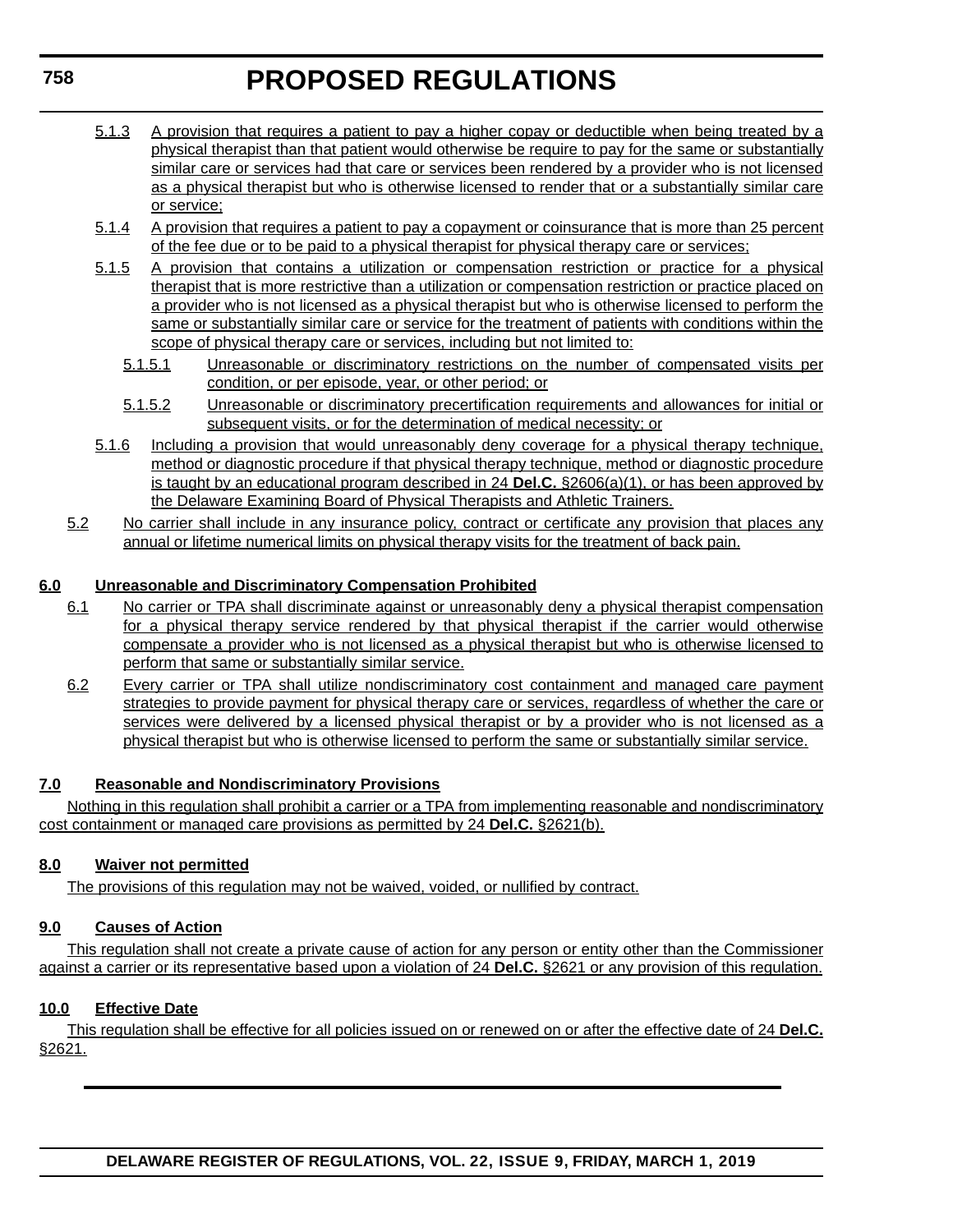## **[DEPARTMENT OF STATE](https://sos.delaware.gov/) DIVISION [OF PROFESSIONAL REGULATION](https://dpr.delaware.gov/) 3900 BOARD [OF CLINICAL SOCIAL WORK EXAMINERS](https://dpr.delaware.gov/boards/socialworkers/)** Statutory Authority: 24 Delaware Code, Section 3906(a)(1) (24 **Del.C.** §3906(a)(1)) 24 **DE Admin. Code** 3900

### **PUBLIC NOTICE**

#### **[3900 Board of Clinical Social Work Examiners](#page-3-0)**

Pursuant to 24 **Del.C.** §3906(a)(1), the Board of Clinical Social Work Examiners ("the Board") has proposed extensive revisions to the rules and regulations to implement amendments to the Board's licensing law, Chapter 39 of Title 24 of the Delaware Code, which will go into effect on June 11, 2019. Specifically, the proposed amendments implement multi-tier licensure, including the requirements for licensure by grandfathering and for continuing education. Requirements are added for licensees providing supervision and the requirements for licensure as a clinical social worker are clarified in the interests of professional competence.

A public hearing will be held on March 25, 2019 at 9:00 a.m. in the second floor conference room A of the Cannon Building, 861 Silver Lake Boulevard, Dover, Delaware, where members of the public can offer comments. Anyone wishing to receive a copy of the proposed regulations may obtain a copy from the Delaware Board of Clinical Social Work Examiners, 861 Silver Lake Boulevard, Dover, Delaware 19904. Persons wishing to submit written comments may forward these to Alison Warren, Administrator for the Board, at the above address or at [alison.warren@delaware.gov.](mailto:alison.warren@delaware.gov) Pursuant to 29 **Del.C.** §10118(a), the final date to receive written comments will be **April 9, 2019**. The Board will deliberate on the proposed revisions at its next regularly scheduled meeting.

**\*Please Note:** 

**(1) The Regulatory Flexibility Analysis and Impact Statement for this regulation, as required by 29 Del.C. Ch. 104, is available at:**

**<http://regulations.delaware.gov/register/march2019/proposed/22 DE Reg 759RFA 03-01-19.pdf>**

**(2) Due to the size of the proposed regulation, it is not being published here. A copy of the regulation is available at:**

**[3900 Board of Clinical Social Work Examiners](http://regulations.delaware.gov/register/march2019/proposed/22 DE Reg 759 03-01-19.htm)**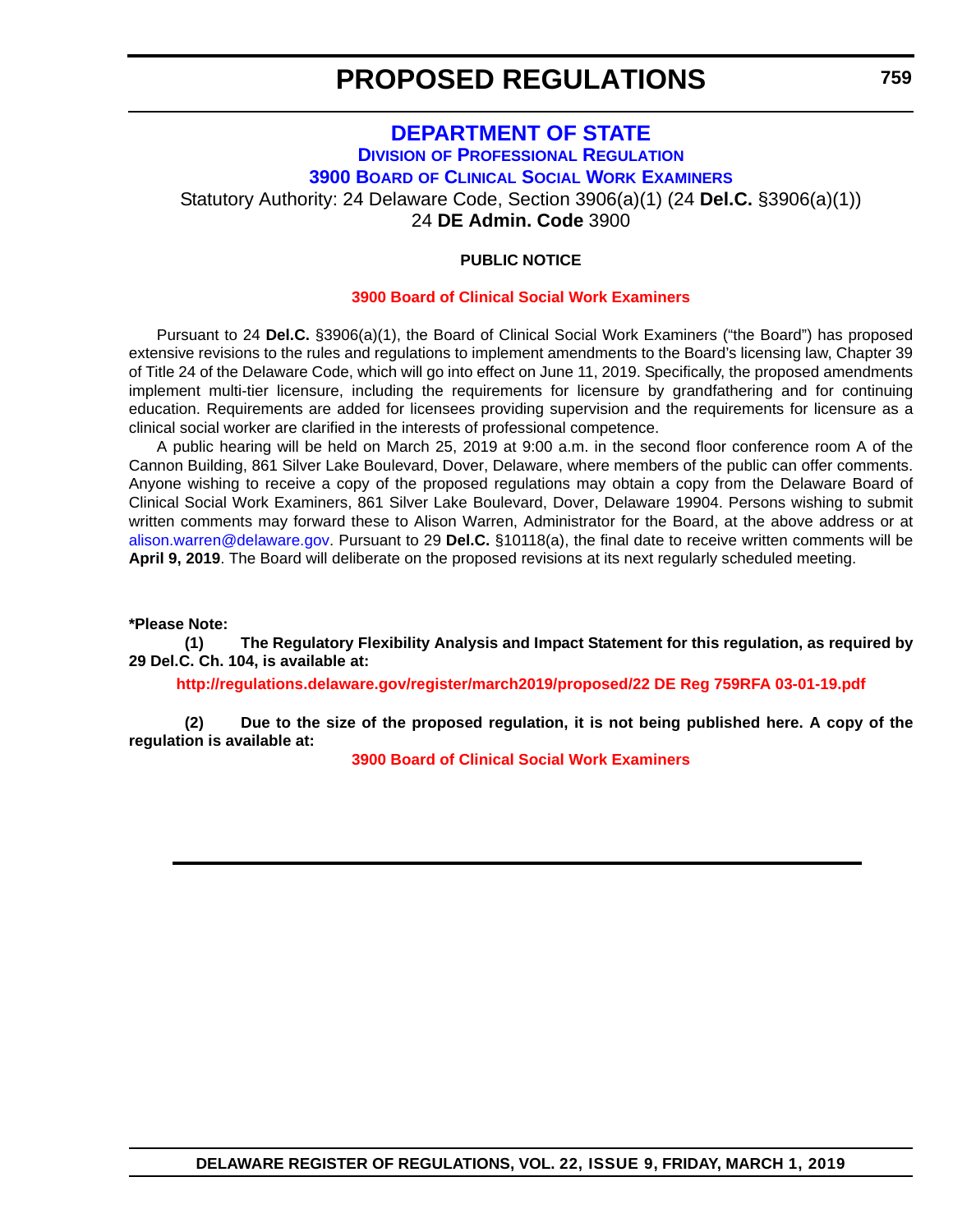## **Symbol Key**

Arial type indicates the text existing prior to the regulation being promulgated. Underlined text indicates new text added at the time of the proposed action. Language which is stricken through indicates text being deleted. **Bracketed Bold language]** indicates text added at the time the final order was issued. **Bracketed bold stricken through]** indicates language deleted at the time the final order was issued.

## **Final Regulations**

The opportunity for public comment shall be held open for a minimum of 30 days after the proposal is published in the *Register of Regulations*. At the conclusion of all hearings and after receipt within the time allowed of all written materials, upon all the testimonial and written evidence and information submitted, together with summaries of the evidence and information by subordinates, the agency shall determine whether a regulation should be adopted, amended or repealed and shall issue its conclusion in an order which shall include: (1) A brief summary of the evidence and information submitted; (2) A brief summary of its findings of fact with respect to the evidence and information, except where a rule of procedure is being adopted or amended; (3) A decision to adopt, amend or repeal a regulation or to take no action and the decision shall be supported by its findings on the evidence and information received; (4) The exact text and citation of such regulation adopted, amended or repealed; (5) The effective date of the order; (6) Any other findings or conclusions required by the law under which the agency has authority to act; and (7) The signature of at least a quorum of the agency members.

The effective date of an order which adopts, amends or repeals a regulation shall be not less than 10 days from the date the order adopting, amending or repealing a regulation has been published in its final form in the *Register of Regulations*, unless such adoption, amendment or repeal qualifies as an emergency under §10119.

## **[DEPARTMENT OF AGRICULTURE](https://agriculture.delaware.gov/) [DELAWARE FOREST SERVICE](https://agriculture.delaware.gov/forest-service/)**

Statutory Authority: 3 Delaware Code, Sections 101(3) and 1011, and 29 Delaware Code, Section 10113(b)(6) (3 **Del.C.** §§101(3) & 1011; 29 **Del.C.** §10113(b)(6)) 3 **DE Admin. Code** 402

**Secretary's Order**

**RE: FINAL EXEMPT ORDER: 3 DE Admin. Code 402:** *State Forest Regulations*

**Date of Issuance: February 5, 2019 Effective Date of the Amendment: March 11, 2019**

#### **[402 State Forest Regulations](#page-3-0)**

Under the authority vested in the Secretary of the Delaware Department of Agriculture ("Department"), pursuant to 3 **Del.C.** §§101(3) and 1011, and 29 **Del.C.** §10113(b)(6), Section 402 of Title 3 of the Delaware Administrative Code is hereby revised to modify specific regulatory language as set forth below. This modification to 3 **DE Admin. Code** 402: *State Forest Regulations* is required by the October 11, 2018 Opinion of the Honorable Jeffrey J. Clark, Superior Court Judge of the State of Delaware, *Delaware State Sportsmen's Association, et al., v. Garvin, et al.* (C.A. No. K18C-05-047 JJC).

Judge Clark's Opinion was issued subsequent to the Department's promulgation of its final Amendments to 3 **DE Admin. Code** 402 ("Amendments"), as set forth in its Secretary Order issued April 16, 2018, and published in the May 1, 2018 edition of the Delaware *Register of Regulations*. This Exempt Order now revises the regulatory language of the Department's final Amendments, so that the same mirrors the regulatory language set forth in Judge Clark's Opinion, as noted above.

**DELAWARE REGISTER OF REGULATIONS, VOL. 22, ISSUE 9, FRIDAY, MARCH 1, 2019**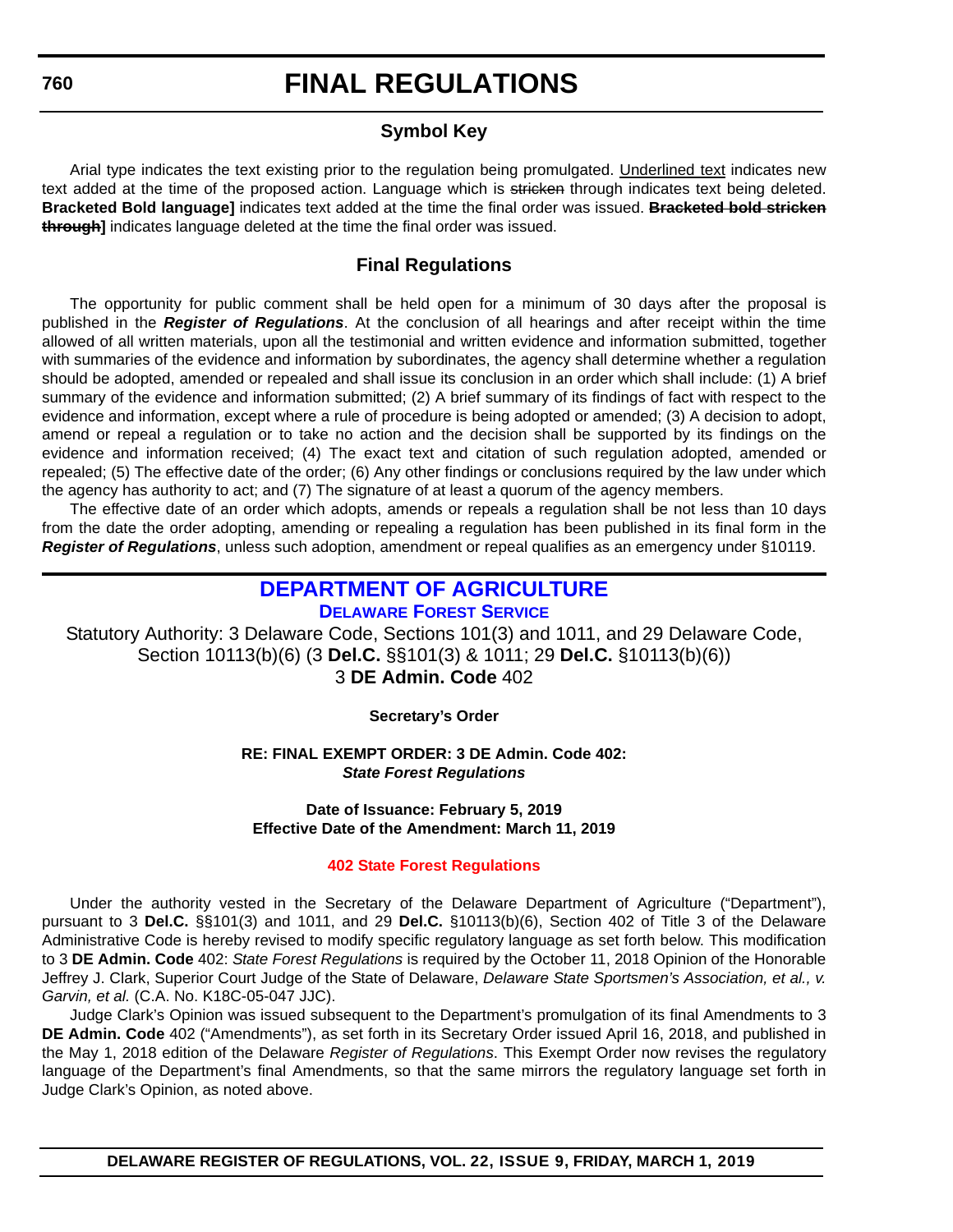#### **Findings of Fact**

Based on Delaware law and the record as reflected in the prior Secretary's Order referenced above, I make the following findings of fact:

- 1. The proposed regulation is not in conflict with Delaware law; and
- 2. The proposed regulation is an appropriate exercise of the Department's responsibilities and authority.

#### **Decision and Order Concerning the Regulation**

**NOW THEREFORE,** under the above-described statutory authority, and for the reasons set forth above, I hereby ORDER that the revisions to 3 **DE Admin. Code** 402: *State Forest Regulations* be adopted and promulgated as follows, to wit:

1. Subsection 8.8.1 shall be modified by removing the term, "and lodges" from the existing regulatory language;

2. Subsection 8.8.2 shall be modified by removing the phrase, "provided that proper and current credentials shall be produced upon request" from the existing regulatory language;

3. Subsection 8.8.3 shall be modified by removing "…provided that the permit shall be produced upon request. Residents of other states holding an equivalent permit or license to carry a concealed firearm may be permitted to carry a concealed firearm at the discretion of the Department" from the existing regulatory language; and

4. Subsection 8.8.6 shall be removed in its entirety.

The effective date of this Order is ten (10) days from the date of its publication in the Delaware *Register of Regulations,* in accordance with 29 **Del.C.** §10118(g).

Michael T. Scuse **Secretary** 

#### **402 State Forest Regulations** *(Break in Continuity of Sections)*

#### **8.0 Hunting Rules and Regulations**

#### *(Break in Continuity Within Section)*

- 8.8 Target shooting is prohibited. Firearms are allowed for legal hunting and are otherwise prohibited within designated safe areas on State Forest lands, except as set forth below.
	- 8.8.1 Designated areas shall include State Forest Offices, education centers, and lodges, and shall be identified by appropriate signage.
	- 8.8.2 Active duty and qualified retired law enforcement officers may possess firearms within areas administered by the Department, including designated areas, provided that proper and current credentials shall be produced upon request.
	- 8.8.3 Delaware residents holding an active current permit to carry a concealed deadly weapon may carry a firearm within areas administered by the Department, including designated areas, provided that the permit shall be produced upon request. Residents of other states holding an equivalent permit or license to carry a concealed firearm may be permitted to carry a concealed firearm at the discretion of the Department.

#### *(Break in Continuity Within Section)*

8.8.6 Any person possessing a firearm shall display identification upon request, sufficient to enable a law enforcement officer to undertake a background check.

**\*Please Note: As the rest of the sections were not amended, they are not being published. A copy of the regulation is available at:**

**[402 State Forest Regulations](http://regulations.delaware.gov/register/march2019/final/22 DE Reg 760 03-01-19.htm)**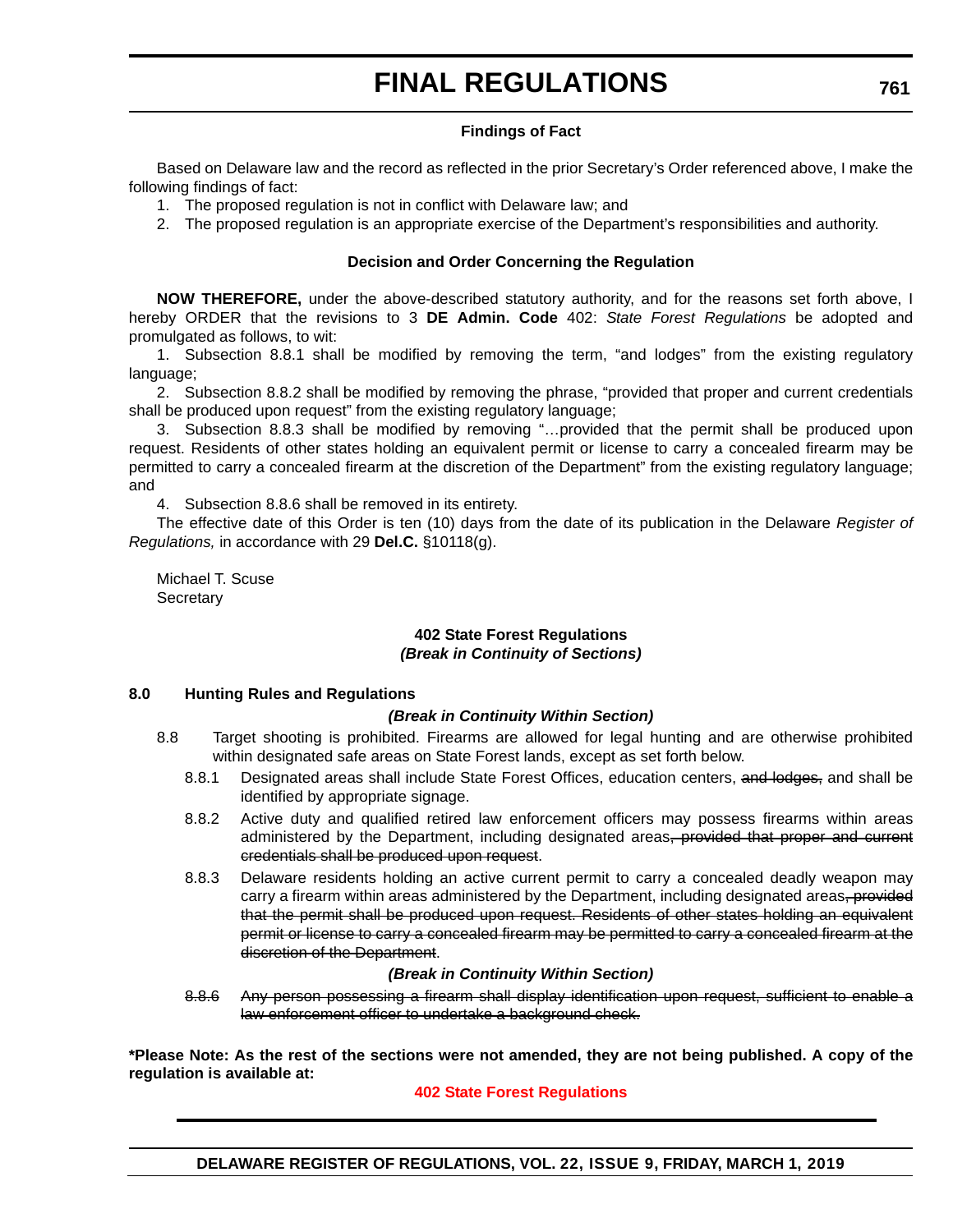## **[DEPARTMENT OF EDUCATION](https://www.doe.k12.de.us/)**

**OFFICE OF [THE SECRETARY](https://www.doe.k12.de.us/Page/11)**

Statutory Authority: 14 Delaware Code, Sections 122(b) and 4139 (14 **Del.C.** §§122(b) and

4139)

14 **DE Admin. Code** 505

## **REGULATORY IMPLEMENTING ORDER**

#### **[505 High School Graduation Requirements and Diplomas](#page-3-0)**

#### **I. Summary of the Evidence and Information Submitted**

Pursuant to 14 **Del.C.** §§4139 and 122(b), the Secretary of Education seeks the consent of the State Board of Education to amend 14 **DE Admin. Code** 505 High School Graduation Requirements and Diplomas. This regulation is being amended to include computer science standards as required by House Bill 15 with Senate Amendment 1 and the State of Delaware - Diploma for Alternate Achievement Standards as required by House Substitute No. 1 to House Bill 287 as amended by House Amendment No. 1, both from the 149<sup>th</sup> General Assembly. Also, the Student Success Plans section of the regulation is being removed and a new regulation will be created in the near future that will specifically provide guidance around Student Success Plans. Therefore, reference to Student Success Plans in the definition of "Career Pathway" has been struck.

Notice of the proposed regulation was published in the *News Journal* and the *Delaware State News* on November 1, 2018**,** in the form hereto attached as *Exhibit "A"*. Comments were received from the Governor's Advisory Council for Exceptional Citizens, the State Council for Persons with Disabilities and Dr. Amelia Hodges of PolyTECH School District. The two Councils were in support of the regulation as written but did request further clarification on Student Success Plans. The Department notes that such clarification will be noted in the Student Success Plan regulation. Dr. Hodges commented that the regulation did not take into account expanded career pathway credit requirements. The Department notes that the regulation states the credits required are the minimum number of credits required and local education agencies do have the flexibility to expand on any of those credit requirements.

#### **II. Findings of Facts**

The Secretary finds that it is appropriate to amend 14 **DE Admin. Code** 505 High School Graduation Requirements and Diplomas in order to include computer science standards as required by House Bill 15 with Senate Amendment 1 and the State of Delaware - Diploma for Alternate Achievement Standards as required by House Substitute No. 1 to House Bill 287 as amended by House Amendment No. 1, both from the 149<sup>th</sup> General Assembly. Also, the Student Success Plans section of the regulation is being removed and a new regulation will be created in the near future that will specifically provide guidance around Student Success Plans.

#### **III. Decision to Amend the Regulation**

For the foregoing reasons, the Secretary concludes that it is appropriate to amend 14 **DE Admin. Code** 505 High School Graduation Requirements and Diplomas. Therefore, pursuant to 14 **Del.C.** §122, 14 **DE Admin. Code** 505 High School Graduation Requirements and Diplomas attached hereto as *Exhibit "B"* is hereby amended. Pursuant to the provision of 14 **Del.C.** §122(e), 14 **DE Admin. Code** 505 High School Graduation Requirements and Diplomas hereby amended shall be in effect for a period of five years from the effective date of this order as set forth in Section V. below.

#### **IV. Text and Citation**

The text of 14 **DE Admin. Code** 505 High School Graduation Requirements and Diplomas amended hereby shall be in the form attached hereto as *Exhibit "B"*, and said regulation shall be cited as 14 **DE Admin. Code** 505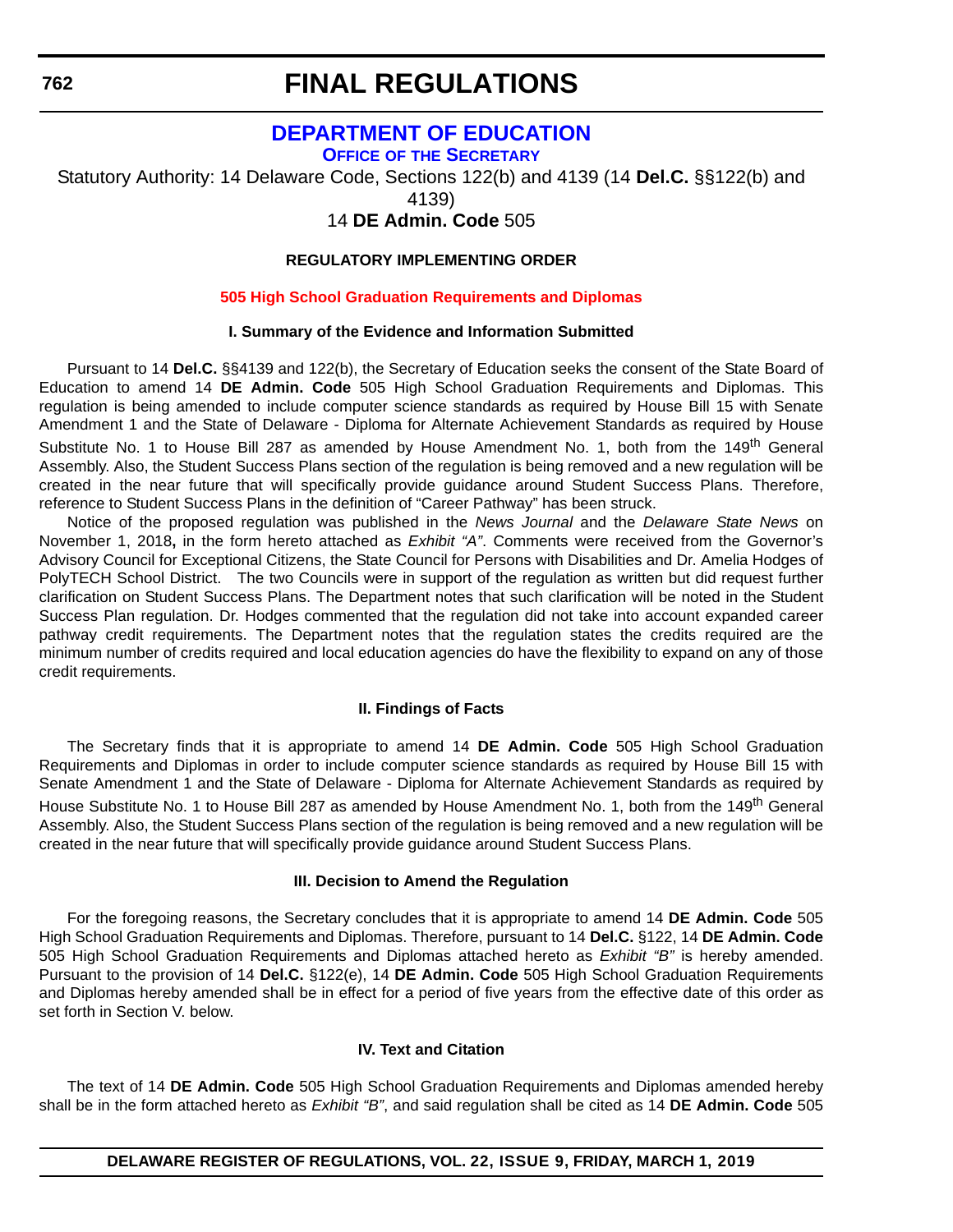High School Graduation Requirements and Diplomas in the *Administrative Code of Regulations* for the Department of Education.

#### **V. Effective Date of Order**

The actions hereinabove referred to were taken by the Secretary pursuant to 14 **Del.C.** §122 on January 17, 2019. The effective date of this Order shall be ten (10) days from the date this Order is published in the Delaware *Register of Regulations.*

#### **IT IS SO ORDERED** the 17<sup>th</sup> day of January 2019. **Department of Education**

Susan S. Bunting, Ed.D., Secretary of Education

Approved this  $17<sup>th</sup>$  day of January 2019

**State Board of Education**

Whitney Townsend Sweeney, President Vincent Lofink Audrey J. Noble, Ph.D., Vice President Nina Lou Bunting Candace Fifer Wali W. Rushdan, II

### **505 High School Graduation Requirements and Diplomas**

### **1.0 Definitions:**

The following words and terms, when used in this regulation, shall have the following meaning unless the context clearly indicates otherwise:

### *(Break in Continuity Within Section)*

**"Career Pathway"** means the three (3) credits of pre planned and sequential courses required for graduation designed to develop knowledge and skills in a particular career or academic area. **[The Career Pathway shall be included in the Student Success Plan.]**

**\*Please note that no additional changes were made to the regulation as originally proposed and published in the November 2018 issue of the** *Register* **at page 335 (22 DE Reg. 335). Therefore, the final regulation is not being republished here in its entirety. A copy of the final regulation is available at: [505 High School Graduation Requirements and Diplomas](http://regulations.delaware.gov/register/march2019/final/22 DE Reg 762 03-01-19.htm)**

## **OFFICE OF [THE SECRETARY](https://www.doe.k12.de.us/Page/11)**

Statutory Authority: 14 Delaware Code, Sections 103(b) and 122(a) (14 **Del.C.** §§103(b) and 122(a))

#### **REGULATORY IMPLEMENTING ORDER**

#### **[507 Student Success Planning](#page-3-0)**

#### **I. Summary of the Evidence and Information Submitted**

Pursuant to 14 **Del.C.** §§103(b) and 122(a), the Secretary of Education intends to create 14 **DE Admin. Code** 507 Student Success Planning. This new regulation is needed to provide guidance for districts and charters in their role to support students in establishing goals that lead to post-secondary plans for the student's desired career.

Notice of the proposed regulation was published in the *News Journal* and the *Delaware State News* on January 1, 2019, in the form hereto attached as *Exhibit "A"*. Comments were received from the Governor's Advisory Council for Exceptional Citizens, the State Council for Persons with Disabilities, and Freire Charter

#### **DELAWARE REGISTER OF REGULATIONS, VOL. 22, ISSUE 9, FRIDAY, MARCH 1, 2019**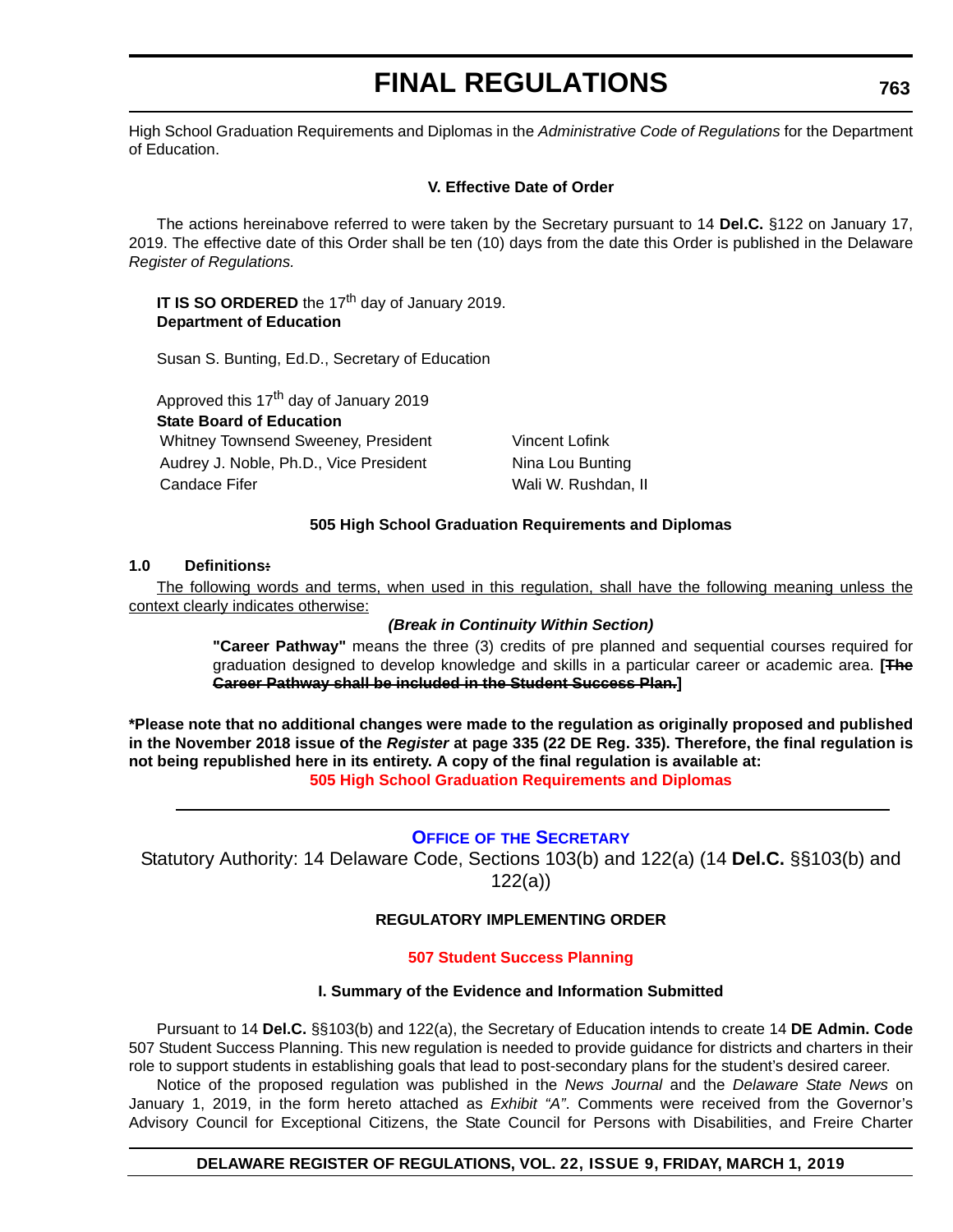School Wilmington. The two Councils were in support of the regulation as written but did request further clarification on Student Success Plans. Freire Charter School had one comment noted below. The Councils requested that:

(1) The Department include clarification that school districts will still assist students with developing a program of study of plan to clearly identify what steps a student must follow to achieve career goals, even if it is no longer placed in the Student Success Plan. The Department notes that the regulation requires school district's postsecondary advisement plans to list the specific activities and supports they are providing to help students explore potential career interests, establish and refine goals to prepare them to pursue the goals after high school;

(2) The Department include a requirement that school districts identify and provide supports necessary to help a student achieve their career goals. The Department believes this is outlined in 4.1.1.2 of the regulation that notes district plans must include the activities, supports and resources to enable students to fulfill the opportunities identified in the regulation, as well as requires the plan to be district-wide to enable a comprehensive approach to support students from  $8^{th}$  to 12<sup>th</sup> grade. Incorporating this into their plans will enable districts to identify areas where students need additional supports and continue those supports between middle and high school;

(3) The Department include an annual transcript review requirement. The Department notes that school counselors will continue to conduct course transcripts as part of the requirement to increase graduation rates under the Every Student Succeeds Act. DSSF additionally monitors on track to graduation and will be reported annually. This aspect was not required to be outlined in regulation;

(4) The Department include a section that requires Student Success Plans to incorporate the IEP transition plan requirements in 14 **DE Admin Code** 925. The Department believes it is the expectation that a transition plan can meet the requirements of the Student Success Plan if it includes each of the aspects identified in the regulation. Two separate documents would be unnecessary; (4) we remove the definition of "Core Course Credit" as it is not used in the regulation. We agree with this change and the definition has been removed to correct a technical error; and

(5) The Department include a requirement for some data measures for students with IEPs related to equal access to ESSA measures and Career Pathways programming. The Department notes that district plans are required to identify how they will measure student impact in meeting their post-secondary goals and progress reports will show their progression towards these goals, including measurable outcomes as outlined in the regulation. This includes all students, including those with IEPs.

Additionally, Freire Charter School noted the regulation could place an undue burden on school staff, finances or technological resources, and asked the Department to evaluate post-secondary advising plans to ensure they are not burdensome. The Department notes that the SSP template consists of two simple excel spreadsheets that do not require any additional software or technology. Charter Schools and Districts are not required to list every individual activity they offer to students or to track those individual activities. The plan looks at broader categories to ensure students meet the opportunities required in the regulation. Therefore, the Department does not believe the regulation places any unnecessary work or burden on districts or charter schools, and that the Student Success Plan provides for significant flexibility for district and charter school tracking while ensuring that the Department can adequately review the post-secondary advisement process statewide for students.

#### **II. Findings of Facts**

The Secretary finds that it is appropriate to create 14 **DE Admin. Code** 507 Student Success Planning in order to provide guidance for districts and charters in their role to support students in establishing goals that lead to postsecondary plans for the student's desired career.

#### **III. Decision to Amend the Regulation**

For the foregoing reasons, the Secretary concludes that it is appropriate to create 14 **DE Admin. Code** 507 Student Success Planning. Therefore, pursuant to 14 **Del.C.** §122, 14 **DE Admin. Code** 507 Student Success Planning attached hereto as *Exhibit "B"* is hereby created. Pursuant to the provision of 14 **Del.C.** §122(e), 14 **DE Admin. Code** 507 Student Success Planning hereby created shall be in effect for a period of five years from the effective date of this order as set forth in Section V. below.

## **DELAWARE REGISTER OF REGULATIONS, VOL. 22, ISSUE 9, FRIDAY, MARCH 1, 2019**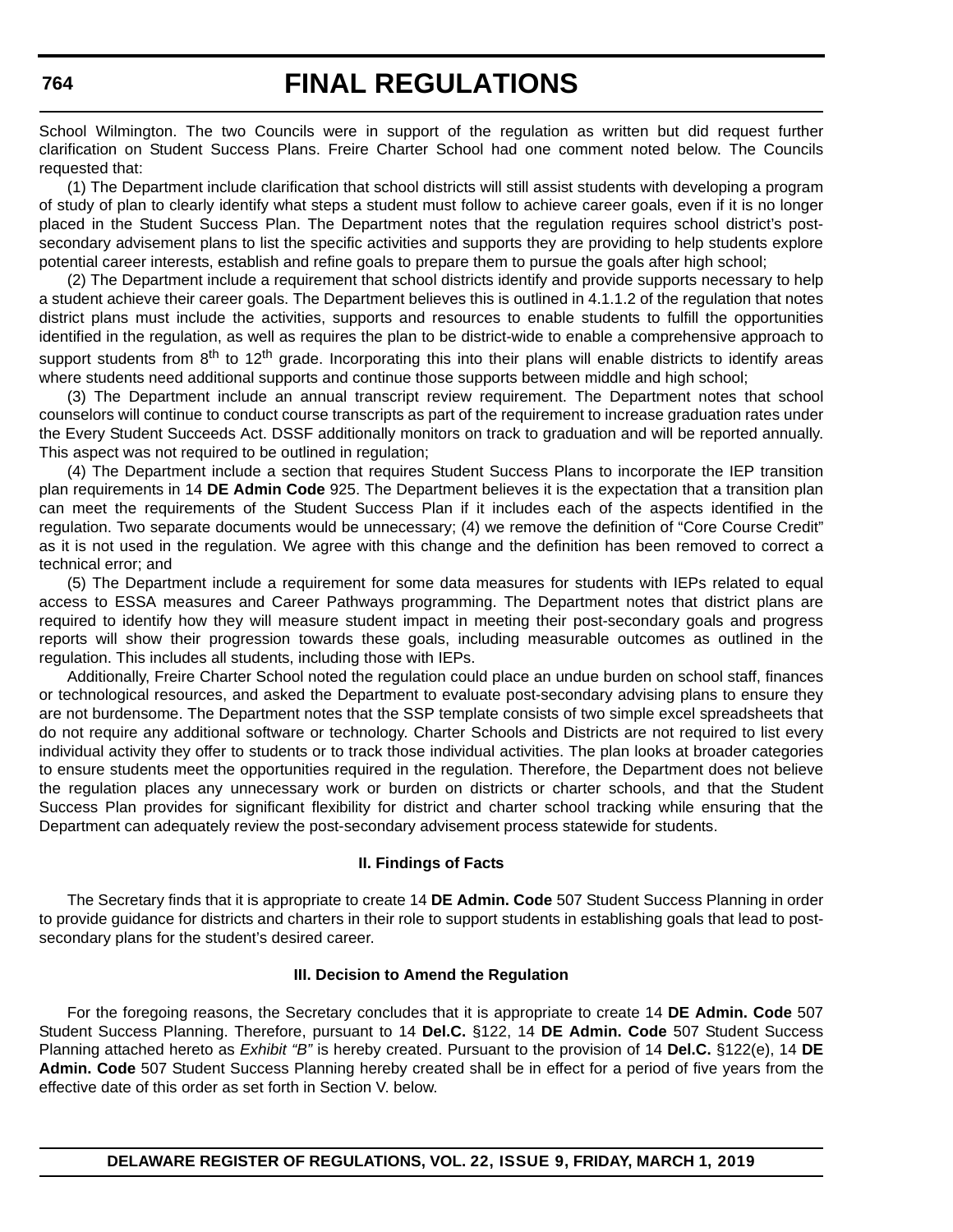#### **IV. Text and Citation**

The text of 14 **DE Admin. Code** 507 Student Success Planning created hereby shall be in the form attached hereto as *Exhibit "B"*, and said regulation shall be cited as 14 **DE Admin. Code** 507 Student Success Planning in the *Administrative Code of Regulations* for the Department of Education.

#### **V. Effective Date of Order**

The actions hereinabove referred to were taken by the Secretary pursuant to 14 **Del.C.** §122 on February 15, 2019. The effective date of this Order shall be ten (10) days from the date this Order is published in the Delaware *Register of Regulations.*

**IT IS SO ORDERED** the 15<sup>th</sup> day of February 2019.

#### **Department of Education**

Susan S. Bunting, Ed.D., Secretary of Education

Approved this 15<sup>th</sup> day of February 2019

#### **507 Student Success Planning** *(Break in Continuity of Sections)*

#### **2.0 Definitions**

*(Break in Continuity Within Section)*

**["Core Course Credit" means a credit in an English Language Arts, Mathematics, Science or Social Studies course.]**

**\*Please note that no additional changes were made to the regulation as originally proposed and published in the January 2019 issue of the** *Register* **at page 562 (22 DE Reg. 562). Therefore, the final regulation is not being republished here in its entirety. A copy of the final regulation is available at: [507 Student Success Planning](http://regulations.delaware.gov/register/march2019/final/22 DE Reg 763 03-01-19.htm)**

#### **OFFICE OF [THE SECRETARY](https://www.doe.k12.de.us/Page/11)**

Statutory Authority: 14 Delaware Code, Section 122(b) and 303(a) (14 **Del.C.** §§122(b) & 303(a)) 14 **DE Admin. Code** 1008

#### **REGULATORY IMPLEMENTING ORDER**

#### **[1008 DIAA Junior High and Middle School Interscholastic Athletics](#page-3-0)**

#### **I. SUMMARY OF THE EVIDENCE AND INFORMATION SUBMITTED**

Pursuant to 14 **Del.C.** Sections 122(b) and 303(a), the Secretary of Education seeks the approval of the State Board of Education to amend 14 **DE Admin. Code** 1008 DIAA Junior High and Middle School Interscholastic Athletics. The Delaware Interscholastic Athletic Association ("DIAA"), working in consultation and cooperation with the Department of Education ("Department"), developed the amendments to 14 **DE Admin. Code** 1008. Section 8.0 is being amended to add fees for officiating contests and competitions in accordance with the amendments to 14 **Del.C.** Ch. 3, which went into effect on July 17, 2018. In addition, subsection 2.7.3.1 is being amended to correct a technical error.

**DELAWARE REGISTER OF REGULATIONS, VOL. 22, ISSUE 9, FRIDAY, MARCH 1, 2019**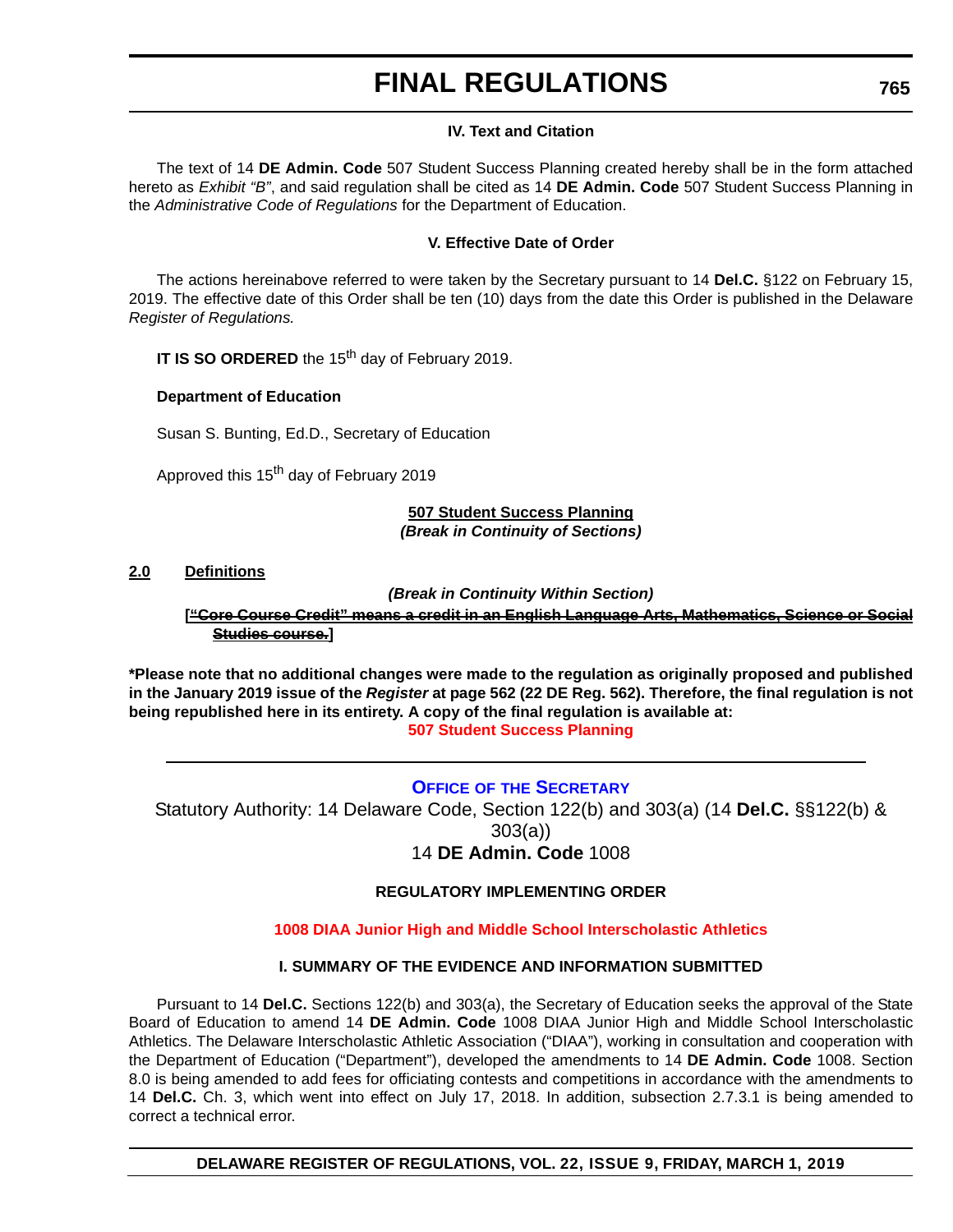## **FINAL REGULATIONS**

Notice of the proposed regulation was published in *The News Journal* and *Delaware State News* on December 1, 2018 in the form attached hereto as Exhibit "A." In addition, notice of the proposed regulation was published in the *Register of Regulations* on December 1, 2018 in the form attached hereto as Exhibit "B." Persons wishing to present their views concerning the amendments were invited to do so in writing by January 4, 2019. The Department did not receive any written submittals concerning the amendments.

On January 17, 2019, the DIAA Board of Directors voted to propose 14 **DE Admin. Code** 1008 DIAA Junior High and Middle School Interscholastic Athletics, in the form that was published, for adoption by the Department subject to the State Board of Education's approval.

#### **II. FINDINGS OF FACTS**

The Department finds that the proposed regulation is necessary to implement the provisions of 14 **Del.C.** Ch. 3. Accordingly, the Department finds that it is appropriate to amend 14 **DE Admin. Code** 1008 DIAA Junior High and Middle School Interscholastic Athletics.

### **III. DECISION TO AMEND THE REGULATION**

For the foregoing reasons, the Department concludes that it is appropriate to amend 14 **DE Admin. Code** 1008 DIAA Junior High and Middle School Interscholastic Athletics subject to the State Board of Education's approval. Therefore, pursuant to 14 **Del.C.** §§122(b) and 303(a), 14 **DE Admin. Code** 1008 DIAA Junior High and Middle School Interscholastic Athletics attached hereto as Exhibit "B" is hereby amended.

#### **IV. TEXT AND CITATION**

The text of 14 **DE Admin. Code** 1008 DIAA Junior High and Middle School Interscholastic Athletics adopted hereby shall be in the form attached hereto as Exhibit "B," and said regulation shall be cited as 14 **DE Admin. Code** 1008 DIAA Junior High and Middle School Interscholastic Athletics in the Administrative Code of Regulations for the Department of Education.

#### **V. EFFECTIVE DATE OF ORDER**

The actions hereinabove referred to were taken by the Department pursuant to 14 **Del.C.** §§122(b) and 303(a) on February 21, 2019. The effective date of this Order shall be ten (10) days from the date this Order is published in the *Register of Regulations*.

**IT IS SO ORDERED** the 21<sup>st</sup> day of February, 2019.

**Department of Education**

Susan S. Bunting, Ed.D., Secretary of Education

Approved this 21<sup>st</sup> day of February, 2019.

#### **State Board of Education**

Whitney Townsend Sweeney, President Vincent Lofink Audrey J. Noble, Ph.D., Vice President (absent) Wali W. Rushdan, II Nina Lou Bunting (absent) Candace Fifer

**\*Please note that no changes were made to the regulation as originally proposed and published in the December 2018 issue of the** *Register* **at page 440 (22 DE Reg. 440). Therefore, the final regulation is not being republished. A copy of the final regulation is available at:**

**[1008 DIAA Junior High and Middle School Interscholastic Athletics](http://regulations.delaware.gov/register/march2019/final/22 DE Reg 765 03-01-19.htm)**

**DELAWARE REGISTER OF REGULATIONS, VOL. 22, ISSUE 9, FRIDAY, MARCH 1, 2019**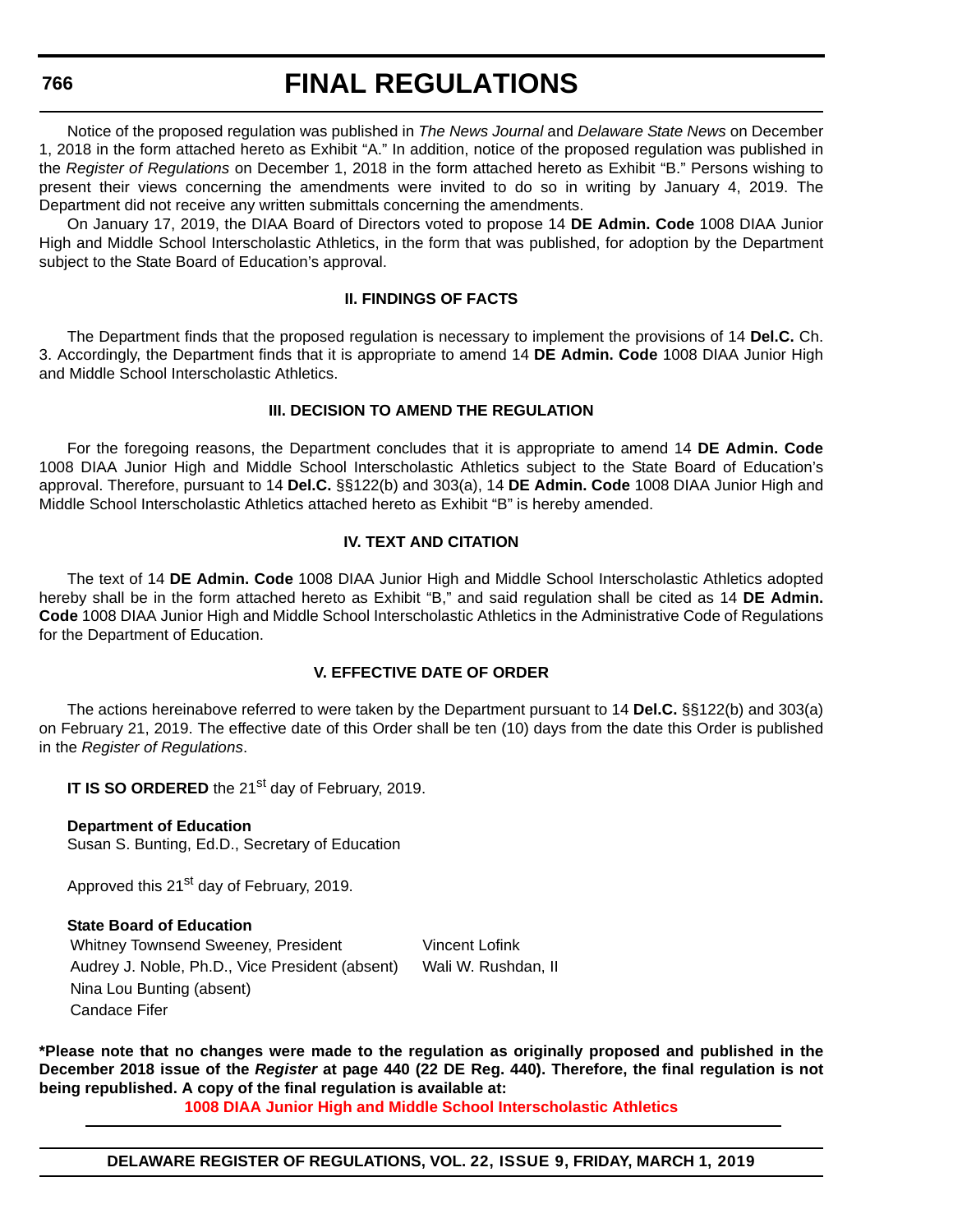#### **OFFICE OF [THE SECRETARY](https://www.doe.k12.de.us/Page/11)**

Statutory Authority: 14 Delaware Code, Section 122(b) and 303(a) (14 **Del.C.** §§122(b) & 303(a))

## 14 **DE Admin. Code** 1009

#### **REGULATORY IMPLEMENTING ORDER**

#### **[1009 DIAA High School Interscholastic Athletics](#page-3-0)**

#### **I. SUMMARY OF THE EVIDENCE AND INFORMATION SUBMITTED**

Pursuant to 14 **Del.C.** Sections 122(b) and 303(a), the Secretary of Education seeks the approval of the State Board of Education to amend 14 **DE Admin. Code** 1009 DIAA High School Interscholastic Athletics. The Delaware Interscholastic Athletic Association ("DIAA"), working in consultation and cooperation with the Department of Education ("Department"), developed the amendments to **14 DE Admin. Code 1009**. Section 8.0 is being amended to add fees for officiating contests and competitions in accordance with the amendments to 14 **Del.C.** Ch. 3, which went into effect on July 17, 2018. In addition, subsection 2.7.3.1 is being amended to correct a technical error.

Notice of the proposed regulation was published in *The News Journal* and *Delaware State News* on December 1, 2018 in the form attached hereto as Exhibit "A." In addition, notice of the proposed regulation was published in the *Register of Regulations* on December 1, 2018 in the form attached hereto as Exhibit "B." Persons wishing to present their views concerning the amendments were invited to do so in writing by January 4, 2019. The Department did not receive any written submittals concerning the amendments.

On January 17, 2019, the DIAA Board of Directors voted to propose 14 **DE Admin. Code** 1009 DIAA High School Interscholastic Athletics, in the form that was published, for adoption by the Department subject to the State Board of Education's approval.

#### **II. FINDINGS OF FACTS**

The Department finds that the proposed regulation is necessary to implement the provisions of 14 **Del.C.** Ch. 3. Accordingly, the Department finds that it is appropriate to amend 14 **DE Admin. Code** 1009 DIAA High School Interscholastic Athletics.

#### **III. DECISION TO AMEND THE REGULATION**

For the foregoing reasons, the Department concludes that it is appropriate to amend 14 **DE Admin. Code** 1009 DIAA High School Interscholastic Athletics subject to the State Board of Education's approval. Therefore, pursuant to 14 **Del.C.** §§122(b) and 303(a), 14 **DE Admin. Code** 1009 DIAA High School Interscholastic Athletics attached hereto as Exhibit "B" is hereby amended.

#### **IV. TEXT AND CITATION**

The text of 14 **DE Admin. Code** 1009 DIAA High School Interscholastic Athletics adopted hereby shall be in the form attached hereto as Exhibit "B," and said regulation shall be cited as 14 **DE Admin. Code** 1009 DIAA High School Interscholastic Athletics in the Administrative Code of Regulations for the Department of Education.

#### **V. EFFECTIVE DATE OF ORDER**

The actions hereinabove referred to were taken by the Department pursuant to 14 **Del.C.** §§122(b) and 303(a) on February 21, 2019. The effective date of this Order shall be ten (10) days from the date this Order is published in the *Register of Regulations*.

**IT IS SO ORDERED** the 21<sup>st</sup> day of February, 2019.

#### **DELAWARE REGISTER OF REGULATIONS, VOL. 22, ISSUE 9, FRIDAY, MARCH 1, 2019**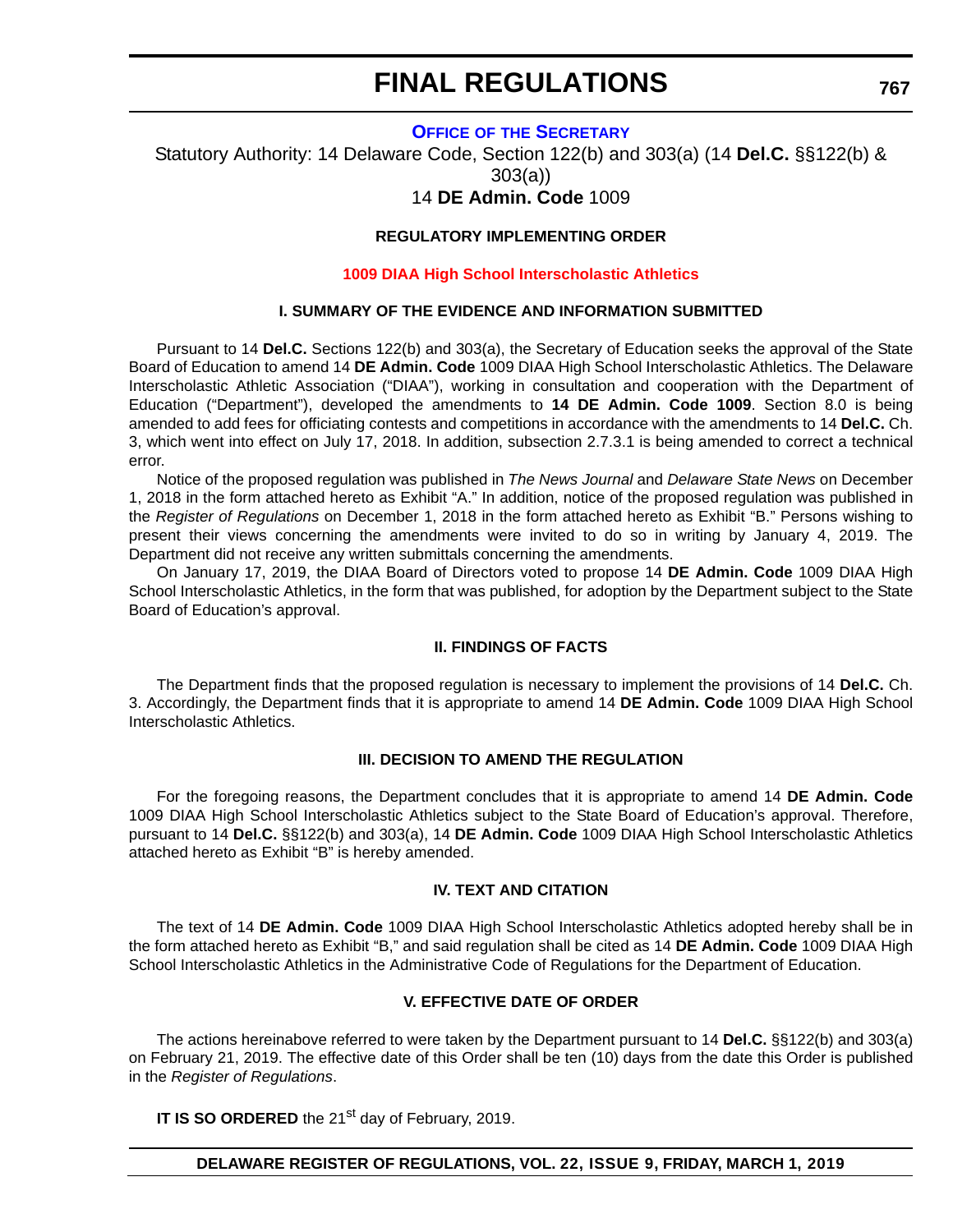# **FINAL REGULATIONS**

**Department of Education** Susan S. Bunting, Ed.D., Secretary of Education

Approved this 21<sup>st</sup> day of February, 2019.

**State Board of Education** Whitney Townsend Sweeney, President Vincent Lofink Audrey J. Noble, Ph.D., Vice President (absent) Wali W. Rushdan, II Nina Lou Bunting (absent) Candace Fifer

**\*Please note that no changes were made to the regulation as originally proposed and published in the December 2018 issue of the** *Register* **at page 443 (22 DE Reg. 443). Therefore, the final regulation is not being republished. A copy of the final regulation is available at:**

**[1009 DIAA High School Interscholastic Athletics](http://regulations.delaware.gov/register/march2019/final/22 DE Reg 767 03-01-19.htm)**

## **[DEPARTMENT OF HEALTH AND SOCIAL SERVICES](https://www.dhss.delaware.gov/dhss/index.html )**

**DIVISION OF MEDICAID [AND MEDICAL ASSISTANCE](https://www.dhss.delaware.gov/dhss/dmma/)**

Statutory Authority: 31 Delaware Code, Section 512 (31 **Del.C.** §512)

**ORDER**

## **[Chiropractic Services](#page-3-0)**

## **NATURE OF THE PROCEEDINGS:**

Delaware Health and Social Services ("Department") / Division of Medicaid and Medical Assistance initiated proceedings to amend Title XIX Medicaid State Plan and the DMMA Provider Policy Specific Manual regarding chiropractic services, specifically, to remove annual numerical limitations placed on chiropractic care visits for the purpose of treating back pain. The Department's proceedings to amend its regulations were initiated pursuant to 29 Delaware Code Section 10114 and its authority as prescribed by 31 Delaware Code Section 512.

The Department published its notice of proposed regulation changes pursuant to 29 Delaware Code Section 10115 in the January 2019 Delaware *Register of Regulations*, requiring written materials and suggestions from the public concerning the proposed regulations to be produced by January 31, 2019 at which time the Department would receive information, factual evidence and public comment to the said proposed changes to the regulations.

### **SUMMARY OF PROPOSAL**

Effective for services provided on and after January 11, 2019 Delaware Health and Social Services/Division of Medicaid and Medical Assistance (DHSS/DMMA) proposes to amend Attachment 3.1-A Page 3 Addendum of Title XIX Medicaid State Plan and the Practitioner Provider Specific Manual, of the DMMA Provider Policy Specific Manuals sections 13.2.2 - 13.2.3.2 regarding chiropractic services.

#### **Background**

Senate Bill 225, an Act to Amend Title 16, Title 24, Title 29, and Title 31 of the Delaware Code Relating to Insurance Coverage for the Treatment of Back Pain, was enacted by the General Assembly of the State of Delaware, and signed into law on September 10, 2018, with an effective date of March 9, 2019. This Act encourages prescribers and patients to use proven non-opioid methods of treating back pain by prohibiting numerical limits on physical therapy and chiropractic care, which might deter prescribers or patients from using those treatments rather than opioids. As a result, DMMA is proposing to amend policy by removing annual limits associated with chiropractic treatment services.

**DELAWARE REGISTER OF REGULATIONS, VOL. 22, ISSUE 9, FRIDAY, MARCH 1, 2019**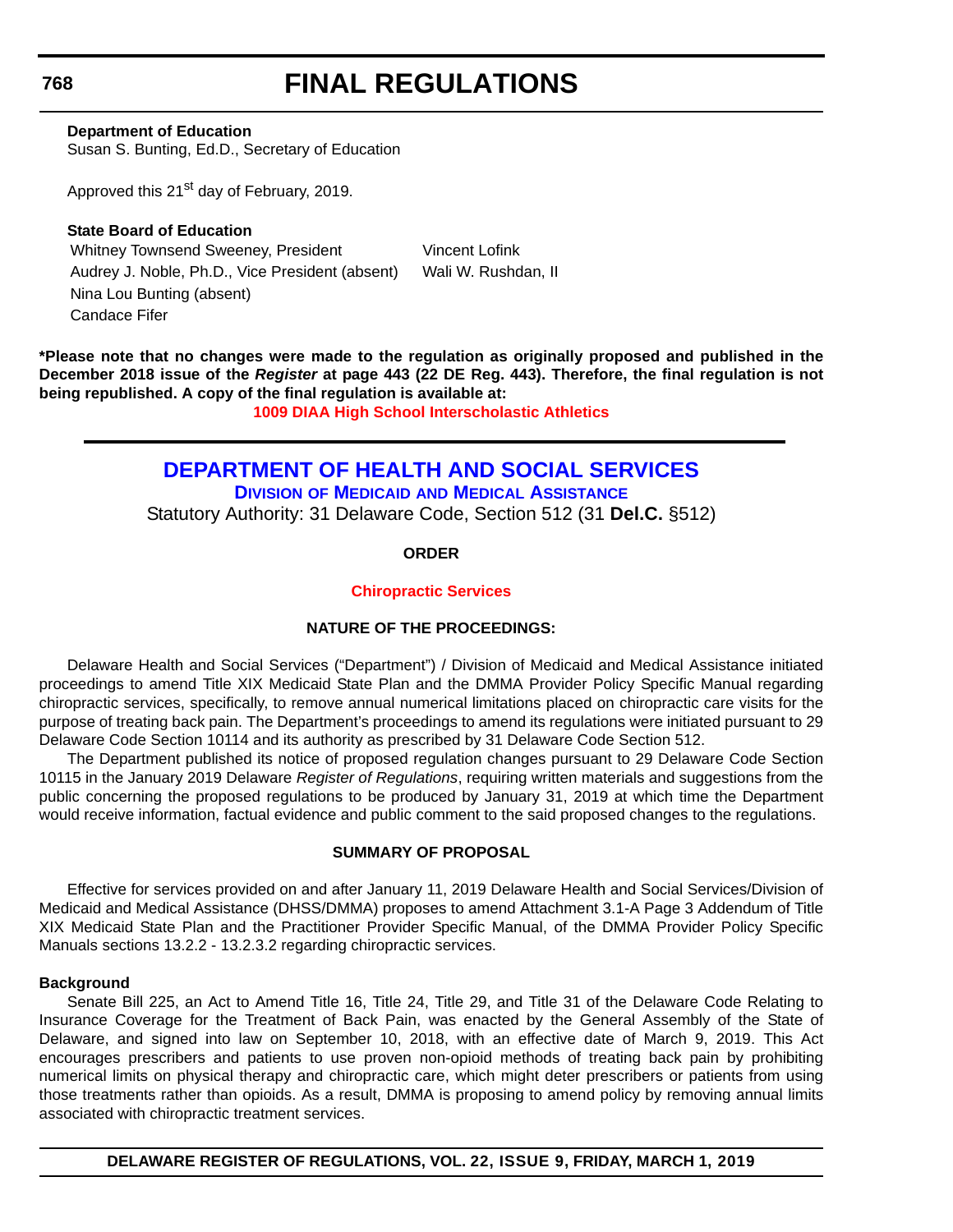#### **Statutory Authority**

Senate Bill 225

#### **Purpose**

The purpose of this proposed regulation is to remove annual numerical limitations placed on chiropractic care visits for the purpose of treating back pain.

#### *Public Notice*

In accordance with the *federal* public notice requirements established at Section 1902(a)(13)(A) of the Social Security Act and 42 CFR 447.205 and the *state* public notice requirements of Title 29, Chapter 101 of the Delaware Code, Delaware Health and Social Services (DHSS)/Division of Medicaid and Medical Assistance (DMMA) gives public notice and provides an open comment period for thirty (30) days to allow all stakeholders an opportunity to provide input on the proposed regulation. Comments were to have been received by 4:30 p.m. on January 31, 2019.

#### *Centers for Medicare and Medicaid Services Review and Approval*

The provisions of this state plan amendment (SPA) are subject to approval by the Centers for Medicare and Medicaid Services (CMS). The draft SPA page(s) may undergo further revisions before and after submittal to CMS based upon public comment and/or CMS feedback. The final version may be subject to significant change.

#### *Provider Manuals and Communications Update*

Also, there may be additional provider manuals that may require updates as a result of these changes. The applicable Delaware Medical Assistance Program (DMAP) Provider Policy Specific Manuals and/or Delaware Medical Assistance Portal will be updated. Manual updates, revised pages or additions to the provider manual are issued, as required, for new policy, policy clarification, and/or revisions to the DMAP program. Provider billing guidelines or instructions to incorporate any new requirement may also be issued. A newsletter system is utilized to distribute new or revised manual material and to provide any other pertinent information regarding DMAP updates. DMAP updates are available on the Delaware Medical Assistance Portal website: [https://](https://medicaid.dhss.delaware.gov/provider) [medicaid.dhss.delaware.gov/provider](https://medicaid.dhss.delaware.gov/provider)

#### **Fiscal Impact**

The following fiscal impact is projected:

|                       | Federal Fiscal Year 2019 | Federal Fiscal Year 2020 |
|-----------------------|--------------------------|--------------------------|
| General (State) Funds | 212.250                  | 215.968                  |
| <b>Federal Funds</b>  | 287.750                  | 296.533                  |

#### **Summary of Comments Received with Agency Response and Explanation of Changes**

DMMA received the following summarized observations:

*Comment*: The regulation is endorsed as proposed since it expands access to alternative pain care treatment options.

DMMA is pleased to provide the opportunity to receive public comments and greatly appreciates the thoughtful input given.

#### **FINDINGS OF FACT:**

The Department finds that the proposed changes as set forth in the January 2019 *Register of Regulations* should be adopted.

THEREFORE, IT IS ORDERED, that the proposed regulation to amend Title XIX Medicaid State Plan and the DMMA Provider Policy Specific Manual regarding chiropractic services, specifically, to remove annual numerical limitations placed on chiropractic care visits for the purpose of treating back pain*,* is adopted and shall be final effective March 11, 2019.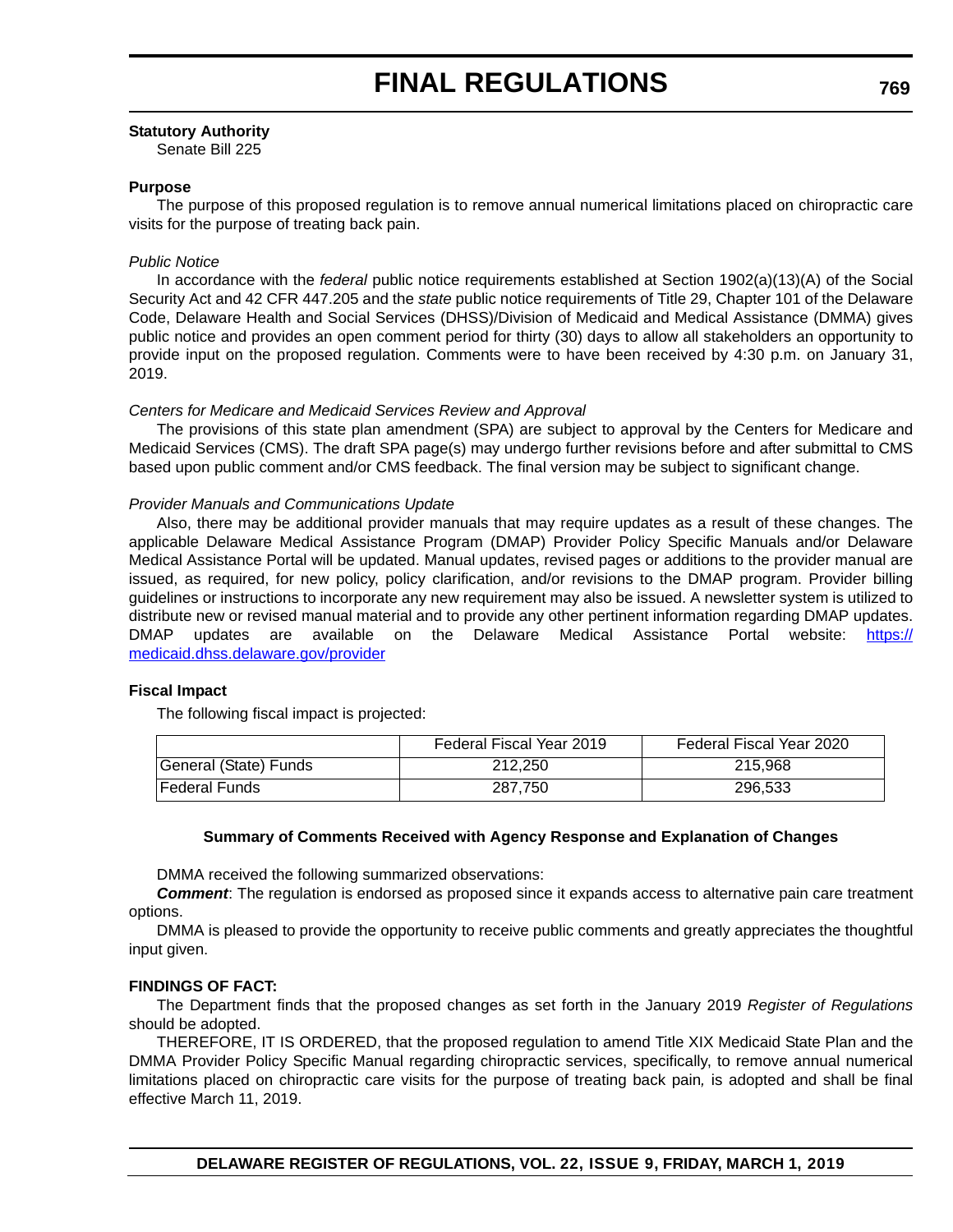# **FINAL REGULATIONS**

 2/14/19 Date of Signature

Kara Odom Walker, MD, MPH, MSHS, Secretary, DHSS

**\*Please note that no changes were made to the regulation as originally proposed and published in the January 2019 issue of the** *Register* **at page 566 (22 DE Reg. 566). Therefore, the final regulation is not being republished. A copy of the final regulation is available at:**

**[Chiropractic Services](http://regulations.delaware.gov/register/march2019/final/22 DE Reg 768 03-01-19.htm  )**

## **DIVISION [OF PUBLIC HEALTH](https://www.dhss.delaware.gov/dhss/dph/index.html)**

Statutory Authority: 16 Delaware Code, Chapter 30F and §§122(3)bb and 139 (16 **Del.C.** Ch. 30F and §§122(3)bb and 139)

### **ORDER**

### **[4502 Regulations for Certification of Animal Welfare Officers](#page-4-0)**

#### **NATURE OF THE PROCEEDINGS:**

Delaware Health and Social Services ("DHSS") initiated proceedings to adopt the State of Delaware Regulations Governing Certification of Animal Welfare Officers. The DHSS proceedings to adopt regulations were initiated pursuant to 29 Delaware Code Chapter 101 and authority as prescribed by 16 Delaware Code, Section 3104.

On September 1, 2018 (Volume 22, Issue 3), DHSS published in the Delaware *Register of Regulations* its notice of proposed regulations, pursuant to 29 **Del.C.** §10115. It requested that written materials and suggestions from the public concerning the proposed regulations be delivered to DHSS by October 1, 2018, after which time DHSS would review information, factual evidence and public comment to the said proposed regulations.

Written comments were received during the public comment period and evaluated. The results of that evaluation are summarized in the accompanying "Summary of Evidence."

#### **SUMMARY OF EVIDENCE**

In accordance with Delaware Law, public notices regarding proposed Department of Health and Social Services (DHSS) Regulations Governing Certification of Animal Welfare Officers were published in the Delaware *Register of Regulations*. Written comments were received on the proposed regulations during the public comment period (September 1, 2018 through October 1, 2018).

Entities offering written comments include:

- Delaware Department of Agriculture, Michael T. Scuse, Secretary
- Ms. Catherine Samardza

#### **Comments from the Delaware Department of Agriculture**

The curriculum requirements in section 4.2 of the proposed regulations are unclear about whether and the extent to which the training and certification curriculum would include material that educates new DDA hires on the distinction between authorities as an Animal Welfare Officer, within the OAW and as an Investigator II within DDA.

- Response: The distinction between authorities is made clear in the law, 16 **Del C.** §3031. It would be up
	- to the hiring agency to clarify for the employee their role and authority as outlined in the law.

The language provided in 9.1.1-9.1.5 describing disciplinary authority of DPH does not include language indicating how DPH will consider or consult with DDA regarding disciplinary matters and sanctioning of DDA employees (reference in section 10.2). DDA reserves the authority to discipline DDA employees and take any action DDA may deem appropriate.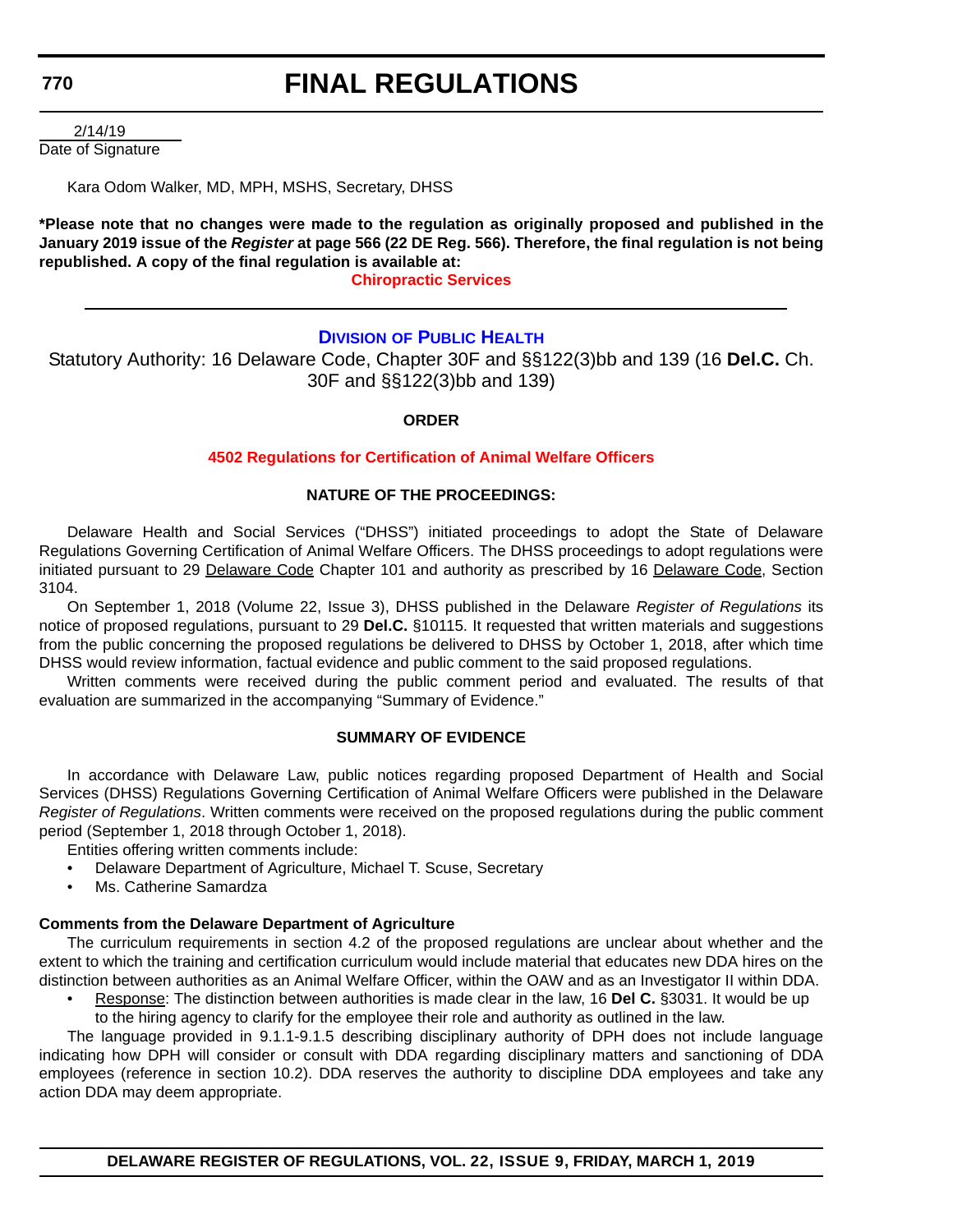• Response: For clarification, OAW's authority for discipline is strictly limited to the offenses as detailed in law, 16 **Del.C.** §139. Likewise, sanctions are limited to those outlined in the same law. OAW does not have any authority for discipline outside of these parameters, and other disciplinary actions for performance will be the responsibility of the employer. However, OAW agrees with the suggestion to include the employer in disciplinary sanctions decisions regarding certification. The final regulation adds subsection 9.2.4 which reads, "Consultation with certified animal welfare officer's employing agency."

As referenced in sections 3.4 and 4.5, DPH may waive all or part of the certification requirements, as well as the exam, for a DDA employee if the employee has completed equivalent training or experience. In addition, states that new people being hired have 60 days to complete requirements. DDA's job description for the position entitled Investigator II does not require that a candidate complete trainings or have certification as required by the proposed regulations.

Response: Certification is statutorily required for anyone serving as an animal welfare officer in Delaware. Future job postings should be amended to include the requirement for training and certification in the "Conditions of Hire".

DDA has 1 position designated to address animal welfare issues and conduct investigations related to issues of animal welfare. If DDA hires an individual to fill this position, DDA would expect that a new hire perform duties required by the DDA Investigator II position and any duties specified by DDA. As referenced in section 4 of the proposed regulations, if new hires are subject to the training and certification timeline and requirements referenced in the proposed regulations, DDA may be subject to a period with no coverage for animal welfare matters.

• Response: The agency appreciates this concern. OAW officers or police may enforce Title 11 cruelty to animals laws and would provide coverage during the transition if required.

#### **Comments from Ms. Catherine Samardza**

- I still believe drug testing should be required.
- 3.1 Does this requirement apply to animal control officers with the Newark and Dover Police Departments (and any others that may have their own)? Otherwise, who, exactly, would be working as an animal welfare officer in Delaware outside of OAW/DAS?
- 4.0 40 hours seems inadequate considering the amount of material to be covered.
- 4.3 I think 75% is too low to be a passing grade for law enforcement and animal handling.
- 5.0 Is there a training course official or otherwise actually established/in place? Who created it, and who teaches it?
- 7.1 8 hours of continuing education seems low, again, with the amount of material covered in training.
- 8.0 how many officers are currently using CEWs in the field? And how often are CEWs/stun guns actually being used on animals? I don't question the training requirement. But between this and the requirement in 4.2.5, it really seems like training needs more than 40 hours.
- 9.0 given that this is about animal welfare laws, shouldn't sanctions also be imposed if an officer is guilty of animal cruelty in some way? A crime against people or property rules out stray animals.
- 10.1, 10.2 The references to a contracting entity and other agencies/employer/entity concern me. See my note at 3.1. Who, exactly, will be contracting with animal welfare officers, or an organization who employs them? These sections sound suspiciously as if the State plans to dump animal welfare and dog control back onto the counties.

#### Response

The agency acknowledges and appreciates these comments. Most comments address the training requirements set forth by the regulations. The requirements represent the minimum levels of training needed, and may be exceeded. They are in line with similar certification requirements in other states, such as New Jersey and Connecticut. The Office of Animal Welfare has a training course already in place that was created after researching best practices throughout the country, and with input from other experts in the fields of animal control, law enforcement and veterinarians. The regulations apply to anyone who employs animal welfare officers in the state, including Newark and Dover Police Departments. One comment addresses the use of Conducted Electrical Weapons (CEW): only officers who have received training by a certified instructor carry CEWs. Another comment asks about sanctions for officers found guilty of animal cruelty. This is considered a crime against person or property. Lastly, Section 10.0 will be edited to remove reference to "contracting entity" which is no longer applicable.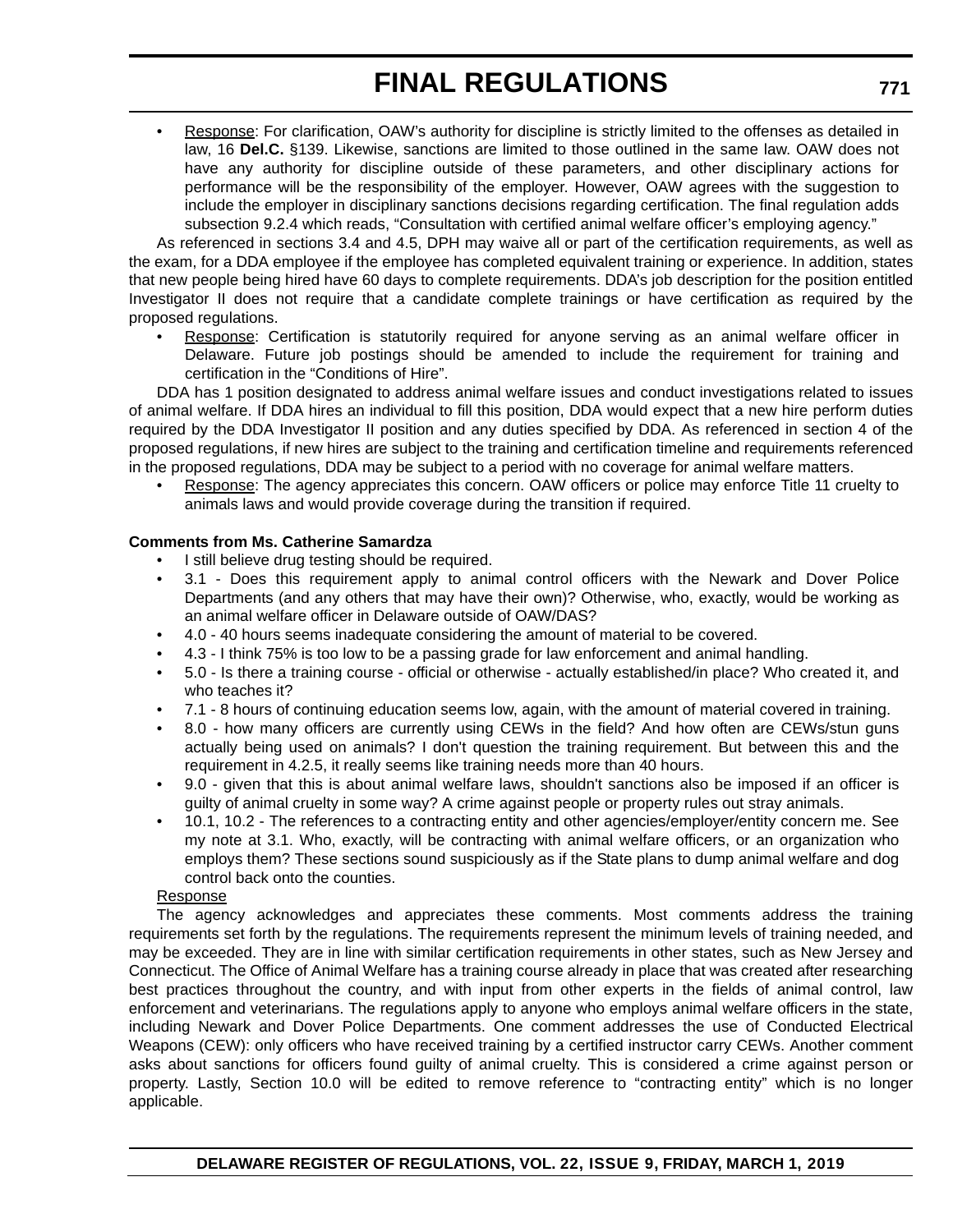# **FINAL REGULATIONS**

### FINDINGS OF FACT:

Some changes were made to the regulations based on the comments received. The Department finds that the proposed regulations, as set forth in the attached copy, should be adopted in the best interest of the general public of the State of Delaware.

THEREFORE, IT IS ORDERED, that the proposed State of Delaware Regulations Governing Radiation Control is adopted and shall become effective March 11, 2019, after publication of the final regulation in the Delaware *Register of Regulations*.

 2/12/19 **Date** 

Dr. Kara Odom Walker **Secretary** 

## **4502 Regulations for Certification of Animal Welfare Officers**

## **1.0 Authority and Purpose**

### *(Break in Continuity Within Section)*

- 1.3 These regulations define:
	- 1.3.1 **[training Training]** and certification requirements for animal welfare officers;
	- 1.3.2 **[procedures Procedures]** for obtaining a certification from the Office of Animal Welfare;
	- 1.3.3 **[training Training]** course approval processes;
	- 1.3.4 **[continuing Continuing]** education and recertification obligations;
	- 1.3.5 **[disciplinary Disciplinary]** sanctions; and
	- 1.3.6 [**complaint Complaint]** documentation and investigation procedures.
- **[1.4 Effective Date. These regulations are effective March 11, 2019.]**

## *(Break in Continuity of Sections)*

## **3.0 Animal Welfare Officer Certification**

- 3.1 Except as permitted by subsection 4.7, below, no person shall serve as a Delaware animal welfare officer unless such person is trained and certified by the Office of Animal Welfare **[("Office")]** as set forth in this section.
- 3.2 Individuals seeking certification as an animal welfare officer shall submit a written application to the Department of Health and Social Services, Division of Public Health, Office of Animal Welfare **[("Office")]**.

## *(Break in Continuity of Sections)*

## **6.0 Issuance of Certification**

## *(Break in Continuity Within Section)*

6.6 If a certified animal welfare officer has been found by an employer to be unfit or incompetent, the Office may impose sanctions as outlined in subsection **[10.2 9.3]**.

## *(Break in Continuity of Sections)*

## **9.0 Denial, Revocation and Disciplinary Sanctions**

## *(Break in Continuity Within Section)*

- 9.2 In determining whether to impose sanctions, the Department shall consider the following factors:
	- 9.2.1 The seriousness of the offense;
	- 9.2.2 The circumstances surrounding the offense; **[and]**
	- 9.2.3 The relation of the offense to the duties of a certified animal welfare officer**[.; and**

## **DELAWARE REGISTER OF REGULATIONS, VOL. 22, ISSUE 9, FRIDAY, MARCH 1, 2019**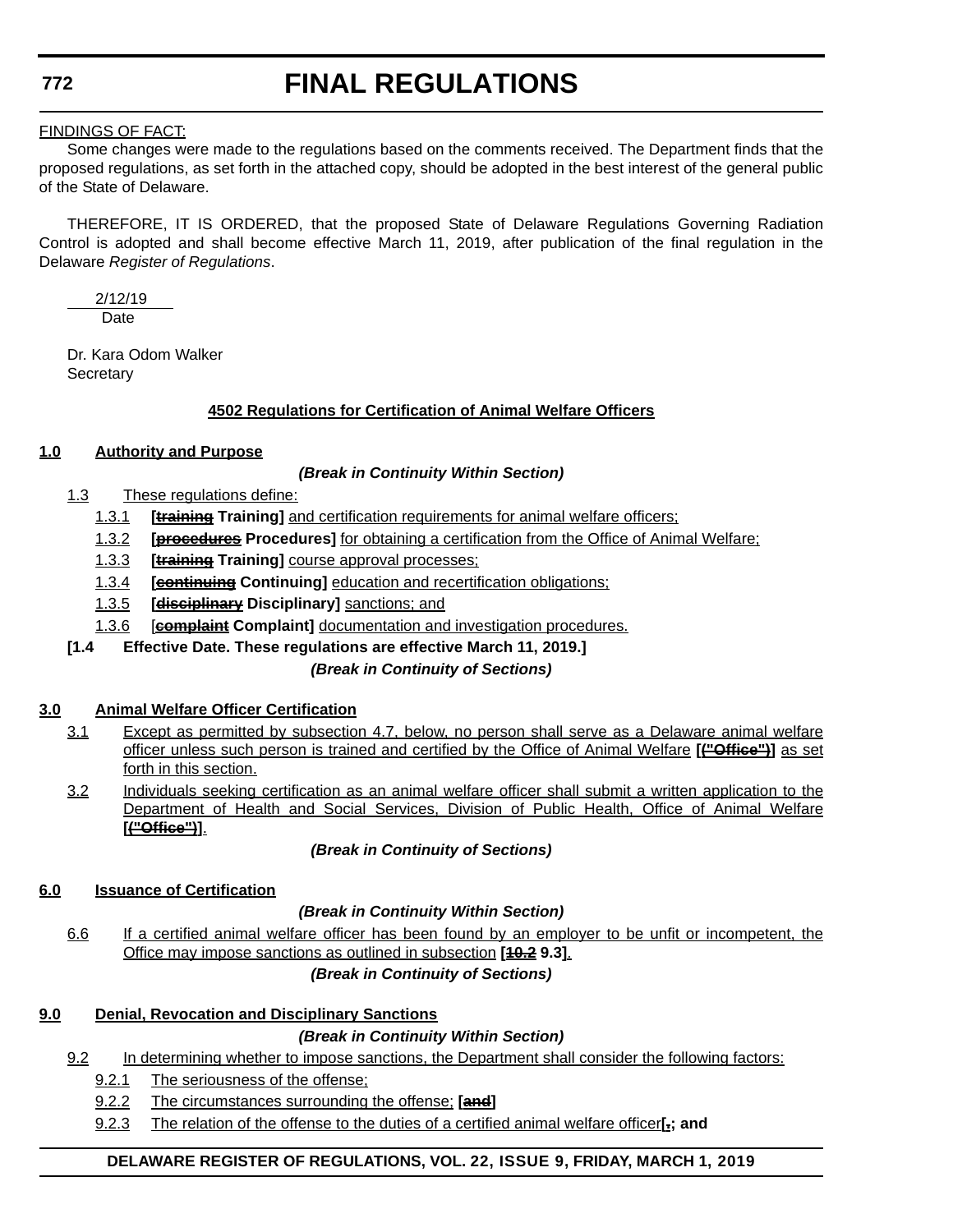### **9.2.4 Consultation with the certified animal welfare officer's employing agency.]** *(Break in Continuity Within Section)*

- 9.5 During an administrative hearing:
	- 9.5.1 The animal welfare officer has the right to be represented by counsel**[.;]**
	- 9.5.2 All statements made shall be under oath**[.;]**
	- 9.5.3 The animal welfare officer has the right to examine and cross-examine witnesses**[.; and]**

#### *(Break in Continuity Within Section)*

### **10.0 Documenting and Investigating Complaints**

10.1 The Office shall document all complaints filed directly with the Office**[, or]** the employer**[, or with a contracting government entity]** against certified animal welfare officers of alleged violations of 16 **Del.C.** §139.

#### *(Break in Continuity Within Section)*

- 10.3 The Office shall notify the animal welfare officer**[, and]** the officer's employer**[, and contracting entity, if applicable.**] of the complaint investigation within 10 days of receipt of said complaint.
- 10.4 The Office shall issue a final written report of the complaint investigation findings and any associated disciplinary sanctions outlined in subsection **[10.2 9.3]** to the animal welfare officer**[, and]** the officer's employer**[, and the contracting entity, if applicable,]** sent by Certified Mail or hand delivered. If the complaint concerns an officer employed by the Office of Animal Welfare, the complaint will be forwarded to the Division Director or Deputy Director for investigation.

**\*Please note that no additional changes were made to the regulation as originally proposed and published in the September 2018 issue of the** *Register* **at page 197 (22 DE Reg. 197). Therefore, the final regulation is not being republished here in its entirety. A copy of the final regulation is available at: [4502 Regulations for Certification of Animal Welfare Officers](http://regulations.delaware.gov/register/march2019/final/22 DE Reg 770 03-01-19.htm)**

## **DIVISION [OF SOCIAL SERVICES](https://www.dhss.delaware.gov/dhss/dss/)** Statutory Authority: 31 Delaware Code, Section 512 (31 **Del.C.** §512) 16 **DE Admin. Code** 3000

## **ORDER**

#### **[Temporary Assistance for Needy Families \(TANF\)](#page-4-0)**

#### **NATURE OF THE PROCEEDINGS:**

Delaware Health and Social Services ("Department") / Division of Social Services initiated proceedings to amend Division of Social Service Manual (DSSM) regarding the Temporary Assistance for Needy Families (TANF), specifically, to revise the requirements of the Contract of Mutual Responsibility (CMR). The Department's proceedings to amend its regulations were initiated pursuant to 29 Delaware Code Section 10114 and its authority as prescribed by 31 Delaware Code Section 512.

The Department published its notice of proposed regulation changes pursuant to 29 Delaware Code Section 10115 in the July 2018 Delaware *Register of Regulations*, requiring written materials and suggestions from the public concerning the proposed regulations to be produced by July 31, 2018 at which time the Department would receive information, factual evidence and public comment to the said proposed changes to the regulations.

#### **SUMMARY OF PROPOSAL**

Effective for services provided on and after March 11, 2019 the Delaware Health and Social Services/Division of Social Services proposes to amend the Division of Social Services Manual sections 3009, 3013, 3013.1, 3013.2, 3014, 3014.1, 3014.2, 3015, 3015.1, 3015.2, 3016, 3016.1, 3016.2, 3017, 3017.2, 3017.2.1, 3017.2.2 regarding the Temporary Assistance for Needy Families (TANF), specifically*, to revise the requirements of the Contract of*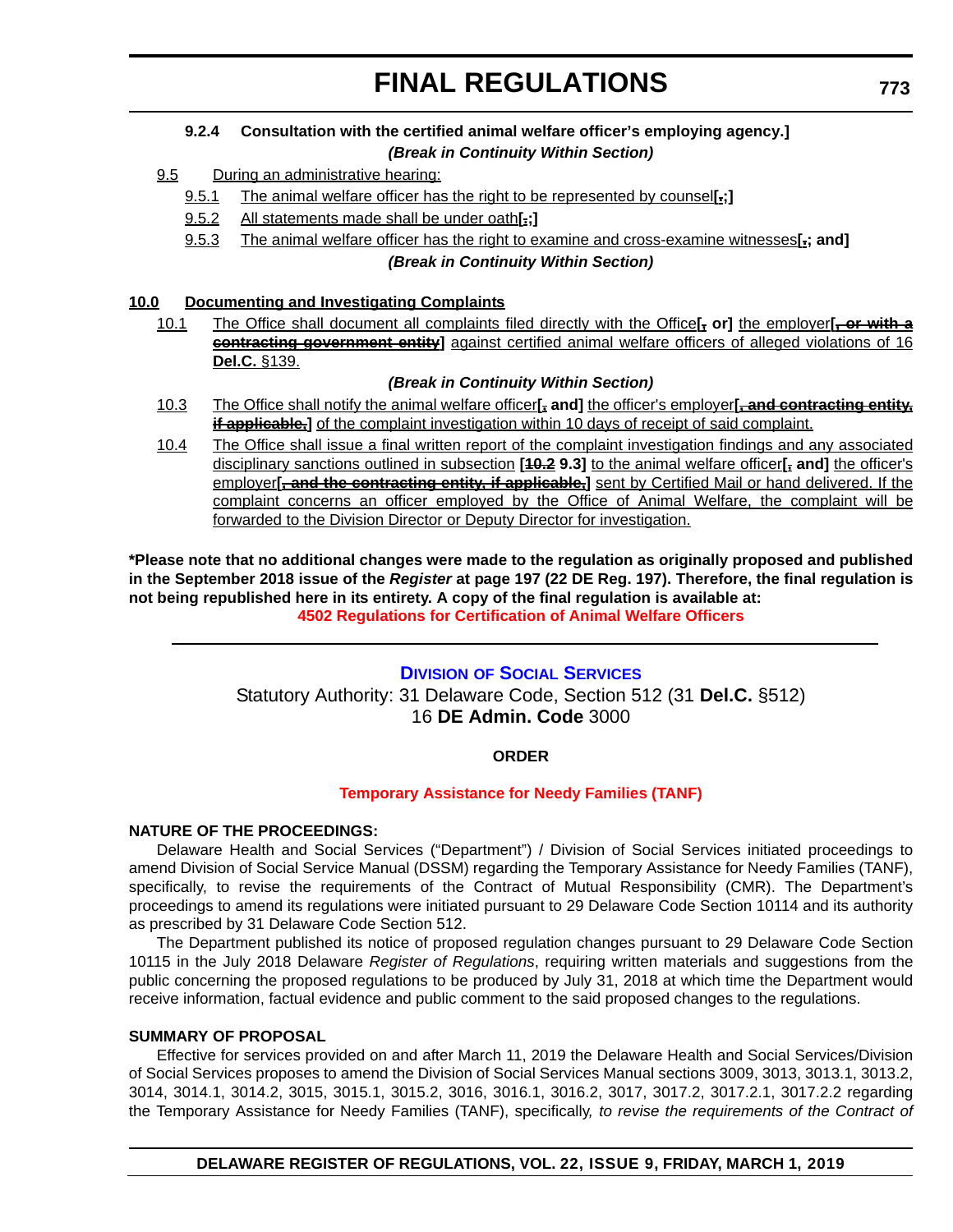## **FINAL REGULATIONS**

*Mutual Responsibility (CMR).*

#### **Statutory Authority**

- Social Security Act Title IV Part A—Block Grants To States For Temporary Assistance For Needy Families
- CFR Title 45 Public Welfare Subtitle B Regulations Relating To Public Welfare Chapter II-Office Of Family Assistance (Assistance Programs), Administration For Children And Families, Department Of Health And Human Services

#### **Background**

The Contract of Mutual Responsibility (CMR) is an agreement between the TANF client and DSS which sets obligations and expectations for helping the client achieve self-sufficiency. The policies define the Temporary Assistance for Needy Families (TANF) as well as the requirements of the contract and the responsibilities of TANF recipients and the Division of Social Services.

#### **Purpose**

#### *Purpose*

The purpose of this proposed regulation is to enhance the definition, provide clarity to the requirements, increase readability, and add a financial coaching orientation to the CMR.

#### *Public Notice*

In accordance with the *federal* public notice requirements established at Section 1902(a)(13)(A) of the Social Security Act and 42 CFR 447.205 and the *state* public notice requirements of Title 29, Chapter 101 of the Delaware Code, Delaware Health and Social Services (DHSS)/Division of Social Services (DSS) gives public notice and provides an open comment period for thirty (30) days to allow all stakeholders an opportunity to provide input on the proposed regulation. Comments were to have been received by 4:30 p.m. on July 31, 2018.

#### **Fiscal Impact Statement**

There is no anticipated fiscal impact to the agency as a result of this proposed change in program policy.

#### **Summary of Comments Received with Agency Response and Explanation of Changes**

Delaware Health and Social Services (DHSS)/Division of Social Services (DSS) received the following summarized observations:

**Comment:** Several commenters were concerned that some of the changes intended to simplify the language removed obligations of DSS workers. In addition, the substitute of some words, for example "will" to "may", changed the CMR to discretionary. For example if a family requires a change to the CMR as a reasonable accommodation.

*Agency Response:* DSS appreciates the perspective of the commenters on the CMR revised regulations; however, the goal of the revision is to give DSS staff clear guidance on how to develop a CMR with the client. Due to the input, DSS will amend the policy to include, "DSS will work with clients to identify barriers that may hinder compliance with the CMR requirements. DSS will provide supportive services to clients to assist in reducing identified barriers." DSS will continue to make accommodations for any client with barriers to complying with the CMR components. The CMR has always been mandatory and some of the components are discretionary; however, all TANF clients must comply with the CMR. DSS will make accommodations for any client with barriers to complying with the CMR components.

**Comment:** Several commenters were concerned about reasonable accommodations as there were no proposed changes to Section 3017.1 the Transitional Work Program or TWP, which is designed to allow recipients with disabilities avoid mandatory work requirements under the CMR.

*Agency Response:* DSS appreciates the commenters perspective regarding addressing barriers for persons with disabilities. The Transitional Work Program policy (DSSM 3017.1) outlines accommodations for compliance for individuals who have been determined unable to work in an unsubsidized employment setting by a health professional. Policy 3017.1 remains valid and was not in the initial group of amended CMR policies. DSS will continue to make accommodations for any client with barriers to complying with the CMR components.

**Comment:** One commenter expressed concern with the "insufficient emphasis on good cause exceptions."

#### **DELAWARE REGISTER OF REGULATIONS, VOL. 22, ISSUE 9, FRIDAY, MARCH 1, 2019**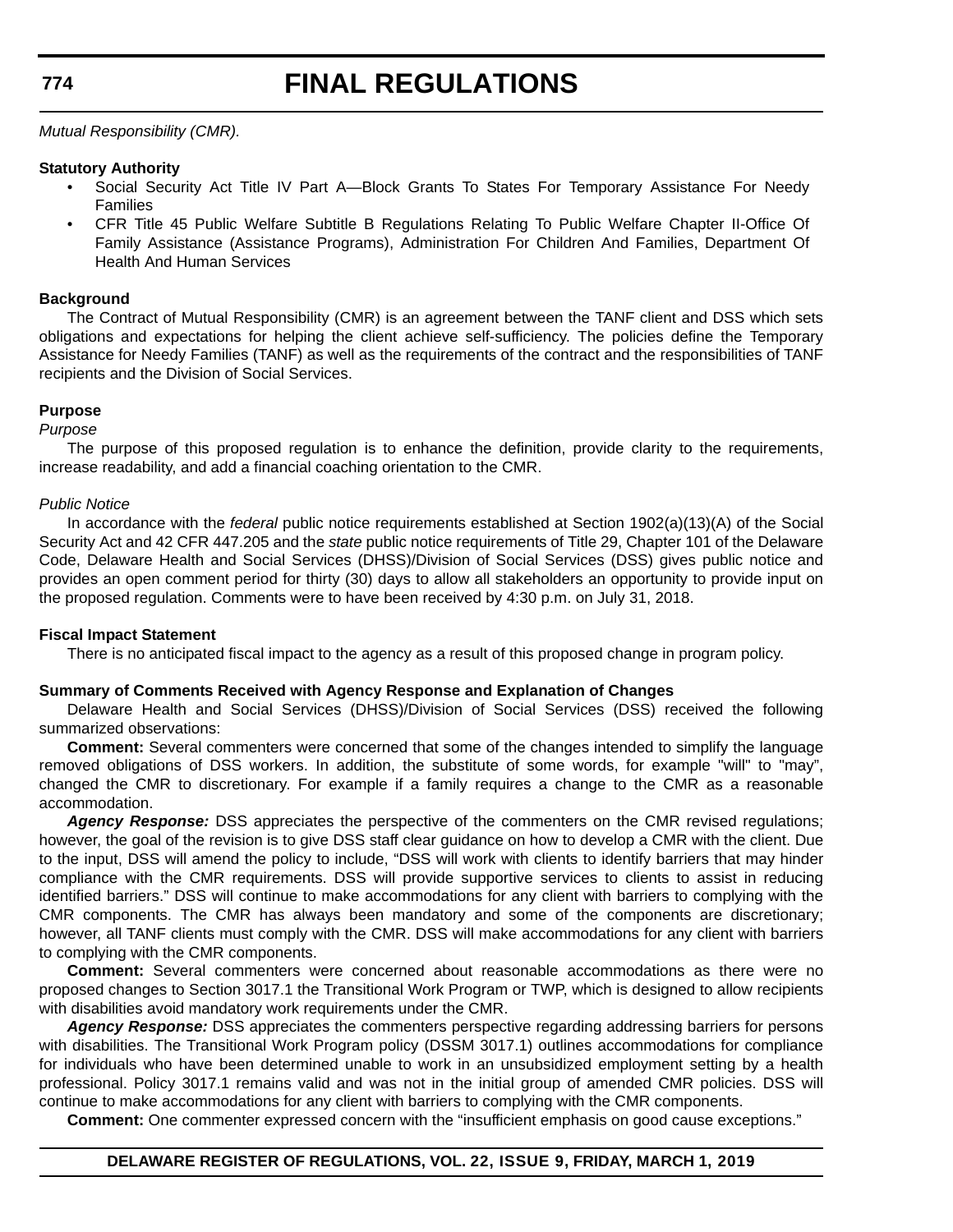*Agency Response:* Good Cause encapsulates a broad range of issues and circumstances DSS families experience daily. DSS does not limit the scope of good cause due to each family's unique circumstances. DSS will continue to explore issues with families to determine when barriers exist that prevent compliance. Due to input received, DSS will amend the policy to include, *"DSS encourages clients to disclose any difficulties that may create barriers for meeting the CMR requirements. DSS will not impose a sanction if good cause exists."* The policy that speaks to ADA accommodations is DSSM 3017.1 Transitional Work Program has yet to be revised and is still valid.

**Comment:** One commenter found that Section 3009 did not contain a reference to "good cause" exceptions to CMR requirements.

*Agency Response:* DSS is modifying 3009 to mention good cause.

**Comment:** One commenter raised due process and privacy concerns related to Section 3016: Requiring Substance Abuse Assessment and Treatment.

*Agency Response:* DSS appreciates the commenters concern about due process, and shares the commenters concerns; however, DSS is operating in an environment where there is a current opioid epidemic. The current protocol is to refer clients upon self-disclosure of a substance abuse issue to the Bridge program which provides case management, resources, and referrals to treatment providers. DSS adheres to strict confidentiality and privacy policies. DSS will take the comments under consideration.

**Comment:** One commenter indicated that Section 3017: Establishing Additional Contract of Mutual Responsibility Elements was vague and stated that, "it is unclear whether DSS or "other agencies" are permitted, or even encouraged, to unilaterally determine that these "other services" "may aid in self-sufficiency" and therefore be required."

*Agency Response:* The CMR is an agreement between DSS and the client. If during their discussion, other elements are identified, these can be added to the CMR. This allows DSS and the client to customize the contract. **Comment:** One commenter questioned the value of mandatory financial coaching for families.

*Agency Response:* Delaware was awarded technical assistance from Prosperity Now for integrating financial coaching into the TANF program. This is a federally supported initiative. DSS, Prosperity Now, Administration for Children and Families, Delaware Department of Labor, Stand by Me, and the TANF Employment and Training vendors collaborated in developing this component. This component requires clients to attend a short information session regarding the free financial literacy services that are available to them. The goal of this component is to prepare clients as they obtain employment and may experience the benefit cliff as they transition from DSS benefits towards self-sufficiency.

DSS is pleased to provide the opportunity to receive public comments and greatly appreciates the thoughtful input given.

### **FINDINGS OF FACT:**

The Department finds the proposed changes as set forth in the July 2018 *Register of Regulations* should be adopted with additions. The Department finds that the proposed does not require further public notice or comment under the APA because the amendments are non-substantive pursuant to 29 **Del.C.** §10118(c).

THEREFORE, IT IS ORDERED, that the proposed regulation to amend Division of Social Services Manual (DSSM) regarding the Temporary Assistance for Needy Families (TANF), specifically*, to revise the requirements of the Contract of Mutual Responsibility (CMR)*, is adopted and shall be final effective March 11, 2019.

 1/24/19 Date of Signature

Kara Odom Walker, MD, MPH, MSHS, Secretary, **DHSS** 

**\*Please Note: Due to the size of the final regulation, it is not being published here. A copy of the regulation is available at:**

**[Temporary Assistance for Needy Families \(TANF\)](http://regulations.delaware.gov/register/march2019/final/22 DE Reg 773 03-01-19.htm)**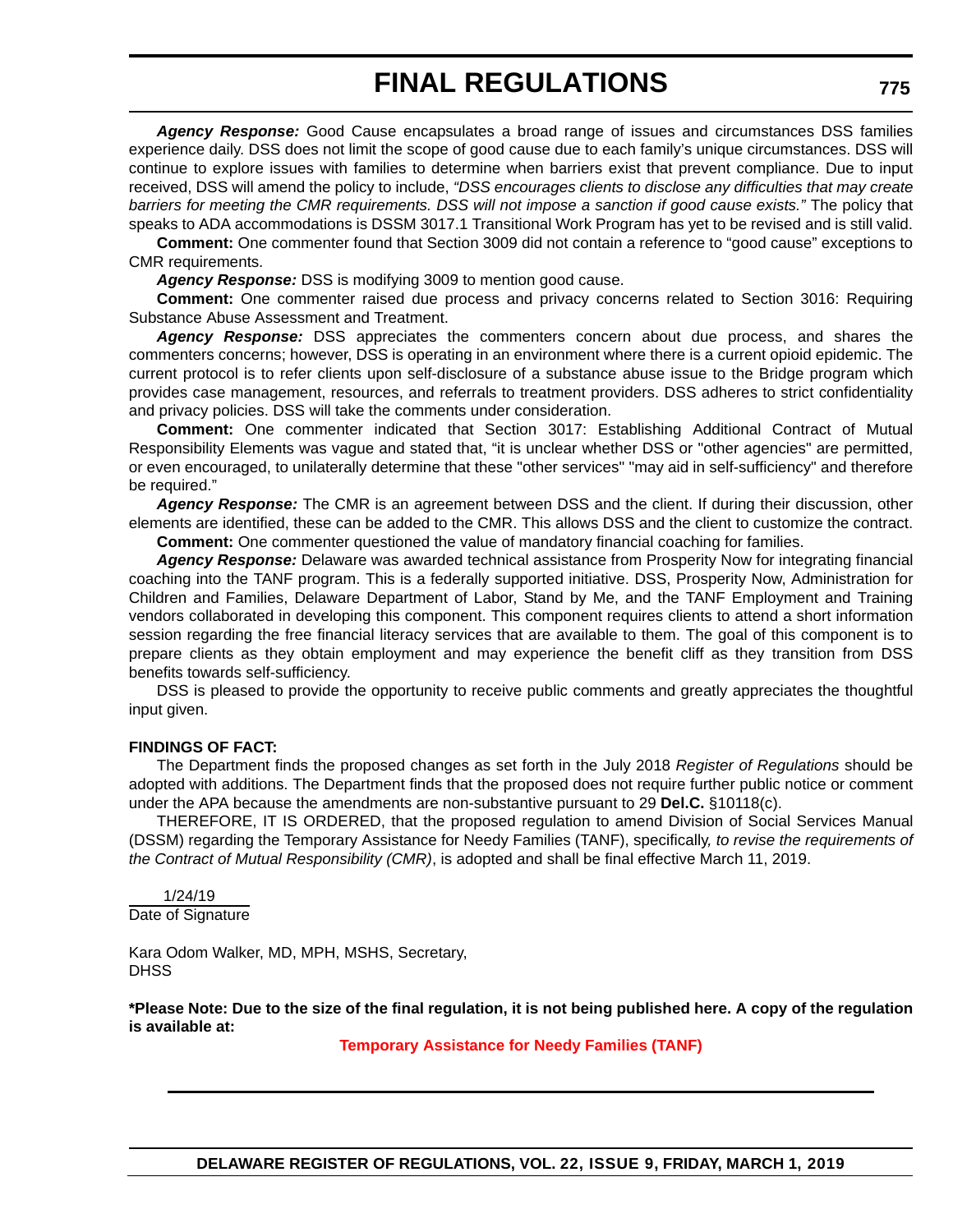# **[DEPARTMENT OF NATURAL RESOURCES AND ENVIRONMENTAL](https://dnrec.alpha.delaware.gov/)  CONTROL**

**DIVISION OF FISH [AND WILDLIFE](https://dnrec.alpha.delaware.gov/fish-wildlife/)**

Statutory Authority: 7 Delaware Code, Section 103(a) and (b) (7 **Del.C.** §103(a) & (b)) 7 **DE Admin. Code** 3300

**Secretary's Order No.: 2019-F-0011**

**[3300 Non-Tidal Finfish](#page-4-0)**

**3301 Definitions 3304 Creel Limits, Size Limits and Seasons**

**RE: Approving Final Regulations to Amend 7 DE Admin. Code 3300:** *Non-Tidal Finfish (3301 Definitions & 3304 Creel Limits, Size Limits and Seasons)*

> **Date of Issuance: February 11, 2019 Effective Date: March 11, 2019**

Under the authority vested in the Secretary of the Department of Natural Resources and Environmental Control ("DNREC," "Department"), pursuant to 7 **Del.C.** §103(a) and (b), and any other relevant statutory authority, the following findings of fact based on the record, reasons, and conclusions are entered as an Order of the Secretary in the above-referenced regulatory proceeding.

### **Background, Procedural History, and Findings of Fact**

This Order relates to proposed Amendments ("Amendments") to 7 **DE Admin. Code** 3300: *Non-Tidal Finfish (3301 Definitions & 3304 Creel Limits, Size Limits and Seasons)*. This action is being taken by the Department to adjust the start time for opening day of freshwater trout season on designated trout streams and to provide clarity on stream boundary locations and protected slot limit lengths.

Opening day of freshwater trout seasons often have a specified start time to help manage angler competition for fishing locations, but the current 7:30 a.m. opening day start time for Delaware's designated trout streams serves no current resource management purpose, is not meaningful for managing angler competition for fishing locations, and unnecessarily limits angler access and participation. At the suggestion of a member of the public, Delaware's Advisory Council on Wildlife and Freshwater Fish recommended that the start time of Delaware's opening freshwater trout season be changed from 7:30 a.m. to 7:00 a.m. This change will make the start time consistent with the 7:00 a.m. opening day start time established for designated trout ponds in Kent and Sussex Counties and provide for expanded angler opportunity and participation. Angling hours for the reminder of the trout season, which are one-half hour before sunrise to one-half hour after sunset, remain the same.

The Department also proposes to add clarity to the definition for the portion of Pike Creek that is designated as a trout stream to reflect contemporary landmark and roadway naming. The Department also proposes to add clarity that the upper bound of the smallmouth bass protected slot limit includes those fish measuring 17 inches in total length.

The Department has the statutory basis and legal authority to act with regard to promulgation of the proposed Amendments to 7 **DE Admin. Code** 3300: *Non-Tidal Finfish (3301 Definitions & 3304 Creel Limits, Size Limits and Seasons)*, pursuant to 7 **Del.C.** §103(a) and (b). The Department published its proposed Amendments in the January 1, 2019 Delaware *Register of Regulations*. Thereafter, the public hearing regarding this matter was held on January 23, 2019. No members of the public attended the public hearing. Pursuant to Delaware law, the record remained open for fifteen additional days subsequent to the date of the public hearing for receipt of public comment. The hearing record formally closed with regard to public comment at the close of business on February 7, 2019, with no comments having been received by the Department during any phase of this proposed regulatory promulgation.

It should be noted that all notification and noticing requirements concerning this matter were met by the Department. Proper notice of the hearing was provided as required by law.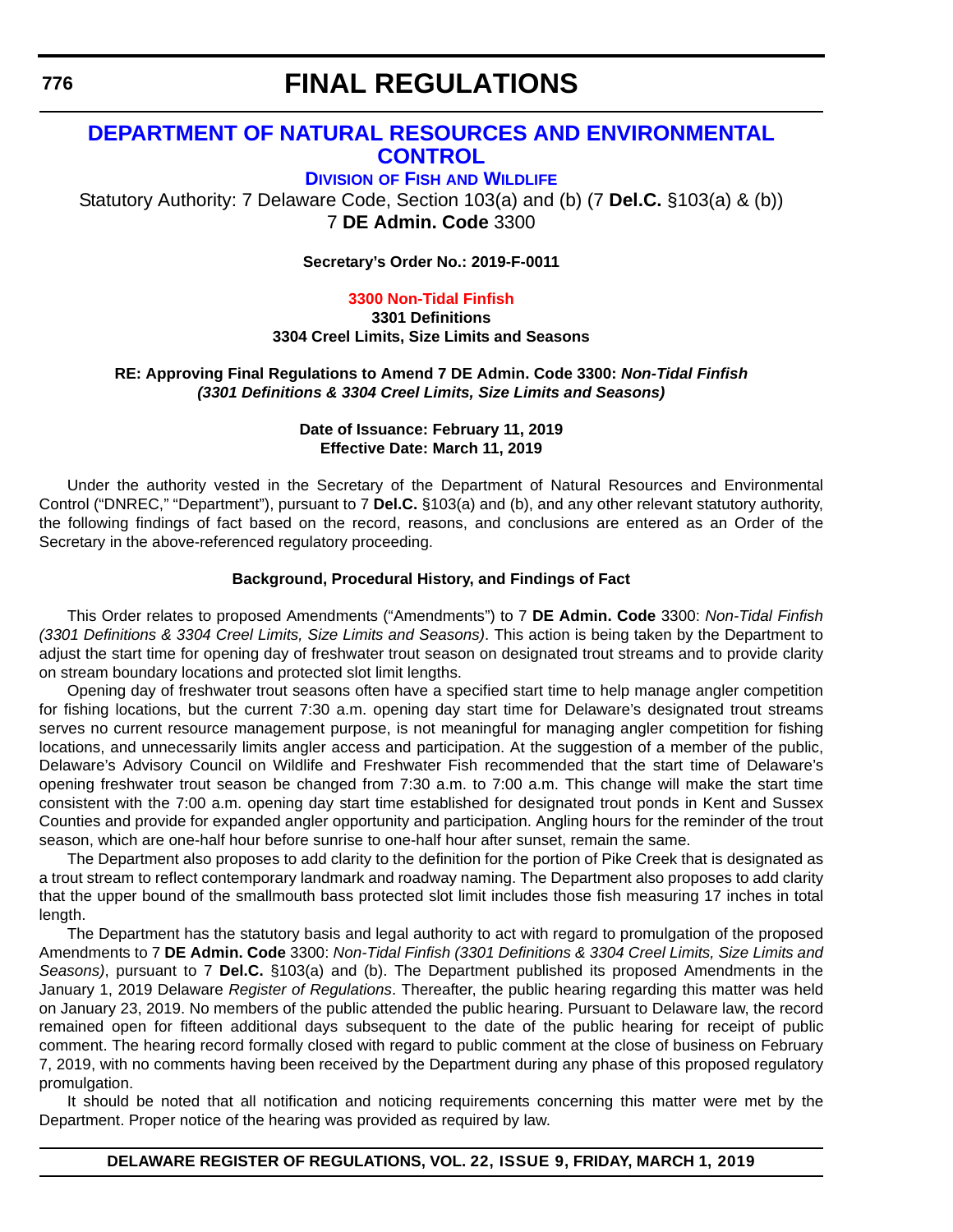Hearing Officer Bethany A. Fiske prepared a Hearing Officer's Report dated February 8, 2019. The report documents the proper completion of the required regulatory amendment process, establishes the record, and recommends the adoption of the proposed Amendments as attached to the report as Appendix A.

### **Reasons and Conclusions**

Based on the record developed by the Department's experts and established by the Hearing Officer's Report, I find that the proposed Amendments to 7 **DE Admin. Code** 3300: *Non-Tidal Finfish (3301 Definitions & 3304 Creel Limits, Size Limits and Seasons)* are well-supported. Therefore, the recommendations of the Hearing Officer are hereby adopted, and I direct that the proposed Amendments be promulgated as final. I further find that the Department's experts in the Division of Fish and Wildlife fully developed the record to support adoption of these proposed Amendments.

In conclusion, the following reasons and conclusions are entered:

1. The Department has the statutory basis and legal authority to act with regard to the proposed Amendments to 7 **DE Admin. Code** 3300: *Non-Tidal Finfish (3301 Definitions & 3304 Creel Limits, Size Limits and Seasons)*, pursuant to 7 **Del.C.** §103(a) and (b);

2. The Department has jurisdiction under its statutory authority, pursuant to 7 **Del.C.** Ch. 60, to issue an Order adopting these proposed Amendments as final;

3. The Department provided adequate public notice of the proposed Amendments and all proceedings in a manner required by the law and regulations, and provided the public with an adequate opportunity to comment on the same, including at the time of the public hearing held on January 23, 2019, and during the 15 days subsequent to the hearing (through February 7, 2019), before making any final decision;

4. Promulgation of the proposed Amendments to 7 **DE Admin. Code** 3300: *Non-Tidal Finfish (3301 Definitions & 3304 Creel Limits, Size Limits and Seasons)* will adjust the start time for opening day of freshwater trout season on designated trout streams and to provide clarity on stream boundary locations and protected slot limit lengths;

5. The Department has reviewed the proposed Amendments in light of the Regulatory Flexibility Act, consistent with 29 **Del.C.** Ch. 104, and has selected Exemption B1, as this regulation is not substantially likely to impose additional costs or burdens to individuals or small businesses;

6. The Department's Hearing Officer's Report, including its established record and the recommended proposed Amendments as set forth in Appendix A, are hereby adopted to provide additional reasons and findings for this Order;

7. The Department's proposed Amendments, as published in the January 1, 2019 Delaware *Register of Regulations*, and as set forth in Appendix A, are adequately supported, are not arbitrary or capricious, and are consistent with the applicable laws and regulations. Consequently, the Amendments are approved as final, and shall go into effect ten days after publication in the next available issue of the Delaware *Register of Regulations*; and

8. The Department shall submit this Order approving as final the proposed Amendments to 7 **DE Admin. Code** 3300: *Non-Tidal Finfish (3301 Definitions & 3304 Creel Limits, Size Limits and Seasons)* for publication in its next available issue, and provide such other notice as the law and regulation require and the Department determines is appropriate.

Shawn M. Garvin **Secretary** 

**\*Please note that no changes were made to the regulation as originally proposed and published in the January 2019 issue of the** *Register* **at page 572 (22 DE Reg. 572). Therefore, the final regulation is not being republished. A copy of the final regulation is available at:**

**[3300 Non-Tidal Finfish](http://regulations.delaware.gov/register/march2019/final/22 DE Reg 776 03-01-19.htm)**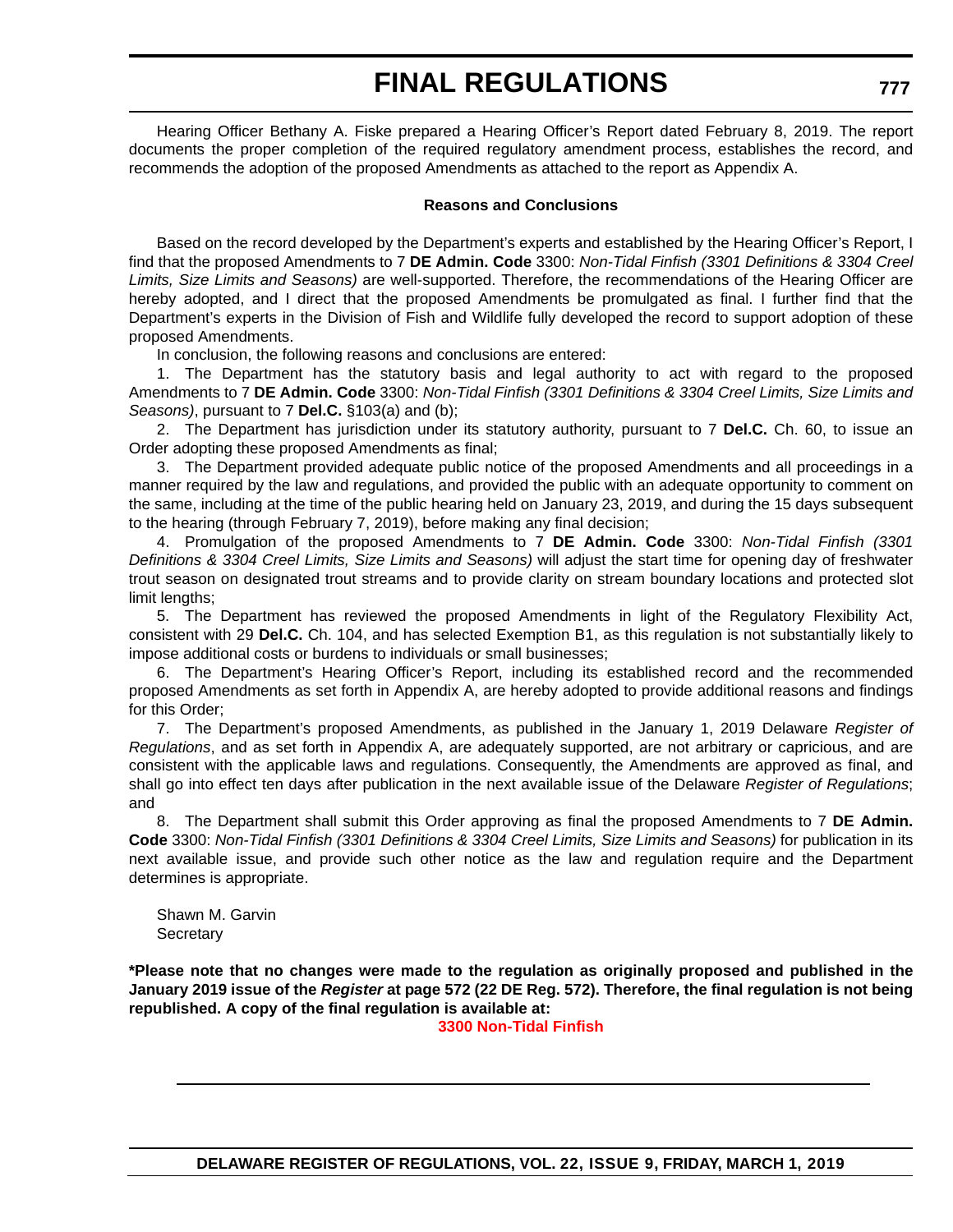**778**

# **FINAL REGULATIONS**

## **DIVISION OF FISH [AND WILDLIFE](https://dnrec.alpha.delaware.gov/fish-wildlife/)**

Statutory Authority: 7 Delaware Code, Section 6010 and 29 Delaware Code, Section 10113(b)(6) (7 **Del.C.** §6010 and 29 **Del.C.** §10113(b)(6)) 7 **DE Admin. Code** 3900

> **Secretary's Order No.: 2019-F-0009 RE: FINAL EXEMPT ORDER: 7 DE Admin. Code 3900:** *Wildlife*

**Date of Issuance: January 31, 2019 Effective Date of the Amendment: March 11, 2019**

### **[3900 Wildlife](#page-4-0)**

Under the authority vested in the Secretary of the Department of Natural Resources and Environmental Control ("Department" or "DNREC"), pursuant to 7 **Del.C.** §6010 and 29 **Del.C.** §10113(b)(6), DNREC hereby revises Section 3900 of Title 7 of the Delaware Administrative Code to modify specific regulatory language as set forth below. This modification to 7 **DE Admin. Code** 3900: *Wildlife* is required by the October 11, 2018 Opinion of the Honorable Jeffrey J. Clark, Superior Court Judge of the State of Delaware, *Delaware State Sportsmen's Association, et al., v. Garvin, et al.* (C.A. No. K18C-05-047 JJC).

Judge Clark's Opinion was issued subsequent to DNREC's promulgation of its final Amendments to 7 **DE Admin. Code** 3900 ("Amendments"), as set forth in DNREC's Secretary Order No. 2018-F-0028, issued April 16, 2018, and published in the May 1, 2018 edition of the Delaware *Register of Regulations*. This Exempt Order now revises the regulatory language of the Department's final Amendments, so that the same mirrors the regulatory language set forth in Judge Clark's Opinion, as noted above.

### **Findings of Fact**

Based on Delaware law and the record as reflected in the prior Secretary's Order referenced above, I make the following findings of fact:

- 1. The proposed regulation is not in conflict with Delaware law; and
- 2. The proposed regulation is an appropriate exercise of the Department's responsibilities and authority.

### **Decision and Order Concerning the Regulation**

**NOW THEREFORE,** under the above-described statutory authority, and for the reasons set forth above, I hereby ORDER that the revisions to 7 **DE Admin. Code** 3900: *Wildlife* be adopted and promulgated as follows, to wit:

1. Subsection 8.3.4.8 shall be modified by removing the phrase, "provided that proper and current credentials shall be produced upon request" from the existing regulatory language;

2. Subsection 8.3.4.9 shall be modified by removing "…provided that the permit shall be produced upon request. Residents of other states holding an equivalent permit or license to carry a concealed firearm may be permitted to carry a concealed firearm at the discretion of the Director" from the existing regulatory language; and 3. Subsection 8.3.4.12 shall be removed in its entirety.

The effective date of this Order is ten (10) days from the date of its publication in the Delaware *Register of Regulations,* in accordance with 29 **Del.C.** §10118(g).

Shawn M. Garvin **Secretary** 

**3900 Wildlife** *(Break in Continuity of Sections)* **8.0 General Rules and Regulations Governing Land and Waters Administered by the Division** *(Break in Continuity Within Section)*

### **DELAWARE REGISTER OF REGULATIONS, VOL. 22, ISSUE 9, FRIDAY, MARCH 1, 2019**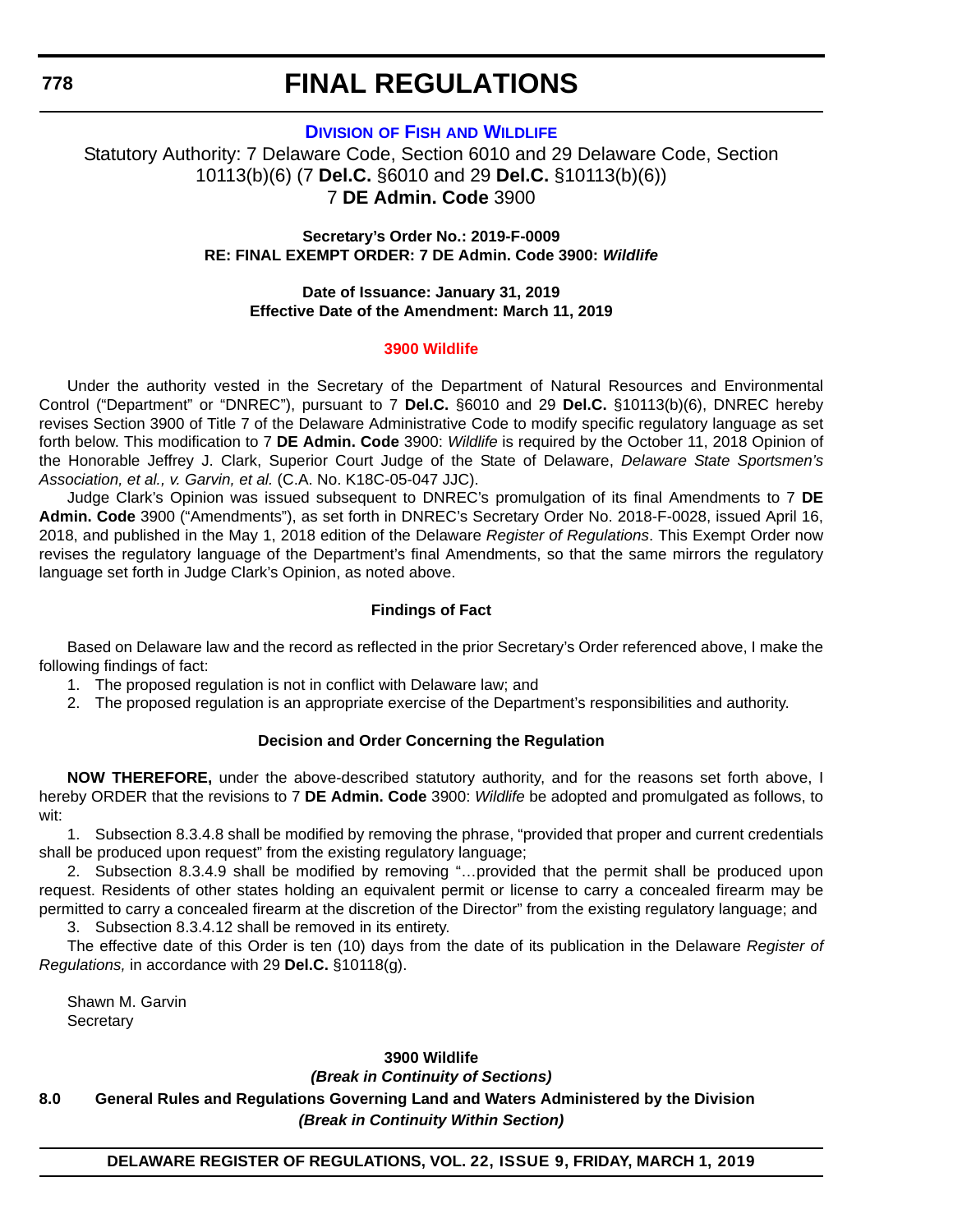#### 8.3 Hunting and Firearms.

#### *(Break in Continuity Within Section)*

8.3.4 Firearms on Division Areas.

### *(Break in Continuity Within Section)*

- 8.3.4.8 Active duty and qualified retired law enforcement officers may possess firearms within areas administered by the Division, including areas designated in 8.3.4.6 above, provided that proper and current credentials shall be produced upon request.
- 8.3.4.9 Delaware residents holding an active current permit to carry a concealed deadly weapon may carry a firearm within areas administered by the Division, including areas designated in 8.3.4.6 above, provided that the permit shall be produced upon request. Residents of other states holding an equivalent permit or license to carry a concealed firearm may be permitted to carry a concealed firearm at the discretion of the Director.

#### *(Break in Continuity Within Section)*

8.3.4.12 Any person possessing a firearm shall display identification upon request, sufficient to enable a law enforcement officer to undertake a background check.

**\*Please Note: As the rest of the sections were not amended, they are not being published. A copy of the regulation is available at:**

### **[3900 Wildlife](http://regulations.delaware.gov/register/march2019/final/22 DE Reg 778 03-01-19.htm)**

## **DIVISION OF PARKS [AND RECREATION](https://dnrec.alpha.delaware.gov/parks/)**

Statutory Authority: 7 Delaware Code, Section 6010 and 29 Delaware Code, Section 10113(b)(6) (7 **Del.C.** §6010 and 29 **Del.C.** §10113(b)(6)) 7 **DE Admin. Code** 9201

> **Secretary's Order No.: 2019-P-0010 RE: FINAL EXEMPT ORDER: 7 DE Admin. Code 9201:** *Regulations Governing State Parks*

**Date of Issuance: January 31, 2019 Effective Date of the Amendment: March 11, 2019**

### **[9201 Regulations Governing State Parks](#page-4-0)**

Under the authority vested in the Secretary of the Department of Natural Resources and Environmental Control ("Department" or "DNREC"), pursuant to 7 **Del.C.** §6010 and 29 **Del.C.** §10113(b)(6), DNREC hereby revises Section 9201 of Title 7 of the Delaware Administrative Code to modify specific regulatory language as set forth below. This modification to 7 **DE Admin. Code** 9201: *Regulations Governing State Parks* is required by the October 11, 2018 Opinion of the Honorable Jeffrey J. Clark, Superior Court Judge of the State of Delaware, *Delaware State Sportsmen's Association, et al., v. Garvin, et al.* (C.A. No. K18C-05-047 JJC).

Judge Clark's Opinion was issued subsequent to DNREC's promulgation of its final Amendments to 7 **DE Admin. Code** 9201 ("Amendments"), as set forth in DNREC's Secretary Order No. 2018-P-0029, issued April 16, 2018, and published in the May 1, 2018 edition of the Delaware *Register of Regulations*. This Exempt Order now revises the regulatory language of the Department's final Amendments, so that the same mirrors the regulatory language set forth in Judge Clark's Opinion, as noted above.

#### **Findings of Fact**

Based on Delaware law and the record as reflected in the prior Secretary's Order referenced above, I make the following findings of fact:

1. The proposed regulation is not in conflict with Delaware law; and

### **DELAWARE REGISTER OF REGULATIONS, VOL. 22, ISSUE 9, FRIDAY, MARCH 1, 2019**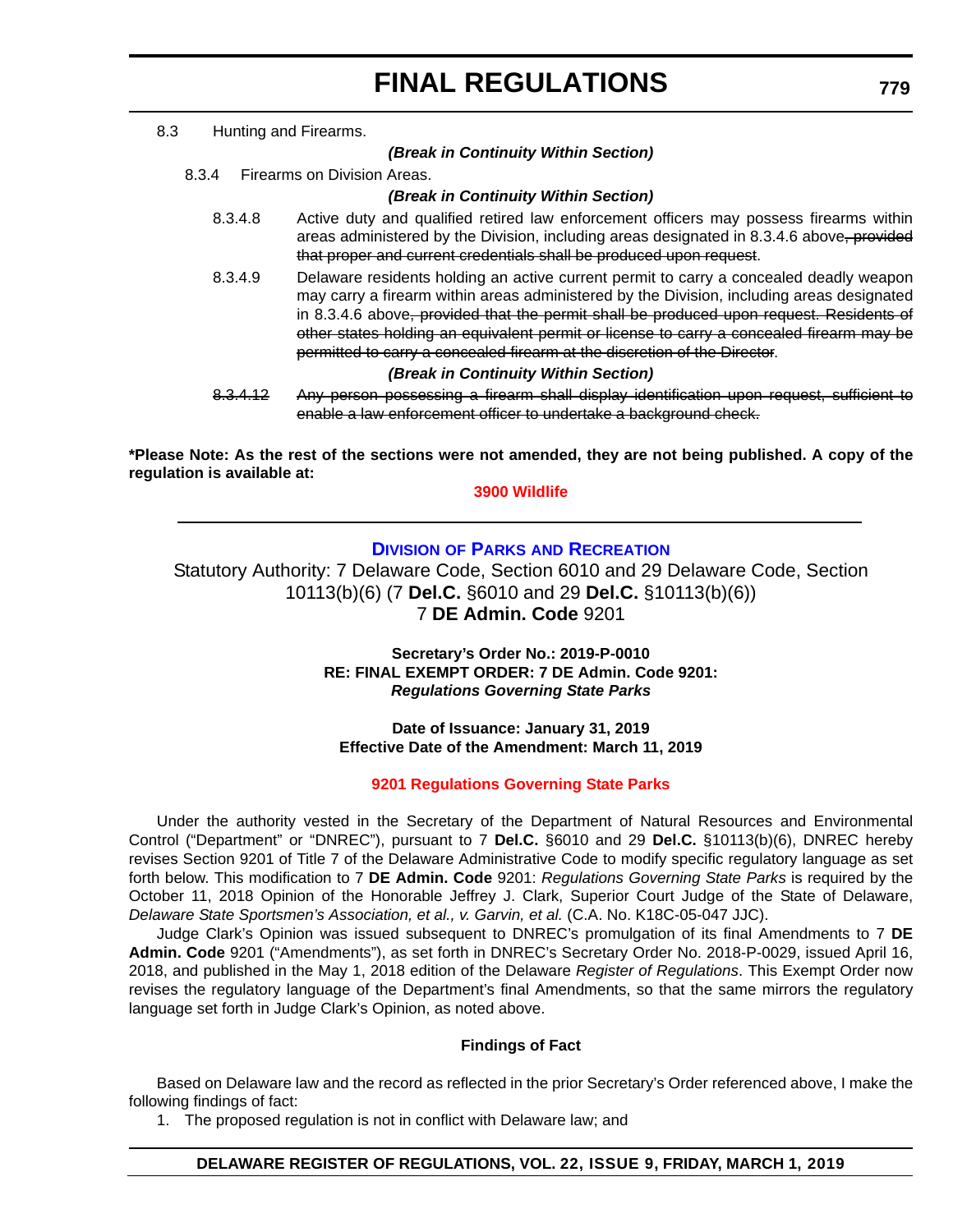### **780**

# **FINAL REGULATIONS**

2. The proposed regulation is an appropriate exercise of the Department's responsibilities and authority.

### **Decision and Order Concerning the Regulation**

**NOW THEREFORE,** under the above-described statutory authority, and for the reasons set forth above, I hereby ORDER that the revisions to **7 DE Admin. Code 9201**: *Regulations Governing State Parks*, be adopted and promulgated as follows, to wit:

1. Subsection 21.1.1 shall be modified by removing the term, "camping areas" from the existing regulatory language:

2. Subsection 21.1.3 shall be modified by removing the phrase, "provided that proper and current credentials shall be produced upon request" from the existing regulatory language;

3. Subsection 21.1.4 shall be modified by removing "…provided that the permit shall be produced upon request. Residents of other states holding an equivalent permit or license to carry a concealed firearm may be permitted to carry a concealed firearm at the discretion of the Director" from the existing regulatory language; and

4. Subsection 21.1.7 shall be removed in its entirety.

The effective date of this Order is ten (10) days from the date of its publication in the Delaware *Register of Regulations,* in accordance with 29 **Del.C.** §10118(g).

Shawn M. Garvin **Secretary** 

### **9201 Regulations Governing State Parks** *(Break in Continuity of Sections)*

### **21.0 Hunting, Fishing and Wildlife Management - Environmental D Violation**

- 21.1 It shall be unlawful to display, possess or discharge firearms of any description, air rifles, B.B. guns, sling shots, or archery equipment within designated areas administered by the Division, except with prior written approval of the Director, or as set forth below.
	- 21.1.1 Designated areas shall include park offices, visitor centers, nature centers, bathhouses, restaurants and snack bars, stadiums and facilities while used for sporting events, concerts, and festivals, museums, zoos, stables, educational facilities, dormitories, playgrounds, eamping areas, swimming pools, guarded beaches, and water parks, and shall be identified by appropriate signage.

### *(Break in Continuity Within Section)*

- 21.1.3 Active duty and qualified retired law enforcement officers may possess firearms within areas administered by the Division, including designated areas, provided that proper and current credentials shall be produced upon request.
- 21.1.4 Delaware residents holding an active current permit to carry a concealed deadly weapon may carry a firearm within areas administered by the Division, including designated areas, provided that the permit shall be produced upon request. Residents of other states holding an equivalent permit or license to carry a concealed firearm may be permitted to carry a concealed firearm at the discretion of the Director.

### *(Break in Continuity Within Section)*

21.1.7 Any person possessing a firearm shall display identification upon request, sufficient to enable a law enforcement officer to undertake a background check.

**\*Please Note: As the rest of the sections were not amended, they are not being published. A copy of the regulation is available at:**

### **[9201 Regulations Governing State Parks](http://regulations.delaware.gov/register/march2019/final/22 DE Reg 779 03-01-19.htm)**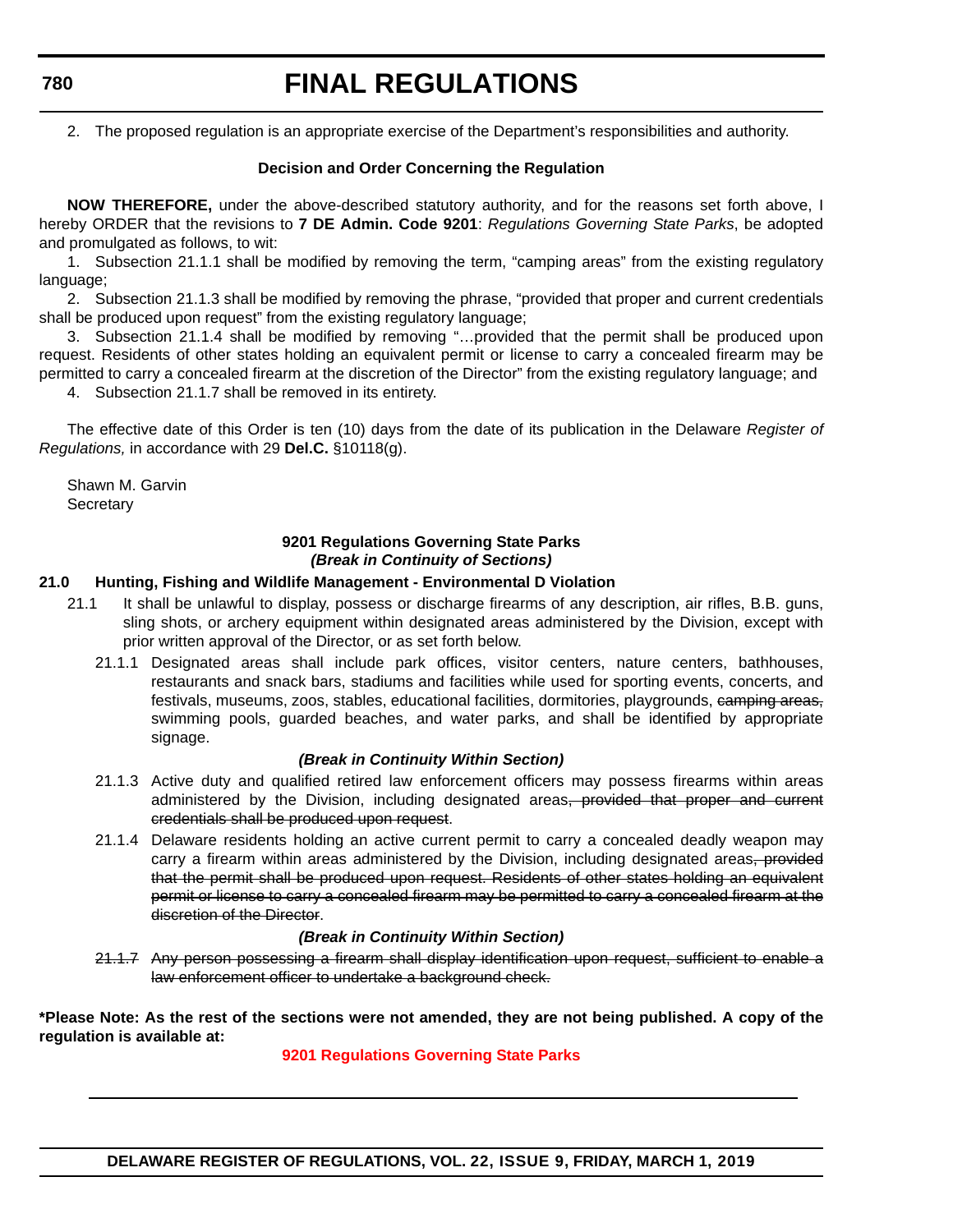## **DIVISION OF WASTE [AND HAZARDOUS SUBSTANCES](https://dnrec.alpha.delaware.gov/waste-hazardous/)** Statutory Authority: 7 Delaware Code, Chapter 91 (7 **Del.C.** Ch. 91) 7 **DE Admin. Code** 1375

### **Secretary's Order No.: 2019-WH-0012**

### **RE: Approving Final Regulations to Amend 7 DE Admin. Code 1375:** *Regulations Governing Hazardous Substance Cleanup*

### **Date of Issuance: February 12, 2019 Effective Date: March 11, 2019**

#### **[1375 Regulations Governing Hazardous Substance Cleanup](#page-4-0)**

Under the authority vested in the Secretary of the Department of Natural Resources and Environmental Control ("DNREC," "Department"), pursuant to 7 **Del.C.** Ch. 91, and any other relevant statutory authority, the following findings of fact based on the record, reasons, and conclusions are entered as an Order of the Secretary in the above-referenced regulatory proceeding.

### **Background, Procedural History, and Findings of Fact**

This Order relates to proposed Amendments ("Amendments") to 7 **DE Admin. Code** 1375: *Regulations Governing Hazardous Substance Cleanup*. This action is being taken by the Department to provide clarity to provisions under the Brownfields Development Program (BDP).

The BDP is contained under 7 **DE Admin. Code** 1375: *Regulations Governing Hazardous Substance Cleanup*, and the intent of this program is to encourage developers to clean up and redevelop vacant, abandoned, or underutilized properties which may be contaminated by hazardous substances (i.e., a Brownfield). Under the BDP, the contaminated property will be investigated, the type and quantity of contamination will be identified, the potential harm accessed, and a remedial cleanup plan will be developed. This program provides liability protection to parties who did not cause or contribute to a release of hazardous substances on the property, and provides an avenue for cleanup and redevelopment of that property.

Remediation of contamination that extends beyond the boundaries of a Brownfield property is not the responsibility of the Brownfield developer, but rather all other potentially responsible parties. Currently, under this regulation, Brownfields are considered "facilities," a classification which requires the investigation and cleanup of hazardous substance releases wherever they may occur- meaning on or *off* the Brownfield property. The Amendments create a definition of "Certified Brownfield," which identifies a parcel of real property that has been certified by the Department as to the actual, threatened, or perceived release of hazardous substances at said property. The Amendments also add the word "Certified" to other appropriate definitions, and substitutes the references of "facilities" with "Certified Brownfield" to limit the responsibility of remediation to only within the boundaries of a Brownfield property.

In addition, when referencing Brownfields, the Amendments replace the terminology of "abandoned, vacant or underutilized" with "expansion, redevelopment or reuse." The new terminology mirrors the language in the BDP's enabling statute, 7 **Del.C.** Ch. 91, which has been recently modified to more closely align with federal Brownfield statutes. The Amendments also make other minor revisions to provide clarity and consistency.

The Department has the statutory basis and legal authority to act with regard to promulgation of the proposed Amendments to 7 **DE Admin. Code** 1375: *Regulations Governing Hazardous Substance Cleanup*, pursuant to 7 **Del.C.** Ch. 91. The Department published its proposed Amendments in the December 1, 2018 Delaware *Register of Regulations*. Thereafter, the public hearing regarding this matter was held on January 9, 2019.

No members of the public attended the public hearing. Pursuant to Delaware law, the record remained open for fifteen additional days subsequent to the date of the public hearing for receipt of public comment. The hearing record formally closed with regard to public comment at the close of business on January 24, 2019, with no comments having been received by the Department during any phase of this proposed regulatory promulgation.

It should be noted that all notification and noticing requirements concerning this matter were met by the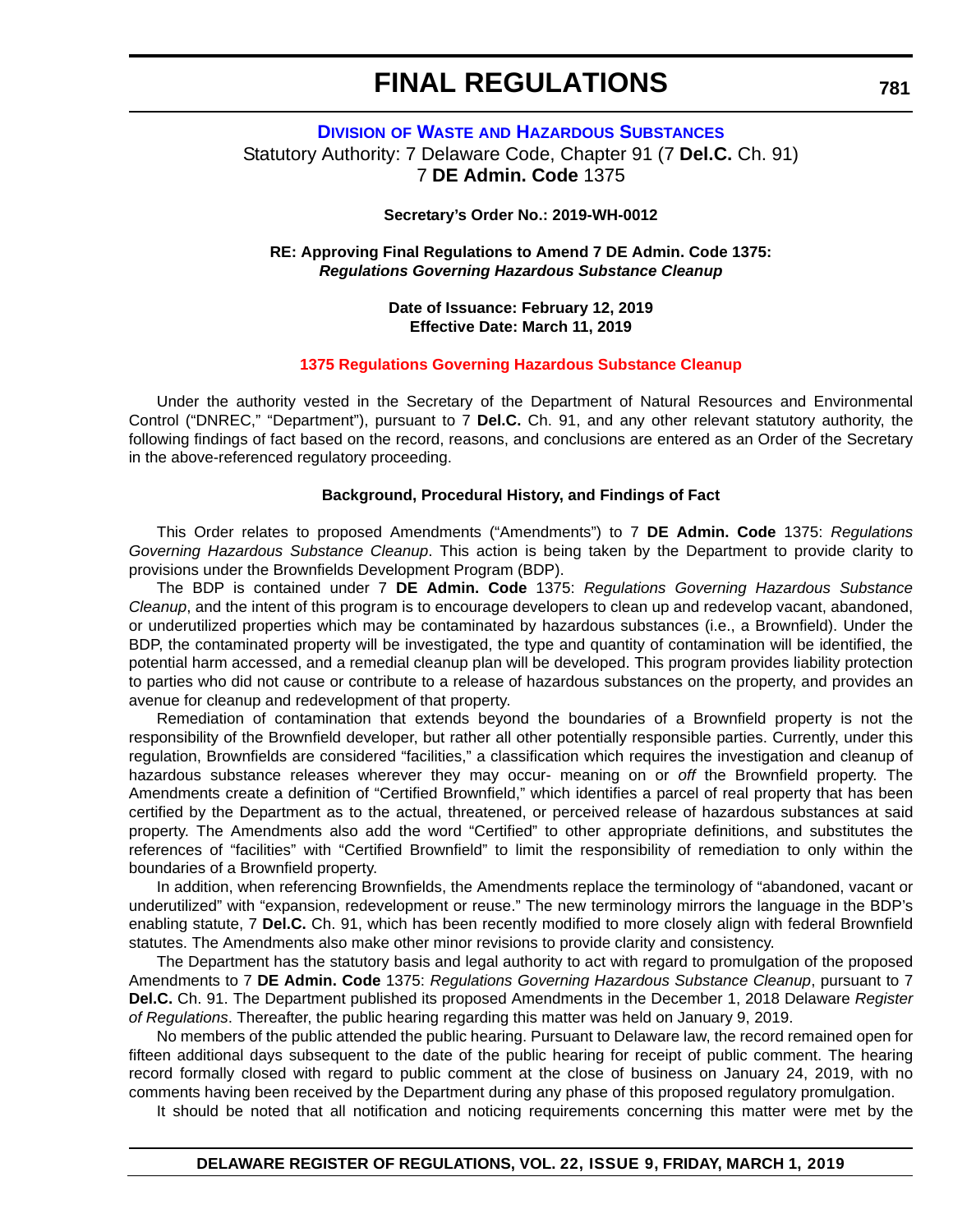Department. Proper notice of the hearing was provided as required by law.

Hearing Officer Bethany A. Fiske prepared a Hearing Officer's Report dated January 28, 2019. The report documents the proper completion of the required regulatory amendment process, establishes the record, and recommends the adoption of the proposed Amendments as attached to the report as Appendix A.

### **Reasons and Conclusions**

Based on the record developed by the Department's experts and established by the Hearing Officer's Report, I find that the proposed Amendments to 7 **DE Admin. Code** 1375: *Regulations Governing Hazardous Substance Cleanup* are well-supported. Therefore, the recommendations of the Hearing Officer are hereby adopted, and I direct that the proposed Amendments be promulgated as final. I further find that the Department's experts in the Division of Waste and Hazardous Substances fully developed the record to support adoption of these proposed Amendments.

In conclusion, the following reasons and conclusions are entered:

1. The Department has the statutory basis and legal authority to act with regard to the proposed Amendments to 7 **DE Admin. Code** 1375: *Regulations Governing Hazardous Substance Cleanup*, pursuant to 7 **Del.C.** Ch. 91;

2. The Department has jurisdiction under its statutory authority, pursuant to 7 **Del.C.** Ch. 60, to issue an Order adopting these proposed Amendments as final;

3. The Department provided adequate public notice of the proposed Amendments and all proceedings in a manner required by the law and regulations, and provided the public with an adequate opportunity to comment on the same, including at the time of the public hearing held on January 9, 2019, and during the 15 days subsequent to the hearing (through January 24, 2019), before making any final decision;

4. Promulgation of the proposed Amendments to 7 **DE Admin. Code** 1375: *Regulations Governing Hazardous Substance Cleanup* will provide greater clarity to provisions under the Brownfields Development Program;

5. The Department has reviewed the proposed Amendments in light of the Regulatory Flexibility Act, consistent with 29 **Del.C.** Ch. 104, and has selected Exemption B1, as this regulation is not substantially likely to impose additional costs or burdens to individuals or small businesses;

6. The Department's Hearing Officer's Report, including its established record and the recommended proposed Amendments as set forth in Appendix A, are hereby adopted to provide additional reasons and findings for this Order;

7. The Department's proposed Amendments, as published in the December 1, 2018 Delaware *Register of Regulations*, and as set forth in Appendix A, are adequately supported, are not arbitrary or capricious, and are consistent with the applicable laws and regulations. Consequently, the Amendments are approved as final, and shall go into effect ten days after publication in the next available issue of the Delaware *Register of Regulations*; and

8. The Department shall submit this Order approving as final the proposed Amendments to 7 **DE Admin. Code** 1375: *Regulations Governing Hazardous Substance Cleanup* for publication in its next available issue, and provide such other notice as the law and regulation require and the Department determines is appropriate.

Shawn M. Garvin **Secretary** 

**\*Please note that no changes were made to the regulation as originally proposed and published in the December 2018 issue of the** *Register* **at page 448 (22 DE Reg. 448). Therefore, the final regulation is not being republished. A copy of the final regulation is available at:**

**[1375 Regulations Governing Hazardous Substance Cleanup](http://regulations.delaware.gov/register/march2019/final/22 DE Reg 781 03-01-19.htm)**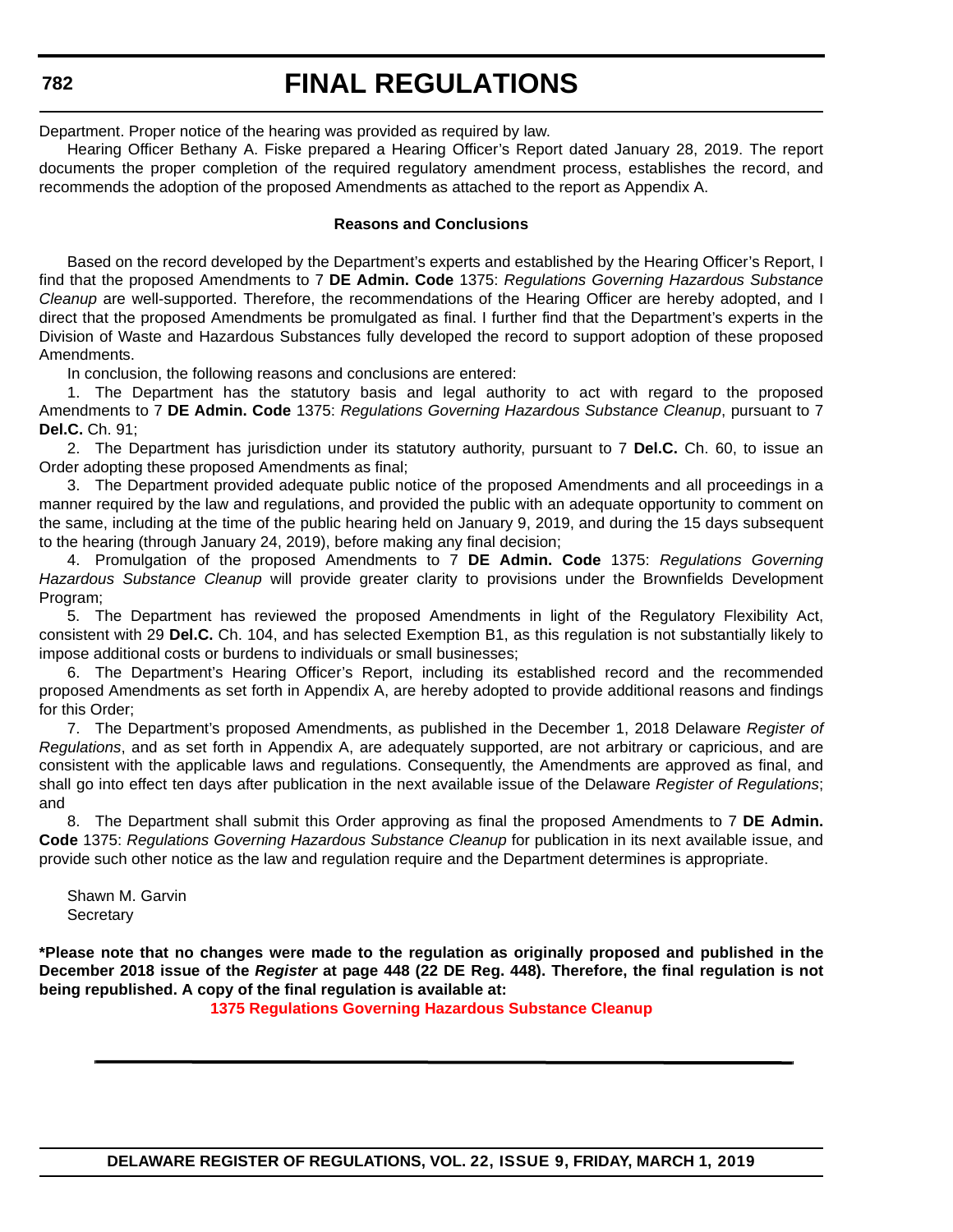# **[DEPARTMENT OF SAFETY AND HOMELAND SECURITY](https://dshs.delaware.gov/)**

**[DELAWARE COUNCIL](https://dshs.delaware.gov/) ON POLICE TRAINING**

Statutory Authority: 11 Delaware Code, Sections 8402 & 8404(a)(14) (11 **Del.C.** §§8402,

8404(a)(14))

1 **DE Admin. Code** 801

### **ORDER**

### **[801 Regulations of the Delaware Council on Police Training](#page-4-0)**

### **NATURE OF THE PROCEEDINGS**

At 22 **DE Reg.** 452 (December 1, 2018), The Council on Police Training (COPT), pursuant to 11 **Del.C.** §8404(a)(14) and in accordance with 29 **Del.C.** §10115, published notice of intent to adopt regulations that seek to update, clarify and provide more detailed information regarding training requirements and records, employment status, COPT certification, and procedures for non-compliance. At the same time, the COPT submitted a Regulatory Flexibility Analysis and Impact Statement for this proposed revised regulation, as required by 29 **Del.C.** Ch. 104. The COPT solicited written comments from the public for thirty (30) days as mandated by 29 **Del.C.** §10118(a).

### **SUMMARY OF EVIDENCE**

In accordance with law, public notice regarding the proposed revised regulation was published in the Delaware *Register of Regulations.* The public comment period was open from December 1, 2018 through December 31, 2018. During this period, the COPT did not receive any written responses.

### **FINDINGS OF FACT**

The public was given the required notice of the Council's intention to adopt the proposed revised regulation and was given opportunity to submit comments. The required Regulatory Flexibility Analysis and Impact Statement for this proposed revised regulation was submitted. No written responses were received during the comment period. Thus, the COPT finds that the proposed revised regulations should be adopted as submitted with the technical corrections identified by the COPT.

### **EFFECTIVE DATE OF ORDER**

The actions hereinabove referred to were taken by the COPT pursuant to 11 **Del.C.** §8404(a)(14). The effective date of this Order shall be ten (10) days from the date this Order is published in the Delaware *Register of Regulations*.

### **ORDER**

NOW THEREFORE, under the statutory authority and for the reasons set forth above, the Council on Police Training does hereby ORDER this  $22<sup>nd</sup>$  day of January, 2019 that the regulations be, and that they hereby are, adopted to be enacted as set forth below.

**IT IS SO ORDERED, this** 22<sup>nd</sup> day of January 2019.

### **COUNCIL ON POLICE TRAINING**

Robert M. Coupe, Department of Safety and Homeland Security, Chair

Chris Jones, Sergeant, Proxy for Chief of Police Newark Police Department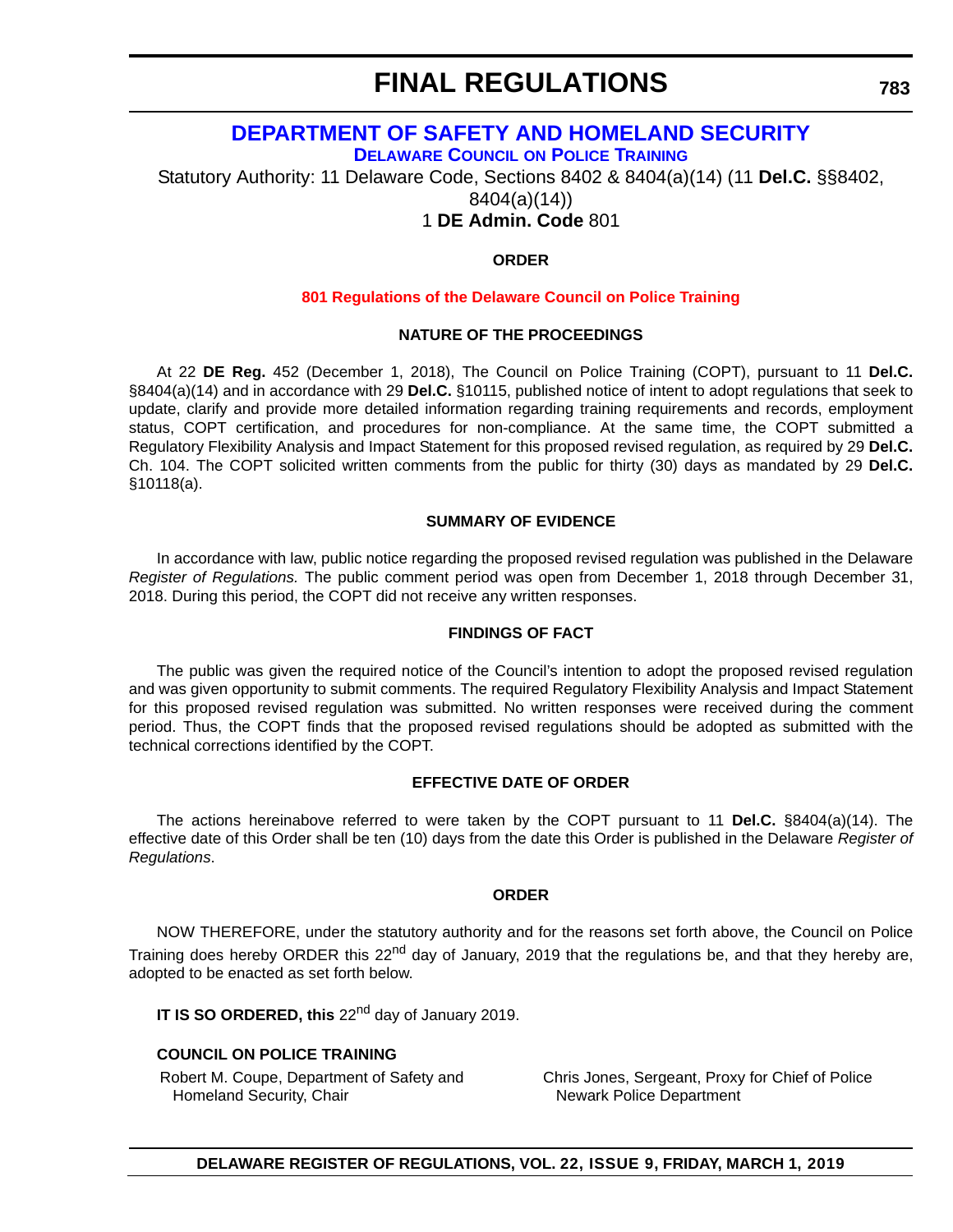Robert J. Irwin, Proxy for Attorney General Matthew P. Denn

Susan Bunting, Secretary, Department of Education (absent)

Tashawn Counts, Captain, Proxy for Chief of Police Wilmington Police Department

Diane Smith, Captain, Proxy for Colonel Vaughn Bond, Jeffrey Horvath, Proxy for Delaware Police Chiefs' Jr., Chief of New Castle County Police Department

Robert Hudson, Major, Delaware State Police, Proxy for Superintendent of State Police

Marvin Mailey, Chief of Police, Dover Police Department

Robin R. Christiansen, Mayor, City of Dover, Kent County

**Council** 

William West, Mayor, Sussex County (absent) Lew Killmer, Mayor, President of the Delaware League of Local Governments

### **801 Regulations of the Delaware Council on Police Training** *(Break in Continuity of Sections)*

# **2.0 Definitions**

As used in this chapter:

## *(Break in Continuity Within Section)*

"**Police officer**" means a sworn member of a police force or other law-enforcement agency of this State or of any county or municipality who is responsible for the prevention and the detection of crime and the enforcement of laws of this State or other governmental units within the State **[as defined in 11 Del.C. §8401(5)(a)(b)]**, irrespective of the number of the hours worked.

For the purposes of this chapter this **[This term shall include permanent full-time law enforcement officers of the University of Delaware Police Department, Delaware State University Police Department and the Delaware River and Bay Authority.**

**Permanent law enforcement officers of the Department of Natural Resources and Environmental Control including Park Rangers, Fish and Wildlife Agents, and Environmental Protection Officers.]**

For purposes of this chapter this **[This term shall not include the following:**

- **• A sheriff, regular deputy sheriff or constable;**
- **• A security force for a state agency or other governmental unit**
- **A person holding police power by virtue of occupying any other position or office.]**(11 **Del.C.** 1953, & 8401; 57 **Del. Laws**, c. 261; 57 **Del. Laws**, c.670, & 1A, 63 **Del. Laws**, c. 31, & 1.) *(Break in Continuity Within Section)*

# **3.0 Minimum Standards for Initial Certification**

# *(Break in Continuity Within Section)*

3.4 A licensed physician shall examine the applicant, at the expense of the employing agency, to determine that he/she is physically fit for normal police duties. The following shall be met**[,:]**

# *(Break in Continuity Within Section)*

3.10 The applicant shall successfully complete a written job related examination, in the form and manner as prescribed by the Council on Police Training, and the results shall be retained for a period of two years for inspection by the Council or its authorized representative. Form and manner being a validated test related to specific requirements needed to perform duties of a police officer**[.]**

# *(Break in Continuity of Sections)*

### **5.0 Minimum Standards For Training**

*(Break in Continuity Within Section)*

5.2 Waiver of Equivalent Training – RECIPROCITY

*(Break in Continuity Within Section)*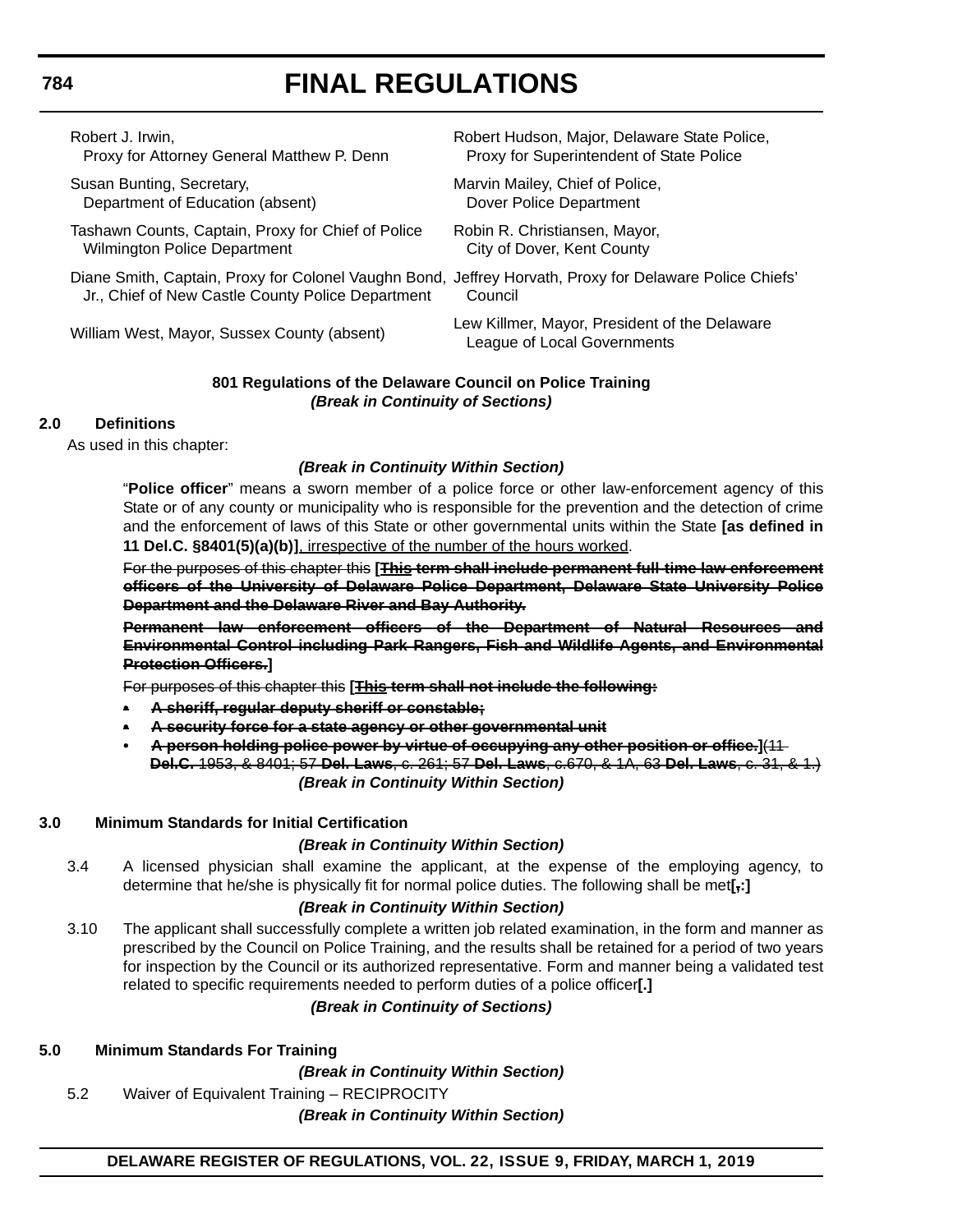5.2.4 The Administrator will examine the equivalent training records and make a comparison with the Delaware Mandatory Requirements. Any areas not meeting Delaware Standards will be required, prior to submission of the waiver application to Council for consideration**[.]**

### *(Break in Continuity Within Section)*

5.3 Annual required training to maintain certification

### *(Break in Continuity Within Section)*

5.3.2 In addition to the above 16 hours, the officer must also recertify in C.P.R., AED, and First Responders recertification as noted in Section II-16**[.]**

*(Break in Continuity of Sections)*

### **8.0 Re-activation Requirements of Police Officers**

8.1 Inactive Status

### *(Break in Continuity Within Section)*

8.1.3 The Administrator may re-activate the individual's certification upon written application from the individual that he or she has accepted another full-time police position with a law enforcement agency whose training is regulated by the COPT and provided that the individual is not the subject of a de-certification proceeding pursuant to 29 **Delaware Code** §8404(4) and the individual meets all other criteria for re-activation which the Council has adopted in Regulation 8.2**[.]**

**\*Please note that no additional changes were made to the regulation as originally proposed and published in the December 2018 issue of the** *Register* **at page 452 (22 DE Reg. 452). Therefore, the final regulation is not being republished here in its entirety. A copy of the final regulation is available at:**

**[801 Regulations of the Delaware Council on Police Training](http://regulations.delaware.gov/register/march2019/final/22 DE Reg 783 03-01-19.htm)**

# **[DEPARTMENT OF STATE](https://sos.delaware.gov/)**

**DIVISION [OF PROFESSIONAL REGULATION](https://dpr.delaware.gov/)**

### **[1900 BOARD](https://dpr.delaware.gov/boards/nursing/) OF NURSING**

Statutory Authority: 24 Delaware Code, Section 1906(a)(1) (24 **Del.C.** §1906(a)(1)) 24 **DE Admin. Code** 1900

# **ORDER**

### **[1900 Board of Nursing](#page-4-0)**

Pursuant to 29 **Del.C.** §10113(b)(4) and 24 **Del.C.** §1906(a)(1), the Delaware State Board of Nursing issues this Order adopting the below amendment to the Board's Rules. Specifically, pursuant to 29 **Del.C.** §10113(b)(4), Regulation 14 of the Board of Nursing must be changed to correct a technical error as it incorrectly sets forth the website for the enhanced nurse licensure compact rules.

### **SUMMARY OF THE EVIDENCE**

1. Rule 14.0 now states: "14.0 The Board hereby incorporates by reference the enhanced Nurse Licensure compact rules and regulations found at www.ncsbn.org/enlcrules."

2. The Board makes the following change to its regulations (additions are underlined, removals are stricken through):

> 14.0 "14.0 The Board hereby incorporates by reference the enhanced Nurse Licensure compact rules and regulations found at www.ncsbn.org/enlcrules www.ncsbn.org/nlcrules."

The effective date of this Order will be ten days from the publication of this Order in the *Register of Regulations*.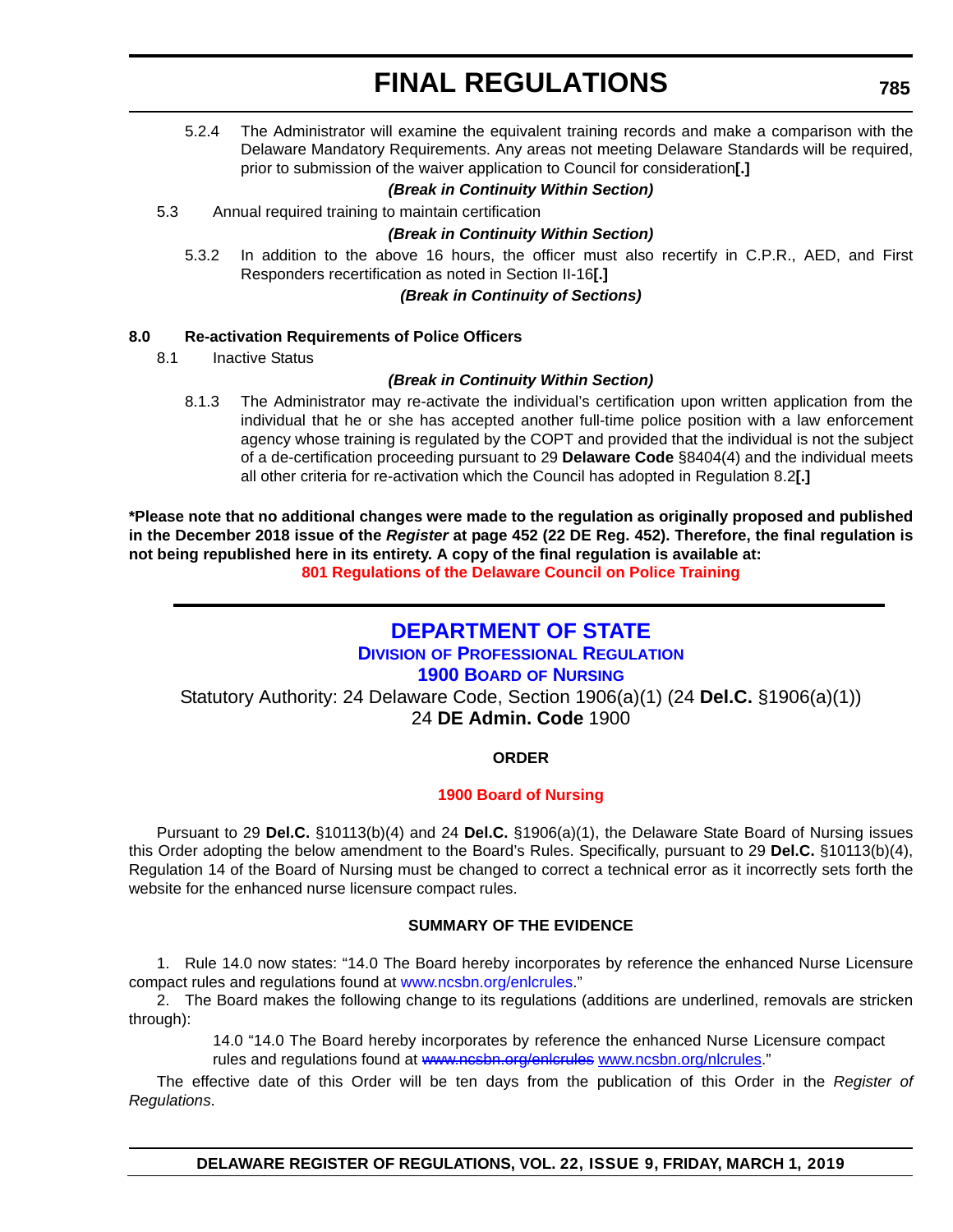## **786**

# **FINAL REGULATIONS**

| IT IS SO ORDERED this 13 <sup>th</sup> day of February, 2019 by the Delaware Board of Nursing. |                                       |
|------------------------------------------------------------------------------------------------|---------------------------------------|
| Megan Williams, DNP, FNP-C, RN, President                                                      | Ron Castaldo, RN, APRN (absent)       |
| Nancy Bastholm, RN                                                                             | Precious Benson, Public Member        |
| Krystal Little, RN (absent)                                                                    | Carol Abdill, RN                      |
| Linda Darling, RN                                                                              | William Hare, Public Member           |
| Sherry Lambertson, Public Member (absent)                                                      | David Salati, RN                      |
| Kenyette Walters, LPN                                                                          | Victoria Udealer, RN Member           |
| George Brown, Public Member                                                                    | Prameela Kaza, Public Member (absent) |
|                                                                                                |                                       |

### **1900 Board of Nursing** *(Break in Continuity of Sections)*

## **14.0 Nurse Licensure Compact Rules and Regulations**

The Board hereby incorporates by reference the enhanced Nurse Licensure Compact rules and regulations as adopted on January 1, 2019 and found at [www.ncsbn.org/](www.ncsbn.org/nlcrules)enlerules www.ncsbn.org/ [nlcrules.](www.ncsbn.org/nlcrules)

**\*Please Note: As the rest of the sections were not amended, they are not being published. A copy of the regulation is available at:**

**[1900 Board of Nursing](http://regulations.delaware.gov/register/march2019/final/22 DE Reg 785 03-01-19.htm)**

# **[DEPARTMENT OF TRANSPORTATION](https://www.deldot.gov/index.shtml)**

**DIVISION [OF PLANNING](https://www.deldot.gov/About/divisions/index.shtml) AND POLICY**

Statutory Authority: 29 Delaware Code, Section 8404(8) (29 **Del.C.** §8404(8)) 2 **DE Admin. Code** 2306

**ORDER**

# **[2306 Crash Data Release](#page-4-0)**

Pursuant to the authority provided by 29 **Del.C.** §8408(8), the Delaware Department of Transportation ("DelDOT") hereby issues this Order. The proposed change was published in the Delaware *Register of Regulations* on January 1, 2019 (Vol. 22, Issue 7). Following notice and opportunity for public comment on the proposed change, DelDOT makes the following Findings and Conclusions:

### **Summary of Evidence and Information Submitted**

1. DelDOT received written information pertaining to the proposed change, which included two questions or comments regarding clarification of the change. Neither inquiry requires any further revision.

2. The change to this regulation was proposed to eliminate the overlap of crash data release regulations between DelDOT and the Delaware Department of Safety and Homeland Security ("DSHS"), as DSHS is the owner of all crash data.

### **Findings of Fact**

3. The public was given notice and the opportunity to provide comments in writing on the proposed amendments. The written comments received are described in paragraph 1.

4. DelDOT finds that the elimination of this regulation is in the best interest of the State of Delaware for the reasons described in paragraph 2.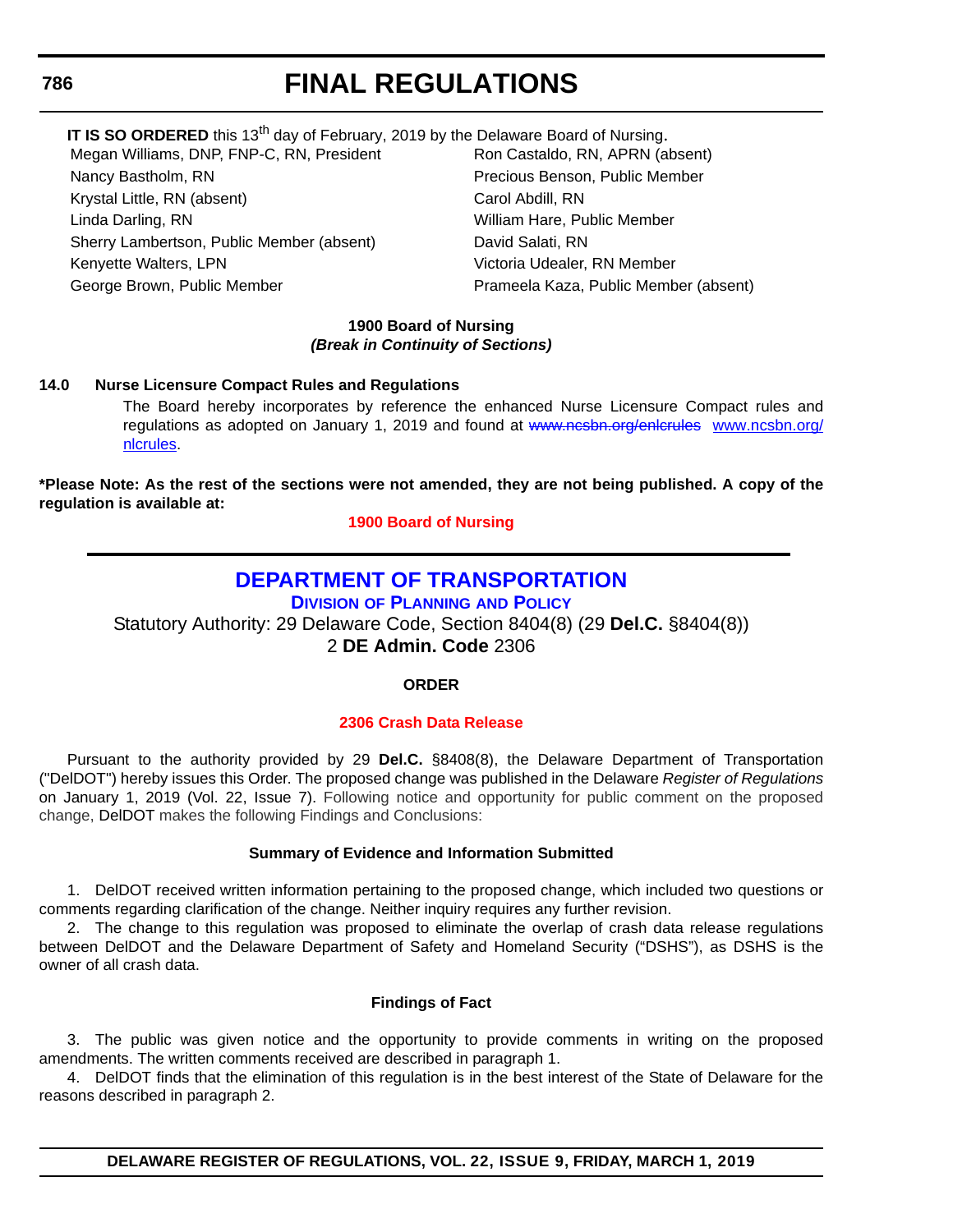### **Decision and Effective Date**

Based on the provision of Delaware law and the record of this docket, DelDOT hereby rescinds the Crash Data Release regulation, as set forth in the version attached hereto, to be effective March 11, 2019.

It is so ordered on this  $13<sup>th</sup>$  day of February 2019.

Jennifer Cohan, Secretary Delaware Department of Transportation

### **2306 Crash Data Release**

### **Authority**

29 **Del.C.** §10002(g)(6) states that any records that are specifically exempted from public disclosure by statute or common law shall not be deemed public in accordance with the Freedom of Information Act.

21 **Del.C.** §313(b) of the Delaware Code, states that accident reports shall not be open to public inspection.

23 USC§409 states, "Notwithstanding any other provision of law, reports, surveys, schedules, lists or data compiled or collected for the purpose of identifying, evaluating or planning the safety enhancement of potential accident sites, hazardous roadway conditions or railway-highway crossings, pursuant to sections 130, 144 and 148 of this title or for the purpose of developing any highway safety construction improvement project which may be implemented utilizing Federal-aid highway funds shall not be subject to discovery or admitted into evidence in a Federal or State court proceeding or considered for other purposes in any action for damages arising from any occurrence at a location mentioned or addressed in such reports, surveys, schedules, lists or data."

29 **Del.C.** §8404(8) states, "The Secretary [of the Department of Transportation] shall have the following powers, duties and functions: to establish and to promulgate such rules and regulations governing the administration and operation of the Department as may be deemed necessary by the Secretary and which are not inconsistent with the laws of this State. No such rule or regulation shall extend, modify or conflict with any law of this State or the reasonable implications thereof;"

### **1.0 Purpose**

This regulation describes the requirements and procedures to be followed by all DelDOT employees with respect to releasing, to any entity or personnel outside of DelDOT, crash data and/or information related to sites indentified under the Highway Safety Improvement Program (HSIP). For purposes of this regulation, the HSIP includes the Hazard Elimination Program (HEP), High Risk Rural Roads Program (HRRRP), the Highway-Rail Grade Crossing Safety Program (HRGX) and the Transparency Report

### **2.0 Definitions**

"**Crash (Accident) Rates**" - A distribution of the numerical data of the number of crash occurrences per year.

"**Crash (Accident) Report**" - The State of Delaware Uniform Traffic Collision Report supplied by the Delaware Department of Safety and Homeland Security and the Delaware Criminal Justice Information System (DELJIS) via the E-Crash program, on which all reported crashes involving an impaired driver, apparent property damage to the extent of \$1,500 or more or personal injury or death to a person, when such crashes occur within that agency's jurisdiction.

"**Crash (Accident) Summaries**" - A summary of the numerical data classified by several crash criteria such as Manner of Impact, Surface Conditions, Lighting Conditions, Weather Conditions, Time of Day, Day of Week etc. that pertains to the crash events.

"**GIS (Geographical Information System) Crash Data**" - The geographic location of a crash as well as the attributes that are related to the crash. This data can be used to conduct analyses and produce maps of the crash data.

"**Highway Safety Improvement Program (HSIP)**" - The Safe, Accountable, Flexible, Efficient Transportation Equity Act: A Legacy for Users (SAFETEA-LU) established 23 USC §148 to create the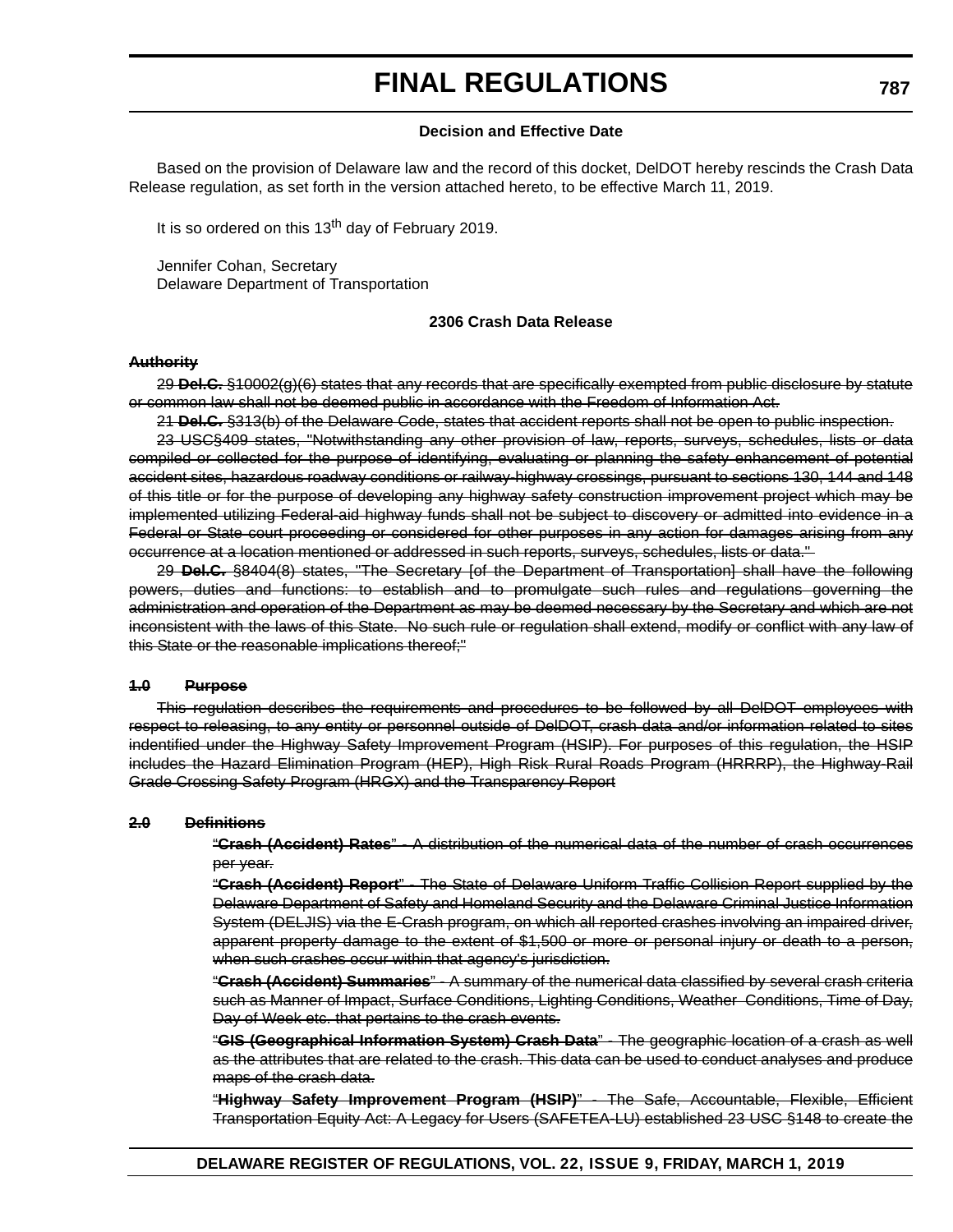Highway Safety Improvement Program (HSIP) as a core Federal Highway Administration (FHWA) program. The overall purpose of the program is to achieve a significant reduction in traffic fatalities and incapacitating injuries through the implementation of infrastructure-related highway safety improvements on all state-maintained roadways. Components of Delaware's HSIP include the Strategic Highway Safety Plan (SHSP), the Hazard Elimination Program (HEP), the High Risk Rural Roads Program (HRRRP), the Highway-Rail Grade Crossing Safety Program (HRGX), and the Transparency Report.

"**Requestor**" - Any person, employee, consultant, or other state agency, who requests crash data for analytical purposes.

"**State Agency**" - Any department of State Government that is recognized under the applicable sections of Delaware Code. This includes the Federal Highway Administration, Office of Highway Safety, Wilmington Area Planning Council and the Dover/Kent County Metropolitan Planning Organization for the purposes of this regulation.

### **3.0 Regulation**

The Delaware Department of Safety and Homeland Security are the owners of all crash data received by DelDOT. Given the responsibilities of DelDOT, crash data is transferred from the Department of Safety and Homeland Security databases to DelDOT databases and the use of this data by DelDOT is solely for the purposes of reviewing crash data to make engineering decisions to improve safety on the roadways under the jurisdiction of the Department. Given the sensitive personal nature of this data, it is important that this data and all HSIP-related information be handled with the utmost responsibility and not released outside of the Department except for Department business purposes. DelDOT personnel must ensure that all released crash data, associated police reports, and HSIP-related information be used for official purposes only and shall not be transmitted, copied, distributed or provided to any other entity or personnel unless written approval is received from the Delaware Department of Transportation Traffic Safety Programs Section or the Statistics and Research Section in the Division of Planning.

The purpose of this regulation is to outline a list of personnel or entities that request such privileged information on a regular basis as well as define the level of disclosure or exemption that should be followed based on the requestor (see Table 1: Crash Data Release Guideline Matrix).

When data is approved to be released to any requestor outside of DelDOT, a concurrence letter shall be prepared by the DelDOT section that is releasing the data, and this letter shall be signed by the requestor and returned to DelDOT prior to the data being released. This concurrence letter shall be a binding agreement between DelDOT and the requestor and shall require the requestor to seek approval from DelDOT to release the data to a third party individual or agency. A copy of the concurrence letter shall be provided electronically to the Deputy Attorney General assigned to DelDOT, the DelDOT Safety Programs Manager in the Traffic Section and the Manager of the Statistics and Research Section in Planning. An example of a concurrence letter is provided at the end of this regulation.

### **4.0 Responsibility**

The Division of Planning shall have primary responsibility for implementation of this regulation since they are the distributors of crash data.

### **5.0 Effective Date**

This regulation shall become effective ten (10) days after it is published in its final adopted form in the Register of Regulations in accordance with 29 **Del.C.** §10118(e).

### **Table 1: Crash Data Release Guideline Matrix**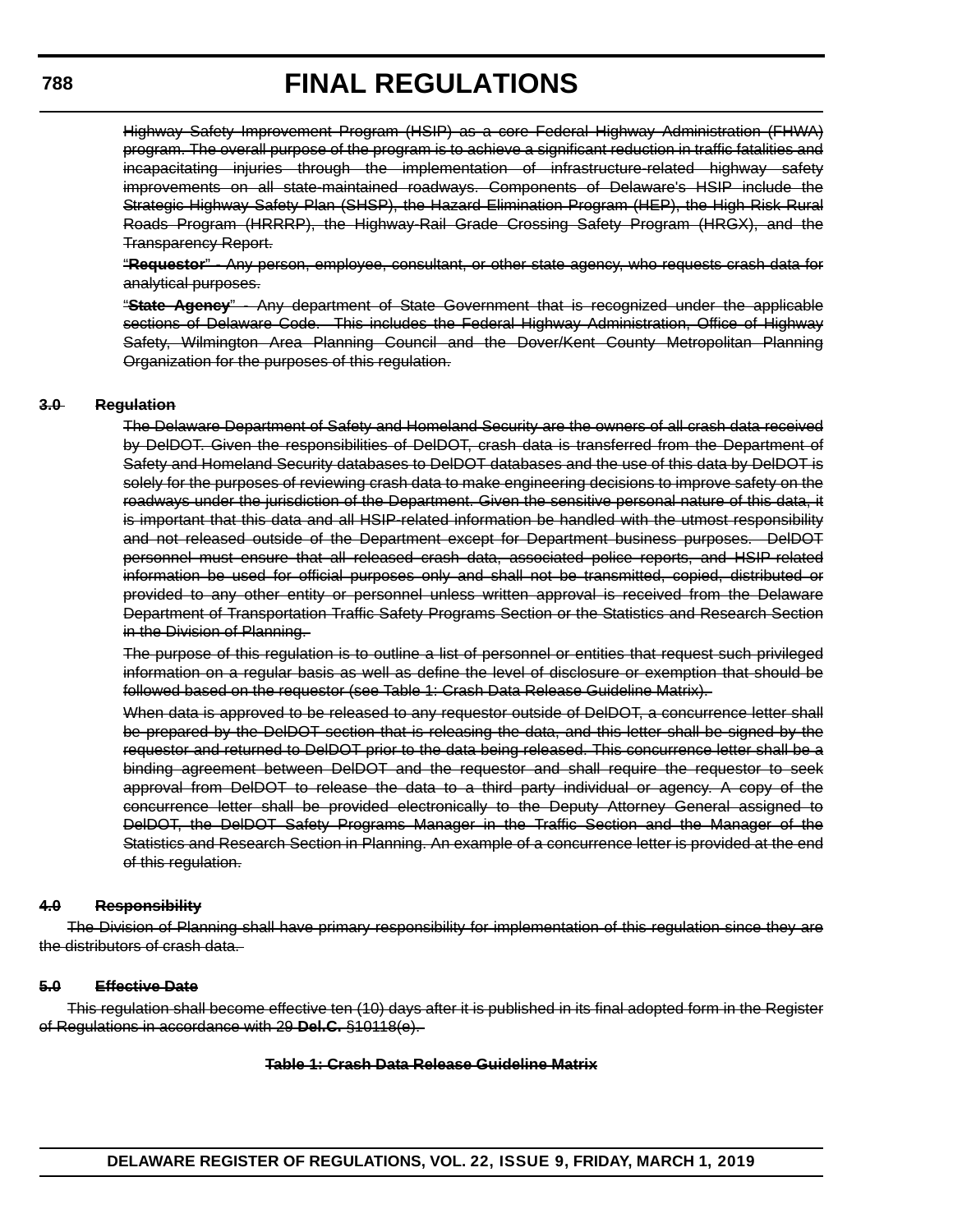| <b>Requestor</b>                          | Raw Grash-<br>Data (Number-<br>of Crashes<br>Only | <b>Grash</b><br>Rates | <b>Crash</b><br><b>Summarie</b><br>s | <b>Crash Reports</b> | <b>GIS Crash</b><br><b>Layers</b> | <b>HSIP</b><br>Site-<br>Listing |
|-------------------------------------------|---------------------------------------------------|-----------------------|--------------------------------------|----------------------|-----------------------------------|---------------------------------|
| Citizen                                   | Yes                                               | Yes                   | <b>Yes</b>                           | No.                  | No.                               | Ne.                             |
| Legislator                                | Yes                                               | Yes                   | Yes                                  | Nθ                   | Nө                                | Yes                             |
| <b>DeIDOT</b><br>(internal<br>operations) | Yes                                               | Yes                   | Yes                                  | Yes                  | Yes                               | Yes                             |
| <b>DeIDOT Consultant</b>                  | Yes                                               | Yes                   | Yes                                  | Yes                  | Yes                               | Yes                             |
| Non-DelDOT<br>Consultant <sup>1</sup>     | Yes                                               | Yes                   | <b>Yes</b>                           | Yes                  | Ne.                               | <b>No</b>                       |
| Other State Agency                        | Yes                                               | See Note 2            | Yes                                  | No                   | See Note<br>2                     | See-<br>Note 2                  |
| Media                                     | Yes                                               | No.                   | Yes                                  | Nө                   | No.                               | <b>Ne</b>                       |

#### NOTES:

1. Non-DelDOT Consultant must provide proof that the work they are doing involves state maintained roadways (i.e., developer's consultant)

2. This data may be released to FHWA, Office of Highway Safety, WILMAPCO or Dover/Kent County MPO. Release of data to other state agencies requires the approval of the Safety Programs Manager.

#### **Example Concurrence Letter**

September 7, 2011

Mr. John Smith Sample Area Planning Council (SAPCO) 123 Main Avenue Newark, Delaware 19711

### Dear Mr. Smith:

The Delaware Department of Transportation (DelDOT) has received your request for crash data. As you might be aware, the Delaware Department of Safety and Homeland Security are the sole owners of the crash data and DelDOT is strictly the end user of the data. Hence, any information contained within the requested crash data are privileged, confidential and/or exempt from disclosure under applicable law. As such, any crash data that will be provided is for SAPCO business use only and shall not be transmitted, copied, distributed or provided to any other entity unless written approval is received from the Delaware Department of Transportation.

DelDOT will release the requested crash data on the terms and conditions set forth herein. By your signature below, SAPCO acknowledges that this letter has been read and understood and agrees to terms and conditions stated in this letter.

The requested crash data will be released as soon as the letter is signed and sent back at your earliest convenience. Future requests for crash data should be sent to my office for review, and the request should be in the form of a letter and on SAPCO letterhead. Should you have any questions regarding this information, please contact me at (302) 659-4073 or by e-mail at Adam.Weiser@state.de.us.

Sincerely, Donna Robinson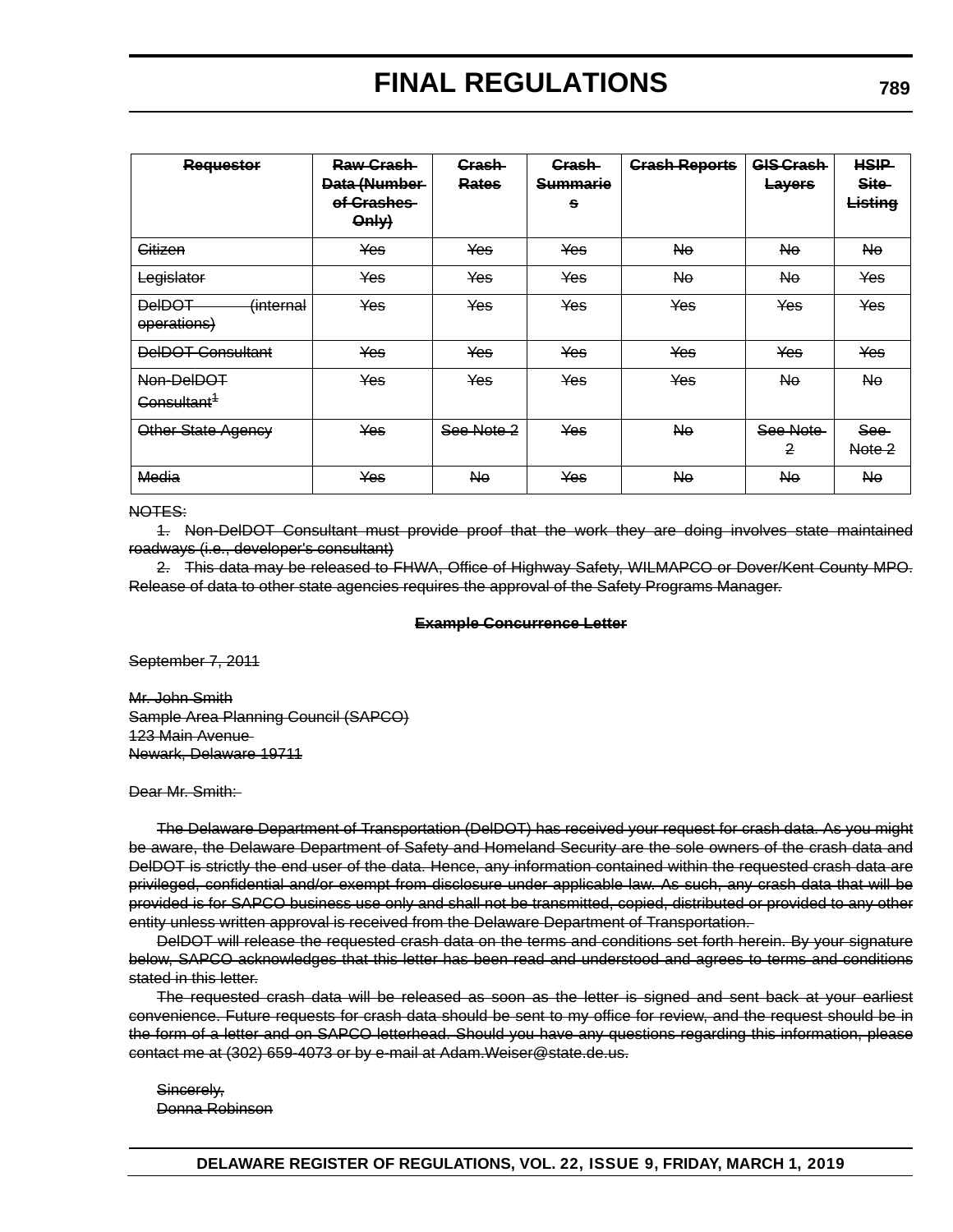## **790**

# **FINAL REGULATIONS**

Statistics, Planning & Research Division of Planning

Cc: Tyrone Crittenden, Planning Supervisor Frederick Schranck, Deputy Attorney General Adam Weiser, Safety Programs Manager

Concurrence Date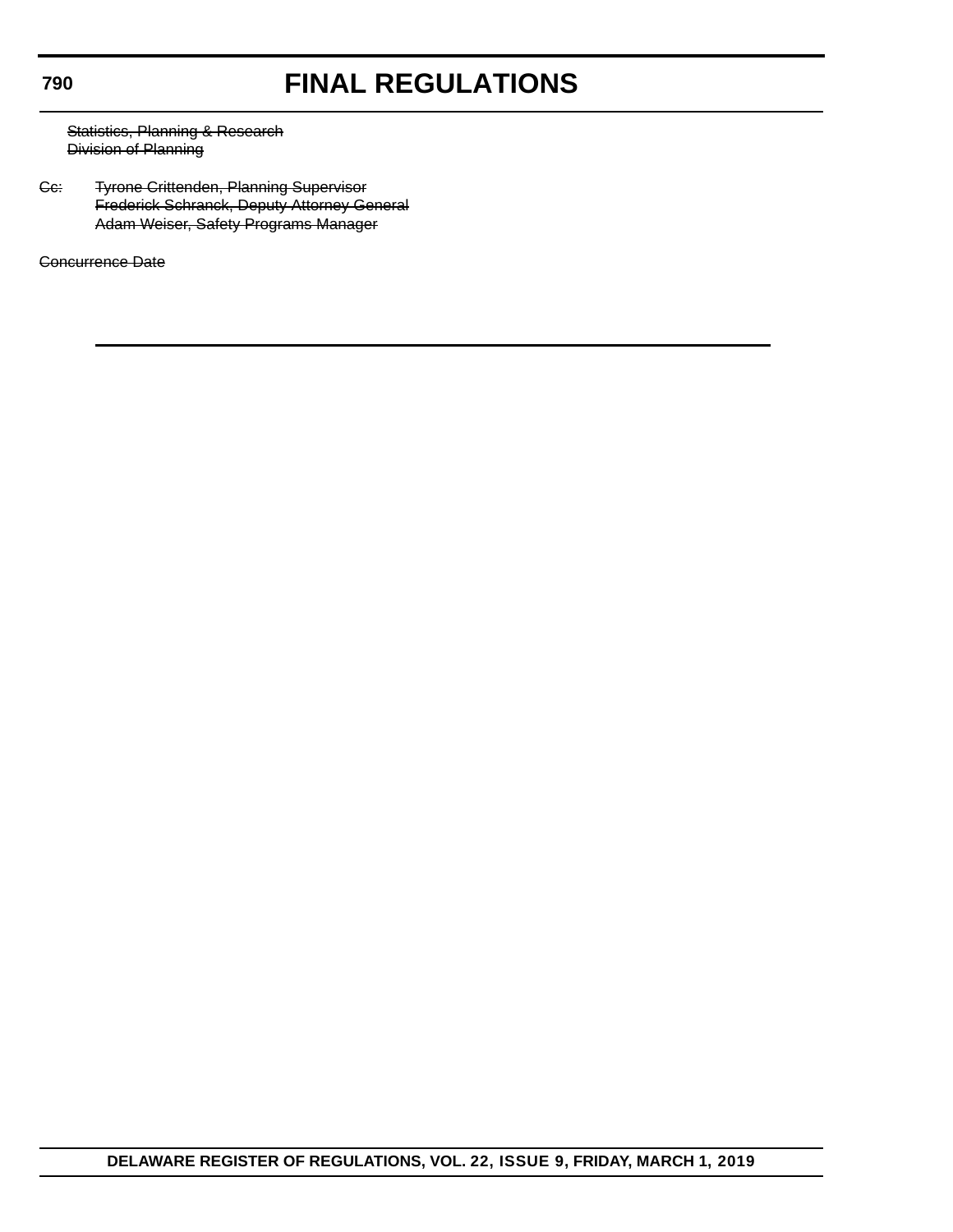# **GENERAL NOTICES**

# **[DEPARTMENT OF HEALTH AND SOCIAL SERVICES](https://www.dhss.delaware.gov/dhss/index.html ) DIVISION [OF MANAGEMENT SERVICES](https://www.dhss.delaware.gov/dhss/dms/ )**

Statutory Authority: 16 Delaware Code, Sections 210-218 (16 **Del.C.** §§210-218)

### **PUBLIC NOTICE**

### **[Birth to Three Early Intervention System](#page-4-0)**

The Delaware Department of Health and Social Services will submit its annual grant application under Part C of the Individuals with Disabilities Education Improvement Act of 2004. Public Comment is being accepted from February 26 - March 27, 2019, and the application will be available until April 26, 2019.

Please contact the Part C Birth to Three office at 302-255-9134 (call collect from Kent and Sussex) to secure a copy of the application. Send your written comments to Part C/Birth to Three, DMS/DHSS, Herman Holloway Campus, Main Building, 1<sup>st</sup> floor Annex, Room H105, 1901 N. DuPont Hwy, New Castle, DE 19720 or fax to 302-255-4407.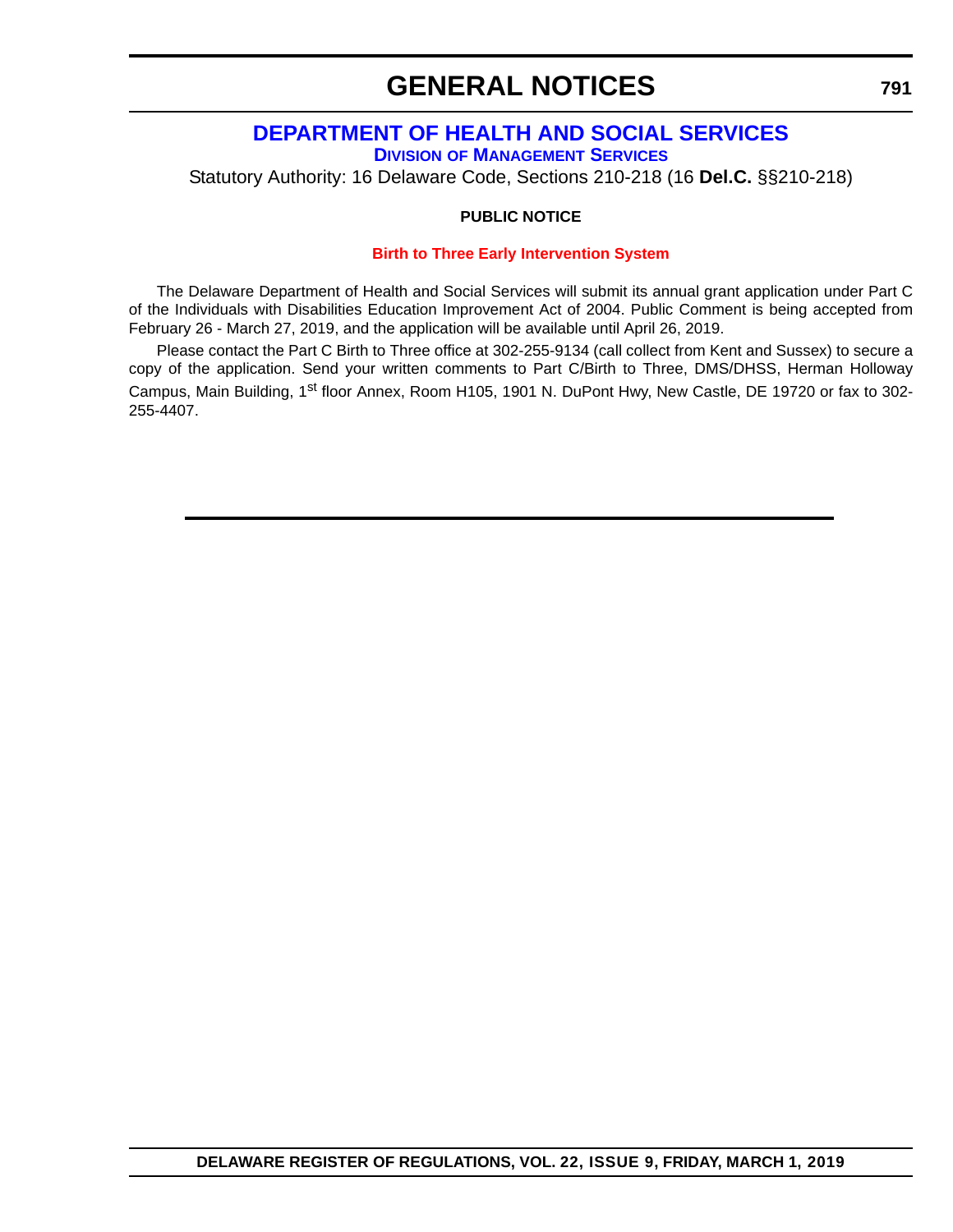# **[DEPARTMENT OF EDUCATION](https://www.doe.k12.de.us/) [PUBLIC NOTICE](#page-4-0)**

The State Board of Education will hold its monthly meeting on Thursday, March 21, 2019 at 5:00pm in the Townsend Building, Dover, Delaware.

# **[DEPARTMENT OF HEALTH AND SOCIAL SERVICES](https://www.dhss.delaware.gov/dhss/index.html ) DIVISION [OF HEALTH CARE QUALITY](https://www.dhss.delaware.gov/dhss/dltcrp/ ) [PUBLIC NOTICE](#page-4-0) 3325 Financial Capability Reporting**

In compliance with the State's Administrative Procedures Act (APA - Title 29, Chapter 101 of the Delaware Code) and under the authority of Title 29 of the Delaware Code, Section 7903(9), Delaware Health and Social Services (DHSS) / Division of Health Care Quality is proposing to amend Regulation 3325, Financial Capability Reporting, the Division's assessment of the financial capability of licensed providers revise the process for establishing capital availability for newly established facilities or facilities with a parent organization s well as to make some minor technical changes to other regulations.

Any person who wishes to make written suggestions, compilations of data, testimony, briefs or other written materials concerning the proposed new regulations must submit same to Gabriela Kejner, Chief of Staff, Office of the Secretary, Main Admin Building, 1901 North DuPont Highway, P.O. Box 906, New Castle, Delaware 19720- 0906 or by fax to (302) 255-4429 by Monday, April 1, 2019. Tom Murray of the Division of Health Care Quality, 3 Mill Road, Wilmington, DE 19806, (302) 4217442 is the Division contact person.

The action concerning the determination of whether to adopt the proposed regulation will be based upon the results of Department and Division staff analysis and the consideration of the comments and written materials filed by other interested persons.

### **DIVISION OF MEDICAID [AND MEDICAL ASSISTANCE](https://www.dhss.delaware.gov/dhss/dmma/) [PUBLIC NOTICE](#page-4-0) PRTFs – Provision of EPSDT Services**

In compliance with the State's Administrative Procedures Act (APA - Title 29, Chapter 101 of the Delaware Code), 42 CFR §447.205, and under the authority of Title 31 of the Delaware Code, Chapter 5, Section 512, Delaware Health and Social Services (DHSS) / Division of Medicaid and Medical Assistance (DMMA) is proposing to amend Title XIX Medicaid State Plan regarding Psychiatric Residential Treatment Facilities (PRTFs), specifically, *to ensure individuals under 21 in qualified inpatient psychiatric hospitals and facilities are guaranteed access to necessary services.*

Any person who wishes to make written suggestions, compilations of data, testimony, briefs or other written materials concerning the proposed new regulations must submit same to, Planning, Policy and Quality Unit, Division of Medicaid and Medical Assistance, 1901 North DuPont Highway, P.O. Box 906, New Castle, Delaware 19720-0906, by email to [Nicole.M.Cunningham@delaware.gov,](mailto:Nicole.M.Cunningham@delaware.gov) or by fax to 302-255-4413 by 4:30 p.m. on April 1, 2019. Please identify in the subject line: PRTFs – Provision of EPSDT Services.

The action concerning the determination of whether to adopt the proposed regulation will be based upon the results of Department and Division staff analysis and the consideration of the comments and written materials filed by other interested persons.

**DELAWARE REGISTER OF REGULATIONS, VOL. 22, ISSUE 9, FRIDAY, MARCH 1, 2019**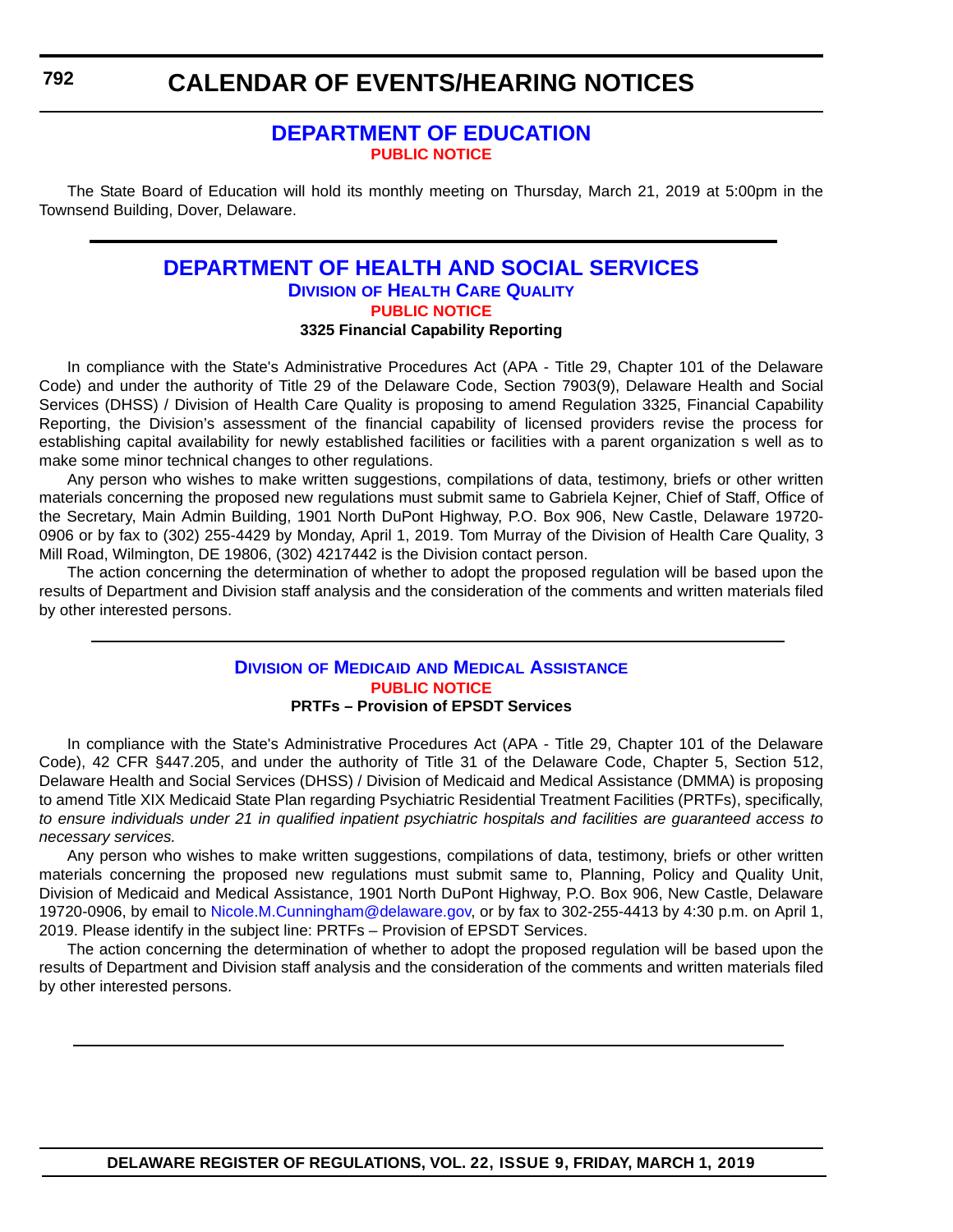# **DIVISION [OF PUBLIC HEALTH](https://www.dhss.delaware.gov/dhss/dph/index.html) HEALTH PROMOTION [AND DISEASE PREVENTION](https://dhss.delaware.gov/dph/dpc/dpcsection.html) [PUBLIC NOTICE](#page-4-0)**

**4202 Control of Communicable and Other Disease Conditions**

Pursuant to 16 **Del.C.** §122(3)a. and §707, Health Promotion and Disease Prevention (HPDP), Division of Public Health, Department of Health and Social Services, is proposing revisions to the regulations governing Control of Communicable and Other Disease Conditions. On March 1, 2019, the Division of Public Health plans to publish as "proposed" revisions to the Control of Communicable and Other Disease Conditions regulations. The revisions include the addition of HIV nucleotide sequence test results reporting.

Copies of the proposed regulations are available for review in the March 1, 2019 edition of the Delaware *Register of Regulations*, accessible online at: <http://regulations.delaware.gov>or by calling the Division of Public Health at (302) 744-4951.

Any person who wishes to make written suggestions, testimony, briefs or other written materials concerning the proposed regulations must submit them to Alanna Mozeik by Friday, April 5, 2019, at:

Alanna Mozeik Division of Public Health 417 Federal Street Dover, DE 19901 Email: [Alanna.Mozeik@state.de.us](mailto:Alanna.Mozeik@state.de.us) Phone: (302) 744-4951

### **DIVISION [OF PUBLIC HEALTH](https://www.dhss.delaware.gov/dhss/dph/index.html) [PUBLIC NOTICE](#page-4-0) 4471 Massage and Bodywork Facilities**

Pursuant to 24 **Del.C.** §§5306(b) and 5314(b), the Health Systems Protection Section (HSP), Division of Public Health, Department of Health and Social Services, is proposing new regulations for facilities that offer massage and body work services. The regulations are in response to the revisions to 24 **Del.C.** §§5306(b) and 5314(b) which provide the Division of Public Health the authority to promulgate these regulations. On March 1, 2019, DPH plans to publish as proposed the new regulations, and hold them out for public comment per Delaware law.

Copies of the proposed regulations are available for review in the March 1, 2019 edition of the Delaware *Register of Regulations*, accessible online at: <http://regulations.delaware.gov>or by calling the DPH at (302) 744- 4951.

Any person who wishes to make written suggestions, testimony, briefs or other written materials concerning the proposed regulations must submit them to Alanna Mozeik by Monday, April 1, 2019, at:

Alanna Mozeik Division of Public Health 417 Federal Street Dover, DE 19901 Email: [Alanna.Mozeik@state.de.us](mailto:Alanna.Mozeik@state.de.us) Phone: (302) 744-4951

### **DIVISION [OF SOCIAL SERVICES](https://www.dhss.delaware.gov/dhss/dss/) [PUBLIC NOTICE](#page-4-0) Food Supplement Program**

In compliance with the State's Administrative Procedures Act (APA - Title 29, Chapter 101 of the Delaware Code), 42 CFR §447.205, and under the authority of Title 31 of the Delaware Code, Chapter 5, Section 512,

**DELAWARE REGISTER OF REGULATIONS, VOL. 22, ISSUE 9, FRIDAY, MARCH 1, 2019**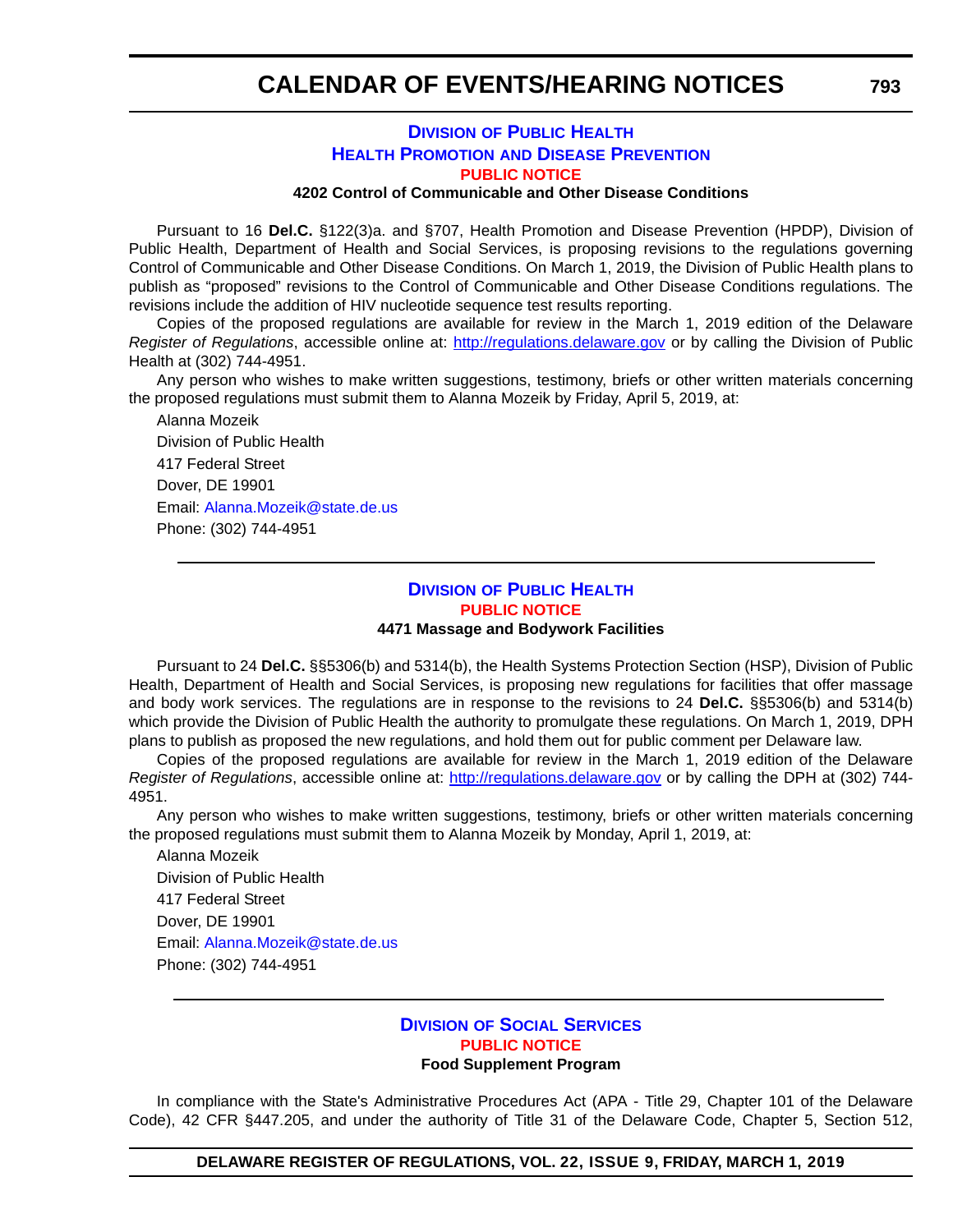Delaware Health and Social Services (DHSS) is proposing to amend the Division of Social Services Manual regarding the Food Supplement Program, specifically*, to define household income.*

Any person who wishes to make written suggestions, compilations of data, testimony, briefs or other written materials concerning the proposed new regulations must submit same to, Planning, Policy and Quality Unit, Division of Medicaid and Medical Assistance, 1901 North DuPont Highway, P.O. Box 906, New Castle, Delaware 19720-0906, by email to [Nicole.M.Cunningham@delaware.gov,](mailto:Nicole.M.Cunningham@delaware.gov) or by fax to 302-255-4413 by 4:30 p.m. on April 1, 2019. Please identify in the subject line: Food Supplement Program.

The action concerning the determination of whether to adopt the proposed regulation will be based upon the results of Department and Division staff analysis and the consideration of the comments and written materials filed by other interested persons.

# **DIVISION [OF SOCIAL SERVICES](https://www.dhss.delaware.gov/dhss/dss/) [PUBLIC NOTICE](#page-4-0) Purchase of Care - Determination of Homeless**

In compliance with the State's Administrative Procedures Act (APA - Title 29, Chapter 101 of the Delaware Code), 42 CFR §447.205, and under the authority of Title 31 of the Delaware Code, Chapter 5, Section 512, Delaware Health and Social Services (DHSS) is proposing to amend the Division of Social Services Manual regarding Purchase of Care, specifically, to define homeless.

Any person who wishes to make written suggestions, compilations of data, testimony, briefs or other written materials concerning the proposed new regulations must submit same to, Planning, Policy and Quality Unit, Division of Medicaid and Medical Assistance, 1901 North DuPont Highway, P.O. Box 906, New Castle, Delaware 19720-0906, by email to [Nicole.M.Cunningham@delaware.gov,](mailto:Nicole.M.Cunningham@delaware.gov) or by fax to 302-255-4413 by 4:30 p.m. on April 4, 2019. Please identify in the subject line: Purchase of Care – Determination of Homeless.

The action concerning the determination of whether to adopt the proposed regulation will be based upon the results of Department and Division staff analysis and the consideration of the comments and written materials filed by other interested persons.

# **DIVISION [OF SOCIAL SERVICES](https://www.dhss.delaware.gov/dhss/dss/) [PUBLIC NOTICE](#page-4-0)**

### **Temporary Assistance for Needy Families (TANF) - CMR**

In compliance with the State's Administrative Procedures Act (APA - Title 29, Chapter 101 of the Delaware Code), 42 CFR §447.205, and under the authority of Title 31 of the Delaware Code, Chapter 5, Section 512, Delaware Health and Social Services (DHSS) is proposing to amend the Division of Social Services Manual regarding Temporary Assistance for Needy Families (TANF), specifically*, to update the Contract of Mutual Responsibility (CMR).*

Any person who wishes to make written suggestions, compilations of data, testimony, briefs or other written materials concerning the proposed new regulations must submit same to, Planning, Policy and Quality Unit, Division of Medicaid and Medical Assistance, 1901 North DuPont Highway, P.O. Box 906, New Castle, Delaware 19720-0906, by email to [Nicole.M.Cunningham@delaware.gov,](mailto:Nicole.M.Cunningham@delaware.gov) or by fax to 302-255-4413 by 4:30 p.m. on April 4, 2019. Please identify in the subject line: Temporary Assistance for Needy Families (TANF) - CMR.

The action concerning the determination of whether to adopt the proposed regulation will be based upon the results of Department and Division staff analysis and the consideration of the comments and written materials filed by other interested persons.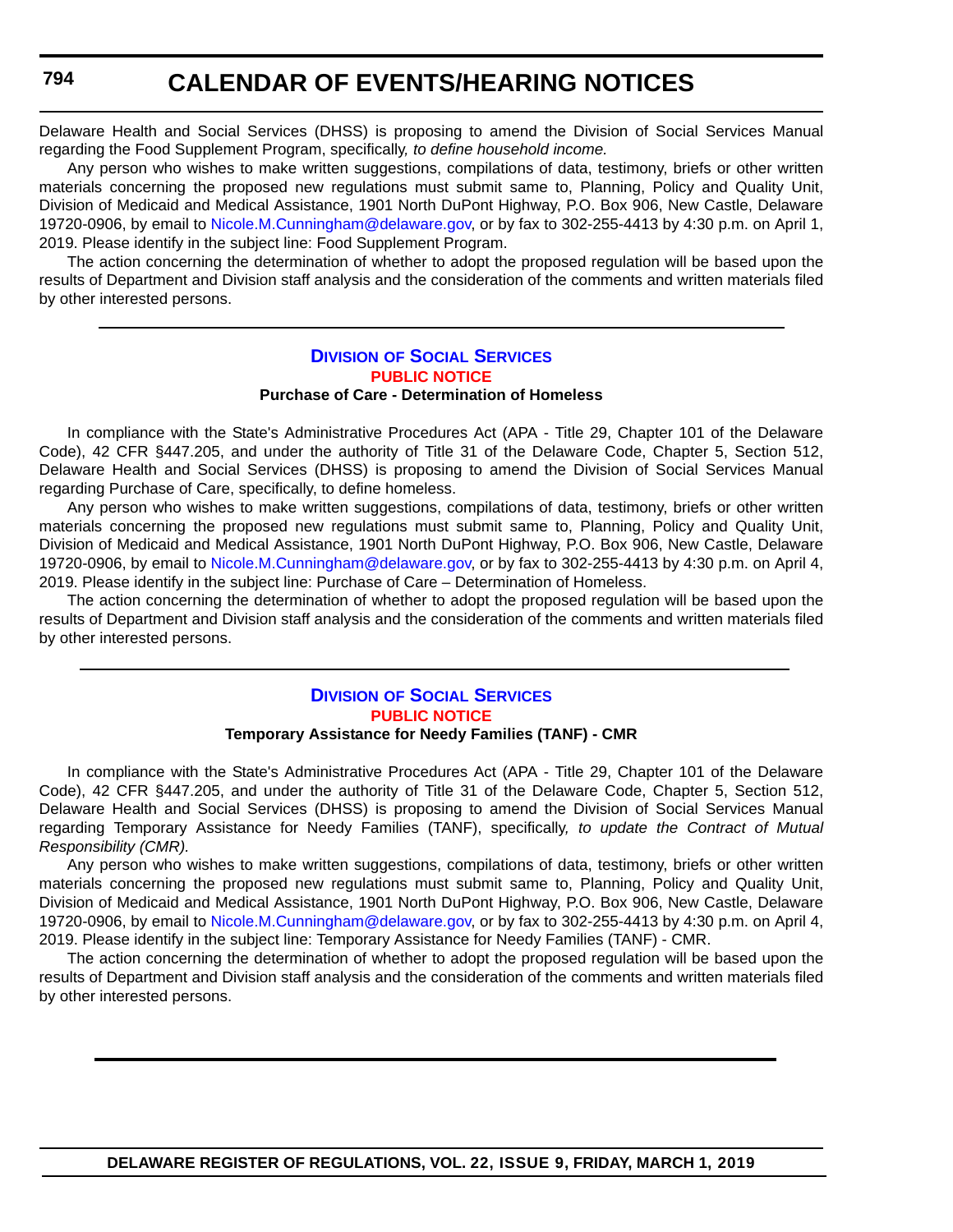# **[DEPARTMENT OF INSURANCE](https://insurance.delaware.gov/) OFFICE OF [THE COMMISSIONER](https://insurance.delaware.gov/bio/) [PUBLIC NOTICE](#page-4-0)**

### **704 Homeowners Premium Consumer Comparison**

Chapter 18 of the Delaware Administrative Code at Regulation 704 requires insurers who have a prescribed market share to, annually, by April 15, submit certain data to the Department of Insurance (Department) concerning homeowners insurance rates so that the Department may use those data as the basis of its on-line rate comparison tool. The purpose of the on-line rate comparison tool was to allow consumers to easily compare homeowners insurance rates based on set factors such as homeowner profiles, home construction type and zip codes.

However, since the inception of the rate calculator in 2010, insurers have built their own calculators which can be precisely tailored to fit an exact consumer profile. Thus, the Department's calculator is obsolete and the regulation requiring the data call should be repealed.

The Department does not plan to hold a public hearing on the proposed repeal of Regulation 704. The regulation proposed for repeal appears below and can also be viewed at the Department of Insurance website at <http://insurance.delaware.gov/information/proposedregs/>.

Any person may file written comments, suggestions, briefs, and compilations of data or other materials concerning the proposed repeal of the regulation. Any written submission in response to this notice and relevant to the proposed repeal must be received by the Department of Insurance no later than 4:30 p.m. EST, the 1<sup>st</sup> day, April, 2019. Any such requests should be directed to:

Leslie W. Ledogar, Regulatory Specialist Delaware Department of Insurance ATTN: Regulation 704 Repeal 841 Silver Lake Blvd. Dover, 19904 (302) 674-7379 Email: [Leslie.Ledogar@state.de.us](mailto:Leslie.Ledogar@state.de.us)

### **OFFICE OF [THE COMMISSIONER](https://insurance.delaware.gov/bio/) [PUBLIC NOTICE](#page-4-0) 904 Privacy of Consumer Financial and Health Information**

1. Background on the Federal Gramm-Leach Bliley Act and subsequent FAST Act Amendments

The Federal Gramm-Leach Bliley Act (GLBA) governs the treatment of nonpublic personal financial information. The GLBA was enacted in 1999 and governs the privacy practices of a broad range of financial institutions. State insurance departments are the functional regulators of all financial firms engaged in the business of insurance. *See* Proceedings of the NAIC, **1999 Proc. 4th Quarter I 33-34**.

Title V, Subtitle A of the GLBA requires financial institutions to provide to each of their customers an annual notice regarding those institutions' privacy policies. If financial institutions share certain consumer information with particular types of third parties, the annual notices must also provide customers with an opportunity to opt out of having their information shared.

Federal Regulation P, which implements the GLBA, sets forth requirements for how financial institutions must deliver these annual privacy notices. In certain circumstances, Regulation P permits financial institutions to use an alternative delivery method to provide annual notices. This method requires, among other things, that the annual notice be posted on a financial institution's website. For more information on Regulation P *see* 81 FR 44801 (July 11, 2016) and 83 FR 40945 *et seq.* (August 17, 2018).

On December 4, 2015, Congress amended the GLBA as part of the Fixing America's Surface Transportation Act (FAST Act). This amendment, entitled "Eliminate Privacy Notice Confusion" (see P.L. 114-94, section 75001), added new GLBA section 503(f). This new section provides an exception under which financial institutions that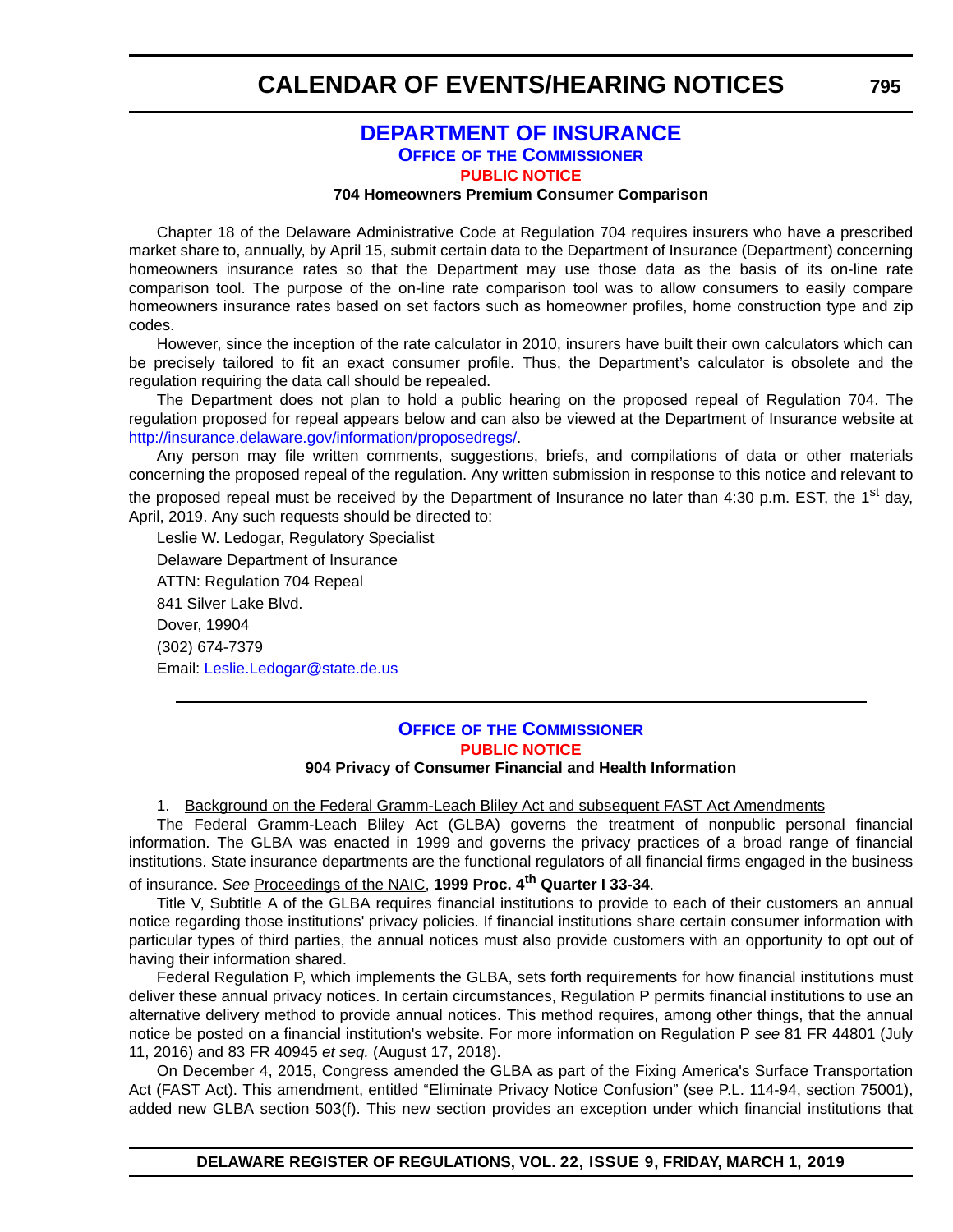meet certain conditions are not required to provide annual privacy notices to customers. To qualify for this exception, a financial institution: 1) must not share nonpublic personal information about customers except as described in certain statutory exceptions; and 2) must not have changed its policies and practices with regard to disclosing nonpublic personal information from those that the institution disclosed in the most recently distributed privacy notice. *Id.* The amendment was effective upon enactment. Regulation P was subsequently amended to implement the FAST Act amendments, effective on September 17, 2018.

### 2. NAIC Model Regulation 672 and subsequent amendments

In response to the GLBA, the National Association of Insurance Commissioners (NAIC) convened a Privacy Issues Working Group in 2000 to discuss how the NAIC and the State Departments of Insurance should proceed with respect to drafting a model privacy regulation. Proceedings of the NAIC, **2000 Proc. 1st Quarter 978**. Note that NAIC Model Regulations are for the use of State Departments of Insurance in their state regulatory initiatives. The resulting Model Regulation 672, Privacy of Consumer Financial and Health Information Regulation, was

adopted by the NAIC at its third quarterly meeting in 2000. *See* Proceedings of the NAIC, **2000 Proc. 3rd Quarter 7, 10**. The Model Regulation includes an Appendix A, which contains a series of sample clauses for use by licensees in their privacy notices.

After the Federal FAST Act Amendments were enacted in 2015, the NAIC once again responded by convening the Privacy Disclosures (D) Working Group. The group was charged with 1) determining if Model Regulation 672 should be amended to make it more consistent with Federal Regulation P's alternative electronic delivery option; and 2) reviewing the sample privacy notices set forth in Model 672 Appendix A for consistency with the Federal privacy model notice forms, and whether the Federal Model Privacy Notice should be added as an Appendix B and be used as a safe harbor of compliance with the privacy modification requirements of the GLBA. Proceedings of the NAIC, **2017 Proc. 1st Quarter 41**.

At its Fall 2016 Meeting, the NAIC determined to adopt the following revisions to Model Regulation 672 (*see id.* at 42):

- Eliminate the requirement for financial institutions to provide annual privacy notices if certain conditions are met;
- Sunset the safe harbor of compliance with the privacy notice content requirements for the existing sample privacy notice clauses in Appendix A by July 1, 2019; and
- Create a new safe harbor of compliance with the privacy notice content requirement by replacing the existing sample privacy notice clauses with the federal model privacy form, to be codified in Appendix B.
- 3. The purpose of this proposal

The primary purpose of this proposal is to incorporate the NAIC revisions adopted at the NAIC 2016 fall meeting. Specifically:

- At proposed new subsections 1.5.2 and 1.5.3, the Department proposes to replace the sample privacy notices currently codified in Regulation 904 Appendix A, which provide a safe harbor of compliance with the privacy notice content requirements, with the Federal Model Privacy Form codified at 16 C.F.R. Pt. 313, App. A. The Federal Model Privacy Form was issued by Federal regulatory agencies for use by financial institutions, such as banks and security investment companies, as a safe harbor of compliance with the privacy notification requirements of the GLBA. As part of this proposed amendment, the Department proposes to add Appendix B, which incorporates the Federal sample forms and instructions, as codified at 16 C.F.R. Pt. 313, App. A. (adopted at 74 FR 63966 (Dec. 1, 2009)), by reference, as may, from time to time, be amended.
- At proposed new subsection 2.2.1.2, the Department proposes to eliminate the requirement for financial institutions to provide annual privacy notices if certain conditions are met. The Department has already publicized this exception in Domestic and Foreign Insurers Bulletin No. 97. A related amendment appears at subsection 2.6.

An additional purpose of this proposal is to correct codification style errors and erroneous cross references in Regulation 904. Regulation 904 was originally codified as Regulation 84 when it was first adopted in 2001 (*see* 4 **DE Reg.** 1752 (May 1, 2001) for the proposal and 5 **DE Reg.** 1752 (July 1, 2001) for the adoption). When the State of Delaware switched to a new regulatory codification system, Regulation 84 was recodified as Regulation 904 (18 **DE Admin. Code** 904), with new tabulation enumeration that purported to comply with the new codification system requirements. Even so, the regulation in its current form contains codification style errors and erroneous internal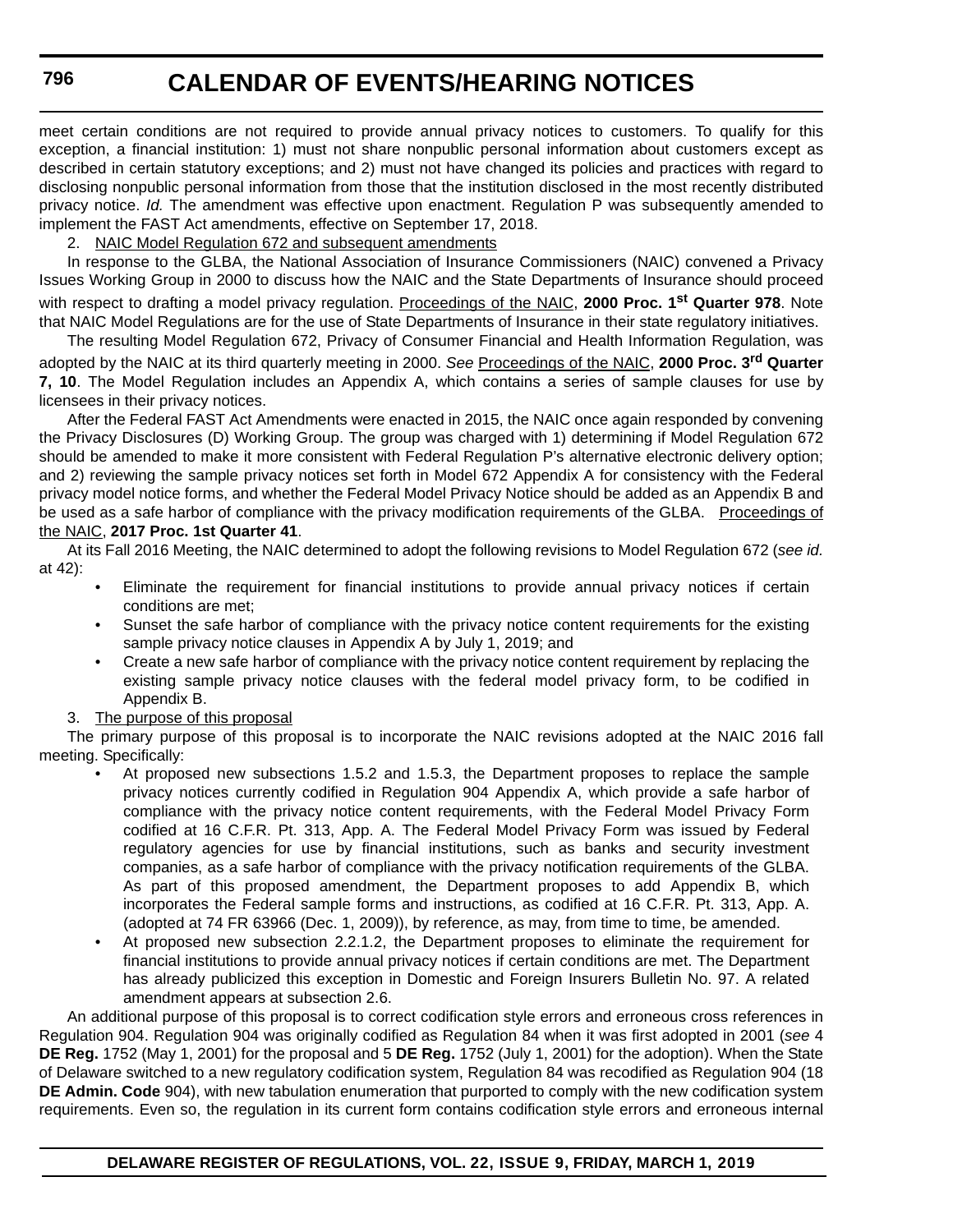cross references that the Department is updating as a part of this proposal. Two items are of particular note. First, the Department is recodifying examples of defined terms from the definition of a particular term to separate, crossreferenced subsections within Section 1. Second, the Department is recodifying subsections 1.4.1.14.1 through 4 to applicability subsections 1.3.2 through 6, respectively.

The bulk of the codification style errors are in Section 1 of the regulation.

The Department does not plan to hold a public hearing on the proposed amendments to Regulation 904. The regulation with proposed amendments appears below and can also be viewed at the Department of Insurance website at [http://insurance.delaware.gov/information/proposedregs/.](http://insurance.delaware.gov/information/proposedregs/)

Any person may file written comments, suggestions, briefs, and compilations of data or other materials concerning the proposed amendments. Any written submission in response to this notice and relevant to the proposed amendments must be received by the Department of Insurance no later than 4:30 p.m. EST, the 1<sup>st</sup> day, April, 2019. Any such requests should be directed to:

Leslie W. Ledogar, Regulatory Specialist Delaware Department of Insurance 841 Silver Lake Blvd. Dover, DE 19904 (302) 674-7379 Email: [Leslie.Ledogar@state.de.us](mailto:Leslie.Ledogar@state.de.us)

# **OFFICE OF [THE COMMISSIONER](https://insurance.delaware.gov/bio/) [PUBLIC NOTICE](#page-4-0)**

### **1321 Compensation for Physical Therapy Services**

The Department of Insurance hereby gives notice of proposed new Regulation 1321 relating to Compensation for Physical Therapy Services. The proposed new regulation would prohibit insurance carriers from including in any insurance policy terms and conditions that unreasonably discriminate against the payment for physical therapy care or services, prohibits numerical limits on physical therapy visits for the treatment of back pain, and puts in place a mechanism by which the Department of Insurance may enforce these prohibitions.

The Delaware Code authority for the new regulation is 18 **Del.C.** §311 and the amendments to 24 **Del.C.** Ch. 26, which added new section 2621 entitled "Physical therapists eligible for compensation from insurance." *See* Del.

S.B. 225/S.A. 1/S.A.2, 149<sup>th</sup> Gen. Assem. §2621 (2018), with an effective date of March 9, 2019.

The Department does not plan to hold a public hearing on the proposed new regulation. The proposed new regulation appears below and may also be viewed at the Department's website a[t http://insurance.delaware.gov/](http://insurance.delaware.gov/information/proposedregs/.) [information/proposedregs/.](http://insurance.delaware.gov/information/proposedregs/.)

Any person may file written comments, suggestions, briefs, and compilations of data or other materials concerning the proposed new regulation. Any written submission in response to this notice and relevant to the proposed new regulation must be received by the Department of Insurance no later than 4:30 p.m. EST, the 1<sup>st</sup> day of April, 2019. Any such requests should be directed to:

Leslie W. Ledogar, Esq., Regulatory Specialist Delaware Department of Insurance 841 Silver Lake Blvd. Dover, DE 19904 (302) 674-7379 Email: [Leslie.Ledogar@state.de.us](mailto:Leslie.Ledogar@state.de.us)